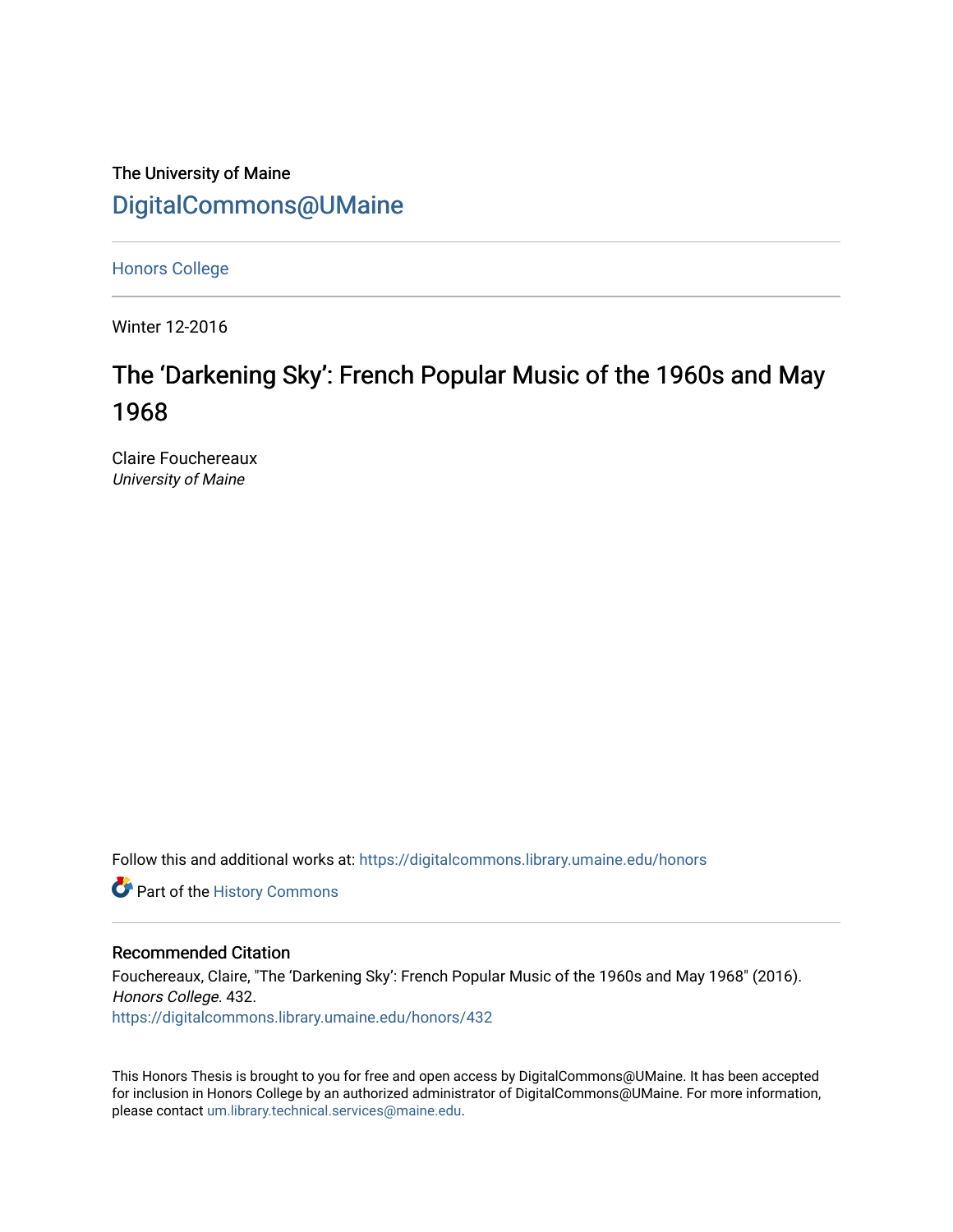#### THE 'DARKENING SKY': FRENCH POPULAR MUSIC OF THE 1960S AND MAY

1968

#### AN HONORS THESIS

by

Claire Fouchereaux

### A Thesis Submitted in Partial Fulfillment of the Requirements for a Degree with Honors (History)

The Honors College

University of Maine

December 2016

Advisory Committee:

Frédéric Rondeau, Assistant Professor of French, Advisor François Amar, Professor of Chemistry and Dean, Honors College Nathan Godfried, Adelaide & Alan Bird Professor of History Jennifer Moxley, Professor of English Kathryn Slott, Associate Professor of French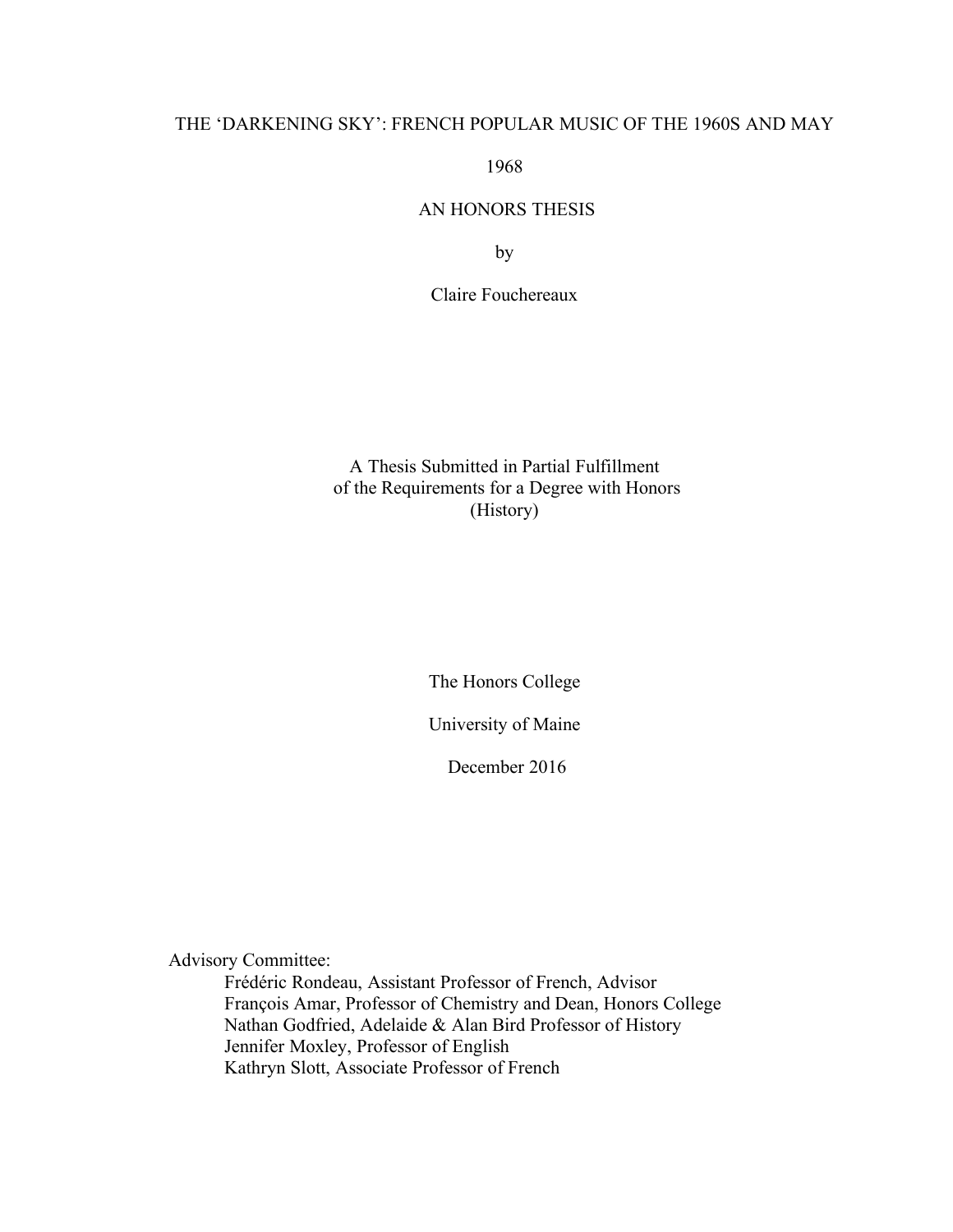© 2016 Claire Fouchereaux

All Rights Reserved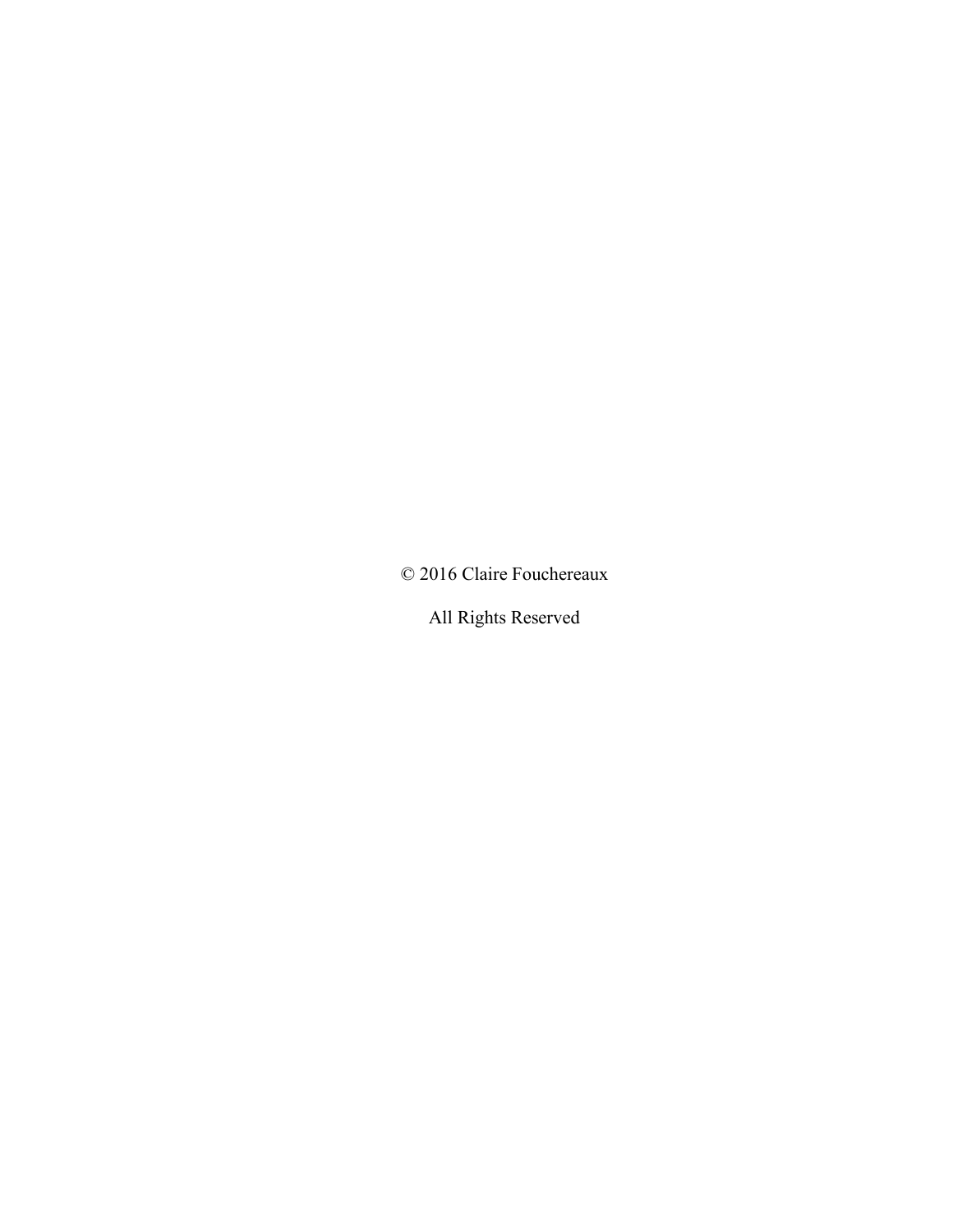#### ABSTRACT

This thesis explores the relationship between ideas, attitudes, and sentiments found in popular French music of the 1960s and those that would later become important during the May 1968 protests in France. May 1968 has generated an enormous amount of literature and analyses of its events, yet there has been little previous work on popular music prior to May 1968 and the events of these protests and strikes that involved up to seven million people at its height. Using data from best-selling monthly charts in France from 1963 to 1968, this thesis links particular key aspects or ideas of May with the lyrics of popular songs that were released up to years prior to the protests. With a chapter devoted to each of the four included important aspects of May, this thesis deals, in particular, with antihierarchy and anti-authority attitudes, anti-capitalist sentiments, internationalism, and opposition to the Vietnam War that appeared both in these songs and, in some form, in the events of May. These songs, through their popularity and presence in the French social discourse of the time period, give further support to the larger theory that many of the causes of May were sentiments brewing much earlier than is generally thought.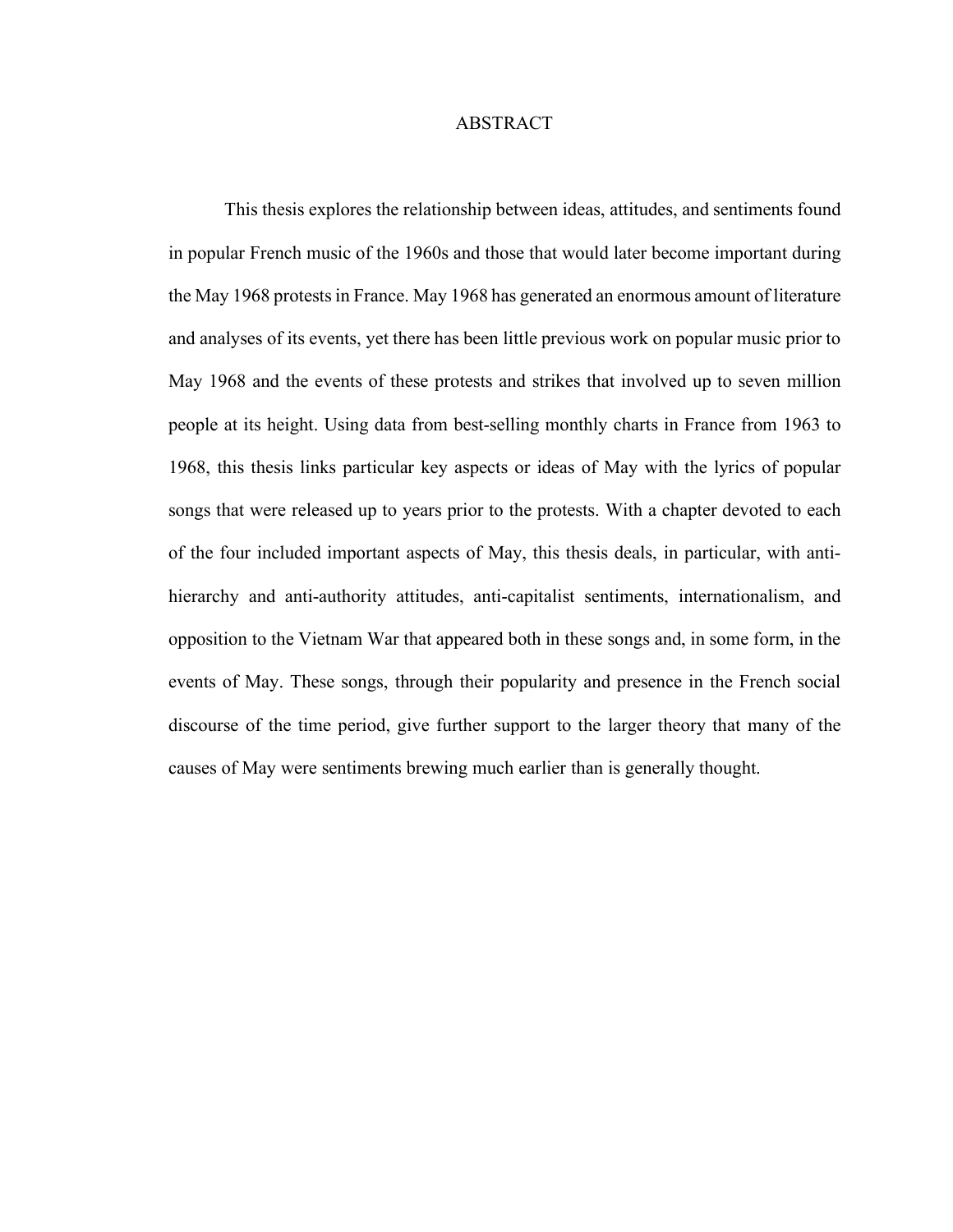# TABLE OF CONTENTS

| Introduction: Mischaracterizations of May and the Stigma Against Popular<br>Music | $\mathbf{1}$ |
|-----------------------------------------------------------------------------------|--------------|
| Chapter I: Anti-Hierarchy and Anti-Authority Sentiments                           | 14           |
| Chapter II: Anti-Capitalist and Anti-Inequality Attitudes                         | 29           |
| Chapter III: Foreign and Internationalist Ideas                                   | 47           |
| Chapter IV: Opposition to War                                                     | 65           |
| Conclusion: Contemporary Visions of May 1968                                      | 82           |
| <b>Works Cited</b>                                                                | 91           |
| Appendices                                                                        | 96           |
| Appendix A                                                                        | 97           |
| Appendix B                                                                        | 99           |
| Author's Biography                                                                | 123          |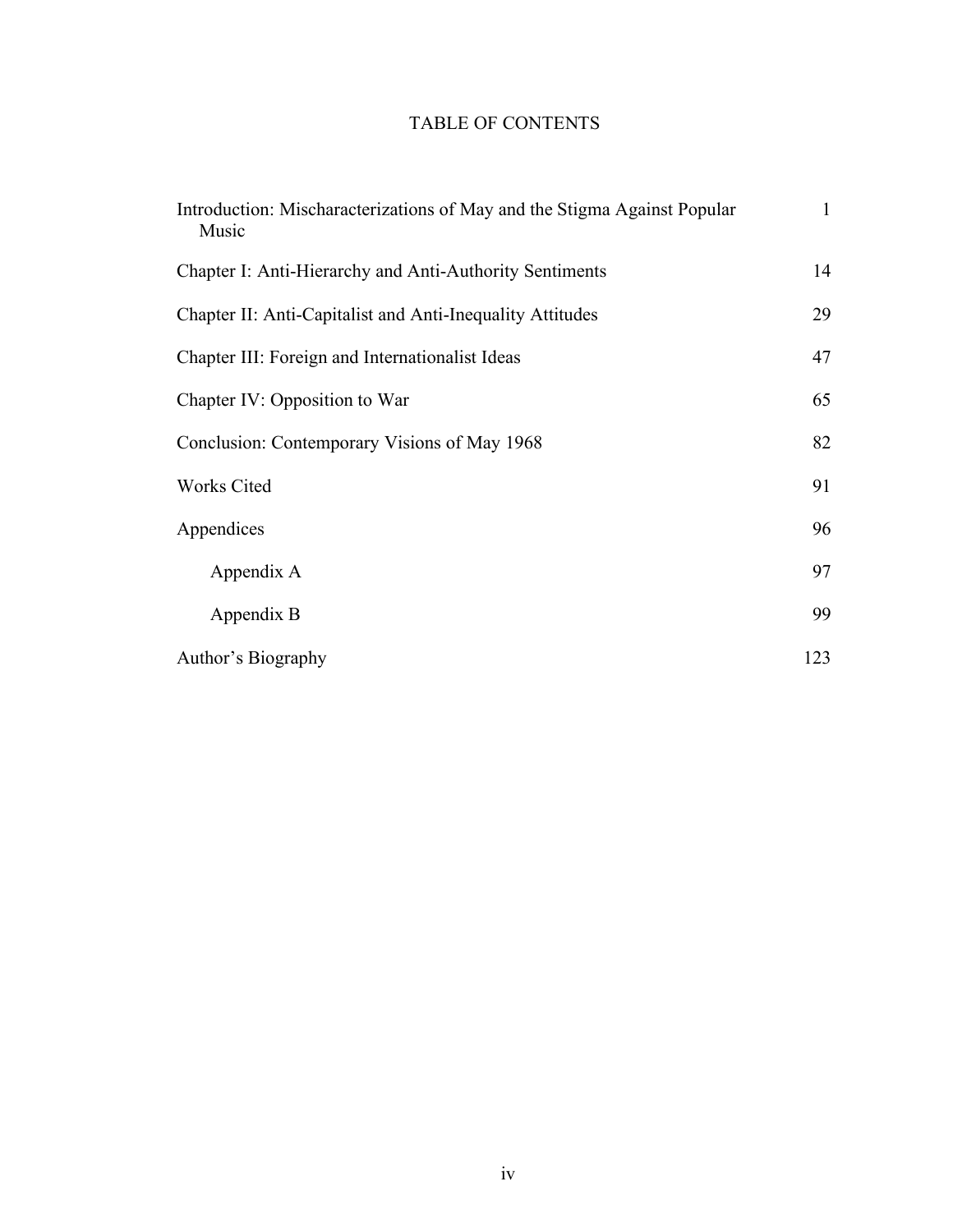#### INTRODUCTION

## MISCHARACTERIZATIONS OF MAY AND THE STIGMA AGAINST POPULAR MUSIC

Termed the "largest general strike in twentieth century Europe," May 1968, on its most basic level, was a student protest that turned to a mass strike occurring all over France.<sup>1</sup> The height of May 1968, referred to later as 'May,' is perhaps the refusal to work of "six or seven million people," with labor leaders hand-in-hand, chanting along with the students who began the revolt.<sup>2</sup> As mentioned by Jean-François Sirinelli, a leading historian of 1960s France, usually the University of Nanterre in Paris is pinpointed as the starting place for the national unrest of May.<sup>3</sup> While the criticisms, tensions, and first protests that would later swell into May began years prior to 1968, the most tangible chain of events at Nanterre that led to May is the smattering of demonstrations that began in March involving reactions to police and university intervention against politically-engaged and radical students.4 The core of these individuals were leftists, espousing anti-capitalist and technocratic ideas and solidarity with the working class and desired political freedom of association and expression.5

Upon the closing of Nanterre "in response to student growing student involvement, a clear escalation of rhetoric, and outright clashes between leftists and right-wing students,"

<sup>1</sup> Julian Bourg, *From Revolution to Ethics: May 1968 and Contemporary French Thought* (Montréal: McGill-Queen's University Press, 2007), 3.

 $<sup>2</sup>$  Ibid.</sup>

<sup>3</sup> Jean-François Sirinelli, *Mai 68.* (Paris: Fayard, 2008), 33.

<sup>4</sup> Bourg, 19-21.

<sup>5</sup> Ibid, 20.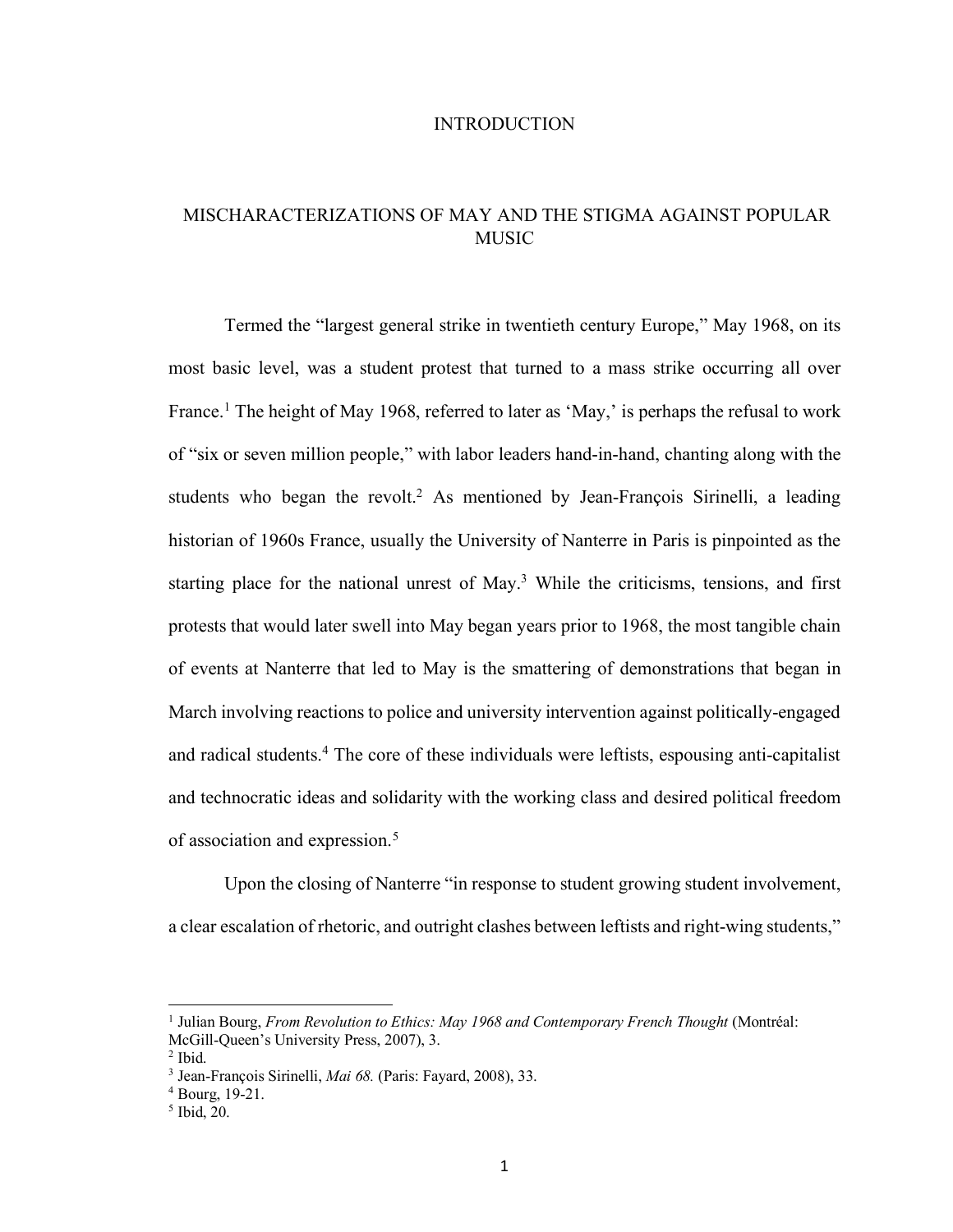the revolt spread to La Sorbonne, a much larger Parisian university, which was subsequently also closed on May  $3<sup>rd</sup>$  and then occupied by students starting on the 13th.<sup>6</sup> Desiring the reopening of their universities, the release of their imprisoned peers, and the withdrawal of the *Companies Républicaines de Sécurité* (CRS), a heavy-handed, French riot police, rising numbers of students took to the streets across France, in solidarity, to express their own anti-establishment demands, and to clash with the police.<sup>7</sup> Labor unrest which had been occurring in France throughout the 1960s bubbled over in solidarity and in union with these students.<sup>8</sup>

In order to explain the complex events and sentiments involved with May 1968, it is important to understand the concept of the "kaleidoscope" of May, as Sirinelli terms it.<sup>9</sup> Because of the vast scale of May, with students and workers all over France forming a collective struggle, the diversity of views, ideas, goals, and sentiments is key. In describing and creating an understanding of the multifaceted nature of May 1968, in this work, I have attempted to identify four directly related ideas to May: anti-hierarchical sentiments, anticapitalist attitudes, internationalism, and opposition to war. These are some of the most concrete, tangible, collective ideas of May.

A number of works have previously studied the impact and the legacy of May 1968. At the same time, it may seem surprising to what point this fundamental event of contemporary French history has not been studied from a cultural perspective. In this sense, the uniqueness of this work is found in the parallels established between the attitudes, ideas, and positions of French popular music of the 1960s and those found in May 1968. It is

<sup>6</sup> Ibid, 21-22.

<sup>7</sup> Ibid, 20-22.

<sup>8</sup> Kristin Ross, *May '68 and Its Afterlives* (Chicago: University of Chicago Press, 2002, 69.

<sup>9</sup> Sirinelli, *Mai 68*, 212.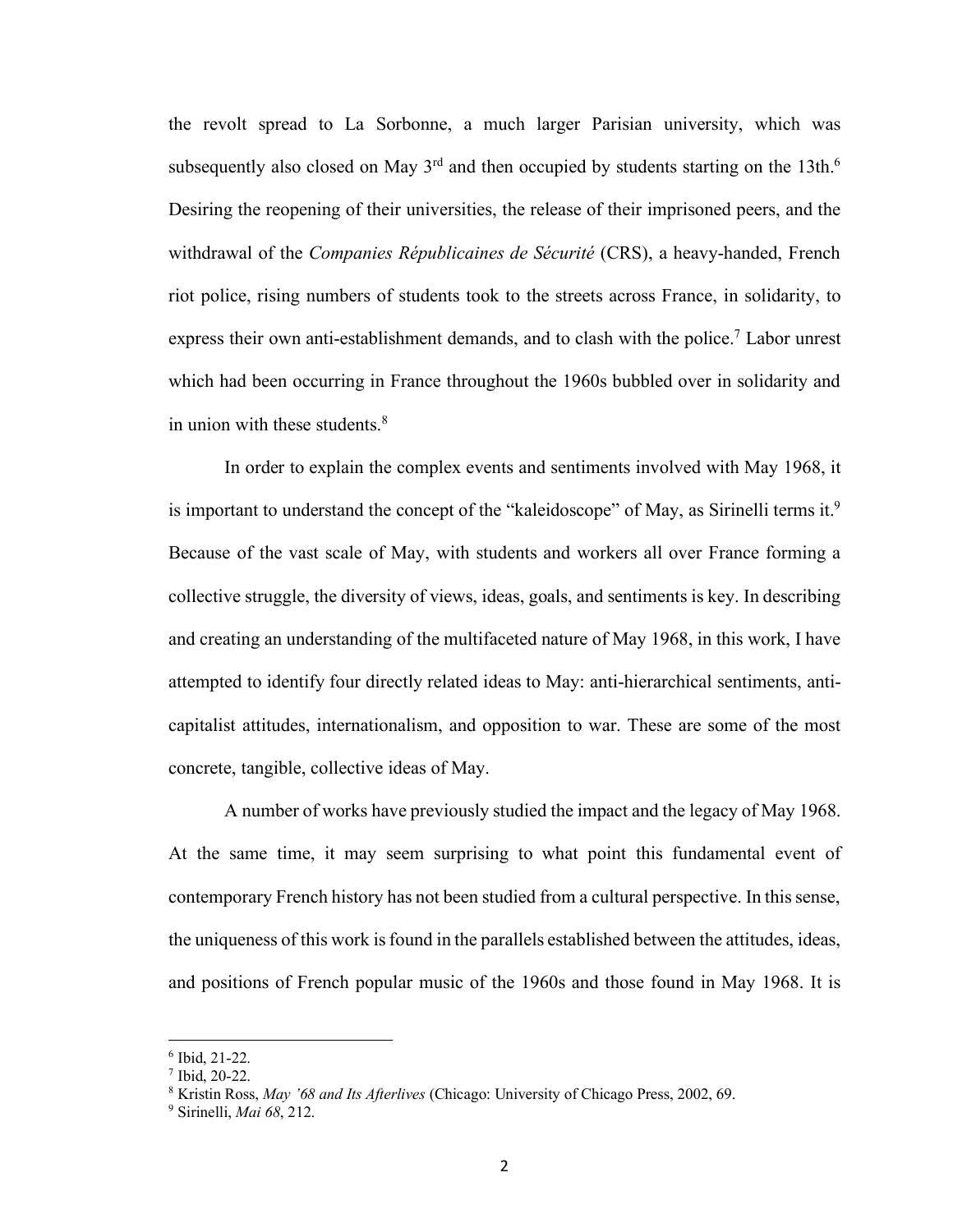quite well-known that the first stirrings of May occurred years before its events. Sirinelli and Kristin Ross are quite adamant about the events of May taking place due to the rapid and dramatic post-World War II changes to France, both economically and as a result of the Algerian War, which led to a transformation in the French way of life and values.<sup>10</sup> Responses by French people to these changes are visible in film, literature, music, and labor strikes throughout the nation, during, and even prior to, the 1960s.

The focus of this thesis on French popular music of the 1960s *and* May 1968 is where it deviates from other studies. There appears to be no work yet done on the links between May and the hits consumed *en masse,* especially by the French youth, leading up to its events, though the reason for this is only vaguely apparent. While film, literature, and French *chanson* have all been deemed respectable topics to study within the realm of May 1968, there is little attention paid to the popular music of the time. Although May is often characterized as a 'youth revolt,' no one has yet taken the time to systematically review the burgeoning, youth-dominated French music scene of the 1960s for the "darkened skies" before the 'thunderclap' of May, using Ross' analogy.<sup>11</sup> This appears somewhat counterintuitive, in actuality. As a historian like Sirinelli places much importance in the massive scale of May, and Ross points out the importance of the worker and student union, involving several different segments of French society, studying contemporary mass culture could offer some insights into the changing French society out of which May came

<sup>10</sup> Ibid; Ross, *May '68 and Its Afterlives*.

 $11\text{°}$ But [May] was not, as many have described it since, a kind of meteorological accident arising out of unforeseen planetary conjunctures or, as in the oft-heard cliché, "a thunderclap in the middle of a serene sky." By 1968 the sky was already darkened. It was an event with a long preparation, dating back to the mobilization against the Algerian War and with an immediate afterlife continuing at least up to the mid1970s." Ross, *May '68 and Its Afterlives*, 26.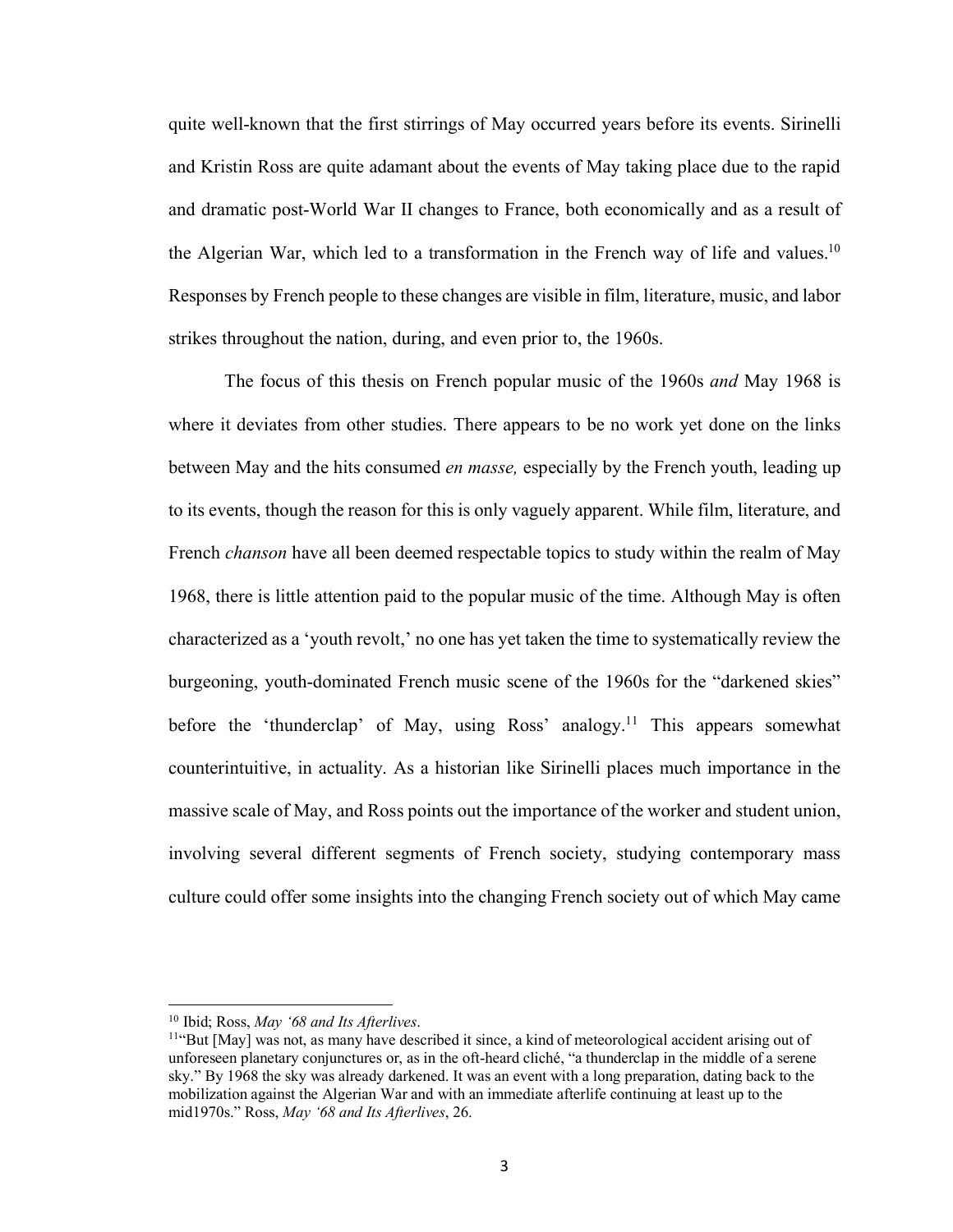precisely because of the mass scale and similar young demographics of both of these groups.

Part of the reason that this subject has yet remained untouched by historians is the result of generalized dismissive attitudes towards the importance of popular music, especially in the realm of cultural studies in France. There is no greater evidence of this than the introductory caveat to Sirinelli's article "Des 'copains' aux 'camarades'?," where, in order to be willing to even discuss popular music of the 1960s, he states that he does not believe the aspects of French culture that he discusses to be part of "History" and that he merely thinks they provide an insight to "the spirit of the times," drawing a line between the fields of history and cultural studies.<sup>12</sup> A similar measure of disdain is present in several French works on music of the 1960s, often arising from the influence of American music on the hits of this period. Just one example of the presence of this attitude is in Stéphane Hirschi's book *Chanson: L'art de fixer l'air du temps*, in which this expert on French music mentions that lyrics are much less important in American hits, as they tend to fade into the background.13 Characterizing *yé-yé*, a type of music very much influenced by American hits and often based upon romantic relationships, he discusses it in more commercial terms than artistic ones, dismissing its significance.14 The focus on the commercial aspects of *yéyé* and, more largely, popular music of the 1960s in France, discredits the content of these songs outright.

<sup>12</sup> Jean-François Sirinelli, "Des 'copains' aux 'camarades' ?" *Revue Historique* 2, no. 626

<sup>(2003): 28,</sup> accessed October 30, 2016. https://www.cairn.info/revue-historique-2003-2-page-327.

<sup>13</sup> Stéphane Hirschi, *Chanson: L'art de fixer l'air du temps*, (Paris : Presses universitaires de Valenciennes, 2008), 26-28.

<sup>14</sup> Ibid, 195.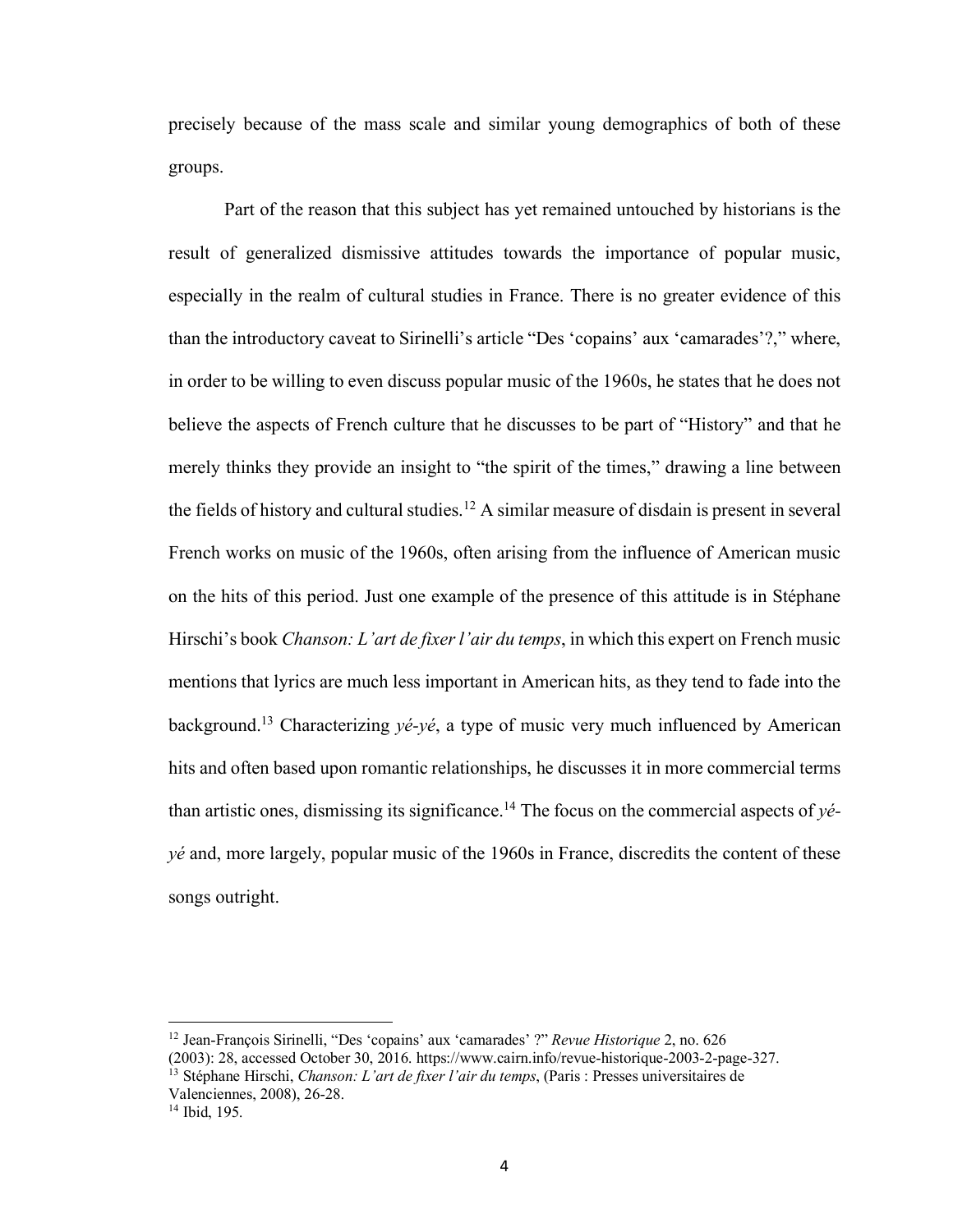This attitude, that *yé-yé* and other popular music of the 1960s in France is not even worth exploring or was only important for making money, is widespread in French cultural studies. Oftentimes, *yé-yé* is placed in opposition to chanson, with the latter seen as more culturally valuable and the former being devoid of any larger meaning, as noted in Adeline Cordier's *Post-War French Popular Music: Cultural Identity and the Brel-Brassens-Ferré Myth* and found in works by Hirschi and Marc Dufaud.<sup>15</sup> In part subverting this, Cordier mentions that the audience that supported *chansonniers* such as Jacques Brel, Georges Brassens, and Léo Ferré often overlapped with those who enjoyed *yé-yé*, as artists like Johnny Hallyday and Sylvie Vartan were often featured on the same television programs as the *chansonniers*. <sup>16</sup> Although she demonstrates that *yé-yé* should be given at least some attention, she chooses to address *chanson* instead of *yé-yé* or early rock, only further demonstrating the lack of scholarship attention paid to these genres, in general. Though this refusal to consider these extremely popular genres as worthy of study exists, attitudes have been changing, and historians such as Chris Tinker and Jonathyne Briggs have begun addressing *yé-yé* from a historical perspective rather than that of a music critic.<sup>17</sup> While their work is both needed and valuable because of the lack of attention to this subject in comparison with other elements of French culture such as literature or cinema, neither of these historians have addressed popular music of the 1960s in France in the context of May 1968.

<sup>15</sup> Ibid; Adeline Cordier, *Post-War French Popular Music: Cultural Identity and the Brel-Brassens-Ferré Myth*, (Burlington, VT: Ashgate Publishing Limited, 2014); Marc Dufaud, *Monsieur Boris Vian, je vous fais une lettre… La chanson du Déserteur*. (Paris: Scali, 2008). <sup>16</sup> Ibid, 56-57.

<sup>17</sup> Jonathyne Briggs, *Sounds French: Globalization, Cultural Communities, and Pop Music, 1958-1980*. (New York: Oxford UP, 2015); Chris Tinker, "Rock 'n' Roll Stardom: Johnny Hallyday" in *Stardom in postwar France*, ed. John Gaffney and Diana Holmes, (Oxford, NY: Berghahn Books, 2007).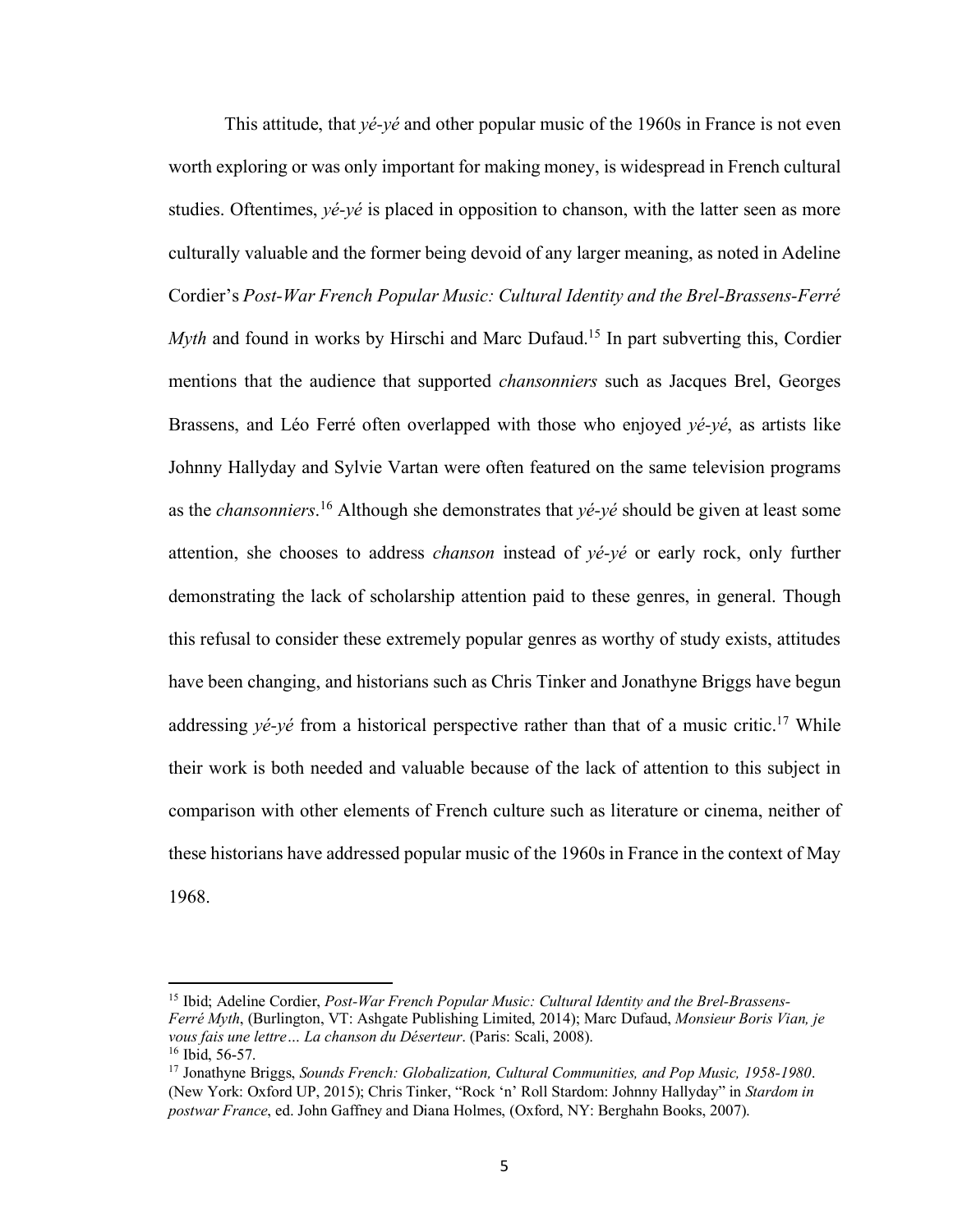The significance of this thesis is not only based upon the lack of scholarship on popular music of France in the 1960s; it also arises from the importance of reversing the disappearance of May from general consciousness and from the new perspective offered by younger historians, more detached from the tumultuous events of the 1960s. May itself is an important topic of study because of how its image has been twisted and its significance downplayed. In Ross' *May 1968 and Its Afterlives*, she cites a 1988 television special on May, "Le Procès de Mai," for example, as particularly egregious in its inaccurate portrayal of the protests and strike.<sup>18</sup> She states that this program depicts May as a random event, as a ruckus made by touchy, spoiled students in a prosperous, idyllic time but does not show "police or state violence, the colonial pre-history of May, violence on the part of imperial powers like the United States, or the brutal showdowns between CRS and workers at Flins and Sochaux where workers and a high-school student activist died at the hands of the police," as these facts would go against this depiction of May as merely a *petit-bourgeois* brouhaha.19 She is particularly critical as a whole of the media's "[facilitation of] May's assimilation to a 1980s social vision of a society free from archaic conflict and social confrontation."20 Similarly dismissive of the weight of May is the perspective taken by Tor Egil Førland in his article "Cutting the Sixties Down to Size: Conceptualizing, Historicizing, Explaining," which discusses the overblown significance of the unrest of the 1960s.21 He names the involvement of former *soixante-huitards* in academia, for example, as a cause for this inflation, which demonstrates some of the backlash against current

<sup>18</sup> Ross, *May 68 and Its Afterlives*, 148.

<sup>19</sup> Ibid, 150.

<sup>20</sup> Ibid, 187.

<sup>&</sup>lt;sup>21</sup> Tor Egil Førland, "Cutting the Sixties Down to Size: Conceptualizing, Historicizing, Explaining," *Journal for the Study of Radicalism* 9, no. 2, Fall 2015, 125-148. http://muse.jhu.edu/article/586969.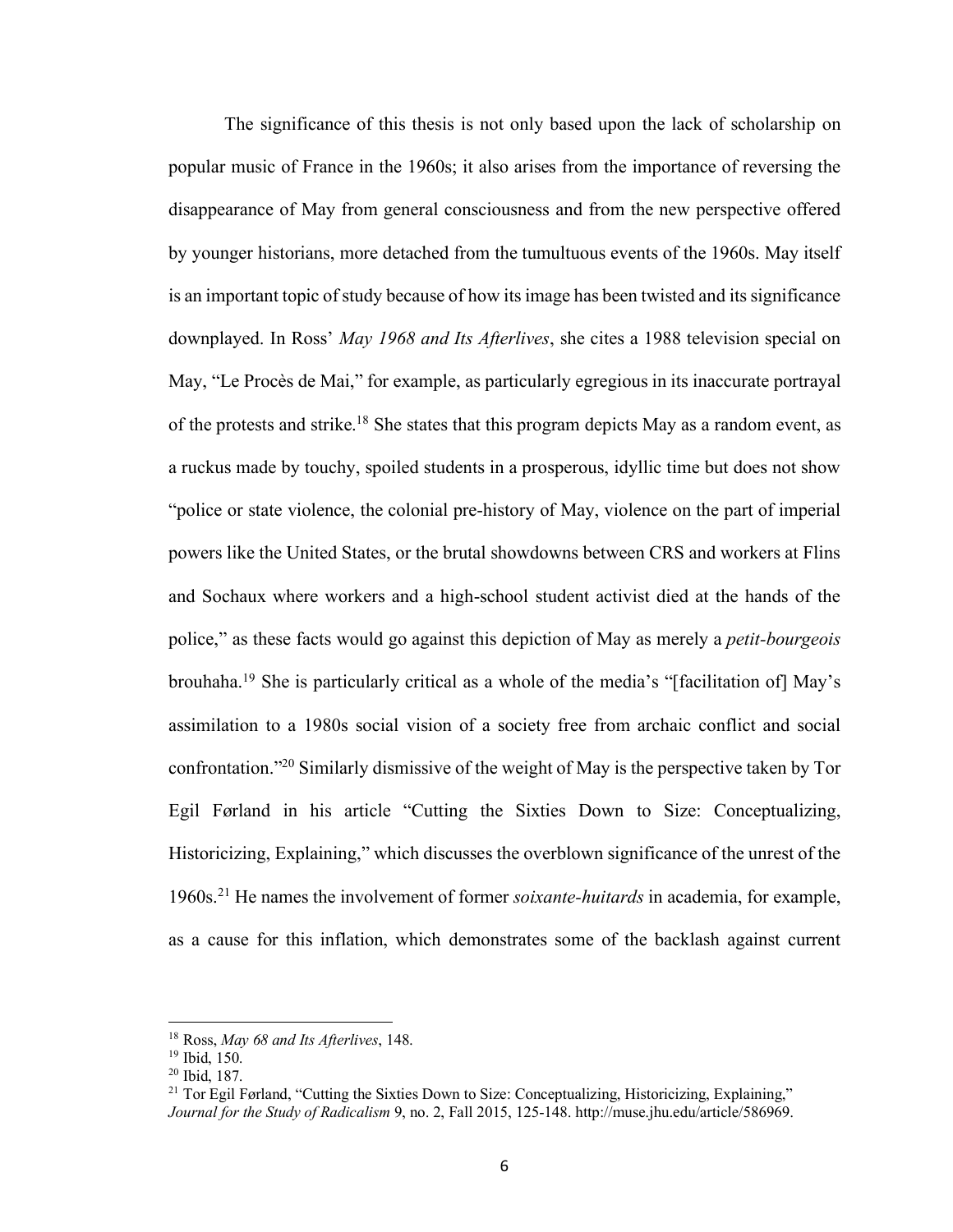academic focus on May.<sup>22</sup> There are many problems with his argument, for one, he ignores that much of the 'mass' movement of May came from outside of academia, and his biggest argument is that leading historians of the 1960s were part of this era and often have this bias cloud their analyses of the significance of May.

However, precisely because of the fact that the events of May "have at last 'entered history," according to Ross, and, because of the temporal distance between new historians and May 1968, it is high time for new scholarship, divorced from the politics of and personal emotional investment in May, to take place.<sup>23</sup> Førland states that one of the only reasons that movements of the 1960s in various countries are given academic attention, aside from the supposed self-aggrandizing, is because of their large turnouts.<sup>24</sup> Contrary to his argument, it is precisely for this reason that the movements of the 1960s are significant: mass mobilizations in peacetime resulting from certain key issues. This had been unseen and unprecedented in France for more than decades, making their occurrence depart from the general norms of French society. Events that are distinguishable against the backdrop of normal life in France are inherently notable and deserve to be studied in the realm of French history.

Supporting Ross' assertion that May 1968 is not a random, flash-in-the-pan, cry for attention on the part of privileged *soixante-huitards* who went on to inflate their own importance*,* this thesis addresses the build-up of May 1968 from a unique perspective, showing how the often-political sentiments behind May grew for years beforehand and rose to a fever pitch during the Spring of 1968, through the use of popular music. While

<sup>22</sup> Ibid, 125.

<sup>23</sup> Ross, *May '68 and Its Afterlives*, 214.

<sup>24</sup> Ibid, 139.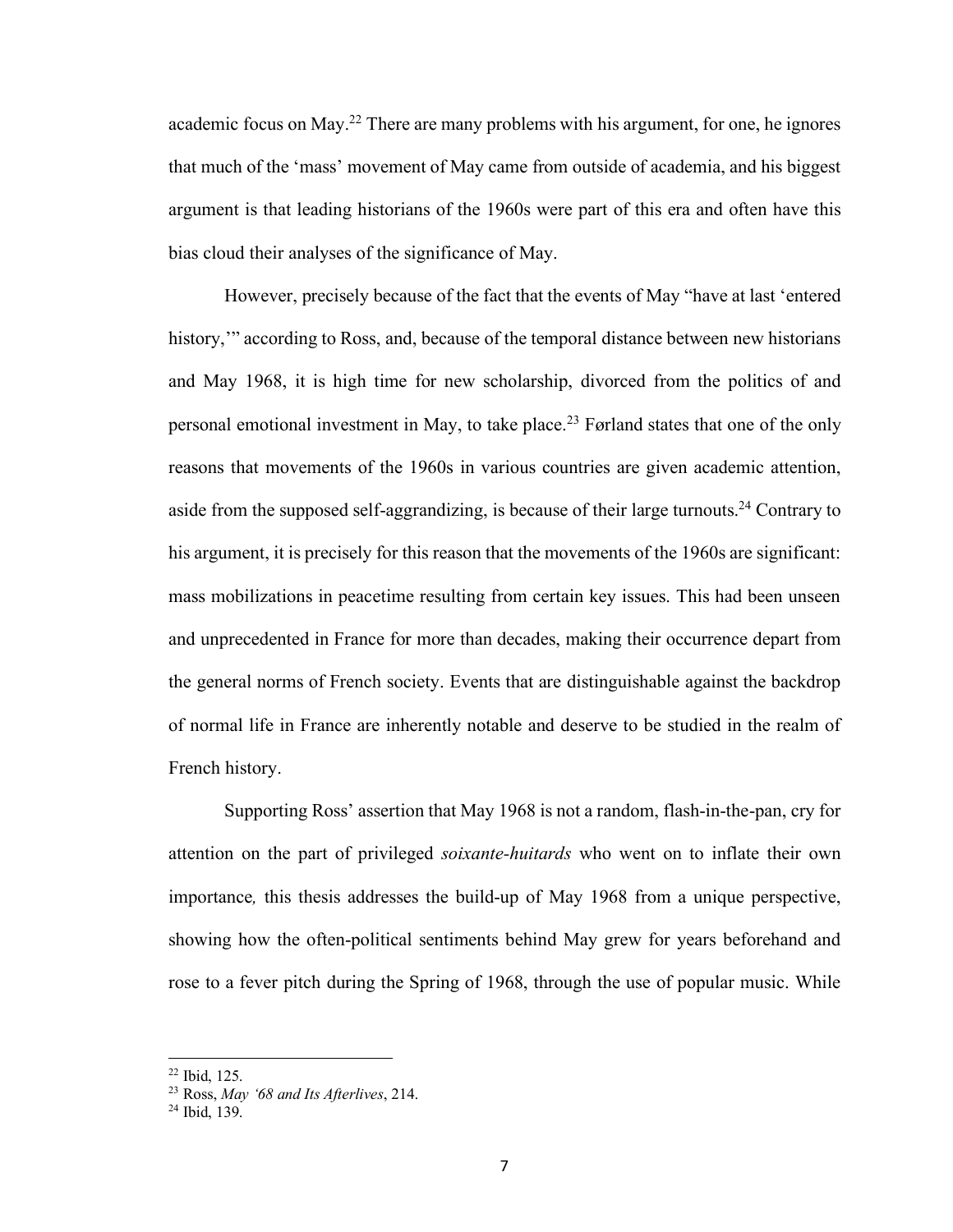there has been a significant amount of scholarship on topics surrounding 1968 and song, these are either on post-May music or on American music during this tumultuous year. In fact, there is an entire book of essays on the subject of 1968 and song, aptly entitled "Music and Protest in 1968," edited by Beate Kutschke and Barley Norton. Documenting the role of American folk, soul, and rock as "gestures towards message" or "sonic signifiers of unrest and a foreshadowing of confrontations ahead," the first article, "'This Is My Country': American popular music and political engagement in '1968'" by Sarah Hill, points out that there was "little direct protest" in 1968 in the United States.<sup>25</sup> At the same time, folk and rock, regardless of popularity, tend to be more accepted as vehicles for protest-related messages in the United States than *yé-yé* or early rock in France are. While it is impossible to name the exact reasons for this, there is an element of apparent French academic opposition to considering American-influenced, commercialized music consumed on a massive scale as a work of art or worth much more than a basic nod in their work, not without disdain.

At the same time, most of the scholarship on music and 1968 in France focuses on music during and after the events of May, ignoring the possibility that protest-related sentiments could be found in music anterior to May. Eric Drott, for example, specializes in this topic, adding the final chapter of "Music and Protest in 1968," entitled "Music and May 1968 in France: Practices, Roles, Representations."26 This article endorses the previously-mentioned opposition of *chanson* with popular music, like most others in French cultural studies, excepting Briggs and Tinker. Between the presence of particular

<sup>25</sup> Sarah Hill, "'This Is My Country': American popular music and political engagement in 1968," in *Music and Protest in 1968*, Ed. Beate Kutschke and Barley Norton (New York: Cambridge UP, 2013), 64. <sup>26</sup> Eric Drott, "Music and May 1968 in France: Practices, Roles, Representations," in *Music and Protest in* 

*<sup>1968</sup>*, Ed. Beate Kutschke and Barley Norton (New York: Cambridge UP, 2013), 255-271.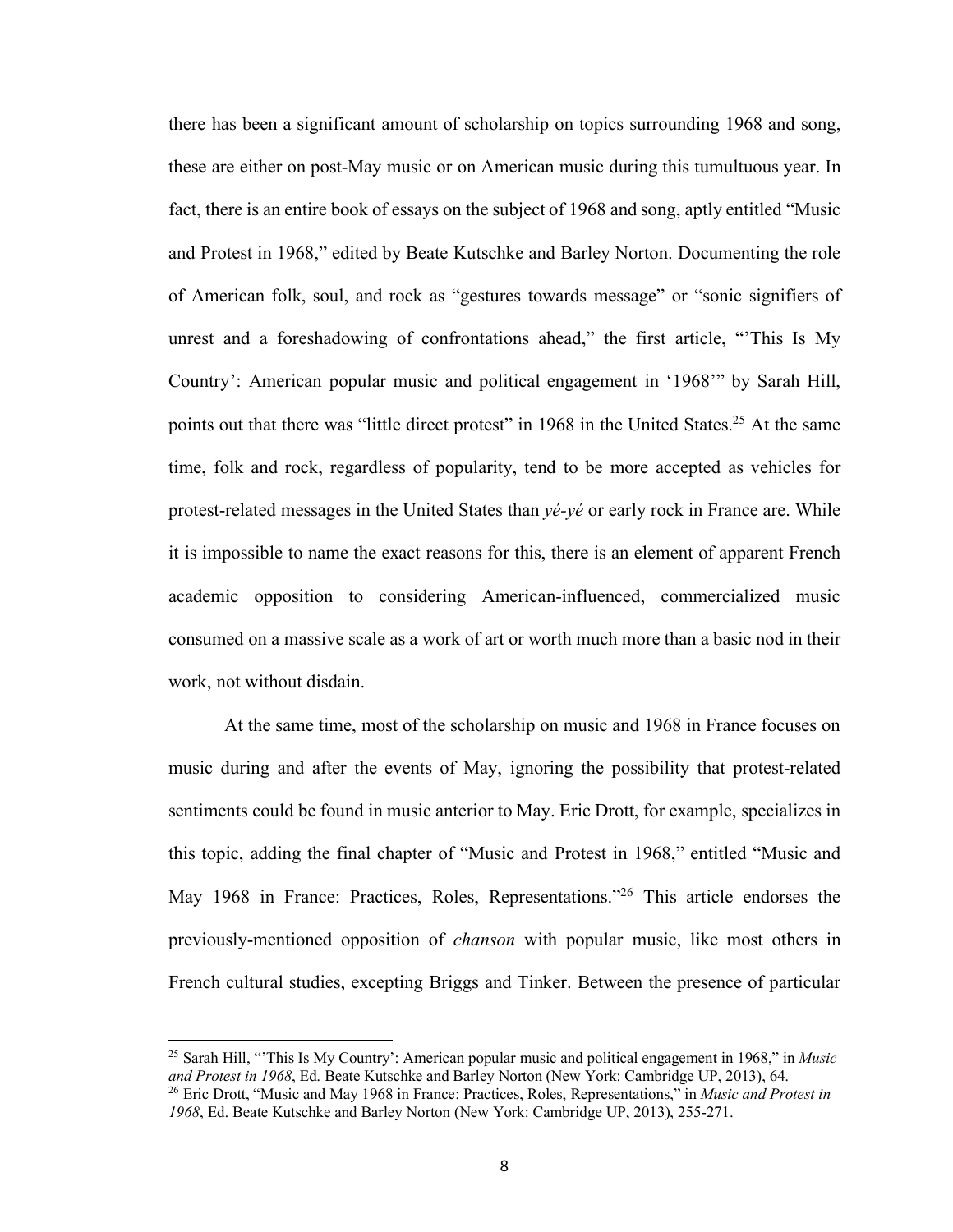songs in the protests, like *L'Internationale*, the reactions of certain artists to the protests, and the subsequent changes to French music as a whole that potentially could or could not have resulted from May, Drott indeed discusses the role of music in its events.<sup>27</sup> He, however, does not address the state of French music prior to May 1968, unless to mention *yé-yé* as "frivolous" in comparison to *chanson* and later popular music.28

The only apparent work on music leading up to May 1968 has been done by Jean-François Sirinelli in the previously-mentioned article "Des 'copains' aux 'camarades'?" and his book *Mai 68*, which touches briefly on this topic. He pays the most attention to the music of Antoine, who is one of the best-known anti-establishment popular music artists in France in the 1960s, citing, in particular, "Les élucubrations" in his article in order to help explain the "spirit of the times" that developed as May 1968 approached. His analyses of Antoine's lyrics look quite similar to those that appear in this thesis, though this work goes much more in-depth on popular music of the 1960s and on the direct links of attitudes and ideas to May 1968 than Sirinelli's article does. *Mai 68* similarly discusses "Les élucubrations" and Johnny Hallyday, though music is only discussed for a few pages out of the entire book, as a side note rather than as an integral topic.

As the first work dealing primarily with popular French music of the 1960s and May 1968 and, as it appears, the first systematic, specific study of French popular music of the 1960s in general, this thesis will attempt to overcome the judgements and gaps that exist within the field of popular music, as well as endorsing the long-term view of the rise of the May 1968 protests. In order to demonstrate the significance of popular French music of the 1960s to May 1968, the methodology of this study must be established. The primary

<sup>27</sup> Ibid, 262, 264, 267, 269.

<sup>28</sup> Ibid, 259-260, 271.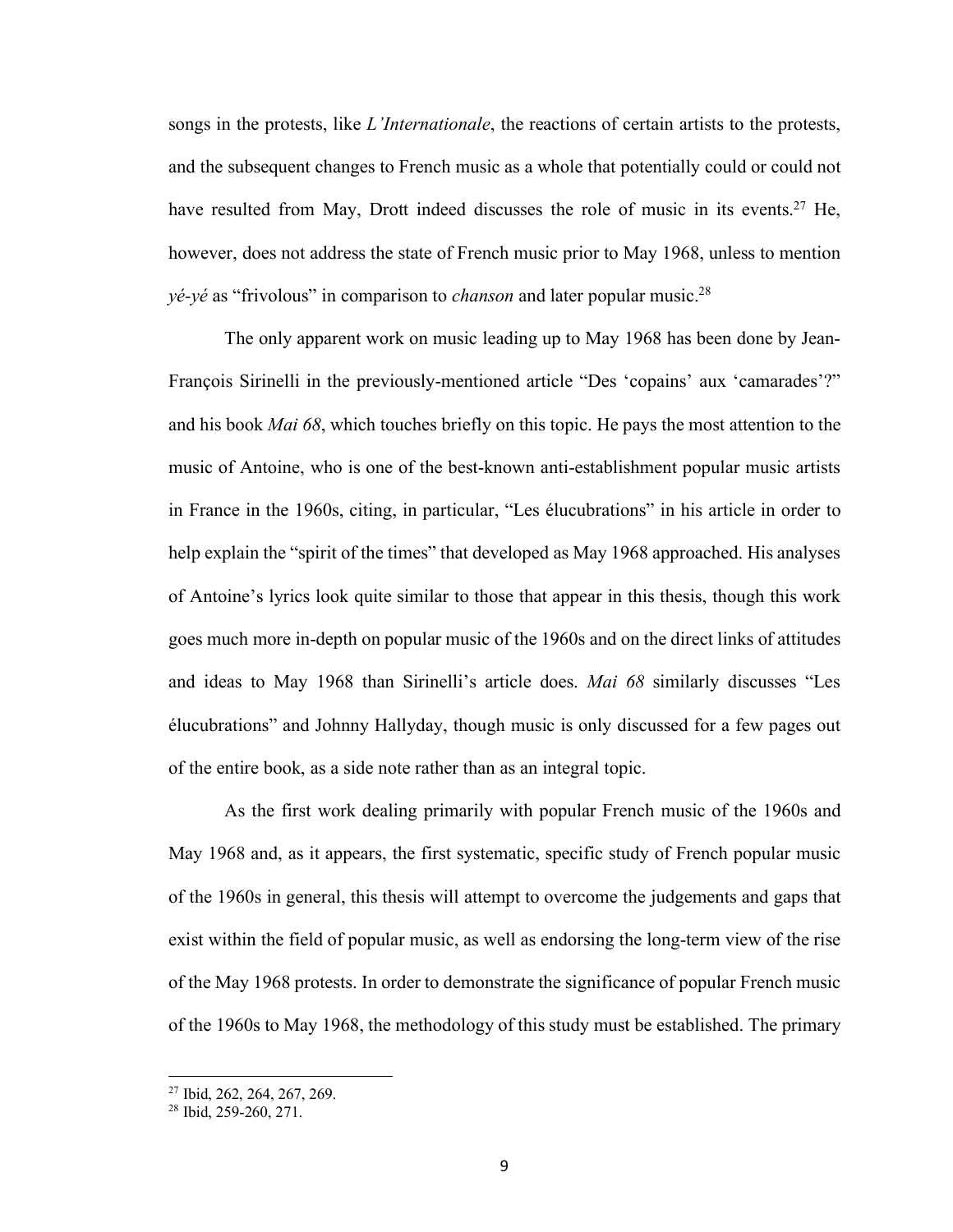source of the data used in this thesis is from a website hosting data given in the book *Forty Years of Hits* by Fabrice Ferment.<sup>29</sup> Compiling its information from royalty payments, record from the Society for the Administration of Mechanical Reproduction Rights, and best-selling information from department stores, Ferment wrote and published this work for the National Syndicate of Phonographic Publishing in France.<sup>30</sup> The charts used for this study are monthly, listing the fifteen best-selling singles in France for that particular month. This thesis draws songs from January 1963 to May 1968, with the earlier date being chosen due to the lack of available data for prior charts during the research phase of this thesis. After having been compiled into a spreadsheet of all of the best-selling, popular songs for each month in France for these five years, these approximately 400 hits were given a preliminary listen before secondary sources were introduced to the project.

After the consultation of secondary sources, from leading historians in the field such as Ross and Sirinelli, the characteristics of these events began to take shape, though they were limited to four categories due to length constraints: anti-hierarchical sentiments, anti-capitalist attitudes, a sense of internationalism, and rising opposition to the Vietnam War. Following this research, the recorded popular songs in France during this time period were scoured for those with similar themes. Those that fit were then pulled from the spreadsheet and analyzed in greater detail. While originally, there were around fifty songs that appeared to demonstrate in some way, shape, or form, ideas linked to May, this list

<sup>29</sup> "Charts des Ventes Rélles de 45 Tours en France." *Top.france.free.fr.* From Fabrice Ferment, *40 ans de tubes 1960-2000 : Les meilleurs ventes de 45 tours & CD Singles*. Clichy : Larivière, 2001. Accessed October 25, 2016. http://www.top-france.fr/mensuel.htm  $30$  Ibid.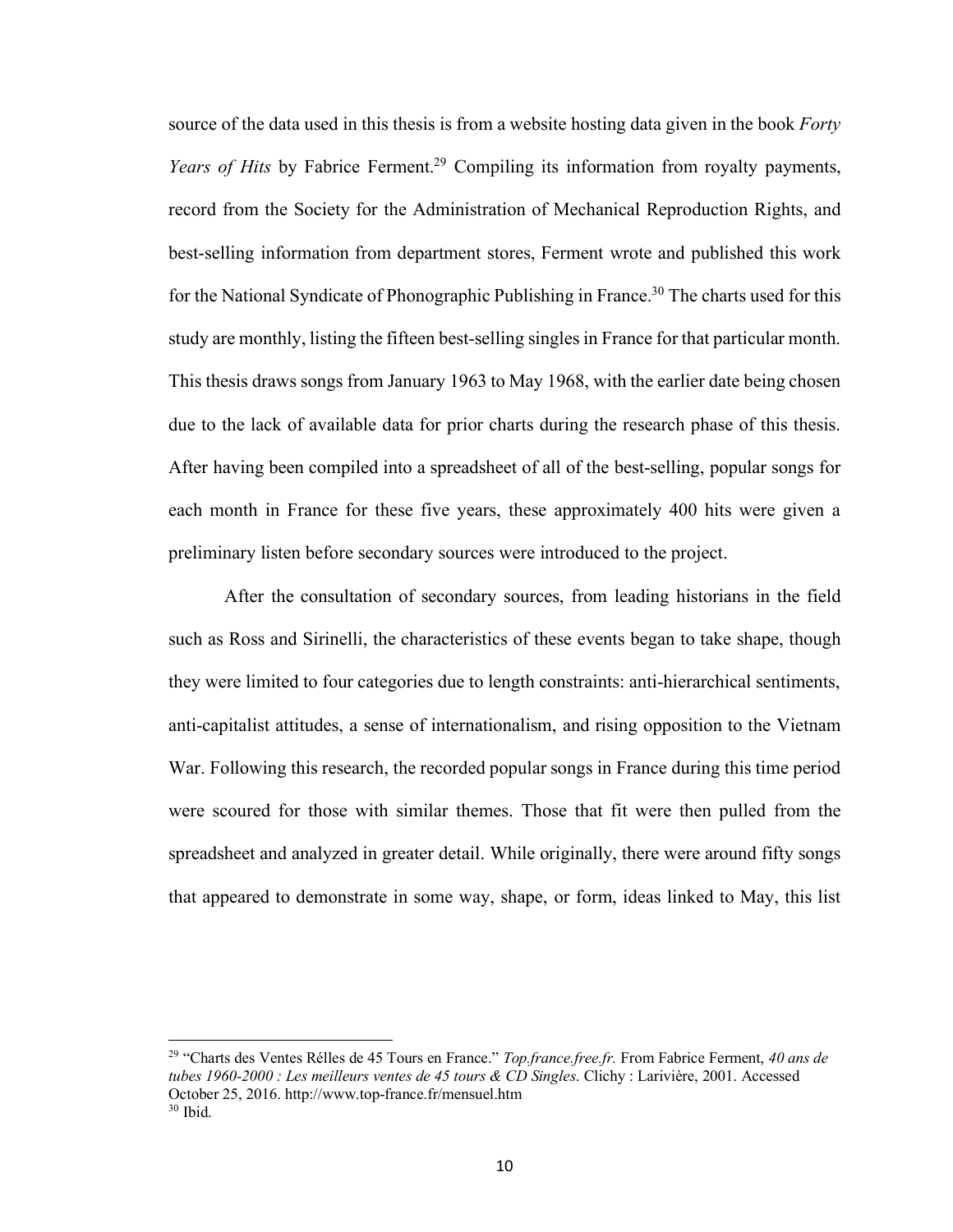was narrowed down to the fourteen hits studied in-depth in this thesis, chosen in particular for their content as well as their cultural importance and their aesthetic qualities.<sup>31</sup>

The logic for connecting French popular music to May 1968 is based upon the idea that changes in French society occurring during the 1960s are reflected in cultural materials dating from this time period. Popular music is both a cultural and an economic product; a song is a means of expression for producers, songwriters, and musicians, regardless of the product it turns out to be. A criticism of the use of popular music for the purpose of observing attitudes is the tension between its expressive and commercial aspects. Although it is very well possible that any given producer's, artist's, or songwriter's main goal was to make money with piece of music and have it become popular, this is not possible without the audience, which, during this period, was mostly composed of the French youth. In order for a song to become popular, there has to be some sort of appeal of a particular song to the audience, whether within the lyrics, melody, or rhythm. As it is impossible to measure the exact reason for these songs' appeal to the youth of this time period, the fact that the lyrics to these songs, which reflect May 1968, existed repeatedly in the French social discourse, especially in such a mainstream fashion, up to several years prior to the 'thunderclap' of May is what is notable. It is because of this that I attempt to demonstrate parallels between May 1968 as a phenomenon in popular culture and successful French songs.

Though it would appear difficult to directly associate participants in May with popular music, its widespread nature and popularity with *petit-bourgeois* students lends

<sup>&</sup>lt;sup>31</sup> In the sense that it made more sense to analyze "Le déserteur" over "Baby Pop" by France Gall in the anti-war section due to the fact that "Le déserteur" provided more fruitful analysis and is, probably, more impactful upon the French cultural landscape. In any case, the original list of these fifty songs can be found in Appendix B of this thesis.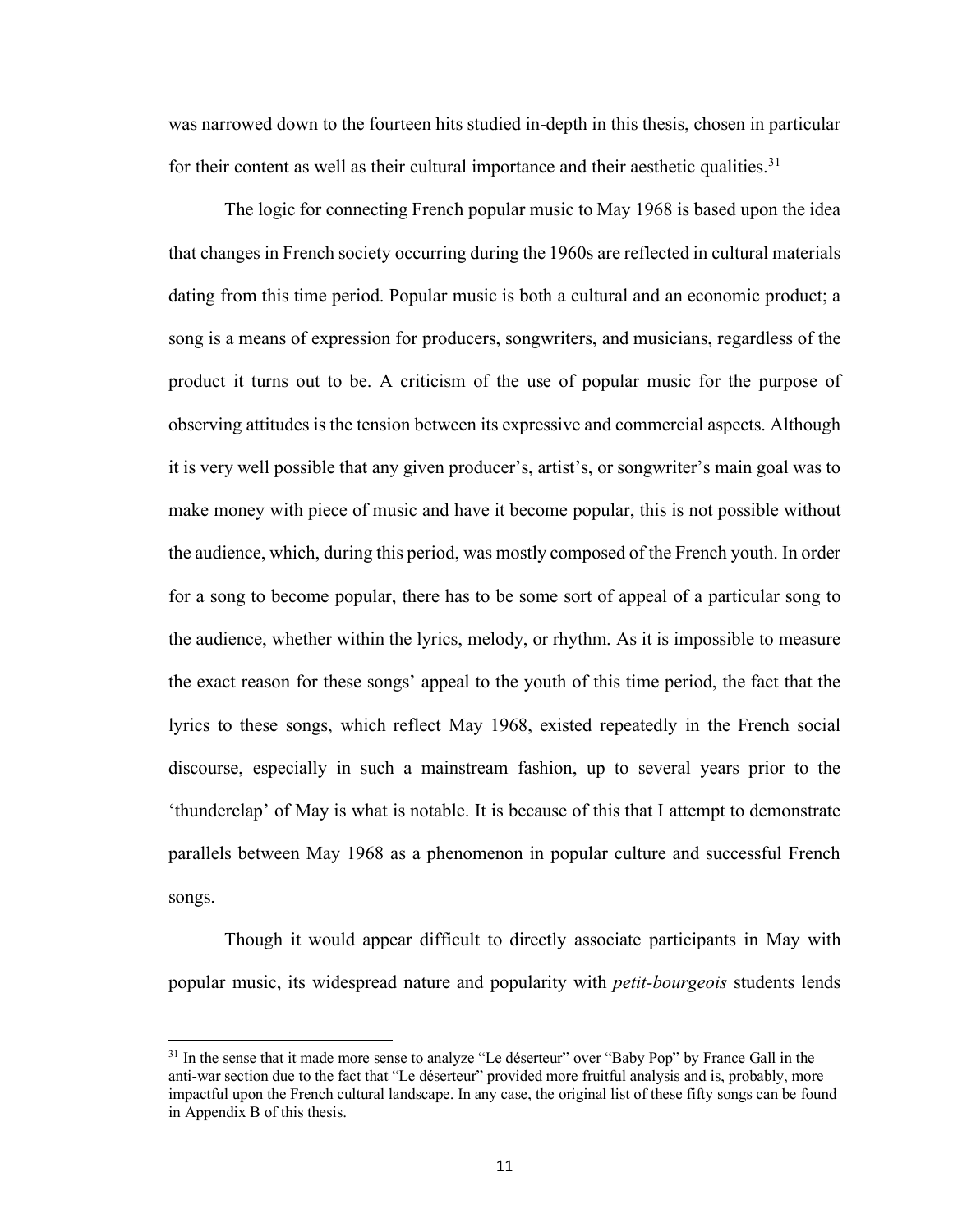quite well to this argument. Young adults with disposable income are precisely who helped spur the growth of the music industry in France during the 1960s, and, during this time period, this demographic, younger people in the middle class, are responsible for much of the growth in university attendance.<sup>32</sup> While it is impossible to be absolutely sure that there was overlap between those who listen to popular music during the 1960s and those who would later become involved with May, the scale of May points to at least some overlap, especially when considering the similar demographics of each. Of course, the student leaders of May 1968, the hard-core Maoists, probably did not listen to, for example, the *yé-yé* idol Sheila. However, the 'foot-soldiers of May,' as Sirinelli terms them, who were just as, if not more, important to the movement than its leaders, very well may have, especially considering their age and the widespread nature of both May and popular music.<sup>33</sup> Somewhat more questionable is the participation of the workers, who would have had less disposable income then wealthier members of society, but it would be wrong to assume that workers did not participate in the consumer society around them at all, as Sirinelli states that, on average, there was a trend towards increased spending on leisure activities rather than basic necessities in general, regardless of class, and these individuals still had access to the radio in any case.<sup>34</sup> In light of there being little evidence to the contrary, it is safe to assume that the best-selling hits all over France were fairly representative of the general popularity of these songs, though, due to sheer numbers, the younger generation's tastes may be a bit overrepresented.

<sup>32</sup> Cordier, *Post-War French Popular Music,* 53; Sirinelli, *Mai 68*, 204.

<sup>33</sup> Sirinelli, *Mai 68*, 88.

<sup>34</sup> Ibid, 101.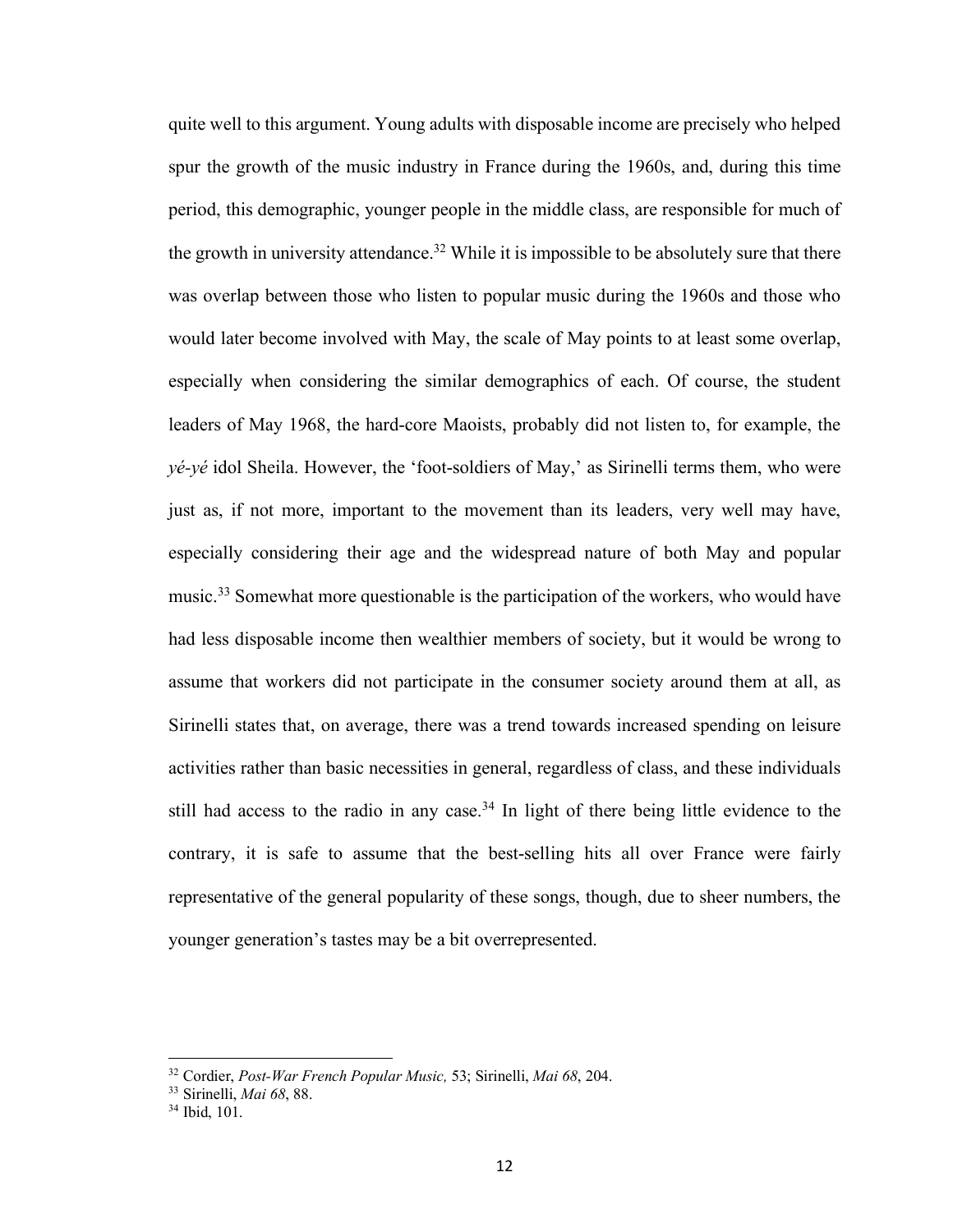In conclusion, the widespread nature of May 1968 lends itself to analysis through the use of music consumed on a massive scale, as there are a host of French songs during the 1960s that demonstrate sentiments similar to those later appearing in May. In particular, sentiments going against hierarchy or authority are present in French popular music of the 1960s and also played an important part in the events of May 1968. In addition, May 1968 also demonstrates anti-capitalist sentiments, which can be found in songs popular in France several years prior to its events. A similarly important element to May is a rising consciousness of the outside world and also present during May 1968. Finally, a related idea, opposition to war, was a key aspect of May that found its way into French popular music in the 1960s. Seeking to support the assertion by historians such as Sirinelli and Ross that May 1968 occurred following rising tensions in a changing French society, this thesis addresses ties between the sentiments, attitudes, and ideas of popular music in France in the 1960s and those that later became important facets of the May 1968 movement.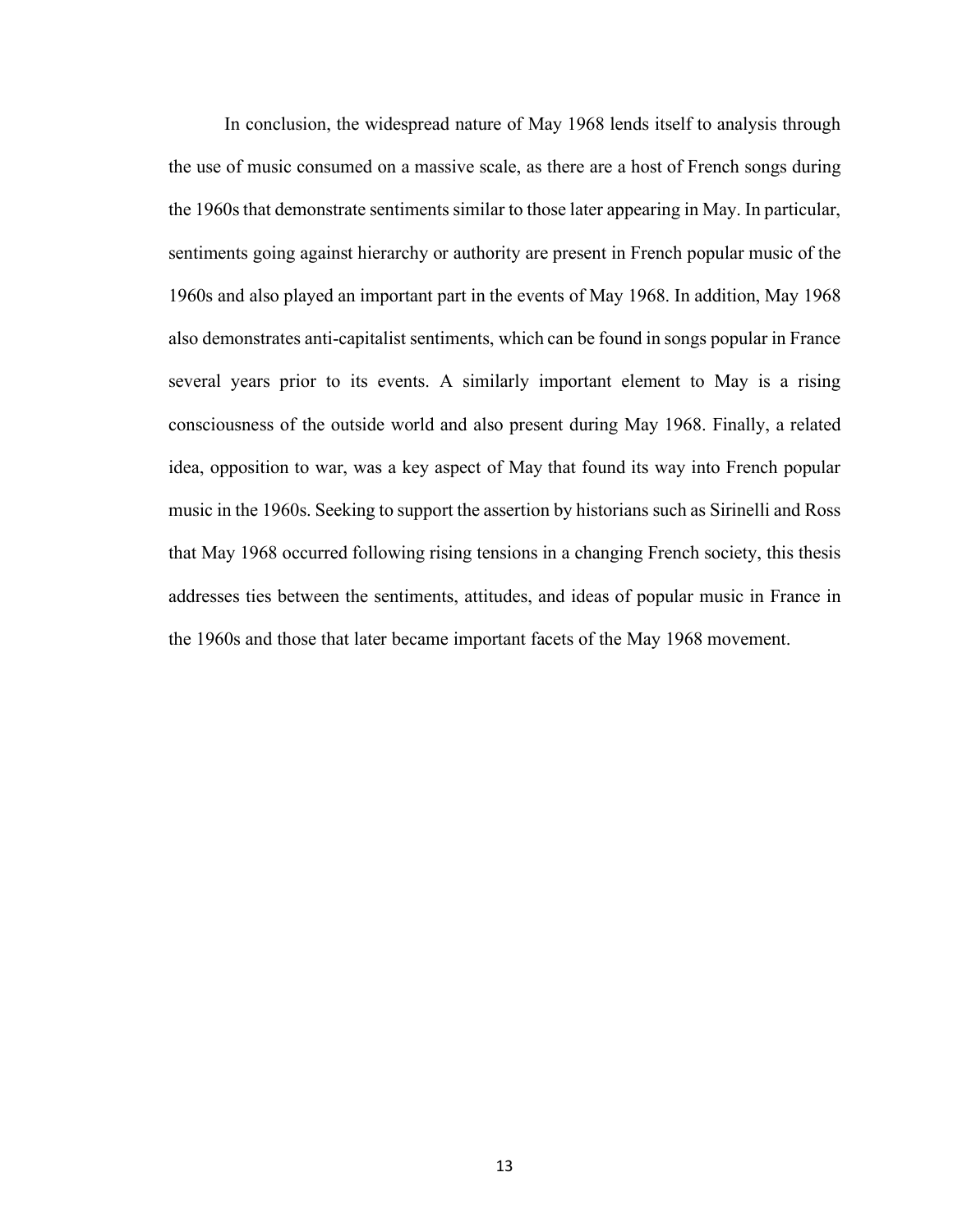#### CHAPTER I

#### ANTI-HIERARCHY AND ANTI-AUTHORITY SENTIMENTS

Considering the fact that May 1968 is principally known for its student protests and clashes with police, the idea that May 1968 was linked to anti-hierarchy and anti-authority sentiments is quite evident.<sup>1</sup> The ensuing strike of six to seven million French workers is, indeed, a similar defiant act. <sup>2</sup> At the same time, there are certain types of authority or hierarchy that were targeted by the *soixante-huitards* in particular. Aside from the police, who were the focus of many slogans, such as " $CRS = SS$ ," referring to the police force charged with containing the student demonstrations, the educational system was also a target.

Months before the eruption of May, there was a "brief strike against general working conditions at Nanterre" in November of 1967, as there were no spaces to socialize or cook for resident students, authorized political groups on campus, or moving furniture in the university dorms, which were viewed as restrictions upon students and their behavior.<sup>3</sup> In fact, in March 1968, the same time protests on the Vietnam War were on the rise, and, eventually, caused the spark to the events of May, there were student protests against outdated university curriculums and for freedom of association with political groups within the university.4 These actions demonstrate student discontent with the

<sup>1</sup> Kristin Ross, *May '68 and Its Afterlives* (Chicago: University of Chicago Press, 2002), 75.

<sup>2</sup> Julian Bourg, *From Revolution to Ethics: May 1968 and Contemporary French Thought* (Montréal: McGill-Queen's University Press, 2007), 3.

<sup>3</sup> Ibid, 19.

 $4$  Ibid, 20.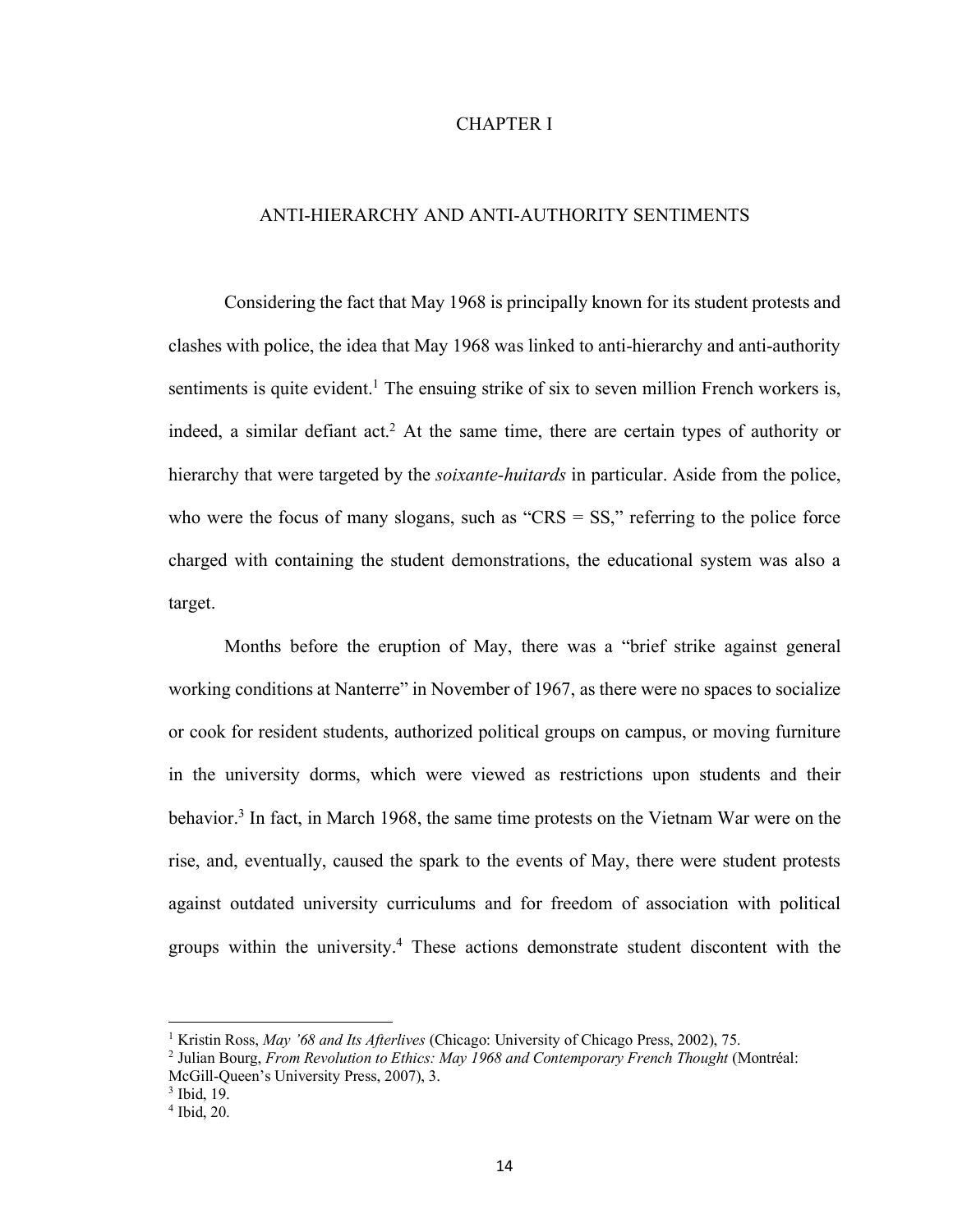educational system and with certain rules and limitations imposed on them by university authorities. Another example of students rising up against the rules and policies of educational institutions can be found in recordings analyzed by Kristin Ross depicting high-school students in May 1968 "demanding... to be able to freely organize in the schools in support of fellow students expelled for circulating a text of *Le déserteur* in the high schools."<sup>5</sup> Not only does this show that there was opposition to several specific, strict school policies on the part of *soixante-huitards*, it also demonstrates how adolescents during May 1968 were also against military service or action, as do similar protests against the Vietnam War that were the original catalyst for May.6 The same anti-authority or antihierarchy sentiments that were present in May 1968 were also present in popular songs in the 1960s in France, with overlap especially relating to the realm of education or relating to the military and the police.

One of the most emblematic figures of the counter-culture *à la française*, at least as it can be found on the charts during the 1960s, is Antoine, whose whole stage persona is based heavily on anti-authority or rebellious sentiments. In one of the few times that Sirinelli discusses popular culture in Mai 68, he chronicles the original shock that Antoine's presence caused in the French popular music scene at the time: "In 1966, his long hair earns him the hostility of certain young people in *une France profonde* where standards of masculinity have not yet absorbed the shockwave started by the Beatles: thus, during his summer tour, he is attacked during a concert in Corsica…"7 In particular,

<sup>5</sup> It is worth noting that, while it will be discussed later, *Le déserteur* is a song written about a conscripted individual who refuses to enter the military to fight in a war to which he is morally opposed. Ross, *May '68 and Its Afterlives*, 189.

<sup>6</sup> Ibid, 90.

<sup>7</sup> "En 1966, ses cheveux longs lui valent l'hostilité de certains jeunes dans une France profonde où les critères de la virilité n'ont pas encore absorbé l'onde de choc des Beatles : c'est ainsi que durant sa tournée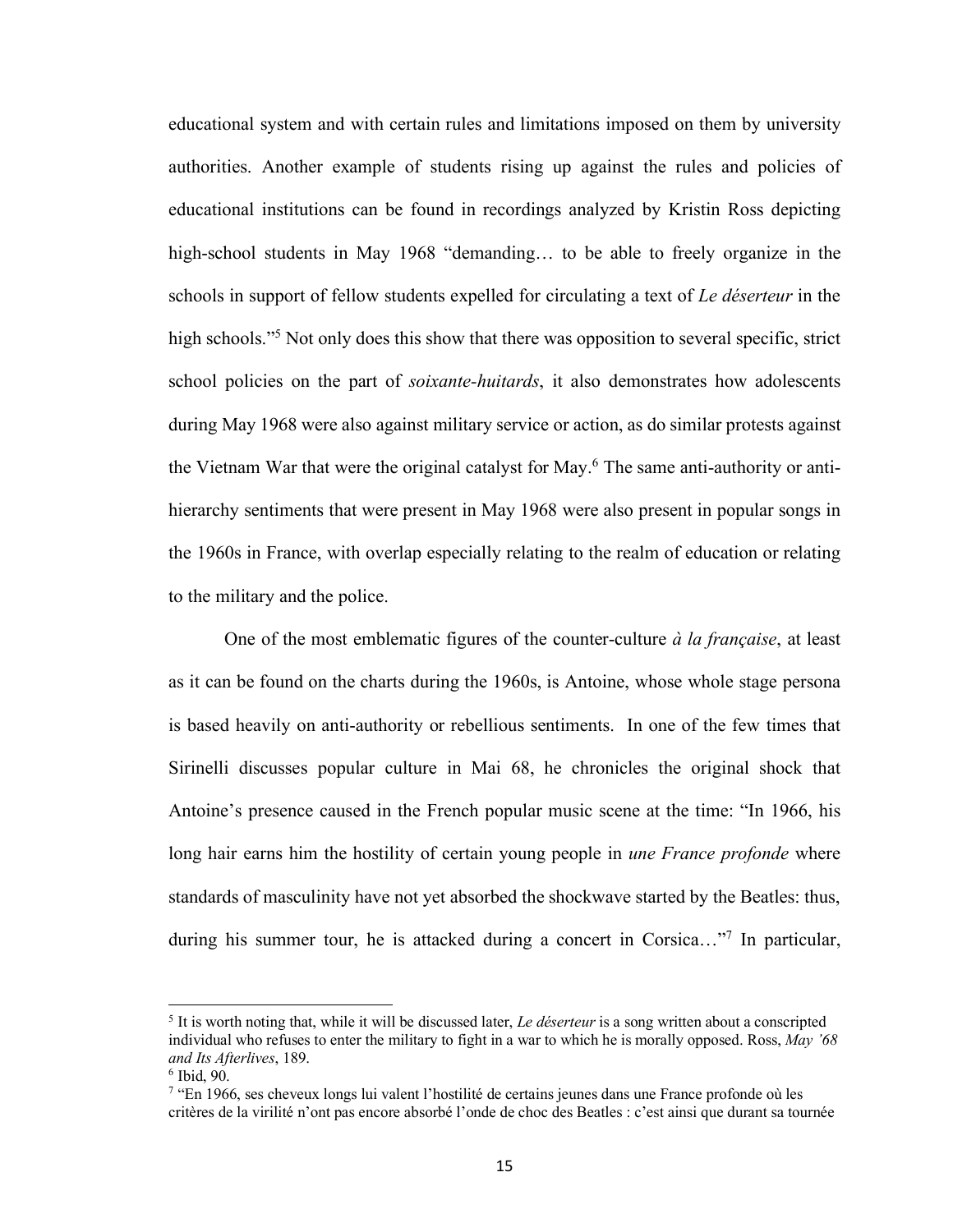Sirinelli mentions his song, "Les élucubrations d'Antoine," as particularly shocking, due to his call to put the birth control pill on sale in grocery stores.<sup>8</sup> "Les élucubrations" d'Antoine" has already been discussed in the context of May 1968 by Sirinelli, so another popular song by Antoine, "Je dis ce que je pense, je vis comme je veux," which is very much in the same vein, will be discussed in this section.<sup>9</sup>

Released in 1966 on the album *Antoine rencontre Les problèmes* and charting in June of that same year, "Je dis ce que je pense, je vis comme je veux" contains the same dissenting tone as "Les élucubrations," which preceded it.<sup>10</sup> In "Je dis ce que je pense...," Antoine demonstrates his desire to be an individual and rejects the contemporary norms and conventions of larger French society when this song was written. Because of these elements, this song carries an anti-authority message that would later be an important theme of May 1968.

Aside from the title, which translates to "I say what I think, I live how I want," this upbeat rock song contains lyrics that point to Antoine's desire to set himself apart from other members of society, whom he addresses repeatedly and directly using the second person plural pronoun "vous." By choosing to do this, he draws a clear distinction between himself and everyone else. For example, the first verse, in which mentions his ambivalence towards amassing wealth, ends with two lines stating "Je suis comme ça pour moi, pas pour vous / Comprenez-le."11 In these lines, he states that he has adopted these beliefs for

estivale, il est agressé lors d'un concert en Corse." Jean-François. *Mai 68.* (Paris: Fayard, 2008), 233-234. All translations are my own.

<sup>8</sup> Ibid, 51.

<sup>9</sup> Ibid, 52, 231

<sup>10</sup> "Antoine rencontre les problèmes," *Encyclopédisque.fr*, accessed October 7, 2016, http://www.encyclopedisque.fr/disque/65023.html.

<sup>11</sup> "I'm like this for me, not for you / Understand it." "Paroles de Je dis ce que je pense, je vis comme je veux," *Parolesmania.com*, accessed October 7, 2016.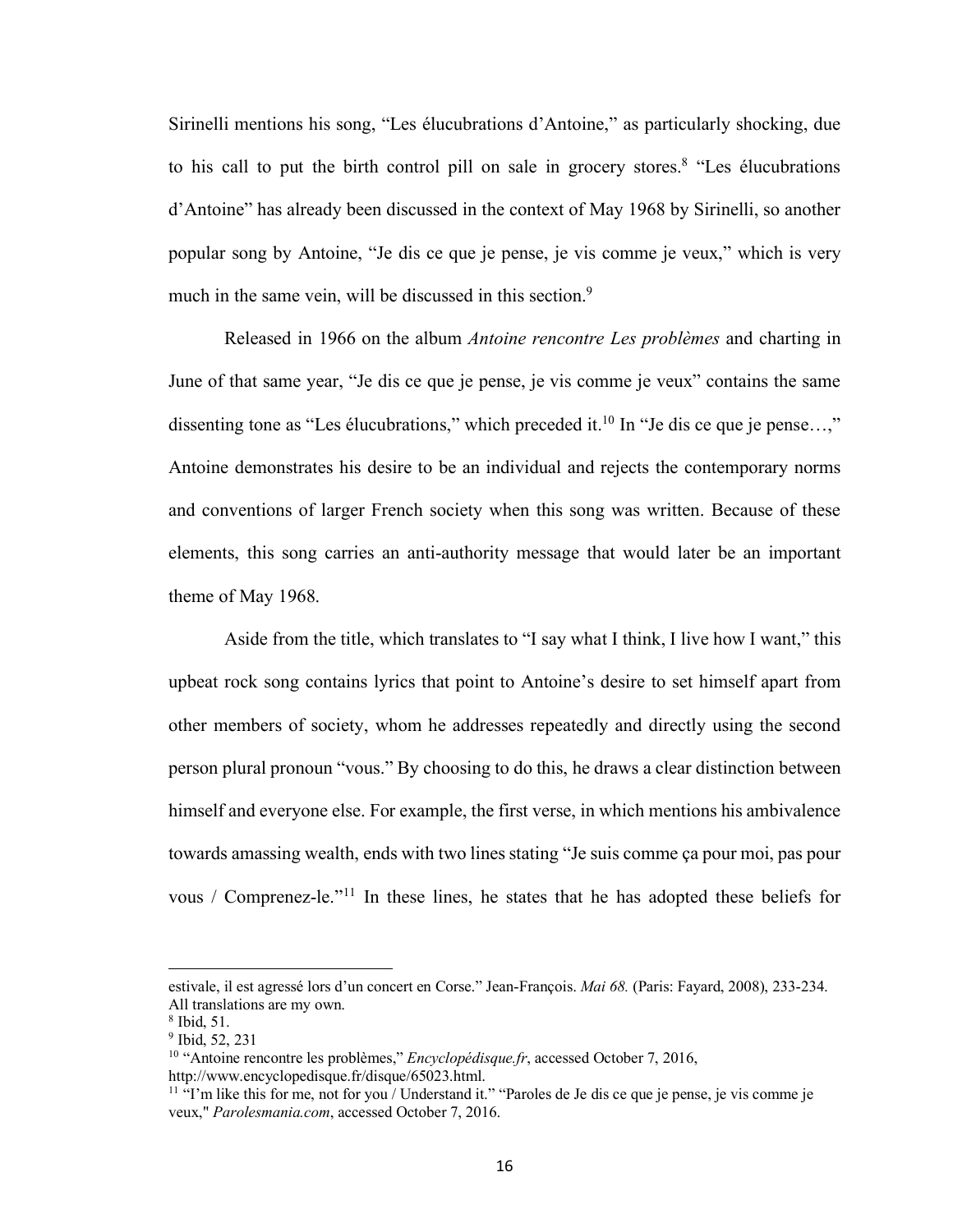himself and because it makes him happy, not for anyone else. Again, he later sings "Je fais tout ça pour moi pas pour vous / Comprenez-le," imploring the listener and the general public to understand that he makes his choices based on what makes him happy and not on how anyone else expects him to act or present himself.<sup>12</sup> In this sense, Antoine embraces his individualism and seeks to separate himself or rebel against the rest of society.

Antoine also rejects the authority of traditional society to dictate his choices. One of these choices is, in particular, his personal style, which, as previously stated, deviated from the acceptable norms of the time period: "Que vous importe mes cheveux / J'ai les chemises que je veux."13 Like Sirinelli mentions, his long hair and hippie-inspired style was a source of controversy, and he mentions it in this verse as way to separate his personal sense of style from that typically found acceptable in France at this time. Finally, Antoine discusses how his sense of morals differs from that of the general French populace, singing, "La fidélité et moi, croyez-moi, ça fait deux / Chaque soir m'amène une fille / Chaque matin nous voit repartir / Je suis comme ça pour moi, pas pour vous."14 If stating that the birth control pill should be readily accessible was controversial, as Sirinelli mentions, this description of his promiscuity probably caused similar reactions, as such open sexuality went against norms of the time period.<sup>15</sup> Also, as Julian Bourg states, for those participating in May 1968, "norms were the smoke and mirrors of bourgeois culture-- consumerist society, work, nationalism, family, religion, and morality—to be dispelled in the

http://www.parolesmania.com/paroles\_antoine\_&\_les\_problemes\_16381/paroles\_je\_dis\_ce\_que\_je\_pense, \_je\_vis\_comme\_je\_veux\_1508018.html

<sup>&</sup>lt;sup>12</sup> "I do all of this for me, not for you / Understand it." Ibid.  $13$  Ibid.

<sup>&</sup>lt;sup>14</sup> "Fidelity and me, believe me, makes two / Every night brings me a girl / Every morning sees us leave / I'm like this for me, not for you (all)." Ibid.

<sup>15</sup> Sirinelli, *Mai 68*, 51.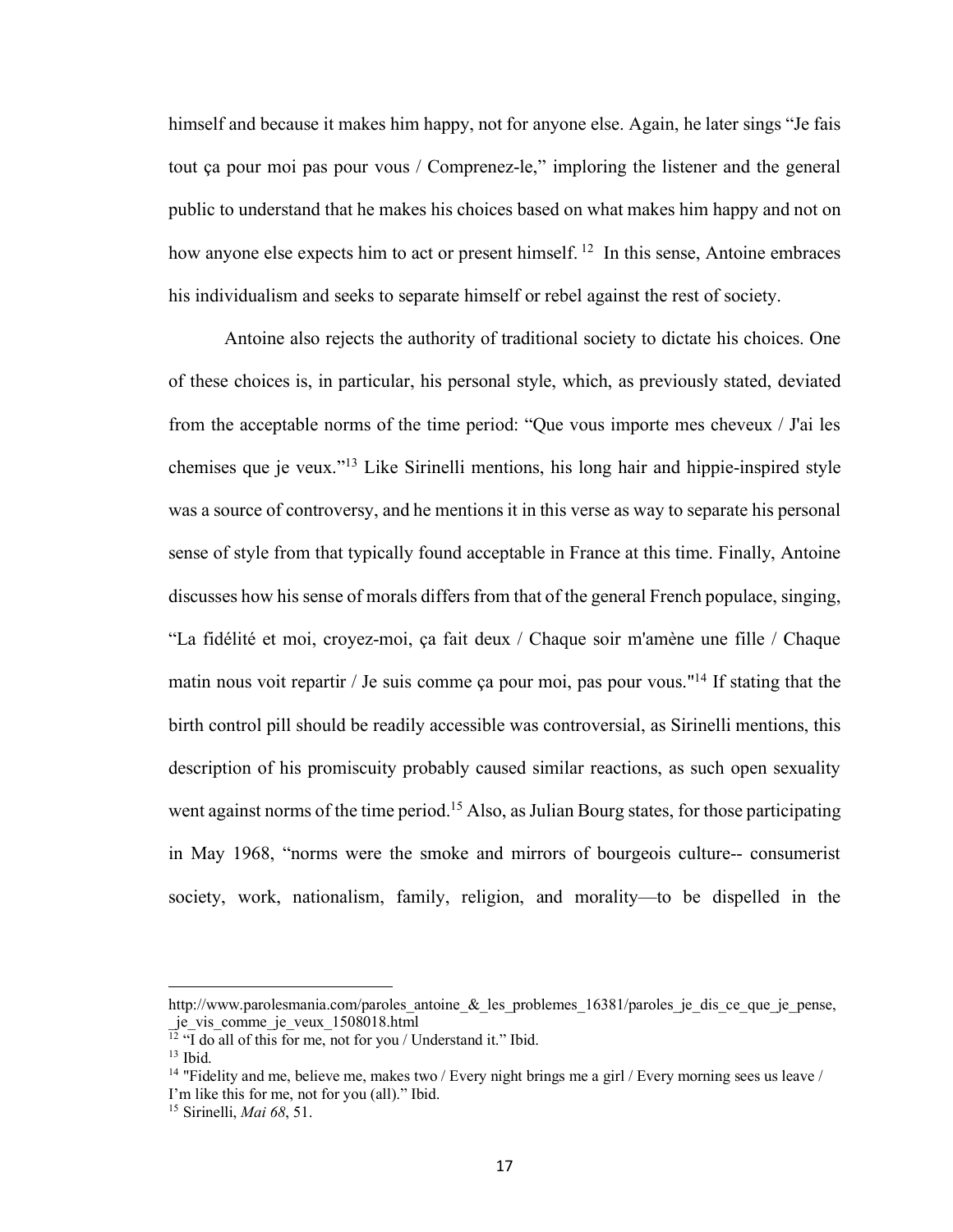revolution."16 By eschewing traditional social rules and values, Antoine defies the authority that social norms and collective values have over the choices that he makes, just as the participants of May 1968, similarly, wanted to reject parallel norms.

Antoine's "Je dis ce que je pense, je vis comme je veux" is anti-authority due to his focus on rebelling against mainstream French society's norms and values and his desire to separate himself from this society by underlining his individualism. "Je dis ce que je pense" is related to the more general anti-authority aspects of May 1968, showing a defiant spirit similar to those of the protesters, who stood up to authorities by striking, demonstrating, and battling with the police; however, there are several popular songs of the 1960s relating to authority that deal with parts of French society that were also specific targets of the May protests. For example, "Excusez-moi monsieur le professeur" by Christophe is highly critical of the French education system, which was also frequently criticized by the *soixante-huitards*. In "Excusez-moi monsieur le professeur," the narrator deliberately disregards the authority of his schoolteacher and criticizes the narrow curriculum taught in his classroom.

As the historian Chris Reynolds states, it is difficult to imagine the "authoritarianism at all levels" of the French education system prior to May 1968.17 A singer best known for *yé-yé* hits such as "Aline" and "Les marionnettes" seems like an unlikely individual to take on this system, especially years before the protests of May.<sup>18</sup> Christophe's "Excusez-moi monsieur le professeur," written with the help of Jean-Jacques

<sup>&</sup>lt;sup>16</sup> Julian Bourg, *From Revolution to Ethics: May 1968 and Contemporary French Thought* (Montréal: McGill-Queen's University Press, 2007), 6.

<sup>17</sup> Chris Reynolds, "May/June 1968 and the French University System," *Memories of May '68*. (Cardiff: University of Wales Press, 2011), JSTOR, 96.

<sup>18</sup> "Top - Septembre 1965." top.france.free.fr, from Fabrice Ferment*, 40 ans de tubes 1960-2000: Les meilleurs ventes de 45 tours & CD Singles*, (Clichy : Larivière, 2001). Accessed October 7, 2016. http://top.france.free.fr/html/1965/0965.htm.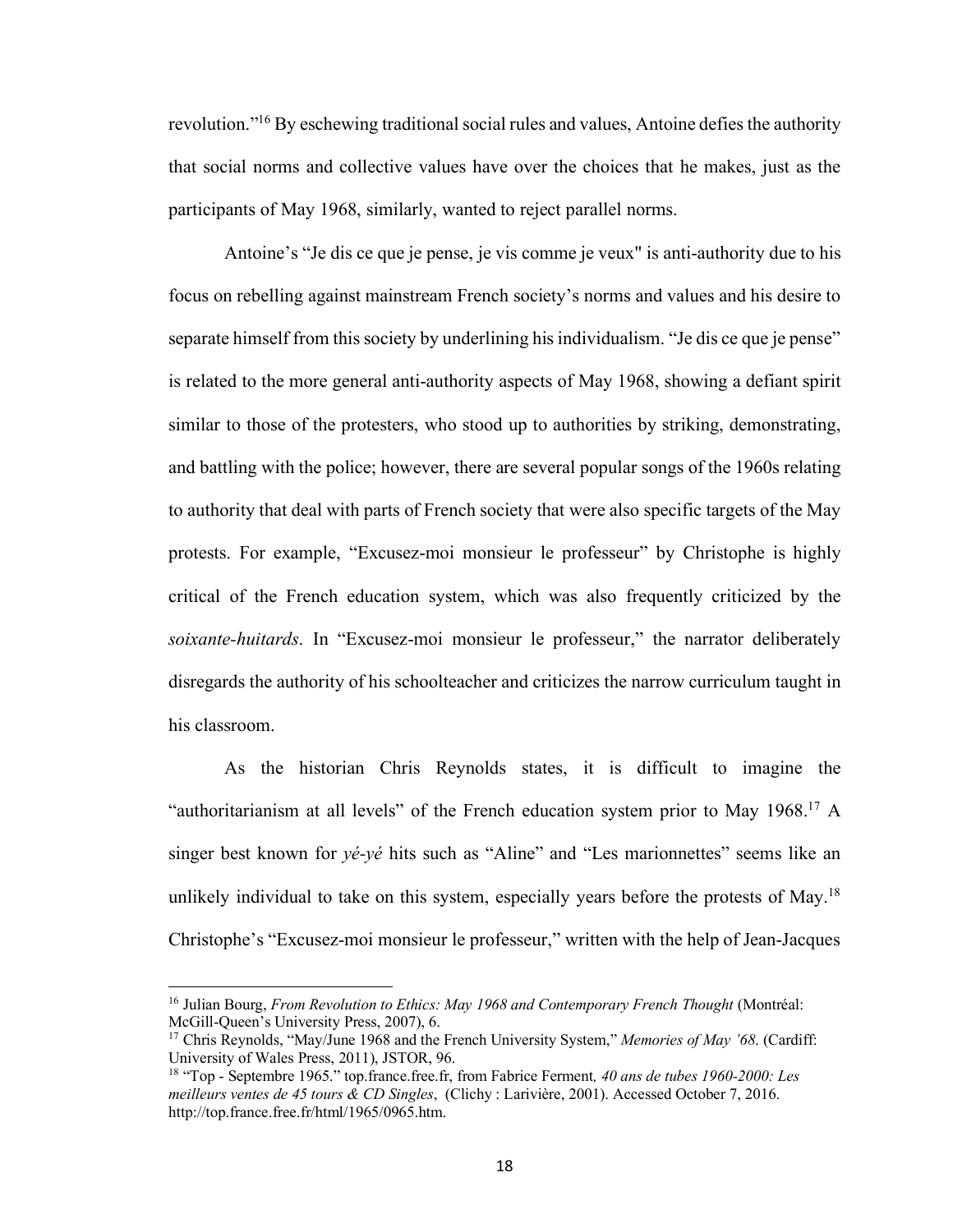Debout and Roger Dumas and charting in June 1966, is a much more serious song than the singer's better-known works and deals with the experiences of a, presumably, young boy's difficulties in school.19 This breathless *chanson à texte* opens with a biting statement: "If my ears are long / it's because an imbecile / went ahead and pulled on them one day."20 In refusing to acknowledge that he may have caused the punishment given to him, the narrator only faults the teacher. It is as if the narrator believes thisteacher is not worthy of the power that he has been given, considering the fact that he boldly calls this authority figure "un imbécile." In this sense, the narrator of "Excusez-moi monsieur le professor" directly disrespects authority. It is, however, worth discussing that there are several mentions of corporal punishment in this song. This, in a way, reveals the authoritarian nature of the French education system that Reynolds mentions. The heavy-handedness of discipline in the French educational system is also criticized in Ross' anecdote about the expulsion of high-schoolers distributing anti-military materials.<sup>21</sup> These expulsions, like the arrests of and the disciplinary actions against students that helped spark May 1968, were protested during this eventful month. In this sense, the general criticism and lack of respect demonstrated by the narrator of "Excusez-moi monsieur le professeur" is similar to attitudes of students and strikers in May 1968, just as the narrator's mentioning of harsh disciplinary actions mirror opposition to the arrests and expulsions of protesting students.

Further in the song, the narrator of "Excusez-moi monsieur le professeur" continues to directly defy authority in the form of his teacher. Talking about how nature is not touched

<sup>&</sup>lt;sup>19</sup> "Excusez-moi Monsieur Le Professeur," Encyclopédisque.fr, accessed October 7, 2016. http://www.encyclopedisque.fr/disque/4179.html.

<sup>&</sup>lt;sup>20 "</sup>Si mes oreilles sont longues / C'est parce qu'un imbécile / Un jour s'est amusé à leur tirer dessus." "Christophe : Excusez-moi monsieur le professeur," *Lyrics.wikia.com*, accessed October 7, 2016. http://lyrics.wikia.com/wiki/Christophe:Excusez-Moi,\_Mr.\_Le\_Professeur.

<sup>21</sup> Ross, *May '68 and Its Afterlives*, 189.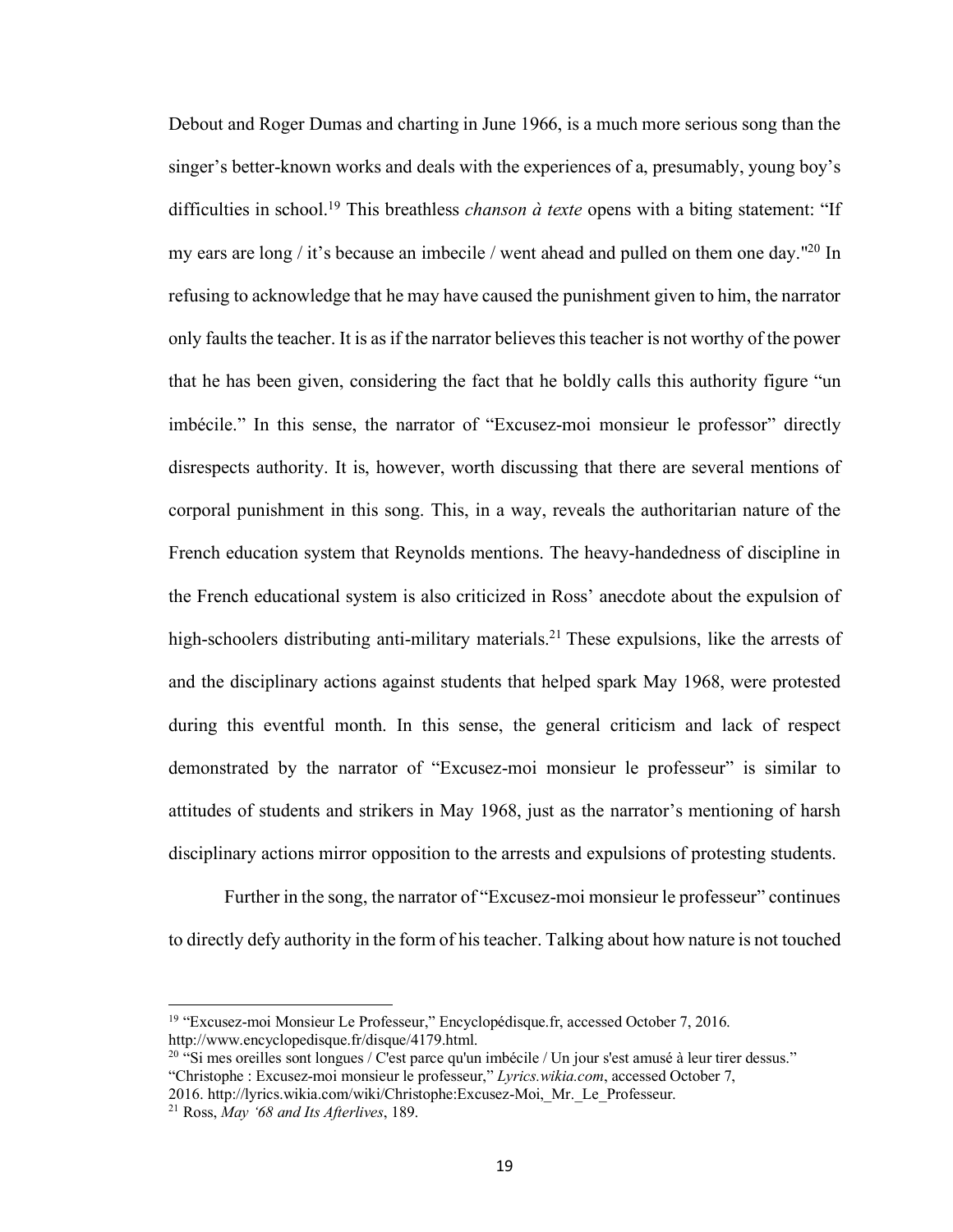on in the curriculum, the narrator remarks pointedly, "Et si j'aime les branches / Si j'aime la forêt / C'est parce que vous m'avez / Défendu d'y grimper."<sup>22</sup> He states that the reason that he loves trees is specifically because the teacher has made it against the rules to climb them. Deciding that the teacher's authority is not worth listening to, the narrator does exactly what he has forbidden. It is difficult to imagine a more direct way to demonstrate one's disregard for an authority than deliberately disobeying the rules that it has made. In this sense, the lyrics of "Excusez-moi monsieur le professeur" appear defiant and contrary to a classic figure of authority, a teacher. As noted in the introduction, the students that were the spark of the May 1968 protests demonstrated similarly defiant behavior. They disobeyed the authorities and hierarchies in their universities and schools by protesting against policies with which they disagreed. On a smaller scale but a similar note, the narrator of "Excusez-moi" is acting against the authority in his classroom, his teacher, by refusing to submit to the policies with which he disagrees, as well as by rejecting the legitimacy of this authority.

"Excusez-moi" also resembles the education-related facets of May 1968 in that the narrator, too, questions the curriculum taught by his teacher. Starting this verse with "Si les pages sont blanches / De mes pauvres cahiers / C'est qu'il y a trop de branches / Aux arbres des forêts,''23 the narrator is admitting that he refuses to do his schoolwork instead of spending his time climbing trees. Schoolwork does not engage him the way that nature does. Considering the lines that come after these ("Et si j'aime les branches..."), the curriculum only pushes the narrator away from school and acceptable conduct precisely

<sup>&</sup>lt;sup>22</sup> "And if I like branches/If I like the forest/It is because you have/banned me from climbing them."

<sup>&</sup>quot;Christophe : Excusez-moi monsieur le professeur," *Lyrics.wikia.com.*

<sup>&</sup>lt;sup>23</sup> "If the pages are blank/in my poor journals/it's because there are too many branches/on the forest's trees." Ibid.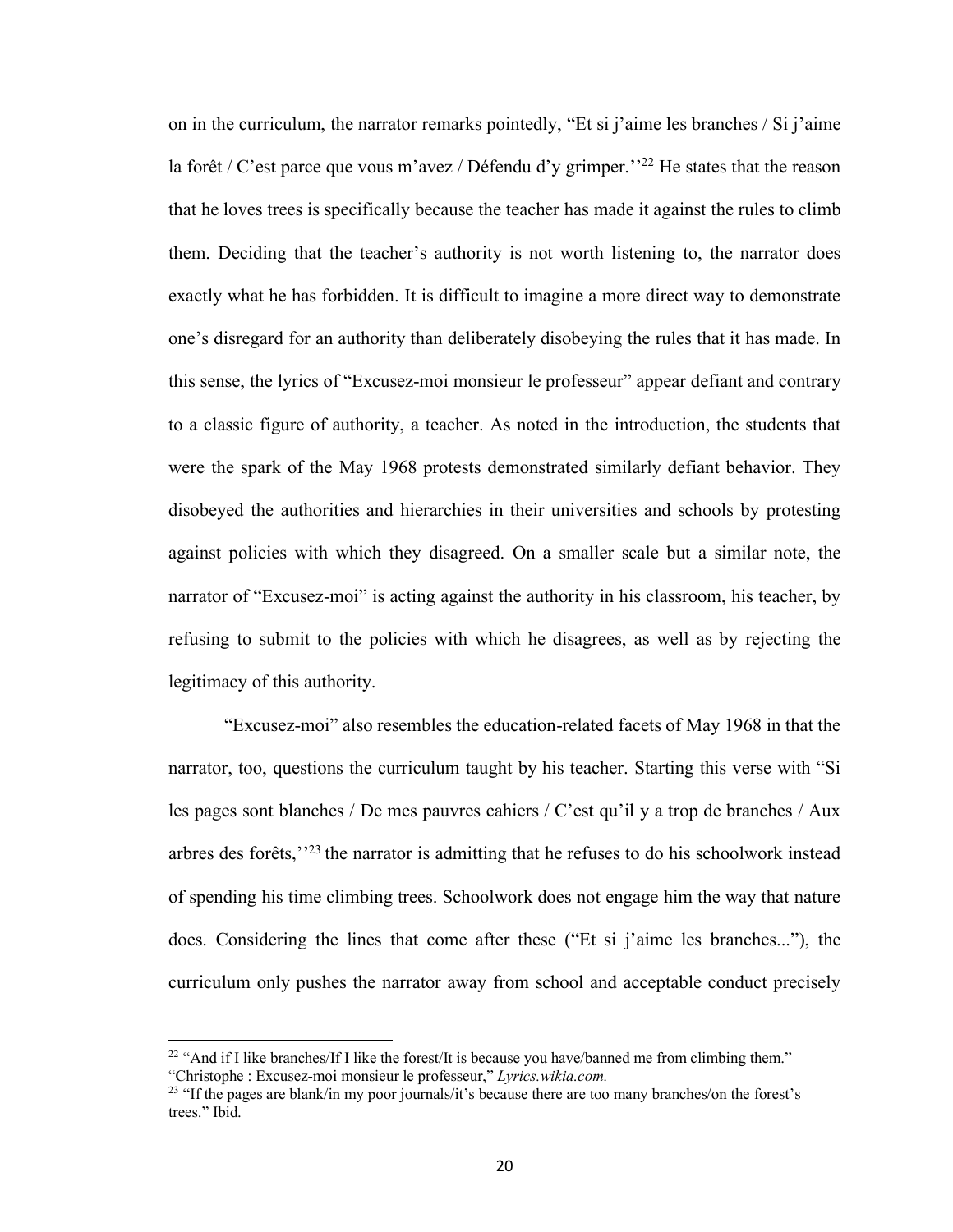because of how little it connects with him. The narrator is criticizing the curriculum that the teacher is responsible for teaching, as it is unengaging to the point where that it causes the narrator to have a number of disciplinary issues.

Actually, nature is touched on several times in this song for this purpose of criticizing the curriculum of his school, with the narrator also stating "Excusez-moi monsieur le professeur / si je connais les oiseaux par cœur."24 In these lines, the narrator is asking in a less-than-serious tone for the teacher to forgive him for knowing birds by heart rather than poems, as the memorization of famous poems is a staple of French elementary and middle schools. In a similar set of lines, "Excusez-moi monsieur le professeur / Si je ne sais jamais rien par cœur," he reveals feeling as if he will never be capable of learning anything by heart.<sup>25</sup> By placing that which interests him, nature, trees, and birds, in direct opposition to memorizing poems, which only discourages him, the narrator is showing how the educational system does not include aspects of life that he enjoys, feels like he can succeed at, or finds worthwhile. Due to the fact that students were similarly demonstrating their opposition to the outdated and out-of-touch curriculums at Nanterre within weeks of the spark of May 1968 and that it was a major issue with protesting students, the narrator's criticism of the teacher's curriculum in "Excusez-moi monsieur le professeur" bears a resemblance to ideas integral to the May 1968 protests.<sup>26</sup>

Problems relating to education and authority in the classroom are specific aspects of May 1968 that appears in "Excusez-moi monsieur le professeur" by Christophe, a hit in France in 1966. Between this song and Antoine's "Je dis ce que je pense et je vis comme

<sup>&</sup>lt;sup>24</sup> "Forgive me, mister the teacher / if I know birds by heart." Ibid.

<sup>&</sup>lt;sup>25</sup> "Forgive me, mister the teacher / if I never know anything by heart" Ibid.

<sup>&</sup>lt;sup>26</sup> Reynolds, "May/June 1968 and the French University System," 87-88.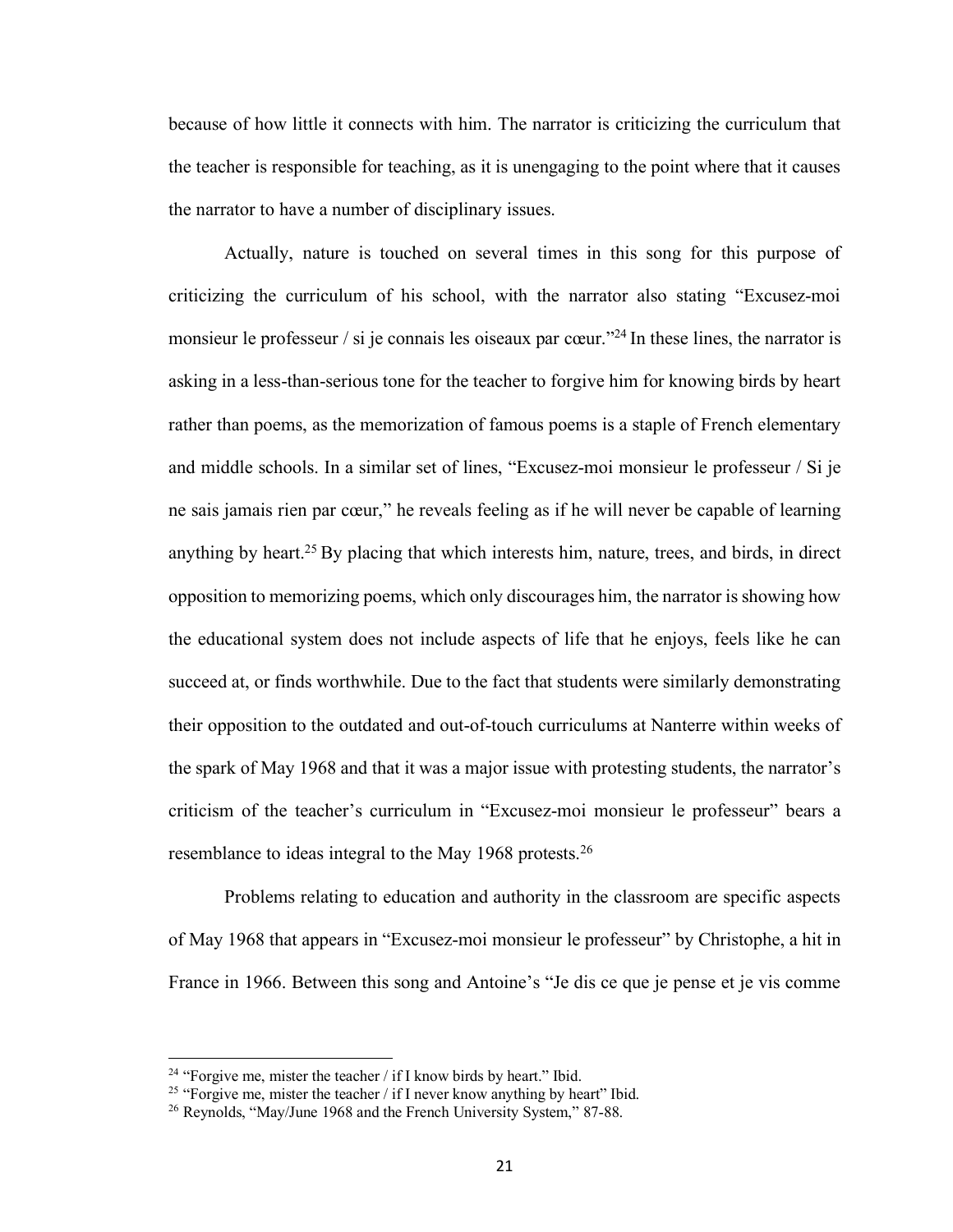je veux,'' 1966 has quite a handful of *tubes*—hits—that seem to harbor anti-authority sentiments. Another notable anti-authority song that charted in 1966 and specifically criticized the same institutions that the protesters of May 1968 did is Pierre Pierret's "Le service militaire."27 With a backing track that sounds like a military march, the narrator of "Le service militaire" sarcastically embraces the institution of the military and its hierarchy, providing an all-around negative portrayal of military life and of military leaders.

France, during this time period, had military service requirements for males. Participation in the military, in some way, shape, or form, was mandatory for all French men, barring those with medical disabilities.<sup>28</sup> During the Algerian War (1954-1962), for example, about 1.5 million conscripted men born between 1935 and 1942 were sent to Algeria for periods spanning eighteen, twenty-four, or twenty-seven months.<sup>29</sup> This policy was heavily protested, such as on September 11, 1955 in the Gare de Lyon, with those conscripted refusing to get on trains to leave and their families, friends, and loved ones joining in on the protest.30 After the end of the Algerian War, the draft remained in place, though the length of service was reduced to sixteen months in 1963 and conscientious rejecters began to recognized by law, but it was extremely difficult, if not impossible, to obtain this status until 1983.<sup>31</sup> This is the domestic context in which both "Le service

<sup>27</sup> "Top – Décembre 1966." *Top.france.free.fr.* From Fabrice Ferment, 40 ans de tubes 1960-2000 : Les meilleurs ventes de 45 tours & CD Singles, (Clichy : Larivière, 2001), accessed October 8, 2016. http://top.france.free.fr/html/1966/1266.htm.

<sup>28</sup> Eugénie Bastié, "Petite histoire du service militaire en France," *LeFigaro.fr,* published January 19, 2015, accessed October 8, 2016. http://www.lefigaro.fr/actualite-france/2015/01/19/01016- 20150119ARTFIG00121-petite-histoire-du-service-militaire-en-france.php

<sup>29</sup> Ibid; Marc Dufaud. *Monsieur Boris Vian, je vous fais une lettre… La chanson du Déserteur*, (Paris :

<sup>&</sup>lt;sup>30</sup> Dufaud, *Monsieur Boris Vian*, 124.

<sup>31</sup> Bastié, "Petite histoire du service militaire en France."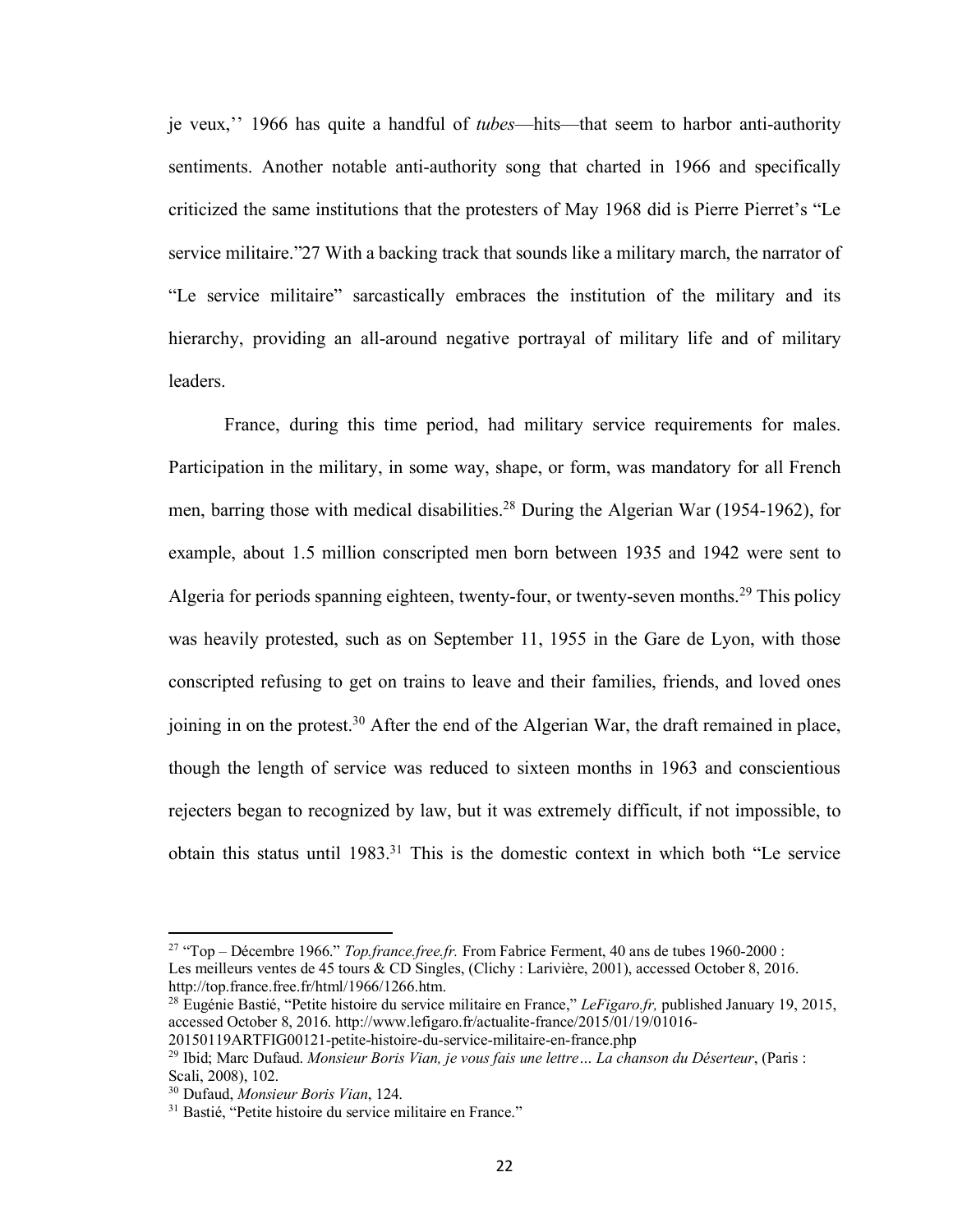militaire" and the protests against the Vietnam War took place; participation in the military was not a choice for the men of France, it was a requirement.

A prolific artist known for his humorous songs including "Les jolies colonies de vacances" and "Tonton cristobal," Pierre Perret's "Le service militaire" deals with an individual's abysmal time carrying out his military service.<sup>32</sup> The narrator begins this hit by launching directly into sarcastic remarks on how he loves the army just as much as he loves the police: "C'est bien parce que j'aime autant l'armée que les flics / Que mes couplets d'un mauvais goût systématique / Vous racontent en trois coups de gamelle /Trois petits tours dans une poubelle."33 While this embrace of the police and the military may appear genuine at first, it becomes clear that the opposite is true once he states that the song will tell the story of the time he has spent in "a dump," going on to describe his time in the French military.<sup>34</sup> Due to the fact that the narrator sarcastically mentions his love for the military and the police, "Le service militaire" contains anti-hierarchy and anti-authority sentiments. Because the students of May 1968 also targeted the police in their famous clashes with the police, the anti-authority and anti-police attitudes of "Le service militaire" resembles that of the protestors of May.

Moreover, the chorus of "Le service militaire" demonstrates similar anti-authority views by sarcastically discussing the benefits of this mandatory military service. The narrator declares, "Qu'est-ce qu'on rit / Au service militaire / C'est merveilleux, mes amis

<sup>32</sup> "Top – Décembre 1966." *Top.france.free.fr.*

 $33$  "It's clearly because I love the army as much as the cops / that my systematically distasteful verses / tell you in three strokes / three tours in a dump." "Paroles Le Service Militaire," *Paroles.net*, accessed October 9, 2016.

http://www.paroles.net/pierre-perret/paroles-le-service-militaire.  $34$  Ibid.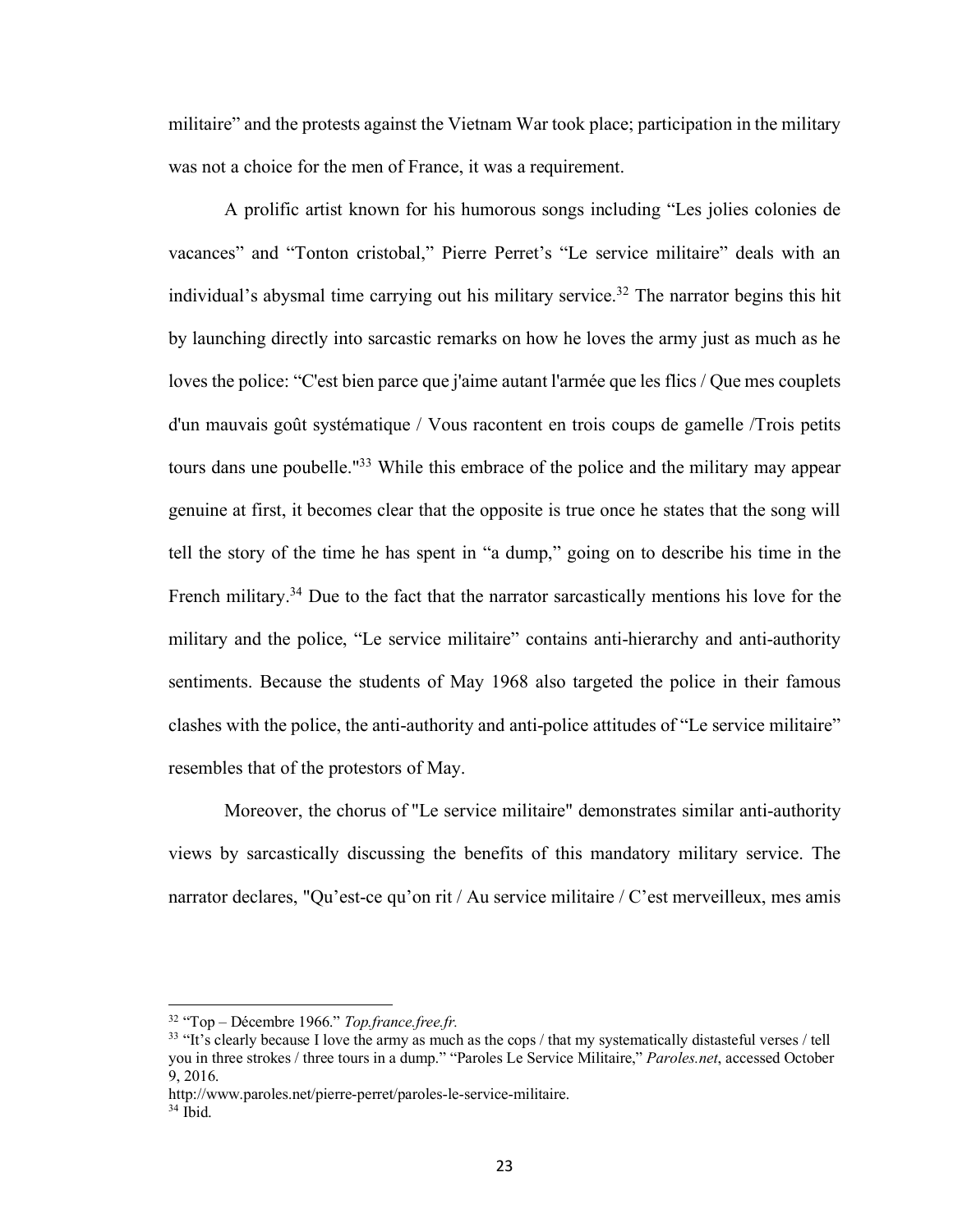/ J'aime ma mère patrie / Je la servirai toute la vie."35 By putting these apparently-positive remarks in context with the negativity of the rest of the song, the narrator's remarks seem more sarcastic than candid. As such, the narrator exclaiming, "I love my mother country" and that he would serve it, most likely militarily, his whole life, is the opposite of what he means. In this sense, these statements on the French government and the French military are actually critical of these enormously powerful authorities in French society. This idea fits in with the more general anti-authority sentiments and actions taken by the protestors of May, who were revolting, in part, against military action in Vietnam and, in part, against the way that France was being governed at the time.

The narrator continues to demonstrate anti-authority sentiments when describing military life in "Le service militaire," considering the undeniably negative portrayals he provides. Following the set of lines beginning, "Que mes couplets d'un mauvais goût systématique…," the narrator continues with stating how his song discusses "Comment on se retrouve à vingt ans / Crétin hilare et décadent."36 By describing his experiences in the military as how he turns into a moron or cretin, the narrator is demonstrating negative attitudes towards the military, which is an institution well-known for its hierarchical structure and focus on the importance of authority. In fact, it appears that he is discussing mandatory military service in this song in particular, considering that one would normally be called to do their military service at the age of eighteen, remain in the military for about a year and a half, and exit around the age of twenty, which is the age that is mentioned in this verse. It seems quite unlikely that the narrator of this song would have joined the

<sup>&</sup>lt;sup>35</sup> "Oh what a laugh / military service / it's marvelous, my friends / I love my mother country / I'll serve her for my whole life." Ibid.

<sup>&</sup>lt;sup>36</sup> "How we end up at 20 / a decadent and high-spirited moron." Ibid.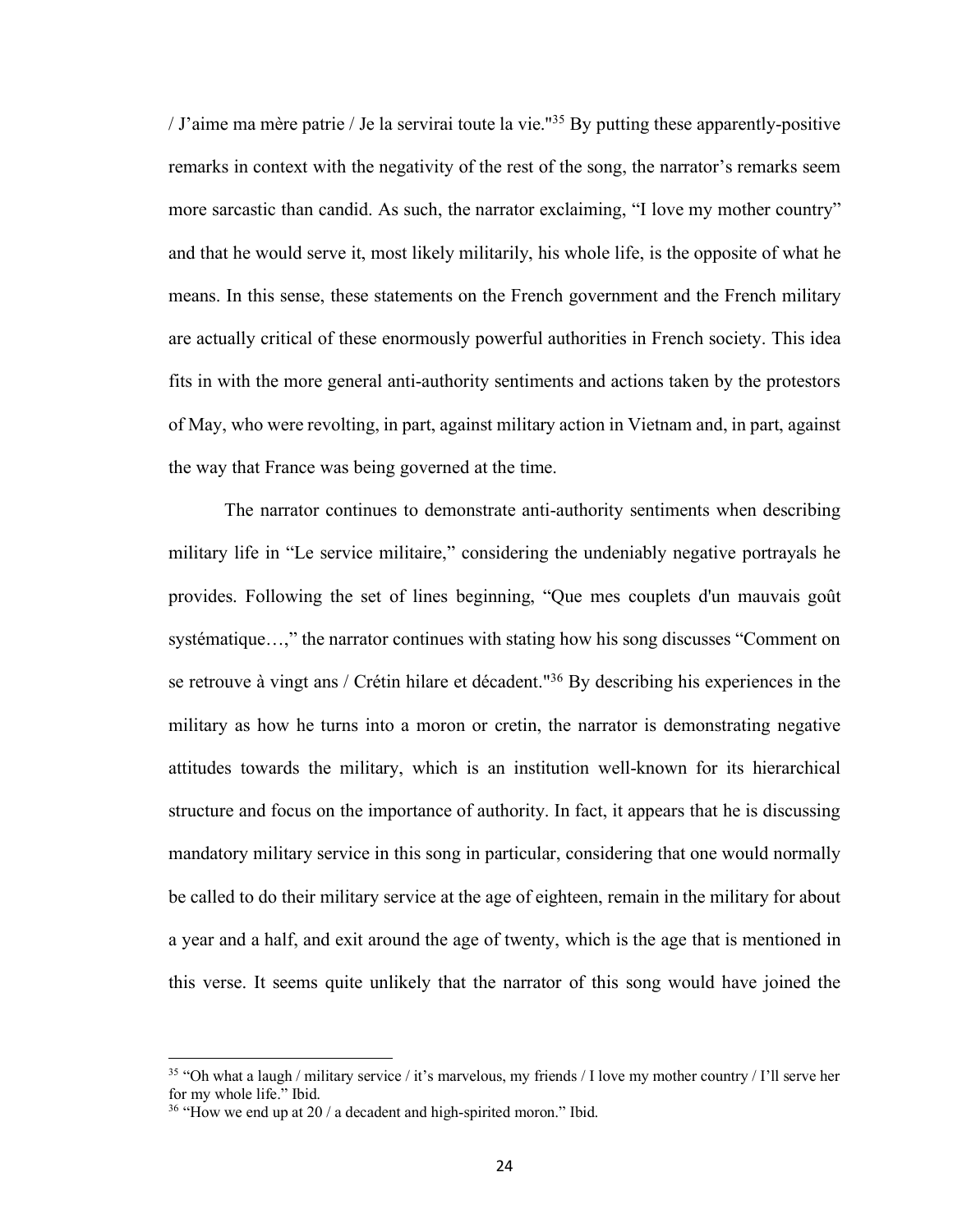military willingly. As such, his attacks on the military are from the point of view of someone who wanted to be a civilian his whole life but was forced to turn into something he found quite detestable, a soldier. As a result, this song is an attack on not only the institution of the military but on French mandatory military service as decreed by the ultimate authority, the French government.

The protestors of May 1968 appeared to harbor similar sentiments. Apart from their protests on the Vietnam War, which, in turn, sparked the events of May, certain students seem to similarly disagree with being forced to carry out military service. Looking back on the anecdote provided by Kristin Ross about the high school students desiring to "organize in the schools in support of fellow students expelled for circulating a text of *Le déserteur*  in the high schools," the students circulating *Le déserteur* could very well have been having the same negative thoughts about mandatory military service as the narrator of "Le service militaire." In this sense, the anti-authority and, specifically, the anti-military sentiments of "Le service militaire" appear to be shared by some students who participated in May 1968.

Similarly, the narrator of "Le service militaire" also demonstrates his disgust with the higher-ranking officers in the military, therefore showing anti-hierarchy and antiauthority sentiments in another sense. He continues, "Le chef qui sentait la choucroute / Gueulait des j'en-ai-rien-à-foutre / Quand quelqu'un lui disait bonsoir / Il répondait 'j'veux rien savoir.'"37 In mentioning that his chief smelled like sauerkraut, he makes an allusion to the Germans and, perhaps, the Nazis. This comparison does not paint a positive picture of the French armed forces, just as the "CRS = SS" slogan of May 1968 did not reflect positively on the *Companies Républicaines de Sécurité.* However, on top of this allusion,

<sup>&</sup>lt;sup>37</sup> "The chief, who smelled of sauerkraut / bawled out the slackers. / When someone told him goodnight / He responded, 'I don't want to know.'" "Paroles Le Service Militaire," *Paroles.net.*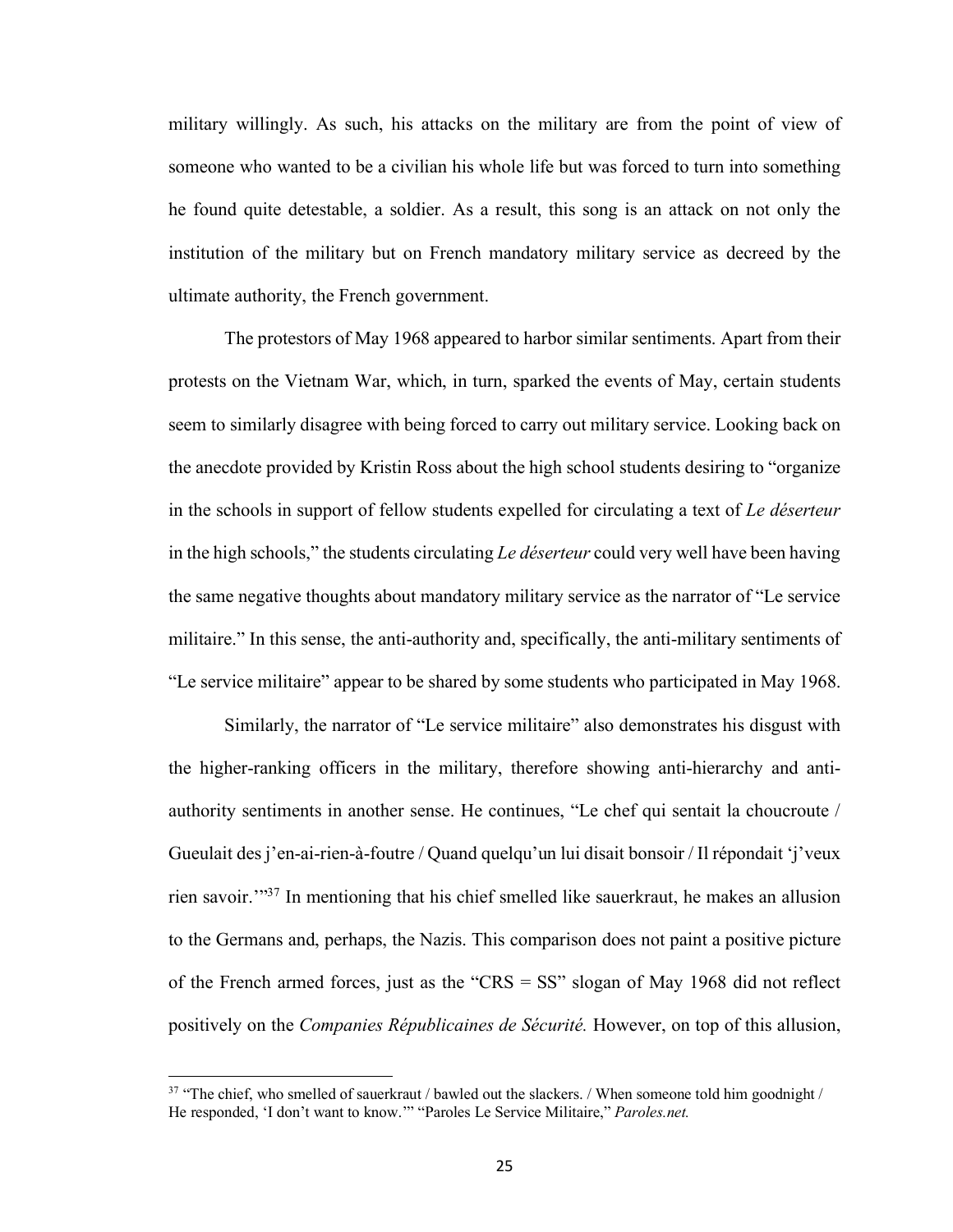the narrator also mentions how the recruits would say goodnight to their chief, and he would respond rudely or brush them off. In this description, the narrator's chief disregards attempts from the recruits to interact on a human level. He rejects their politeness with brusque apathy, refusing to engage in even a basic conversation. Through describing this chief in an unlikeable way, the narrator demonstrates this is an individual he does not respect. Therefore, the narrator is demonstrating anti-hierarchy and anti-authority sentiments by condemning the conduct and personality of his superior, whom he should respect, which falls in line with the more general anti-authority feelings of May.

The anti-authority and anti-hierarchical content of "Le service militaire" resembles the attitudes demonstrated by individuals participating in the events of May 1968. Through sarcastically proclaiming his love for the police and the military, criticizing the government and mandatory military service in general, describing how the military turns people into morons, and providing a negative portrayal of officers in the military, the narrator of "Le service militaire" reveals his attitudes towards this hierarchy- and authority-focused institution. In a similar fashion, the protesters of May demonstrated anti-authority and antihierarchy sentiments, both in general, by going on strike and participating in demonstrations, and, specifically, by referring to the military. Not only did student protestors similarly attack the police, physically and by comparing the CRS to the SS, certain protestors were expelled from their schools for distributing materials that were against conscription.38 Aside from this action being anti-military and against a hierarchical institution, this is also anti-authority in a more general sense due to the fact that conscription was a law decreed by the French government. More generally, again, May

<sup>38</sup> Ross, *May '68 and Its Afterlives*, 189.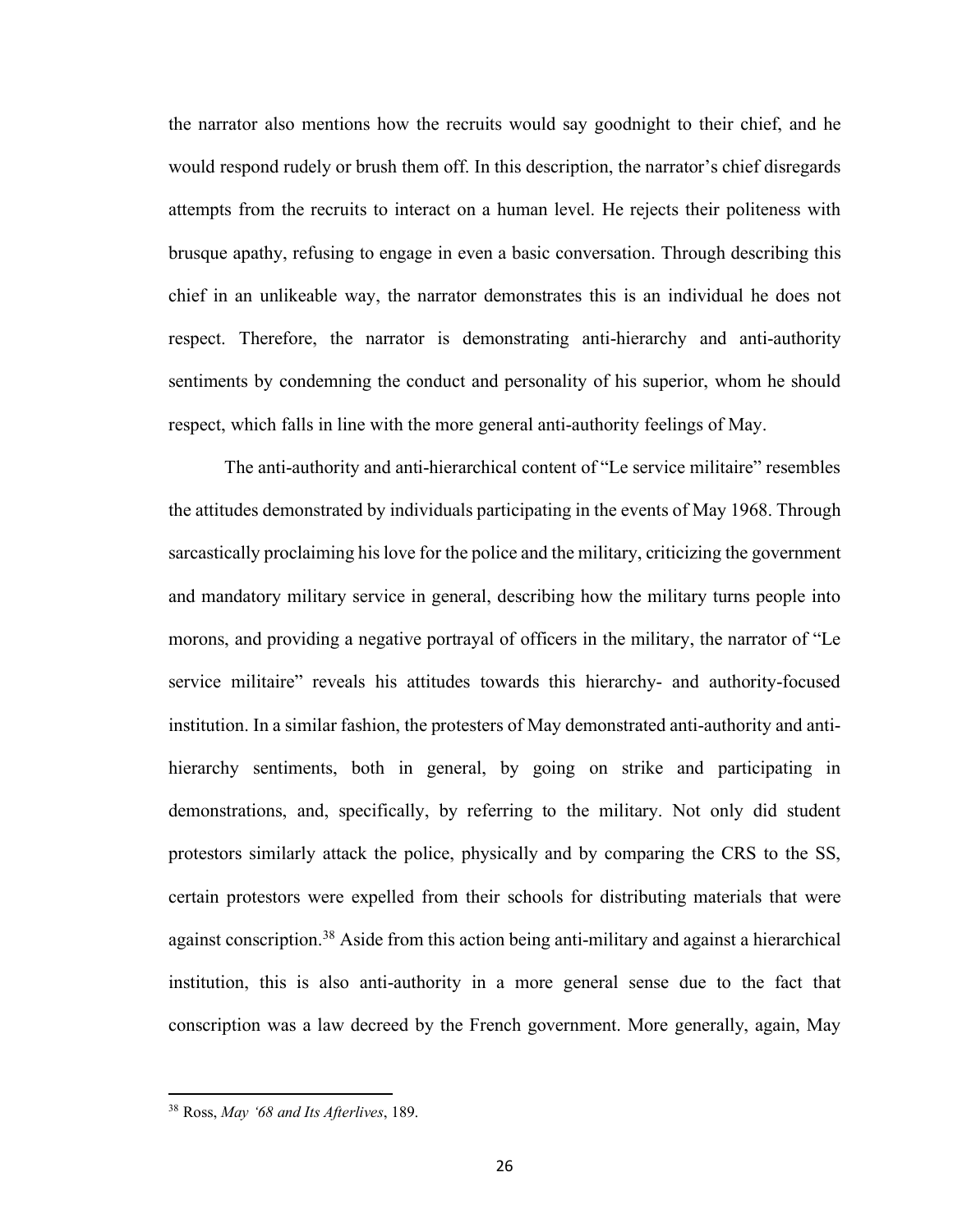1968's catalyst was a protest of military action in Vietnam, showing an inherent antimilitary element. In conclusion, anti-military, anti-authority, and anti-hierarchy attitudes can be found in Pierre Perret's "Le service militaire" as well as in the actions of those involved in the May 1968 protests.

Opposition to hierarchy and authority were key aspects of the May 1968 protests in France, and these ideas can also be found in popular French songs of the 1960s, with specific overlap present in the realms of opposition to the contemporary education system and the military. Antoine's "Je dis ce que je pense, je vis comme je veux'' demonstrates general anti-authority attitudes through his incessant desire to portray himself as an individual and in contrast to 'mainstream' French society by rebelling against typical values and norms. More specifically, Christophe's "Excusez-moi monsieur le professeur" contains sentiments similar to those prominent in May 1968 in that it criticizes a classic figure of authority, the teacher, and it discusses a student's difficulties connecting with the curriculum taught in his classroom, as curriculum, discipline, and university reforms were important issues of the student-led protests leading up to and during May.39 Addressing another aspect of the May protests in particular, Pierre Perret's "Le service militaire" contains attitudes that resemble those present during May 1968 due to the narrator's sarcastic and negative discussion of the police, of the military and government, of mandatory military service, and of military officials, and the protestors of May opposed the police, the government, and of the policy of conscription. In summary, the protestors of May 1968 demonstrate anti-authority and anti-hierarchy attitudes, both in general and specifically in the realms of education and the military; in a parallel manner, these popular

<sup>39</sup> Reynolds, "May/June 1968 and the French University System," 87-88; Ross, *May '68 and Its Afterlives*, 189; Bourg, *From Revolution to Ethics: May 1968 and Contemporary French Thought,* 19.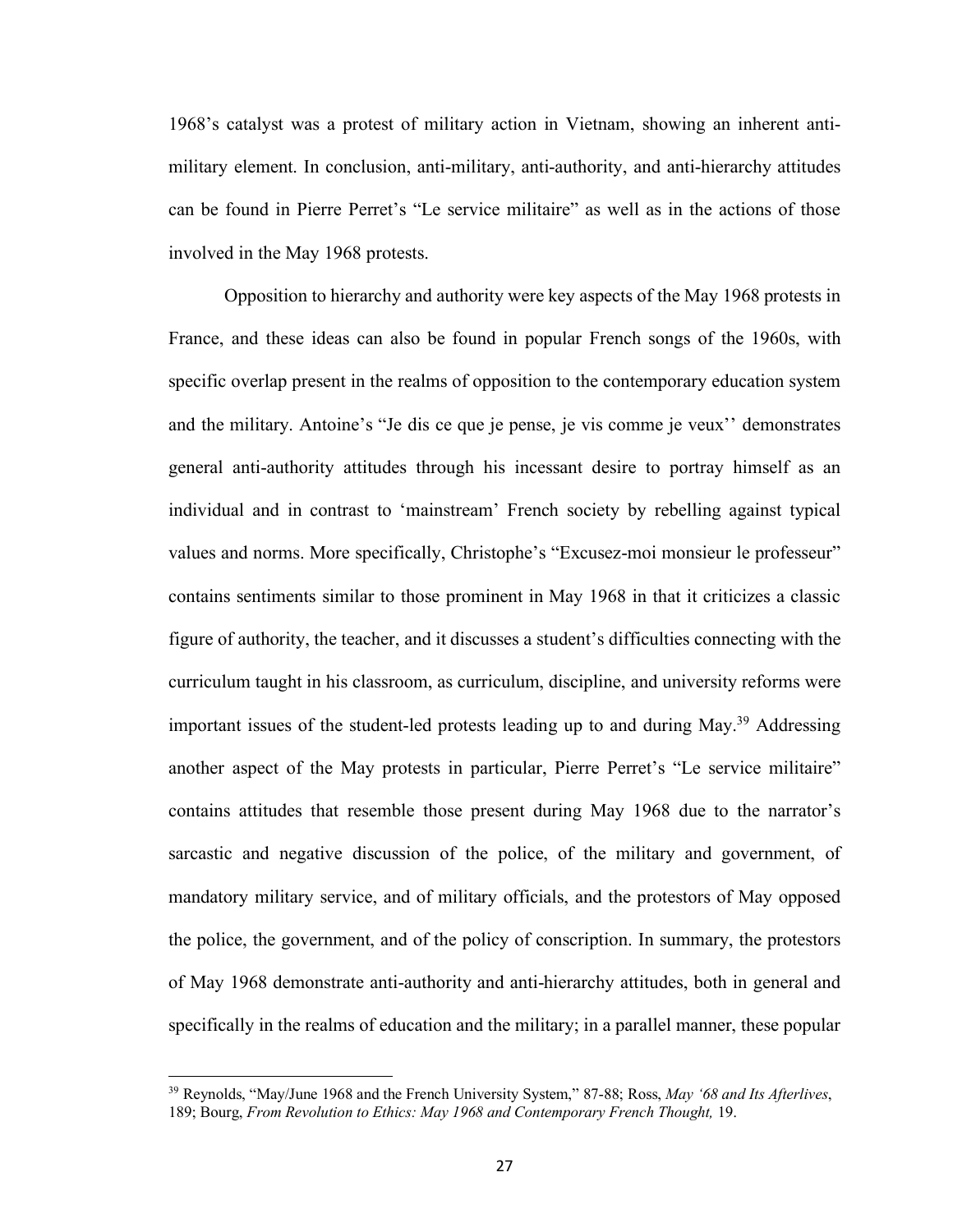songs in France in the 1960s, "Je dis ce que je pense, je vis comme je veux," "Excusez-moi monsieur le professeur," and "Le service militaire" all demonstrate homologous antiauthority and anti-hierarchy positions, whether generally or pertaining to education or the military, years before the events of May.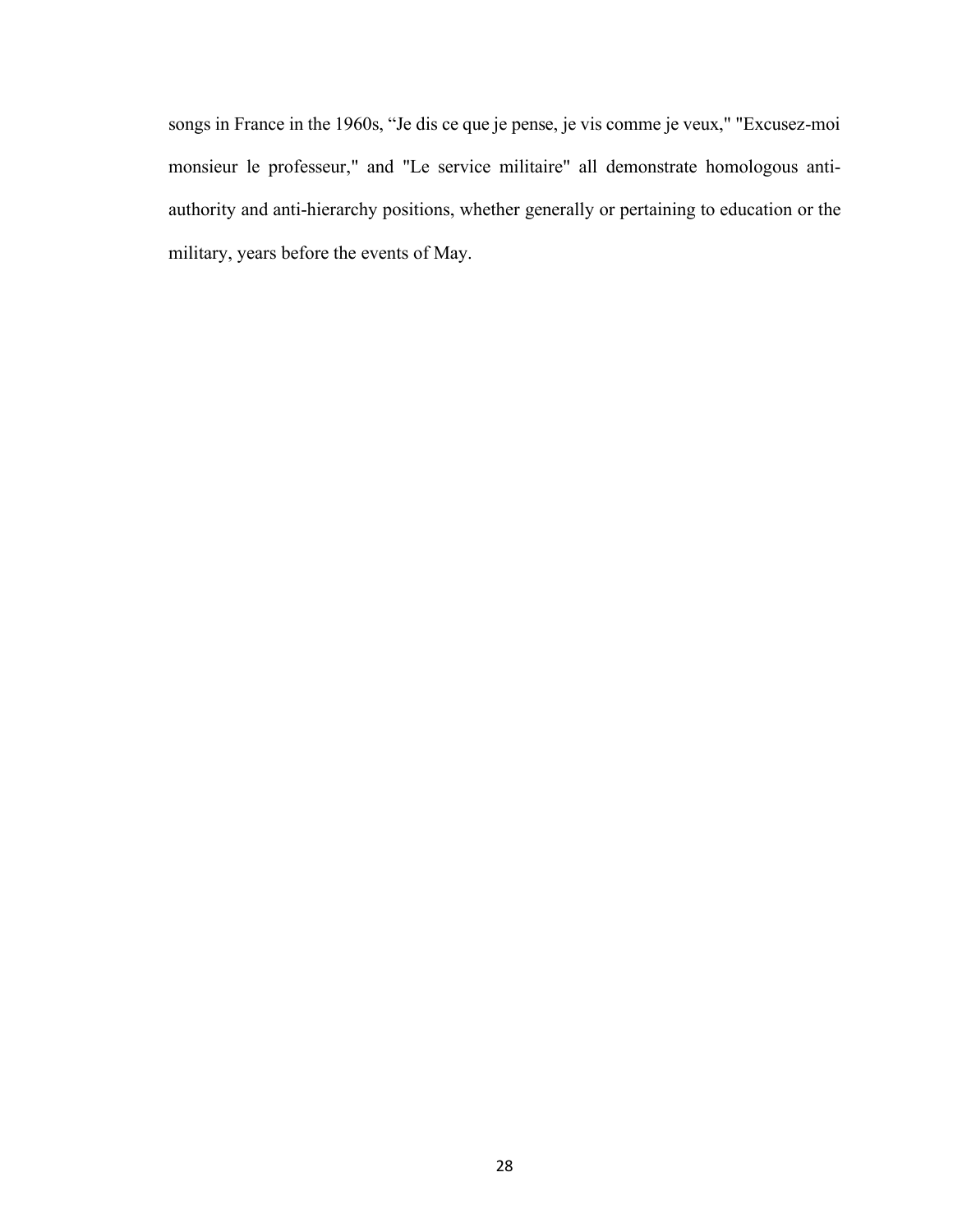#### CHAPTER II

#### ANTI-CAPITALIST AND ANTI-INEQUALITY ATTITUDES

A major cause of the unrest of May 1968, according to Jean-François Sirinelli, was the changing state of French society as a result of unprecedented economic growth. About a decade after the Second World War, the French economy began to experience a post-war boom, with the economy growing about 5% per year.<sup>1</sup> This affected the way of life of many French people, and *Newsweek* commented in 1964, "France is light-years away from where it was during the beginning of the 1950s."2 A tangible example of the changes that this meant for many people is, simply, to look at the number of washing machines owned by French households. In 1954, only 8.4% of households had a washing machine, but, in 1968, just eighteen years later, 49.9% of households owned one.3 These rapid changes in the way of life of most French people during *Les trentes glorieuses,* the thirty years post-World War II, are evident in French music of the 1960s, regardless of whether or not these changes are portrayed as positive or negative.

The growing-pains of France during *Les trentes glorieuses* are evident in French popular music of the 1960s. Just a few examples of songs mentioning or reflecting these changes in French society are Claude François's "Chaque jour c'est la même chose," which focuses on the fast-pace at which the narrator works, reflects the repetitive nature of his job, and mentions how he takes pills to help him to forget these facts, and "La montagne"

<sup>1</sup> In comparison, average growth of Western economies is about 1% per year. Sirinelli, *Mai 68*, 40-41.

<sup>2</sup> "La France est à des années-lumière de ce qu'elle était au début des années 50," Ibid*,* 99.

<sup>3</sup> Ibid, 101.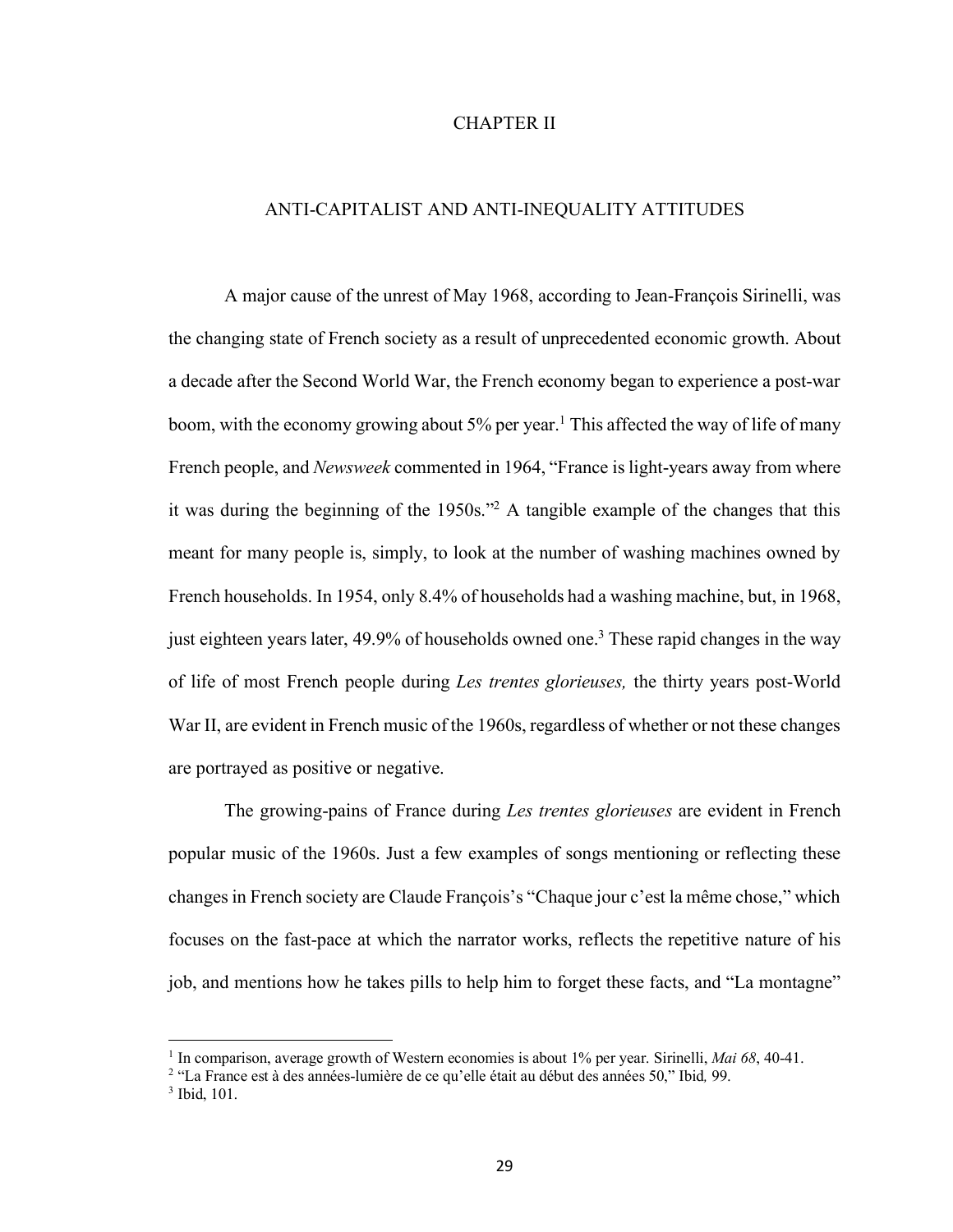by Jean Ferrat, which contrasts life in the country with living in an "H.L.M," low-cost, project-style housing, eating "*poulet aux hormones*."4 At the same time, there are artists like Sheila, one of the most popular *yé-yé* idols of the decade, who paint the modernization in a more positive manner. In her song, "L'heure de la sortie," she sings, "L'heure de la sortie, / C'est le meilleur moment de la journée. / Pourtant nous sommes ravis en sommes / D'avoir choisi un métier qui nous plait," describing how she and her group of friends work in jobs they enjoy but are, still, thrilled to be able to go home after work.<sup>5</sup> Work and economic changes in France were an often-discussed topic in French music of the 1960s, which reflects the rapid changes of the time period. It is important to realize how modernization, capitalism, and a flourishing consumer society would come to affect France over the course of the 1960s, and these changes are part of the backdrop against which May 1968 occurs.

What is one of the most remarkable elements of May 1968, but often forgotten, is the widespread nature of its events, as millions of workers went on strike all over France.<sup>6</sup> According to Sirinelli, their numbers dwarfed those of the students, with 600,000 students participating in May to, by his estimate, 7.5 million workers becoming involved, though the collective memory of May 1968 seems to focus on the actions of the students.7 Considering that "all regions of France… were touched by labor unrest in the years immediately preceding May '68," the fact that these worker uprisings occurred should not

"Paroles La Montagne – Jean Ferrat," *Parolesmania.com*, accessed October 17, 2016.

http://www.paroles-musique.com/paroles-Sheila-LHeure De La Sortie-lyrics,p36930

<sup>4</sup> "Paroles Chaque jour c'est la même chose," *Paroles.net*, accessed October 17, 2016. http://www.paroles.net/claude-francois/paroles-chaque-jour-c-est-la-meme-chose;

http://www.parolesmania.com/paroles jean ferrat 15393/paroles la montagne 487230.html. <sup>5</sup> "The time we get out / is the best moment of the day, / although we are happy to have finally chosen / a job we like." "Paroles Sheila L'heure de la sortie," *Paroles-musique.com*, accessed October 17, 2016.

<sup>6</sup> Ross, *May '68 and Its Afterlives*, 11.

<sup>7</sup> Sirinelli, *Mai 68*, 193.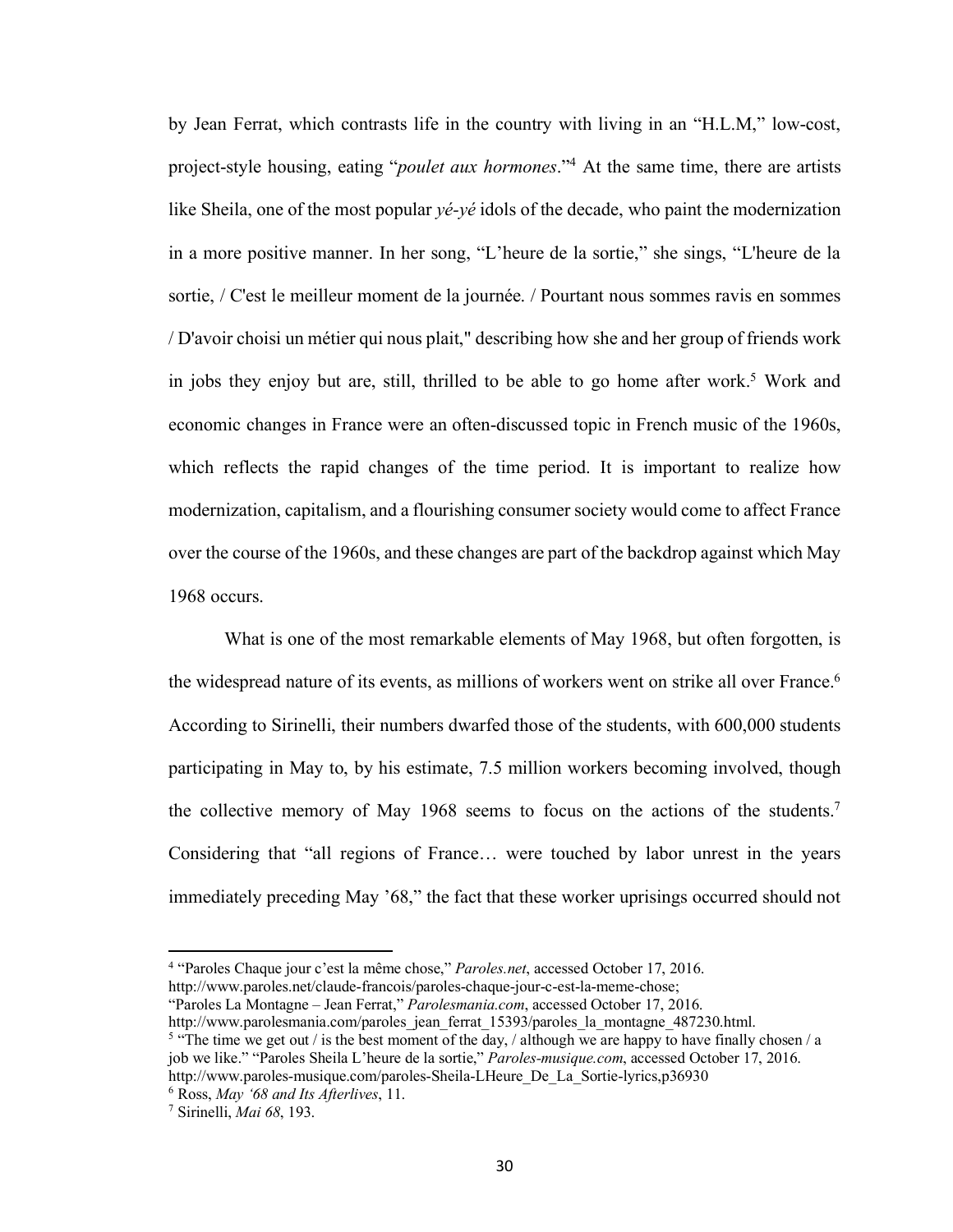be terribly surprising.<sup>8</sup> What is surprising, though, is how the unity between the students and the workers managed to paralyze France during the months of May and June. Sirinelli points out the importance of this alliance, considering how little these groups overlapped; the vast majority of French adolescents do not attend university in 1965, and, in 1960, only "2.5% of [factory] workers' children and 1.5% of agricultural workers' children obtained the *baccalauréat*," which is necessary for going on to university in France.<sup>9</sup> While the world of university students and the world of workers rarely intersected, there must have been common ground between them in order for the events of May 1968 to occur.

This common element appears to be opposition to capitalism and the inequalities that rose from the contemporary economic system. The students of Nanterre, which was the powder keg ignited by the spark of the Vietnam War protests, were well-aware of the distance between their lives and that of the immigrant workers whose slums they walked by every day in order to get to their university campus.<sup>10</sup> This "daily lesson in uneven development" was one of the foremost causes of May, as described by Henri Lefebvre.<sup>11</sup> The anti-inequality aspects of May also become apparent when looking at the compromises between the workers' unions and the managerial unions on the topic of pay. On Monday, May 27, 1968, it was announced that the minimum hourly wage in France, *le SMIG*, was to go up by 35%, from 2.22 to 3 francs per hour and that salaries would go up by 10% for those not affected by the hourly increases.12 Since these reforms would make wages rise for workers, wealth would be more equally distributed than it was before. Considering this

<sup>8</sup> Ross, *May '68 and Its Afterlives*, 32.

<sup>9</sup> Sirinelli, *Mai 68*, 98, 204.

<sup>10</sup> Ross, *May '68 and Its Afterlives*, 95.

<sup>11</sup> Quoted in Ross, *May '68 and Its Afterlives*, 95. 12 Sirinelli, *Mai 68,* 273.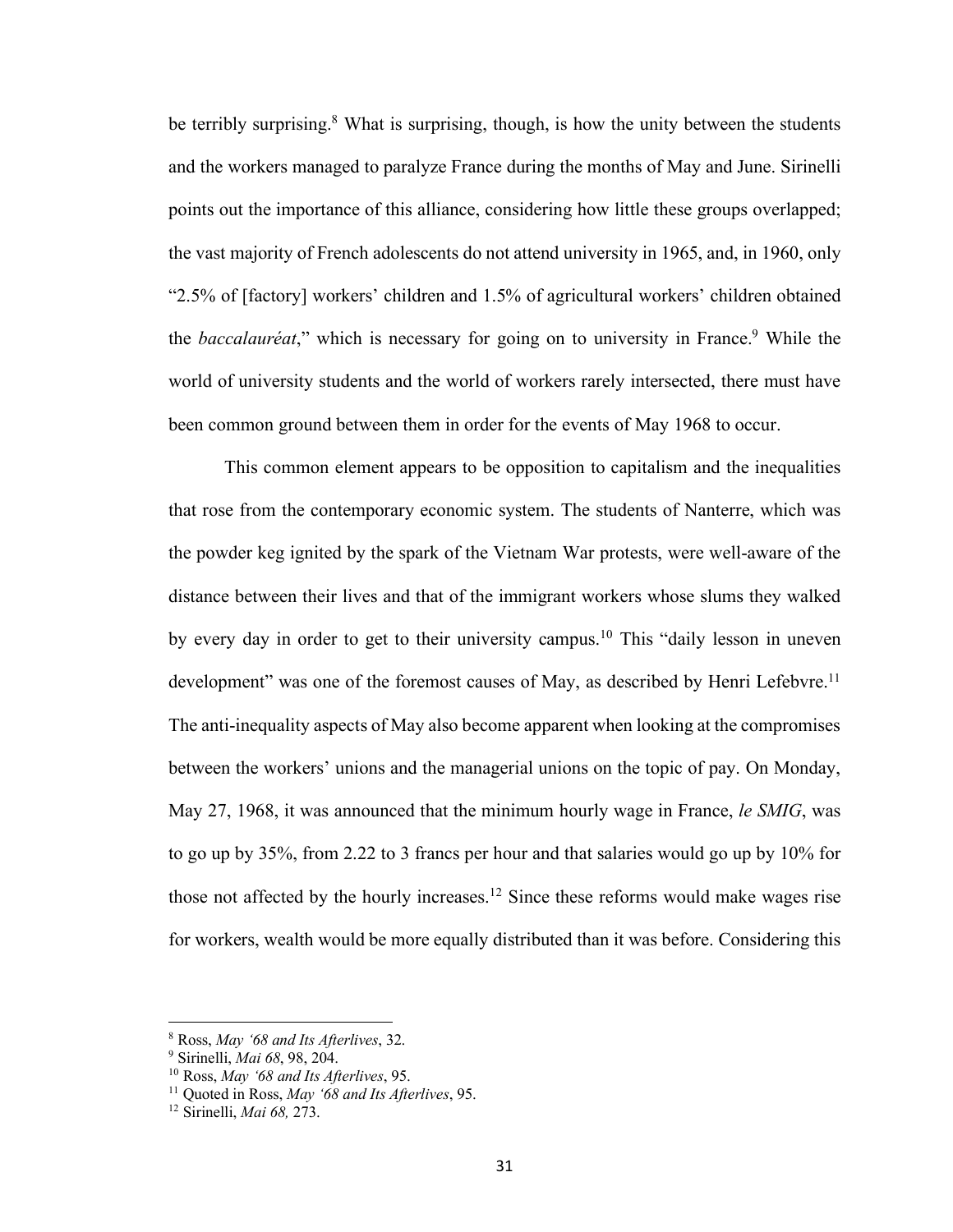was a compromise between the workers and the managers of France, it would be safe to say that the workers probably had loftier or more radical ideas in mind, which would further demonstrate the anti-equality sentiments of May 1968.

Similarly, the anti-capitalist sentiments of May are shown through some of the slogans and images the workers and students used. Students adopted, for example, "black flags, barricades, occupations," all traditionally radical, workers' symbols, and the "CRS=SS" slogan, which was used in a strike by miners in 1947-1948.13 In addition, the students of Nanterre penned a "collectively-written manifesto" on April 22<sup>nd</sup>, leading up to May 1968, which "called for the rejection of the capitalist-technocratic university and for solidarity for the working class." This desire for solidarity and explicit anti-capitalist and anti-technocratic rhetoric shows the worker-student unity and anti-capitalist sentiments that were a hall-mark of May 1968. To be even more specific, on May 24, 1968, during a demonstration from the Gare de Lyon to the Bastille, the slogan "No success is definitive in a capitalist regime" and the statements "No parliamentary solutions where de Gaulle leaves and management stays" and "No to negotiations at the top that only prolong a moribund capitalism" were chanted or endorsed by all groups participating in the protest. This fact, as it is stated by Kristin Ross, demonstrates the student and worker opposition to the prevailing capitalist order.<sup>14</sup>

Interestingly enough, several popular French songs of the 1960s carry similar anticapitalist and anti-inequality ideas. "Sacré dollar," written by Fernand Bonifay and performed by Les missiles, for example, is critical of greed and competition for wealth and rejects the idea of participation in this competition, though it is an adaptation of

<sup>13</sup> Ross, *May '68 and Its Afterlives*, 107.

<sup>14</sup> Ibid, 69.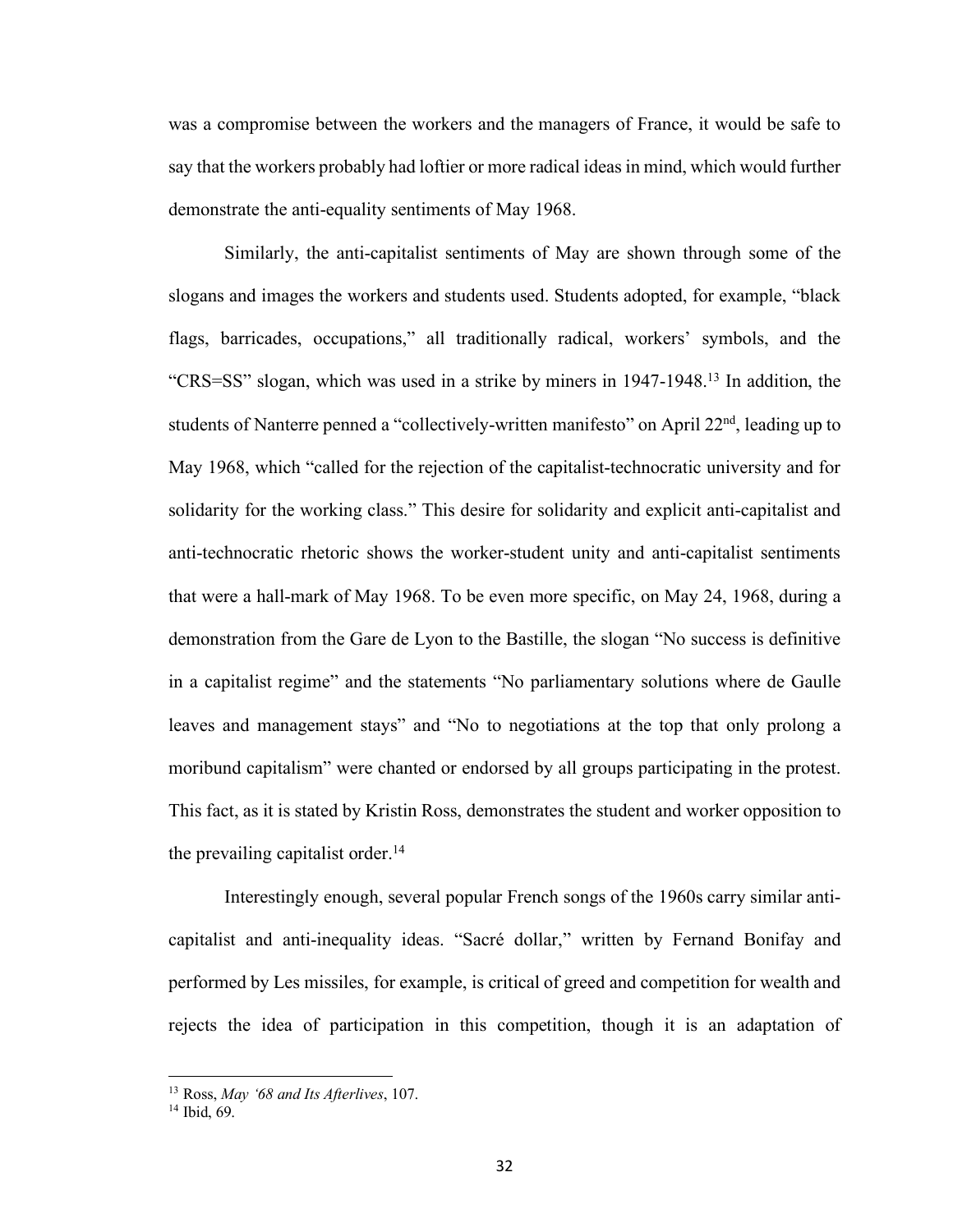"Greenback dollar," a song originally in English, written by Hoyt Axton and performed by the Kingston Trio, among others.15 In addition, Henri Salvador's "Le travail c'est la santé" is another song that is critical of capitalism in that it connects the ideas of working diligently in a capitalist system with missing the pleasures of life; Salvador repeatedly associates work and death. Finally, "Et moi et moi et moi" by Jacques Dutronc contains anti-inequality content, as this song repeatedly highlights the differences between the lives of the *petite-bourgeoisie* and the experiences of millions of others around the world. All of these songs contain anti-capitalist or anti-inequality sentiments, which were also key elements of May 1968, several years after the writing, recording, and popularity of these songs.

The narrator of 1964's "Sacré dollar," a pop-y, harmonious song by Les missiles, demonstrates anti-capitalist attitudes through denouncing others' desire to amass wealth and drawing a distinction between these individuals and himself.16 He begins by making observations on capitalist greed around him: "Je vois faire autour de moi / N'importe quoi / Pour toucher quelques billets."17 People will do "anything" just to have small, fleeting amounts of money, pointing at the widespread, corrupting power of wealth in the society around him. By separating himself from the group of people who would give up their morals to "get their hands on a few dollars," the narrator shows his apathy towards a system

<sup>15</sup> "Sacré dollar," *Encyclopédisque.fr*, accessed October 17, 2016.

http://www.encyclopedisque.fr/disque/33352.html; Myrna Oliver, "Hoyt Axton, Singer, Character Actor and Hit Songwriter Dies," *Los Angeles Times*, published October 27, 1999, accessed on October 16, 2016. http://articles.latimes.com/1999/oct/27/news/mn-26812

<sup>16</sup> "Top – Janvier 1964," *Top.france.free.fr,* from Fabrice Ferment, *40 ans de tubes 1960-2000 : Les meilleurs ventes de 45 tours & CD Singles, (*Clichy : Larivière, 2001), accessed October 17, 2016. http://top.france.free.fr/html/1964/0164.htm.

<sup>&</sup>lt;sup>17 "</sup>I see people around me do / anything / to get their hands on a few dollars." "Les Missiles/Sacré Dollar," *Fr.lyrics.wikia.com*, accessed October 15, 2016.

http://fr.lyrics.wikia.com/wiki/Les\_Missiles/Sacr%C3%A9\_dollar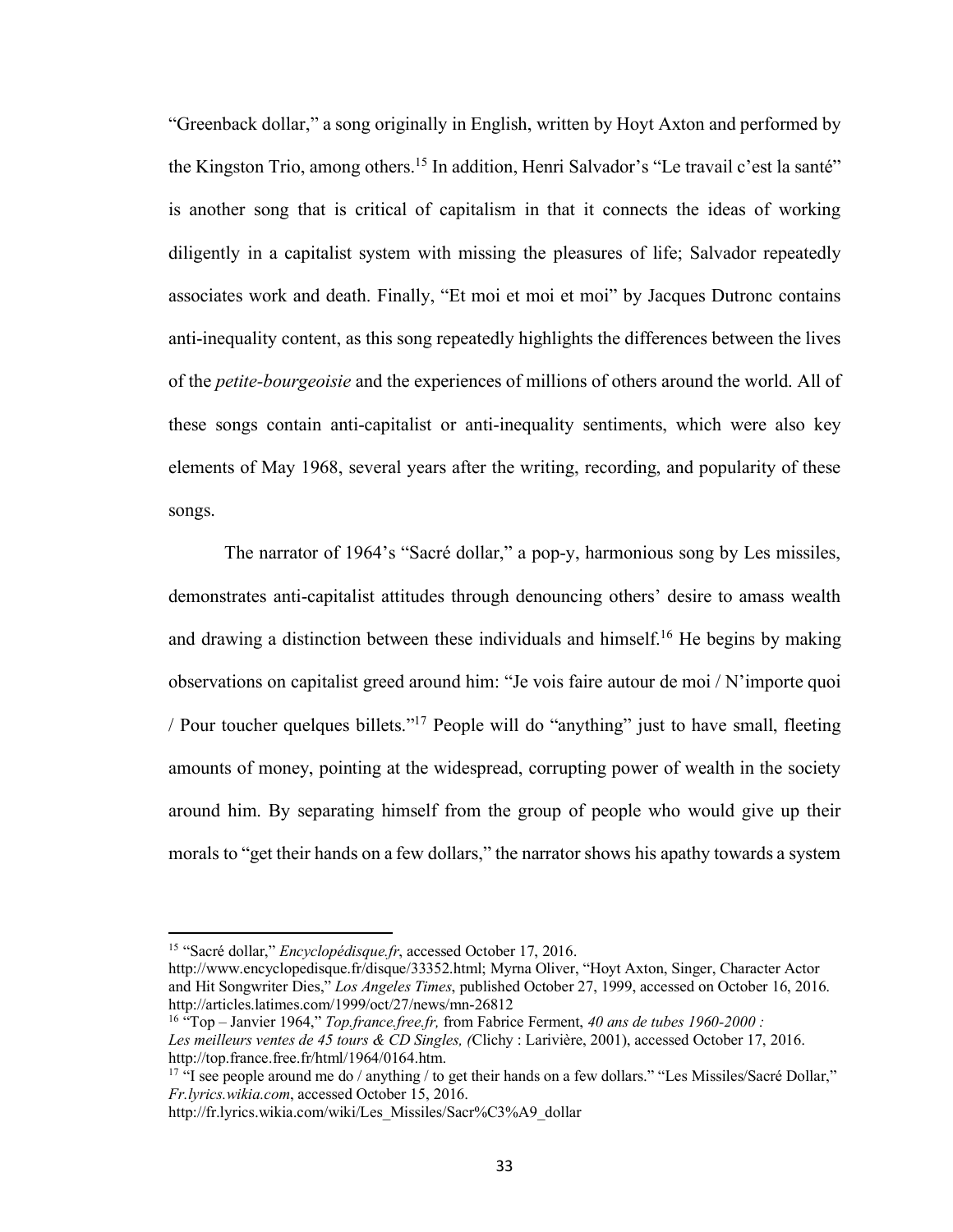where greed runs rampant. Similarly, in the chorus, the narrator states, "Oui, c'est fou ce qu'on fait pour t'avoir / Sacré Dollar / Ça me fait rigoler."18 He describes laughing at how money causes others around him to act, changing their behavior to the point where he describes it as "crazy." Recognizing the absurdity of how money alters the behavior of other individuals, the narrator steps back and finds it worth laughing about. In refusing to take the power of money and capitalism seriously, the narrator undermines these ideas and demonstrates anti-capitalist attitudes.

Continuing to describe the effects on capitalism upon the people around him, the narrator further emphasizes its negative aspects. In the second verse, the narrator tells of the troubles capitalism has caused him, personally, in his love life. Stating, "elle m'avait promis de m'aimer / Même à moitié fauché / Mais d'autres avaient ce que moi… moi je n'ai pas," he mentions how the desire for money and material objects caused his love interest to break promises and leave him.<sup>19</sup> Not only does this show the consequences of competition for wealth in a more personal way, it highlights the idea that every aspect of life is affected by the influence of capitalism. As the slogan used in the protest on May 24th, 1968, says, "No success is definitive in a capitalist regime," and, for the narrator, this even includes romantic success.<sup>20</sup> Even if his romantic interest promised to be with him, the narrator finds himself alone as a result of a capitalist world where greed influences morality, and he cannot match up with those who have wealth.

<sup>&</sup>lt;sup>18</sup> "It's crazy what we'll do to get you / good, old dollar. / It makes me laugh." Ibid. It is worth noting the double-meaning of "sacré" in this context. According to Larousse Dictionary, "Sacré" can mean sacred, as in holy, or it can intensify the meaning of another word, like "damn" in the phrase "damn good" before a noun, though it can work also to intensify a negative. In attempt to capture these two meanings, I have selected "good, old dollar," as to capture the 'good' or 'sacred' sense of sacré without losing the intensifying or even potentially sarcastic aspect of it.

<sup>&</sup>lt;sup>19</sup> "She promised to love me, / even half-broke. / But others had what I didn't." Ibid. <sup>20</sup> Ross, *May '68 and Its Afterlives,* 69.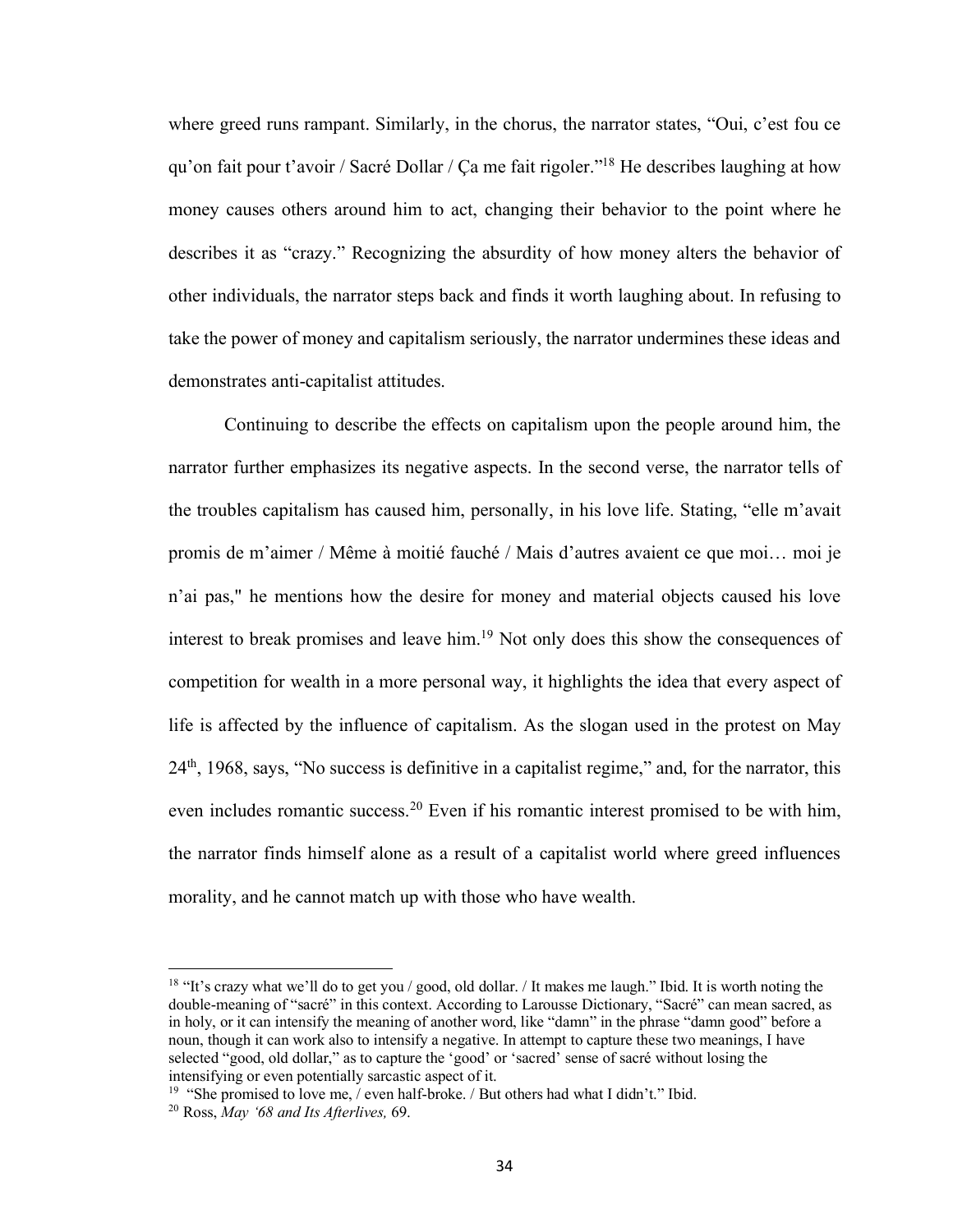The narrator in Les missiles' "Sacré dollar" demonstrates anti-capitalist sentiments because of his negative illustration of contemporary capitalism through showing divisions between himself and those who participate and thrive in the current system. In fact, the narrator of this song appears to entirely reject the idea of participating in capitalism after seeing these behaviors. Later in the song, he states, "Pour moi seulement le vrai bonheur / Est au fond de mon cœur / Si l'on croit que je n'ai rien / J'ai mes copains" and "pour eux je donnerais…/ le monde entier sans regret," showing that the only wealth that he needs is the wealth of friendship.<sup>21</sup> Again, he is placing in opposition his existence to those who do have material possessions. In stating that he would give "the whole world" to his friends, it is to directly contrast himself with those who are only interested in acquiring material possessions or the money necessary to acquire them. By doing this, the narrator demonstrates that he does not accept the competition and greed of capitalism, as he would share or give anything to his friends. It is because of this distinction between himself, generous and focused on friendship, and those who desire wealth, willing to do whatever is necessary to obtain it, that the narrator of "Sacré dollar" appears to harbor anti-capitalist sentiments, which were an important part of May 1968.

Furthermore, the narrator describes how his life differs from that of those who participate in capitalism. Towards the end of the song, he personifies money, speaking to it directly: "Malgré tout, tu n'as pas pu m'avoir / Sacré dollar / J'ai gardé ma guitare / Je fais des chansons / avec l'horizon / Et si je les chante au hasard… / C'est pas pour toi, sacré

**.** 

<sup>&</sup>lt;sup>21</sup> "For me the only happiness / is in the bottom of my heart. / If they think I have nothing / I have my friends" and "For them I'd give…/ the whole without regrets." "Les Missiles/Sacré Dollar." *Fr.lyrics.wikia.com*, accessed October 15, 2016.

http://fr.lyrics.wikia.com/wiki/Les\_Missiles/Sacr%C3%A9\_dollar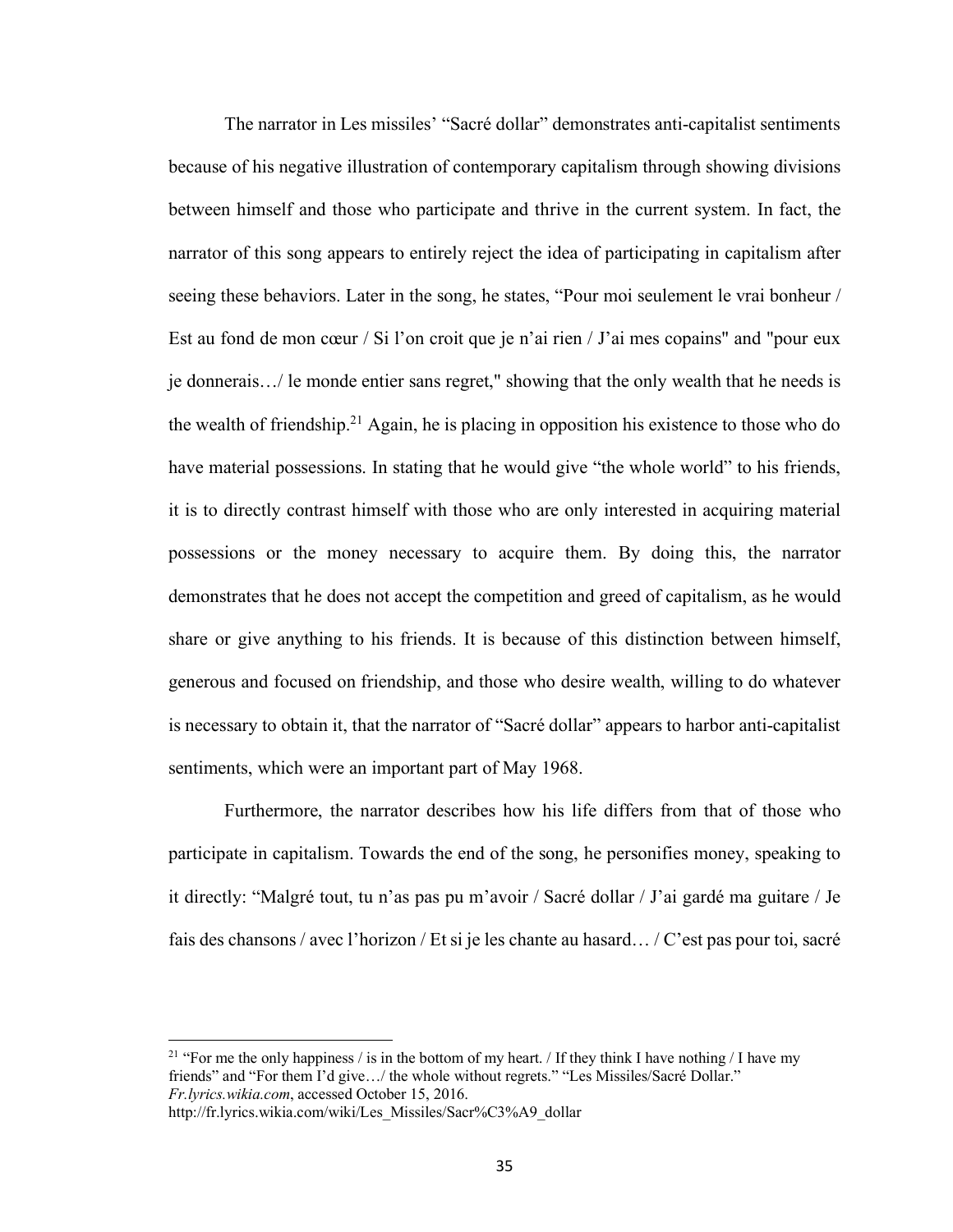dollar."<sup>22</sup> In contrast to those who were ensnared by the charms of wealth, the narrator declares that he does not care about the power of money. Regardless of how much wealth he could amass by having a more traditional career, the narrator prefers to be musician, wandering into the horizon. By choosing to work as a free-spirited musician instead of fulfilling the role of a worker in a capitalist system, the narrator situates himself outside of this system. Refusing to participate as a 'functional' piece in capitalist society, the narrator of Les missiles' "Sacré dollar" rejects the system of capitalism, criticizing it and its participants.

The anti-capitalist sentiments of this song become further apparent when comparing it to its original, English version, "Greenback Dollar," written by Hoyt Axton and performed by the Kingston Trio in 1962.<sup>23</sup> This version focuses much more on the idea of being a traveling singer than on the impacts of wealth. A major part of "Greenback Dollar" is the social rejection and isolation of the narrator, which is in major contrast to the focus on friendship in "Sacré Dollar": "I've learned that a bottle of brandy and a song / The only ones who ever care, poor boy."<sup>24</sup> While the narrator of "Sacré dollar" uses friendship to show how little money matters to him, the narrator of "Greenback Dollar" has learned not to care about friendship and, instead, focuses on living life on the road. Similarly to the narrator in "Sacré dollar," this traveling existence demonstrates a lack of attachment to material objects, to amassing wealth, or to living a traditional, capitalist existence.

<sup>22</sup> "In spite of everything, you couldn't manage to get me / good, old dollar. / I kept my guitar / I make music / with the horizon / and if I sing haphazardly… / it's not for you, good, old dollar." Ibid. <sup>23</sup> Oliver, "Hoyt Axton, Singer, Character Actor and Hit Songwriter Dies," *Los Angeles Times*. <sup>24</sup> "The Kingston Lyrics- Greenback Dollar," *Oldielyrics.com*, accessed October 17, 2016. http://www.oldielyrics.com/lyrics/the\_kingston\_trio/greenback\_dollar.html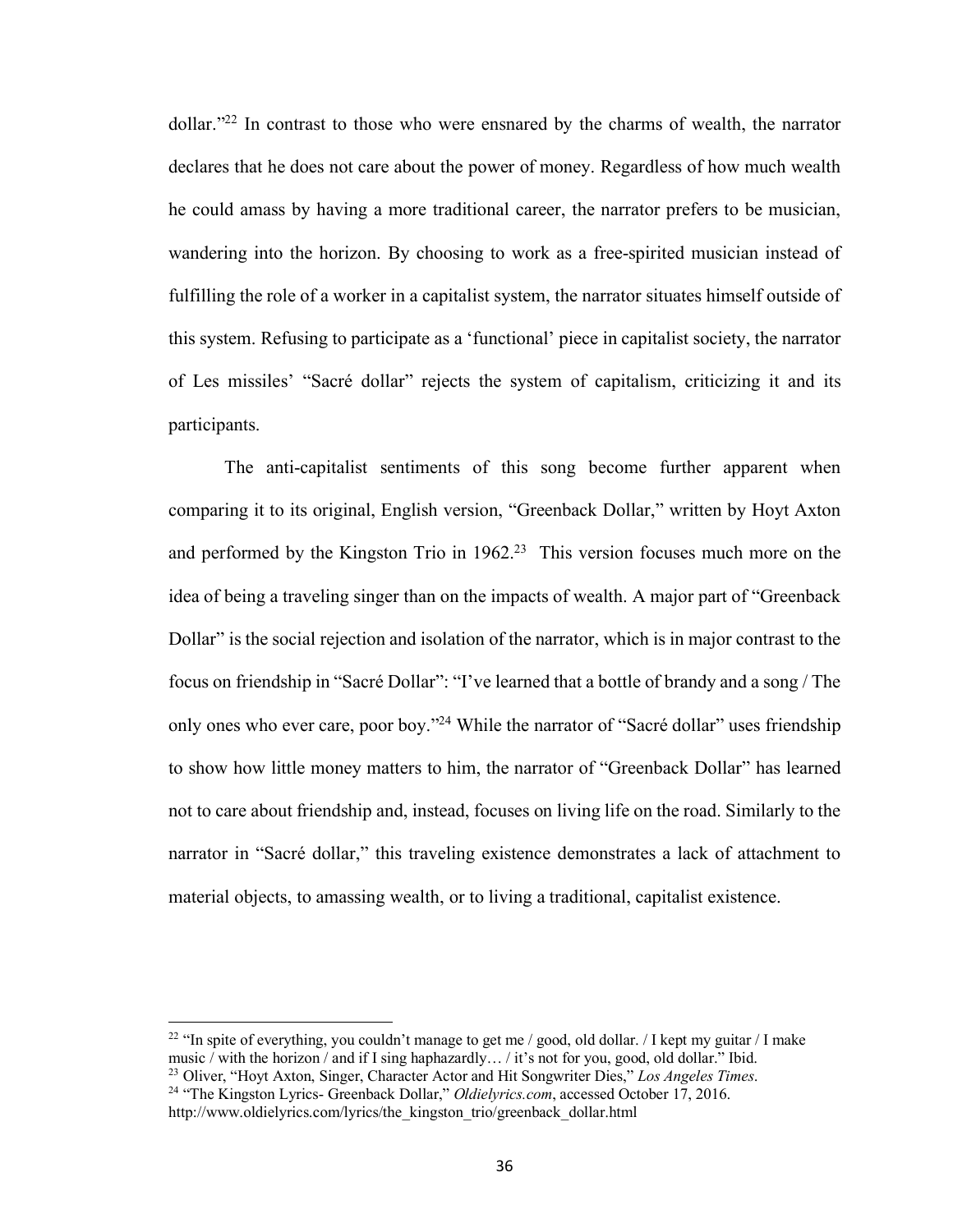At the same time, however, this individual will still participate in the capitalist system, with the narrator stating, "And I don't give a damn about a greenback dollar, spend it as fast as I can."25 By still obtaining money and spending it, his wealth still flows through the system, allowing capitalism to continue. In contrast, the narrator of "Sacré dollar" makes no mention of receiving or spending money, though others in the song do. While this may situate the French version of this song less in reality than in a fantasy of a world where not participating in capitalism is possible, it does show a commitment to the idea that money is a corrupting force that is to be rejected. If anything, "Greenback Dollar" is much more focused on the sentiments of isolation and apathy, as well as giving the impression of the narrator embracing a beatnik or hobo-esque traveling, destitute lifestyle than on making a statement about capitalism. By comparing "Sacré dollar" with its original, English-language counterpart, "Greenback Dollar," the anti-capitalist sentiments behind the former become more apparent. The narrator of "Sacré dollar" criticizes greed, rejects competition for wealth, and refuses to participate in the capitalist system, which are all elements that demonstrate an anti-capitalist message, resembling the anti-capitalist ideas and sentiments that played an important role in the May 1968 student and worker uprisings.

Anti-capitalist sentiments also appear in Henri Salvador's 1965 hit, "Le travail c'est la santé."<sup>26</sup> Born in the Caribbean, Salvador is well-known in France for his lengthy career and his comedy-driven music.27 Like many of his popular songs of this decade, "Le travail c'est la santé" is written by Maurice Pon and meant to be humorous, but this song, in

 $25$  Ibid.

<sup>&</sup>lt;sup>26</sup> "Le travail c'est la santé," Encyclopédisque.fr, accessed October 17, 2016. http://www.encyclopedisque.fr/disque/12665.html

<sup>27</sup> "Discography- Henri Salvador," *Encyclopédisque.fr,* accessed October 17, 2016. http://www.encyclopedisque.fr/artiste/4149.html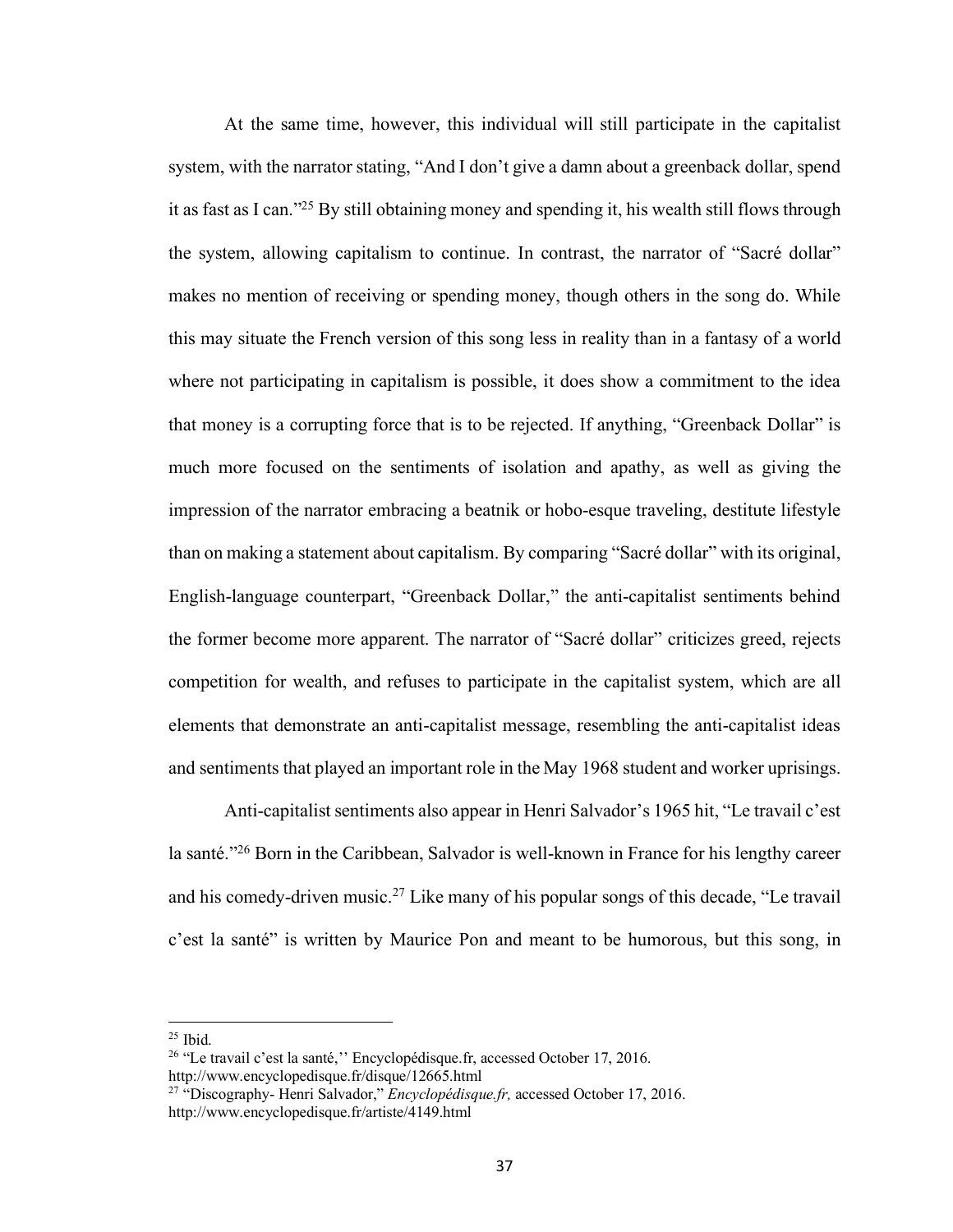particular, pokes fun at and criticizes the capitalist culture that pushes individuals to work long hours.<sup>28</sup> Because of this, it appears to reflect some of the anti-capitalist sentiments that would later appear in the attitudes and events of May 1968. "Le travail c'est la santé" lampoons capitalist culture for placing too much emphasis on work and forcing its workers to miss out on the pleasures of life. Aside from this tongue-in-cheek message, the lyrics of "Le travail c'est la santé" also repeatedly equate work with death, demonstrating the darker side of this capitalist, hard-working way of life.<sup>29</sup> Similarly to sentiments central to May 1968, this work by Salvador is critical of the capitalist culture that focuses on productivity over the well-being over workers.

Beginning with describing how capitalist production is harmful to workers' enjoyment of life, Salvador's song begins with an observation of the behaviors of those around him. He sings, "Ces gens qui courent au grand galop / En auto, métro ou vélo / Vont-ils voir un film rigolo ? / Mais non, ils vont à leur boulot."30 By describing people rushing by, hustling to get somewhere, the narrator expects them to be heading to a place they want to be or to something they would enjoy doing, like going to "watch a funny movie." Somewhat ironically, the narrator remarks that these people are, instead, rushing to work. It is the idea that these people are hurrying to get to a place where they do not necessarily want to be is used to make this song humorous, but it also points out that these people could be doing more enjoyable activity than working. Because these people are stressing themselves out, worrying about their tardiness to work, they are, in a way, robbed

<sup>28</sup> "Le travail c'est la santé,'' *Encyclopédisque.fr.*

 $^{29}$  Adding to this, it is difficult to ignore the similarity between the title of this song and the sinister phrase that could be found on the gate leading to the concentration camp at Auschwitz, "*Arbeit macht frei*" or "work will set you free."

<sup>&</sup>lt;sup>30</sup> "These people who run, galloping/in cars, on subways, or on bikes. / Are they going to see an amusing film? / But no, they're going to work." "Paroles Le travail c'est la santé," *Paroles.net*, accessed October 17, 2016. http://www.paroles.net/henri-salvador/paroles-le-travail-c-est-la-sante/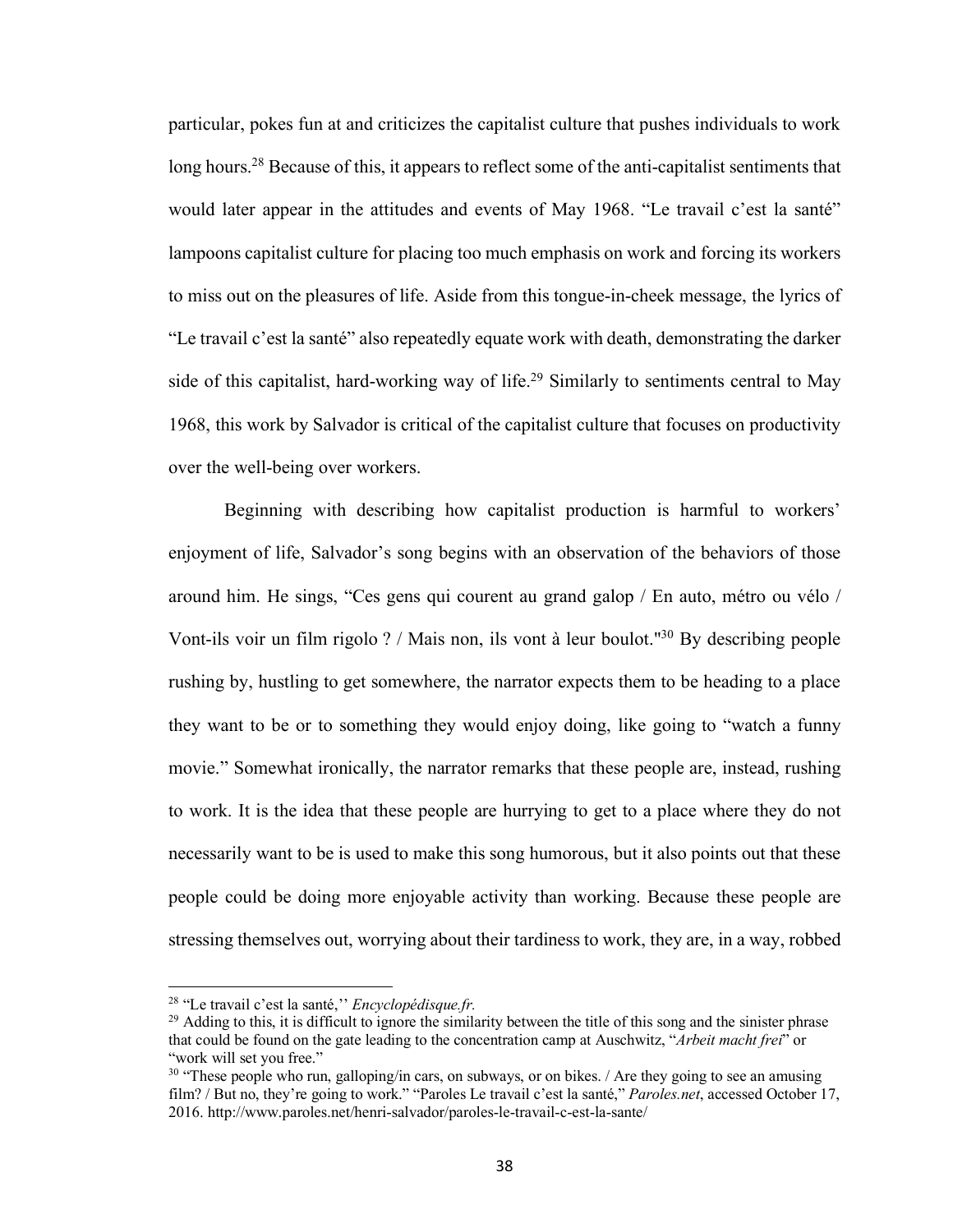of the time to "go see a funny movie," which would be a more amusing or uplifting way to spend their time. The narrator directly contrasts working with going to see a comedic film, demonstrating that working is not an enjoyable activity and takes up the time of workers to participate in activities they appreciate more.

Later in the song, the narrator of Henri Salvador's "Le travail c'est la santé" tells an anecdote that is similarly critical of the over-productivity of workers at the cost of enjoying life. He describes a hard-working village but is sure to mention the downfalls of working as hard as they do: "Maintenant dans le plus petit village / Les gens travaillent comme des sauvages / Pour se payer tout le confort / Quand ils l'ont, eh bien, ils sont morts."<sup>31</sup> Even though the inhabitants of this village work as hard as they possibly can to earn money to spend on material objects, they do not get to enjoy them. This relates to the idea that obtaining consumer goods, such as washing machines or dishwashers, will give more free time to their owners. Though these "comforts" are paid for, the fact that these workers spent all their time working tremendously hard to obtain them, therefore living an uncomfortable existence with little free time, is part of where the humor comes from in this anecdote. The other part of the humor in this portion of the song arises from the idea that these people worked diligently, spent their hard-earned money on these commodities, and now cannot even enjoy them. The narrator, in a way, is suggesting that it would have been a better use of the workers' time to enjoy life while they still had time to live it instead of focusing on material objects. Because of this criticism of over-productivity in "Le travail c'est la santé," this 1965 hit appears to demonstrate anti-capitalist sentiments that are akin to those found in May 1968. Considering that, during May, workers stopped working or

<sup>&</sup>lt;sup>31</sup> "Now, in the smallest village/People work like beasts/to pay for all their comforts/When they get them, well, they're dead." Ibid.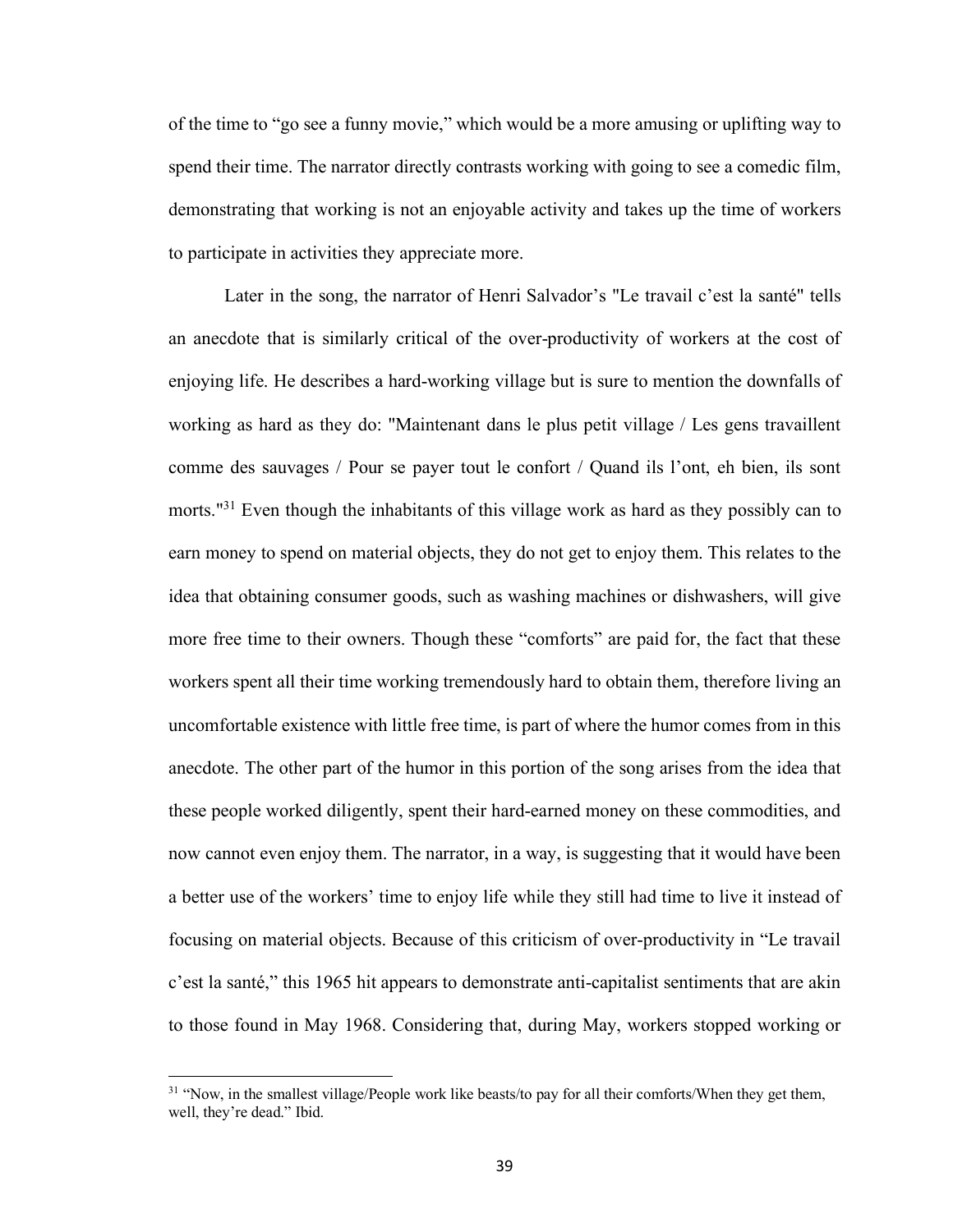acting specifically as agents of production in a capitalist system, they rebelled against this system by refusing to be productive. The narrator's criticism of over-productivity and the workers' actions to halt productivity both demonstrate opposition to the French capitalist system.

Continuing to reveal his anti-capitalist sentiments, the narrator of "Le travail c'est la santé" often mentions working diligently and death together, showing these ideas as related. Aside from the above example, where the people toiling away for material objects are dead before they can enjoy them, the narrator also provides another anecdote on the harmful nature of working too hard: "Hommes d'affaires et meneurs de foule / Travaillent à en perdre la boule / Et meurent d'une maladie de cœur / C'est très rare chez les pétanqueurs."32 Those are participating too fervently, according to the narrator, in the capitalist system die of heart problems that those who lead a more calm, leisurely life, taking the time to play *pétanque* regularly, do not seem to have. The narrator, it appears, suggests that fulfilling a capitalist function leads to death, while leisure activities, like *pétanque*, does not. Associating death with a particular act is not a positive portrayal of this act. Therefore, these lines paint a negative picture of capitalism, which was a primary target of the May 1968 protests. As such, "Le travail c'est la santé" contains similar anti-capitalist sentiments to those present and integral to the events of May 1968.

Another example of this association of work with death and negativity can be found in the chorus of "Le travail c'est la santé." The phrase "Les prisonniers du boulot / Ne font

**.** 

 $32$  "Businessmen and leaders of crowds/work like crazy/and die of a heart condition/very rare in *pétanqueurs.*" Note: *pétanqueurs* are players of the game *pétanque*, also known as *boules* or *bocce*, who tend to be older, retired men. These lines are actually a play-on-words, as those who work too much, unlike those who play *boules*, lose their *boule* (head). Ibid.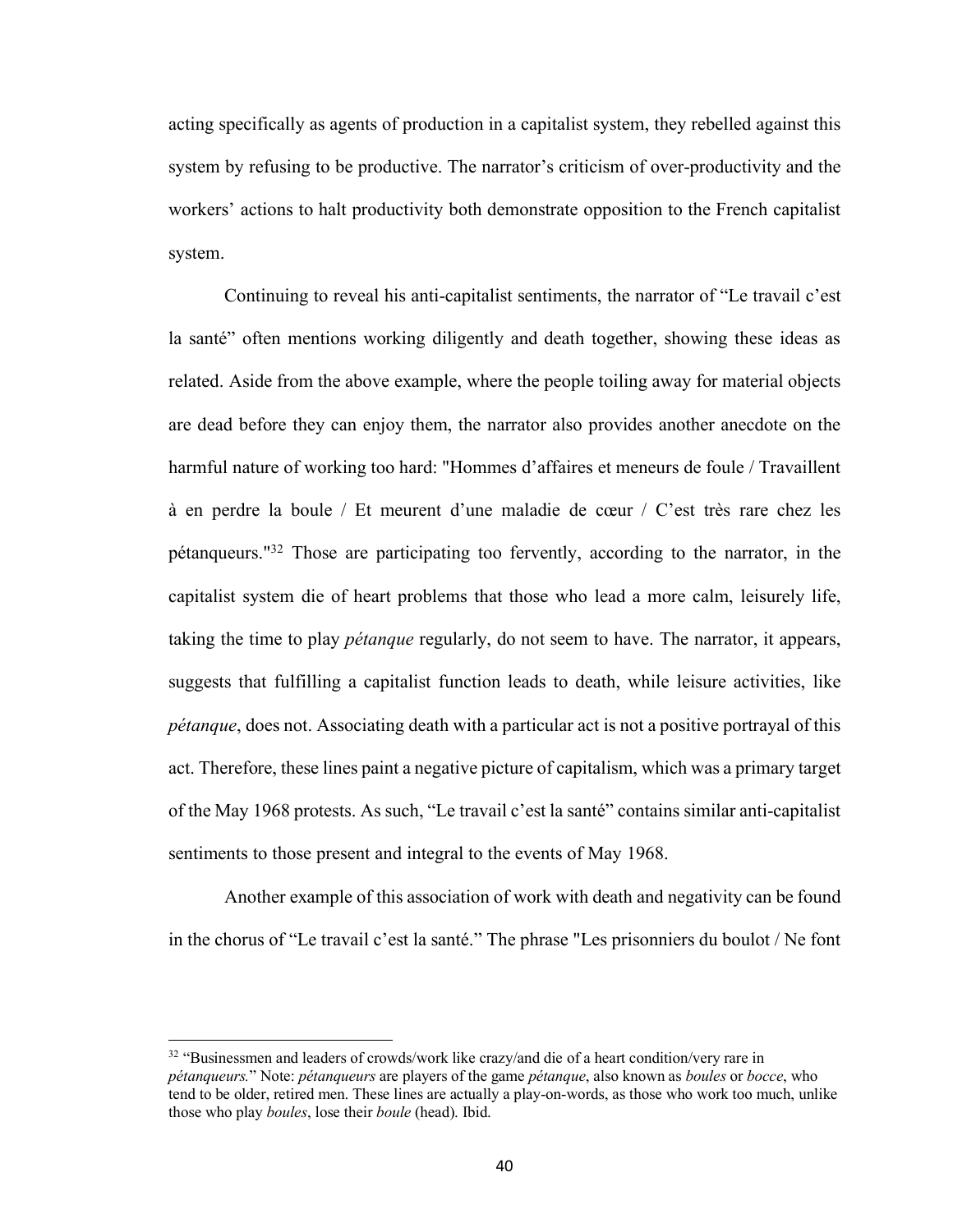pas de vieux os" is repeated multiple times throughout this song.<sup>33</sup> While short and sweet, these couple of lines demonstrate just how negatively the narrator views work. "Prisonniers du boulot" is a phrase that points to the idea that workers are trapped in their jobs, unable to escape work, and not involved in their jobs by choice. This begins the negative portrayal of work, but the second half of this couplet, "ne font pas de vieux os" completes the picture. The second phrase repeats the concept that work will cause the demise of those who are "prisoners of" their jobs, just like the narrator describes in the previous line. Discussing how a particular activity that one is forced to do or is trapped into doing will bring death upon its participants does not paint this activity in a positive light. Because of these references to death along with describing those who work too hard, the narrator of "Le travail c'est la santé" criticizes the capitalist system that made this situation arise. Anticapitalist sentiments were also a main tenant of the workers and students participating in the May 1968 protests.

Due to the fact that the narrator of Henri Salvador's "Le travail c'est la santé" connects the idea of being over-productive with missing the little pleasures of life and with death, this song contains anti-capitalist attitudes. Anti-capitalist slogans, activities, and manifests were all notable facets of May 1968, not to mention the disruptions to the capitalist order caused by the strike of millions of French workers. Even though Salvador's song is humorous, it discusses fairly dark, serious subject matter, which turned out to be serious enough to be one of the main causes at the center of the events of May.

Another rather tongue-in-cheek song that demonstrates ideas that ended up being fundamental to the events of May 1968 is Jacques Dutronc's debut single, "Et moi et moi

<sup>33</sup> "Prisoners of work / don't live long." Ibid.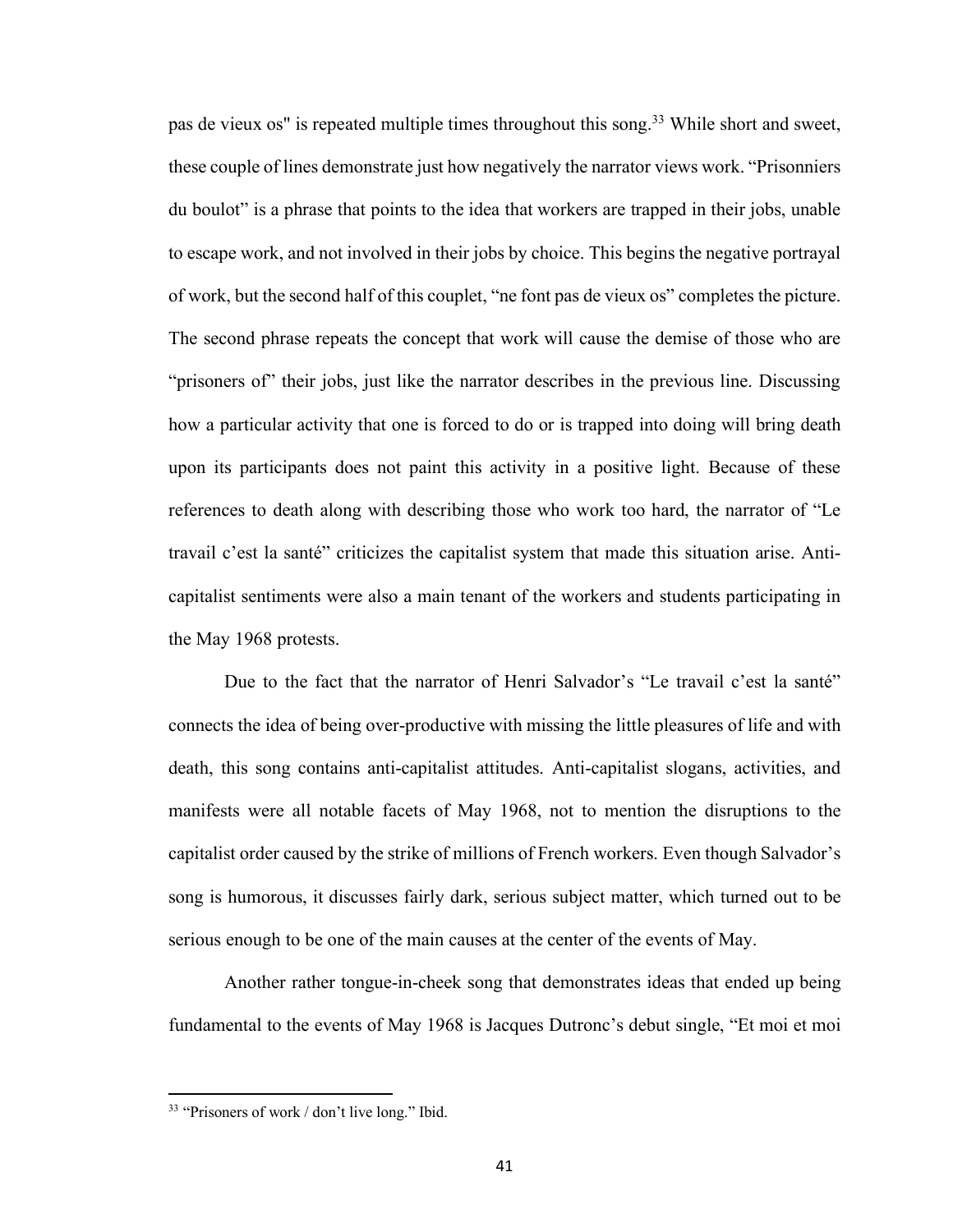et moi." One of the first French rock stars to sing texts originally written in French, Jacques Dutronc is well-known for his catchy songs and his attitude. His first popular single, 1966's "Et moi et moi et moi," in particular, was written by Jacques Lanzmann, who was directed by Jacques Wolfsohn, a higher-up at the Vogue record label, to write a song in the same vein as Antoine's "Les élucubrations."34 The result is a three-chord hit song with a fairly cynical tone that discusses *petit-bourgeois* life in comparison to lives of others around the world. "Et moi et moi et moi" juxtaposes the cushy, *petit-bourgeois* lifestyle with the lessthan-cushy lives of millions of other people, thereby demonstrating the inequalities in the world, a key factor in the causes of May 1968.

"Et moi et moi et moi" highlights the differences in how the narrator lives and how millions of others live, illustrating the height of his privileged life. He remarks, "Neuf cent millions de crève-la-faim / Et moi et moi et moi / Avec mon régime végétarien / Et tout le whisky que je m'envoie."<sup>35</sup> Opening this verse with the mention of nine-hundred million people who are starving to death, the narrator draws attention to the people in the world who are much less fortunate than himself. He quickly follows this statement with a description of his particular diet and the luxury of drinking all of the whiskey that he can, enjoying the ability to choose what he eats and drinks while other people do not even have enough food to keep themselves alive. Through juxtaposing these two ideas, of people literally starving to death and of this *petit-bourgeois* narrator who elects to forgo what the

<sup>34</sup> The "intended meaning" of this song is highly questionable. While Leydier makes it sound as if Wolfsohn was intending for this song to be a "parody" of Antoine, Lanzmann and Dutronc seem to have been ignorant of this desire, as Lanzmann supposedly was just aiming to make a song that would have a protest-song air to it to compete with Antoine, who was very successful at the time. In any case, this song was just as popular, if not slightly more popular, than "Les élucubrations," regardless of its "intended meaning." Michel Leydier, *Jacques Dutronc, La Bio*, (Paris : Éditions du Seuil, 2010), 91-92. <sup>35</sup> "900 million starving people/and me, and me, and me/with my vegetarian diet/and all the whisky that I

**.** 

can knock back." "Paroles Et moi et moi et moi," *Paroles.net*, accessed October 17, 2016. http://www.paroles.net/jacques-dutronc/paroles-et-moi-et-moi-et-moi.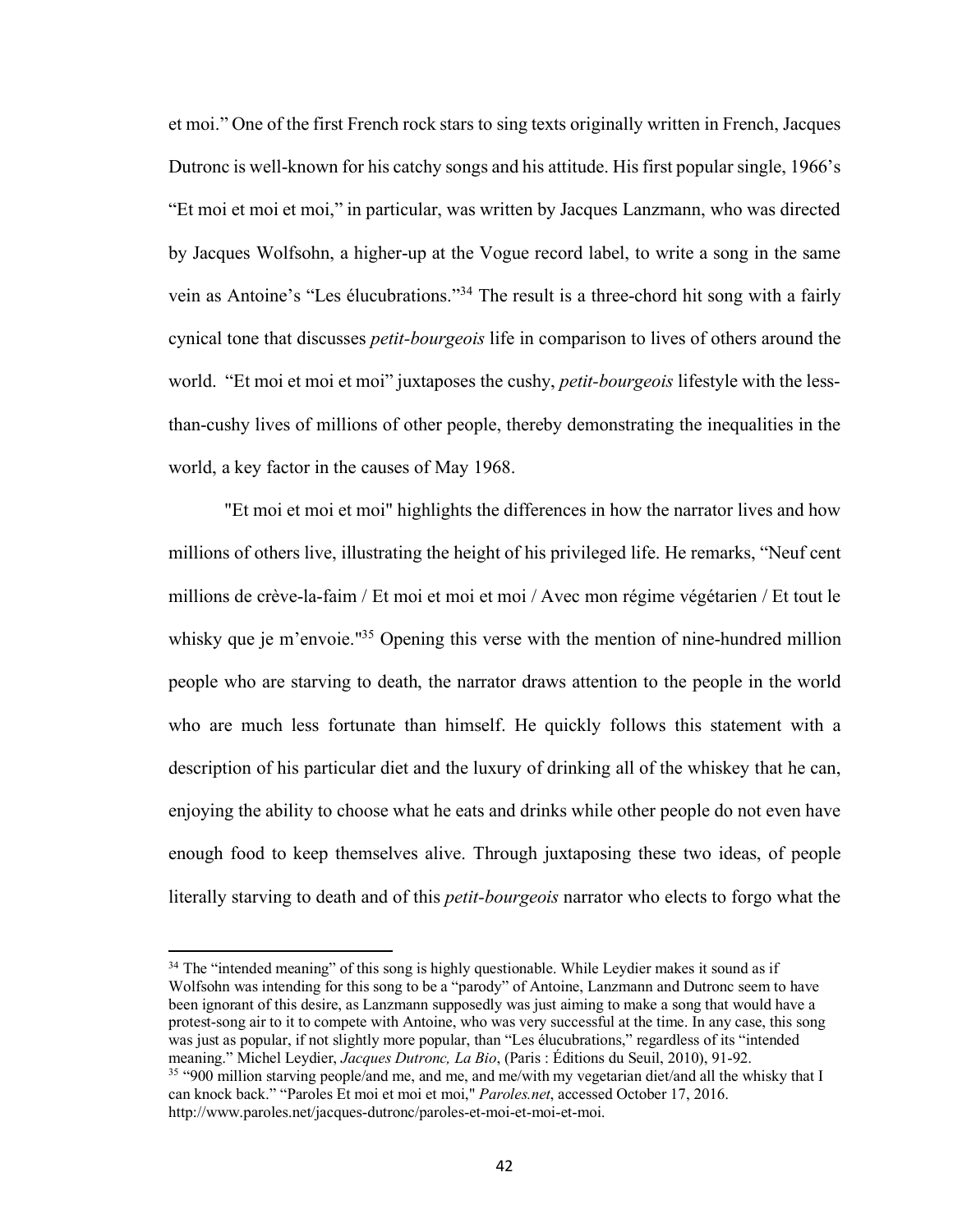latter individuals would be desperate to have, the narrator reveals the inequalities that exist between his lifestyle and that of those less fortunate than him. Mentioning these differences demonstrates his consciousness of this situation, though there is little that he can do about it, so he goes on with his life.36 Acknowledging and becoming conscious of the inequalities that exist in the world was one of the key contributing factors for the student of the University of Nanterre to radicalize and rebel against the capitalist order in their May 1968 protests.37

Continuing to point out how his existence is vastly different from those of others with less privileged lives, the narrator remarks, for example, on race. While he begins another verse with, "Trois ou quatre cent millions de noirs," he continues it with "Et moi et moi et moi / Qui vais au brunissoir / Au sauna pour perdre du poids."38 By stating he goes to the tanning salon right after he mentions the existence of millions of people with darker complexions, he draws attention to the hypocrisy of, as a *petit-bourgeois*, white Frenchman, wanting to look more brown while millions of others are discriminated against precisely because their skin is dark. He then rounds out this recognition of inequality, he conveys that he goes to the sauna, in addition the tanning salon, in order to lose weight. In referencing his need to lose weight, the narrator is, once more, describing the difference between his life and the lives of many others, as the set of lines about hundreds of millions

<sup>&</sup>lt;sup>36</sup> Every verse of this song ends with "j'y pense et puis j'oublie / C'est la, c'est la vie," the implications of which are discussed later in this section. Ibid.

<sup>37</sup> *Ross, May '68 and Its Afterlives*, 95.

<sup>&</sup>lt;sup>38</sup> "Three or four hundred million black people" ... "and me and me and me / who go to the tanning salon / to the sauna to lose weight." While most of the definitions I found of "brunissoir" related to implements used to polish metal, this translation of "brunissoir" made little sense for this context. Considering "brunir" can also mean "to make brown" and the ending "-oir" is often attached to verb stems with the intent to transform the meaning of a word into the location where this verb occurs, it was more logical to understand this word in this context as "place where people are made brown;" this therefore led me to the translation of "brunissoir" as 'tanning salon.' "Paroles Et moi et moi et moi," *Paroles.net*.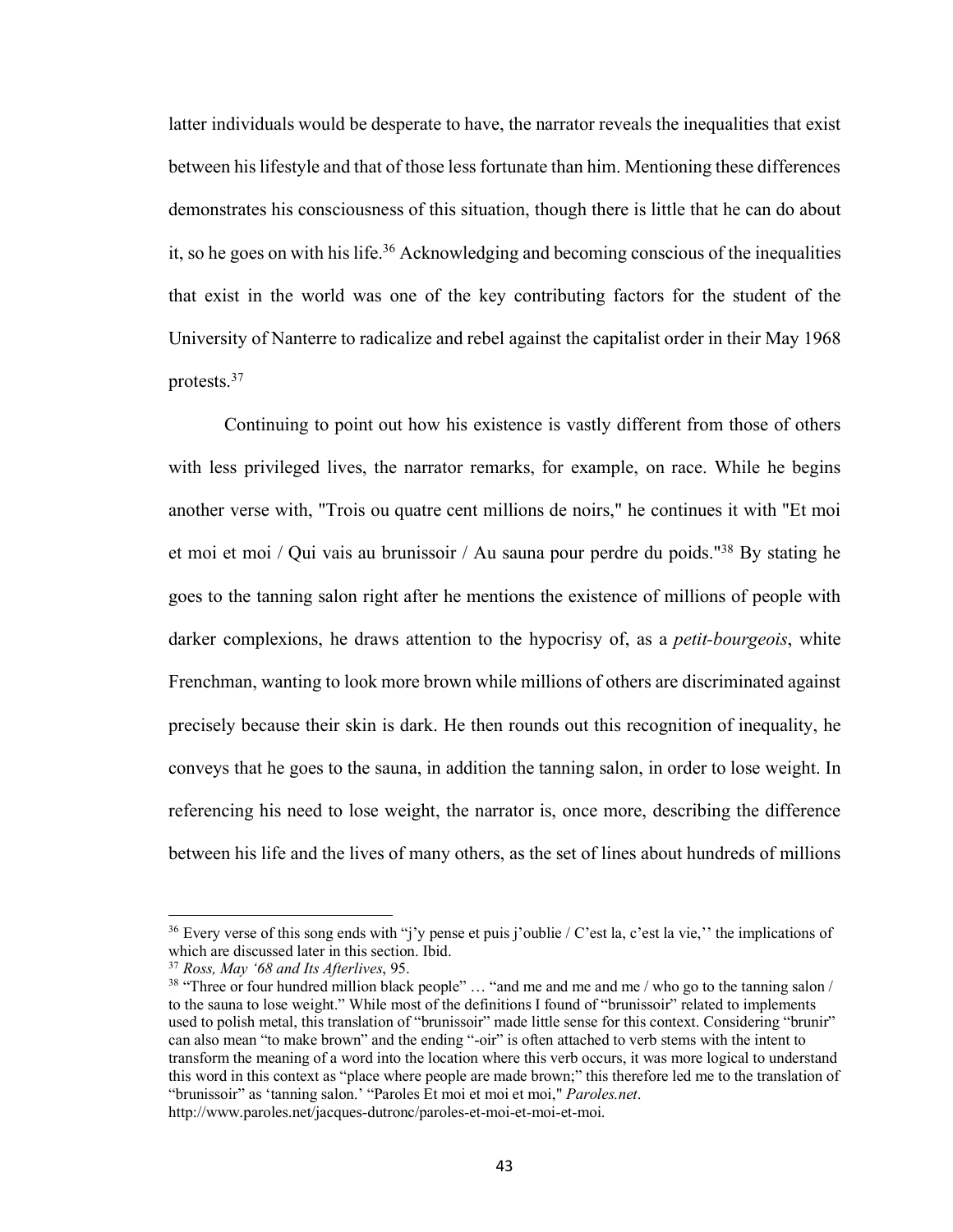of people starving to death are just a few verses away from this comment. The narrator of "Et moi et moi et moi" highlights the gap between his privileged life and the life of the underprivileged, showing a consciousness of the inequalities in the world, whether these inequalities be in the realm of race or income.

This narrator continues to describe the disparity between his life experiences and the experiences of millions of the world's inhabitants. He makes comments that can be taken as a realization that he has the privilege of not experiencing war: "Cinquante millions de vietnamiens / Et moi et moi et moi / Le dimanche à la chasse au lapin / Avec mon fusil, je suis le roi."39 While he gets to spend his Sundays leisurely hunting rabbits with his gun, his mention of fifty million Vietnamese people to contrast this occurrence appears to point to the narrator's awareness of the Vietnam War, which was escalating in 1966. While the narrator gets to "be the king" with his gun, using a firearm for what is largely considered a sport of the upper-classes, rabbit-hunting, the Vietnamese people have to consider guns as a deadly object, used for war rather than leisure activities. The narrator thus appears further aware of the vast differences between his experiences and those of others, at least fleetingly, resulting in a consciousness similar to that of students at Nanterre that helped spur the events of May 1968.

As a result of the juxtapositions between the lives of the impoverished, those who face racial discrimination, those who experience war, and those who can manage to have a vegetarian diet, go tanning, and hunt for rabbits in his spare time, "Et moi et moi et moi" makes apparent the inequalities in the world. In a similar manner, the students of Nanterre leading up to May 1968 received a "daily lesson in uneven development" by passing by

<sup>&</sup>lt;sup>39</sup> "Fifty million Vietnamese people / and me and me and me / On Sundays, rabbit hunting / with my gun, I'm the king." Ibid.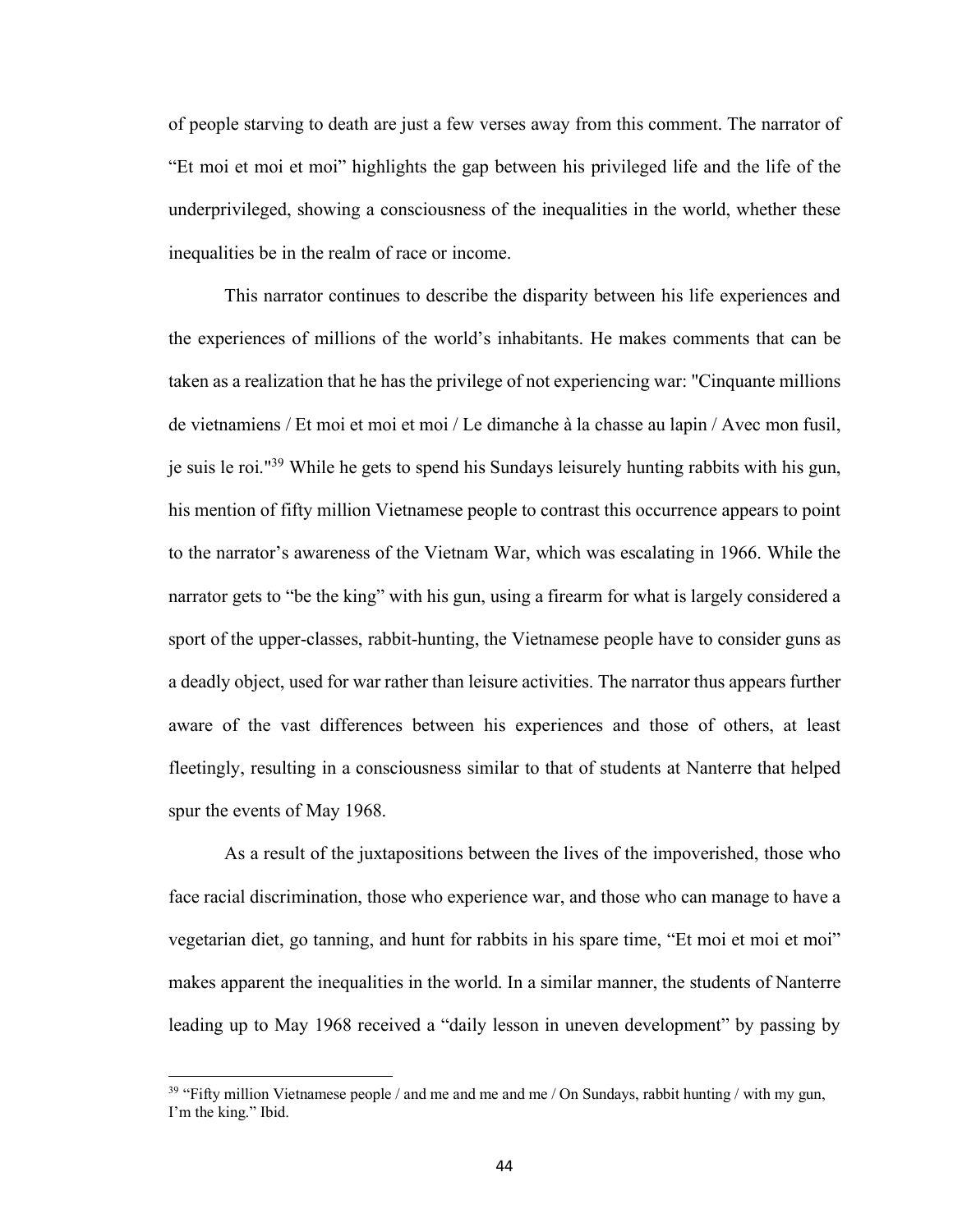immigrant workers' camps near the university, which helped result in the events of May through raising these individuals' consciousness of the inequalities in the world and in the French economy.<sup>40</sup> It is worth making the observation, though, that this song also appears to be quite critical of 'protest singers,' perhaps like Antoine, through the act of pointing out inequalities, mentioning them, then forgetting them rather than taking action, considering the repetition of "j'y pense et puis j'oublie" after every verse.<sup>41</sup> At the same time, the writer of this song had to become conscious of these inequalities in order to write about them and in order to criticize other people for pointing them out but taking no further action than that, a consciousness which he disseminates in musical form. Regardless of the over-all 'intended' message of this hit, "Et moi et moi et moi" contains lines demonstrating consciousness of inequalities in the world that resemble the consciousness of "uneven development" that helped spur the anti-capitalist sentiment of May 1968.<sup>42</sup>

As illustrated by "Sacré dollar," "Le travail c'est la santé," and "Et moi et moi et moi," several French popular songs of the 1960s contained anti-capitalist or anti-inequality attitudes, which were important in causing and were highly present during the events of May 1968. Les missiles' "Sacré dollar," for example, contains anti-capitalist sentiments in that it is critical of the greed and the competition for wealth that arises from capitalist systems, and the narrator of this song seeks to distance himself from those who are involved with this competition. "Le travail c'est la santé," as performed by Henri Salvador, shows anti-capitalist ideas due to the fact that its narrator repeatedly refers to hardworking, well-

<sup>40</sup> Ross, *May '68 and Its Afterlives*, 95.

<sup>41</sup> "I think about it, then I forget." "Paroles et moi et moi et moi" *Paroles.net*. This cynical, attack-from-thesidelines attitude is fairly typical of Dutronc's politics. For example, in September of 1968, he released "L'opportuniste," mocking the political flip-flopping that occurred during and after May 1968, an event on which he refuses to express an opinion. Leydier, *Jacques Dutronc, La Bio*, 123-124. <sup>42</sup> Ross, *May '68 and Its Afterlives*, 95.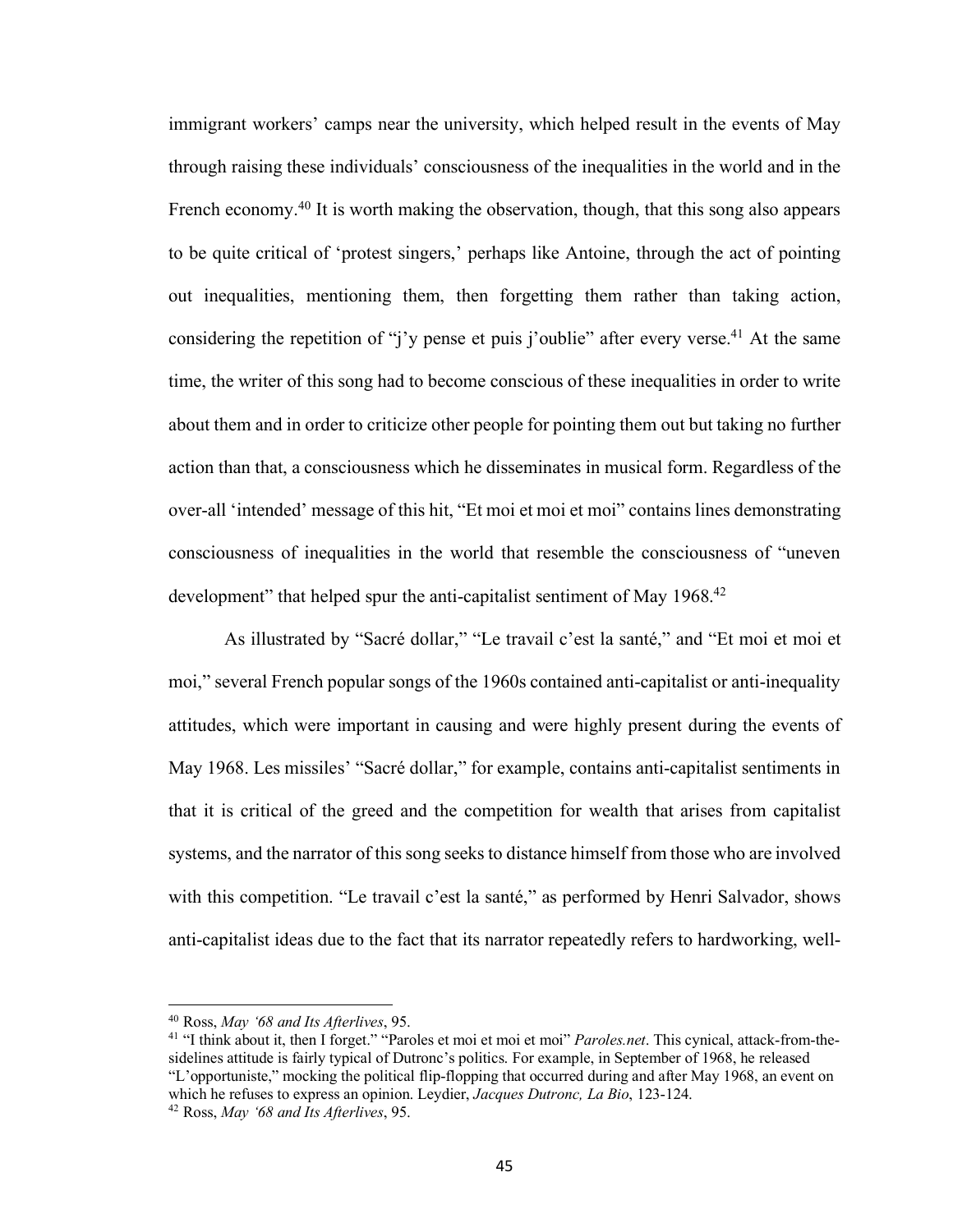behaved, capitalist workers missing the pleasures of life and equates working diligently with dying prematurely. Finally, Jacques Dutronc's "Et moi et moi et moi" juxtaposes the suffering of millions of people around the world with the thriving of the narrator, a *petitbourgeois* Parisian, revealing consciousness of the inequalities that exist in the world, while a similar consciousness helped drive students at Nanterre to adopt anti-capitalist positions that helped cause and were very present during May 1968.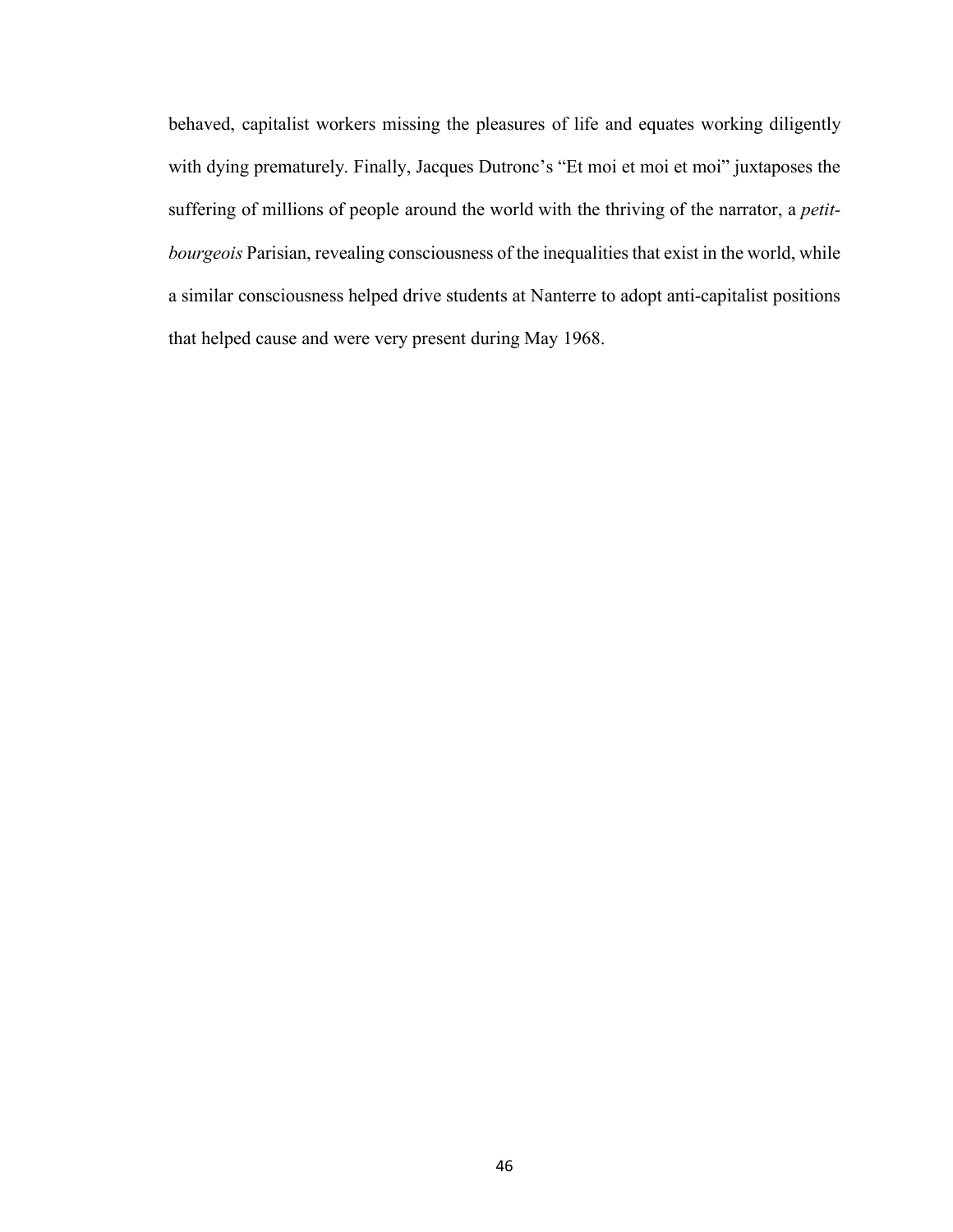## CHAPTER III

## FOREIGN AND INTERNATIONALIST IDEAS

The consciousness of inequalities demonstrated in Jacques Dutronc's "Et moi et moi et moi" is related to the opening of France to the influences of the larger world. It is precisely because the narrator in "Et moi et moi et moi" is aware of the experiences of others, regardless of nationality, that he manages to reflect on his own experiences and recognize his own, privileged position in the world. This widening of consciousness is evident in many other songs popular in France in the 1960s, and they played a fundamental role in causing May 1968.

According to Kristin Ross, awareness of the larger world and its injustices was a major cause for May, as well as one of its most forgotten aspects. As it was mentioned in the previous section, Nanterre was built near slums filled with immigrant workers, transforming students' trips to and from classes into this "daily lesson in uneven development."<sup>1</sup> Aside from this, Ross names the "colonial subject," along with the worker, as the "lost figures of May," as she views them as integral to the explanation of its events.2 Considering how protests against the War in Vietnam were the spark for the rest of May, the importance of students' rising consciousness of the rest of the world, particularly the third world, should not be ignored. Anti-Vietnam activities will be specifically discussed in the next chapter, but it is worth mentioning that the demonstrations against the War in Vietnam were based on the idea of "knowing the war by reverberation," as were all pro-

<sup>1</sup> Ross, *May '68 and Its Afterlives*, 95.

 $<sup>2</sup>$  Ibid. 215.</sup>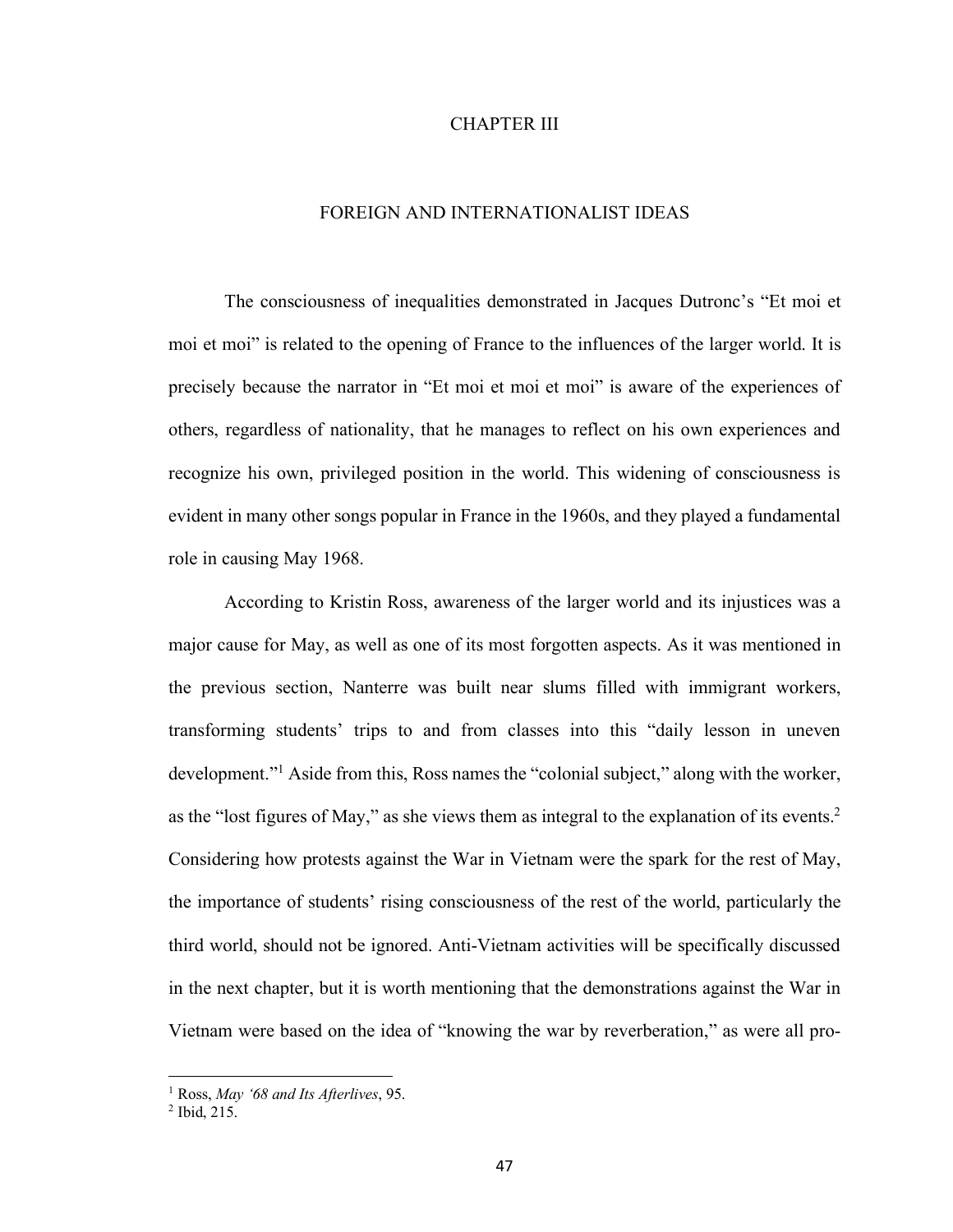third world sentiments at this point. France was not directly implicated in the War in Vietnam anymore; it was the American presence and the American violence against which the students were acting. It is because of this that the mobilization against the Vietnam War differs from that against the Algerian War. French people, either by association with the French government or through conscription, were directly implicated in the colonial war in Algeria during the 1950s and early 1960s in France. Divorced from relevance to the vast majority of French people, the Vietnam mobilizations were more symbolic than anything else, but they were also more demonstrative of the rising consciousness of the rest of the world because of the fact that the Vietnam War pertained less to French people than, say, the Algerian War, especially because student protestors seemed to ignore the historical role of France in Vietnam.3

Part of the student mobilizations against Vietnam, especially leading up to May, were the work of French Maoists, who, according to Ross, cared little about the tensions between Vietnam and China.<sup>4</sup> Maoism grew popular in France as an alternative to the more Leninist leanings in French Communism, as represented by the French Communist Party during this period. An example of this growing popularity, and rising consciousness of the outside world, is the publishing of *Révolution*, "an anti-imperialist journal… between 1963 and 1965, whose first editorial was one of the first stirrings of Maoism in France," let alone the Maoist groups forming in France during this period.<sup>5</sup> The popularity of Maoism leading up to May 1968 can also be seen in the French New Wave film *La Chinoise* by Jean-Luc Godard, demonstrating, again, both the rising radicalism and the opening of young

 $3$  Ibid, 98.

 $4$  Ibid.

<sup>5</sup> Ibid, 80.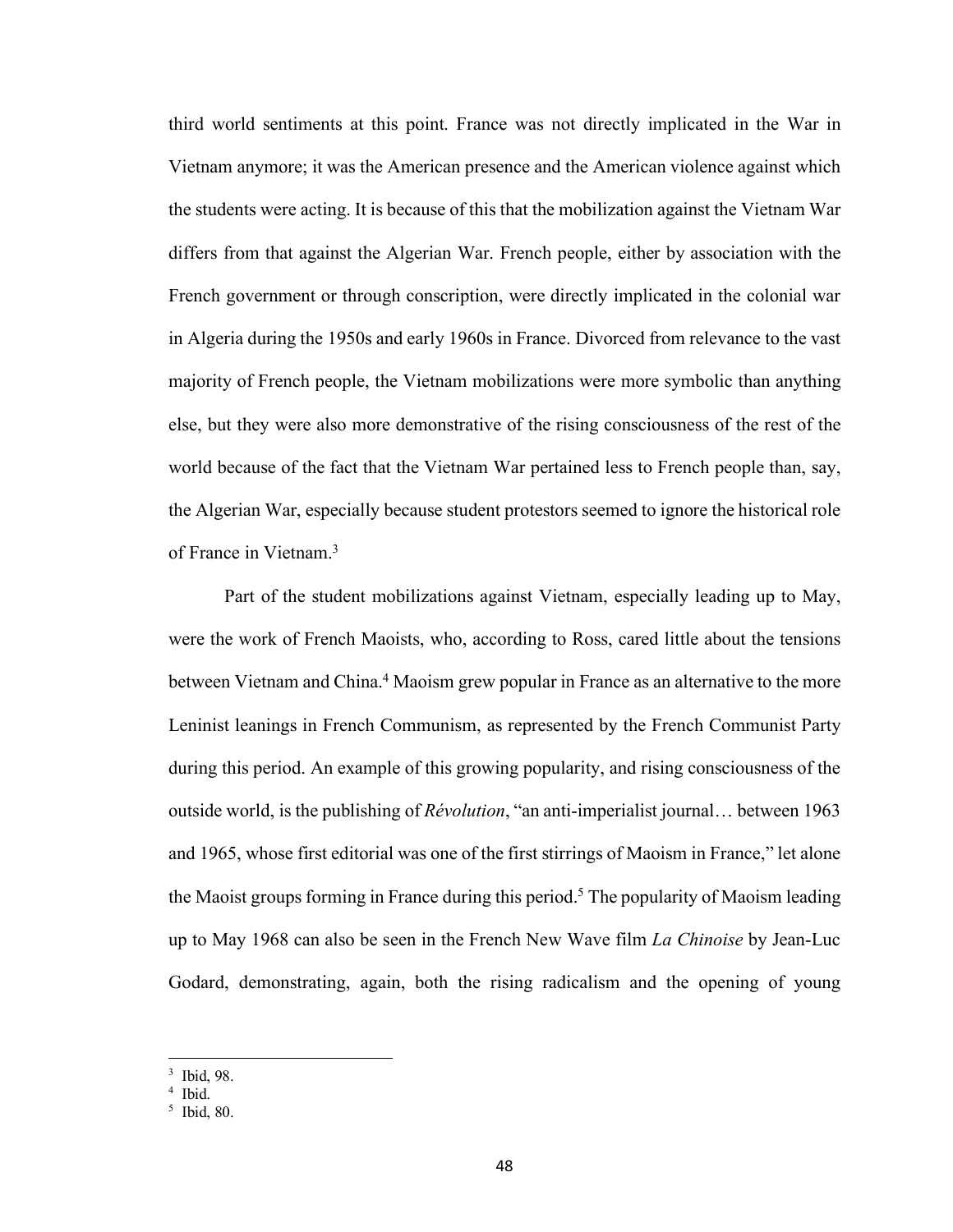extreme-leftists to international influences. By May 1968, the popularity of Maoism was high enough that Ross reports documentary footage from May depicting "discussions in the courtyard of the Sorbonne, under enormous portraits of Mao and [Che] Guevara, between young and old debating the value of workers' councils."6 These two figures, both foreign nationals with radical anti-capitalist convictions, are testament of the international influences on display leading up to and during May.

At the same time, though, France was also opening up to American influences. While this may seem paradoxical, it is important to remember the vast scale of May, as well as its numerous causes, contributing factors, and influences. The "kaleidoscope" of May allows for these seemingly contradictory influences to interact and help shape this complex and multifaceted event. It is true that workers and anti-imperialist students were bound together by anti-American sentiments, providing common ground, but the influence of American counterculture upon France and the French youth should not be understated either.<sup>7</sup> Sirinelli, for example, finds it "essential" to recognize that the "effervescence of... [American college] campuses was anterior to [May] 1968."8 In the next few sentences, he notes "a larger porosity between the socio-cultural sensibilities from one side of the Atlantic to the other" starting in the 1960s, implying the influences of each group of students upon the other. More directly, certain individuals close to the media prior to and during May 1968 can attest to the importance of American influence upon its events, as Michel Drucker does in his text "Il était une fois la révolution." Drucker, an extremely

<sup>6</sup> Ibid, 189.

<sup>7</sup> Ibid, 89.

<sup>8</sup> "Aux États-Unis, l'effervescence des campus est antérieure à 1968… Ce principe d'antériorité est ici essentiel. Depuis plusieurs années, en effet, il existe une porosité plus grande entre les sensibilités socioculturelles de part de d'autre de l'Atlantique." Sirinelli, *Mai 68*, 125-126.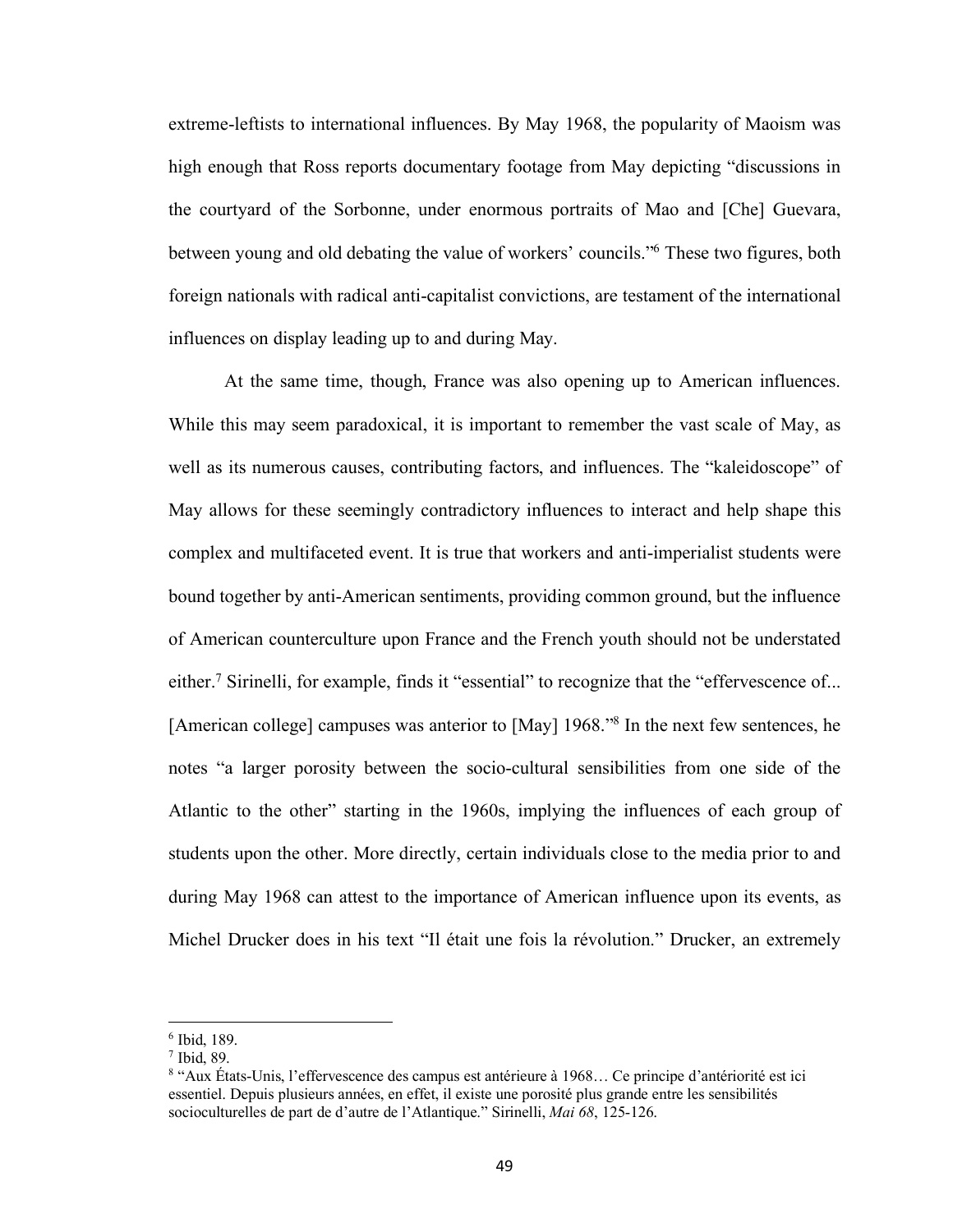well-known French television personality, wrote this piece for a collection entitled *68 Nos Années Choc* describing his impressions and experiences leading up to May. He writes, "A brutal but romantic revolt, inherited here and there from America's Flower Power, *le Pouvoir de la Fleur* against that of the gun in reaction to the Vietnam War… all surrounded by a political folk-song, brought by the American campuses," demonstrating his perception of American influence especially leading up to the spark of May in a rather lyrical fashion.<sup>9</sup> International influences on the events and attitudes of May 1968 cannot be discounted, whether they are in the form of awareness of colonial subjects, the rising popularity of Maoism, or countercultural styles and ideas arriving from America, and similar foreign influences can be found in the popular music of France in the 1960s.

From a more general standpoint, the up-tempo, grand "Emmenez-moi," released in 1968 by Charles Aznavour, demonstrates a desire to experience a different way of life than the contemporary French existence through the narrator's description of his potential existence in an idealized, exotic country.10 The narrator's wish to change his lifestyle to resemble that of the lives of foreigners illustrates an opening of this narrator's worldview to include other nations, which happened amongst many leading up to and during May 1968. Similarly, the narrator's description of this faraway, exotic land also point to ideals that resemble those held by those involved with the events of May.

The narrator's dream of this exotic, unnamed country begins when he spots sailors transporting fruits off of a ship that will soon return to this land. Thinking about his life in

<sup>9</sup> "Révolte rude mais romantique, héritée pêle-mêle du *Flower Power* américain, le Pouvoir de la Fleur contre celui des fusils en réaction à la guerre du Viêtnam… le tout bercé par un *folk-song* engagé, porté par les campus américains..." Michel Drucker, "Il était une fois la révolution," in *68 Nos Années Choc*, ed. Patrick Mahé (Paris: Editions Plon, 2008), 97.

<sup>10</sup> "Emmenez-moi," *Encyclopédisque.fr,* accessed October 22, 2016. http://www.encyclopedisque.fr/disque/39738.html.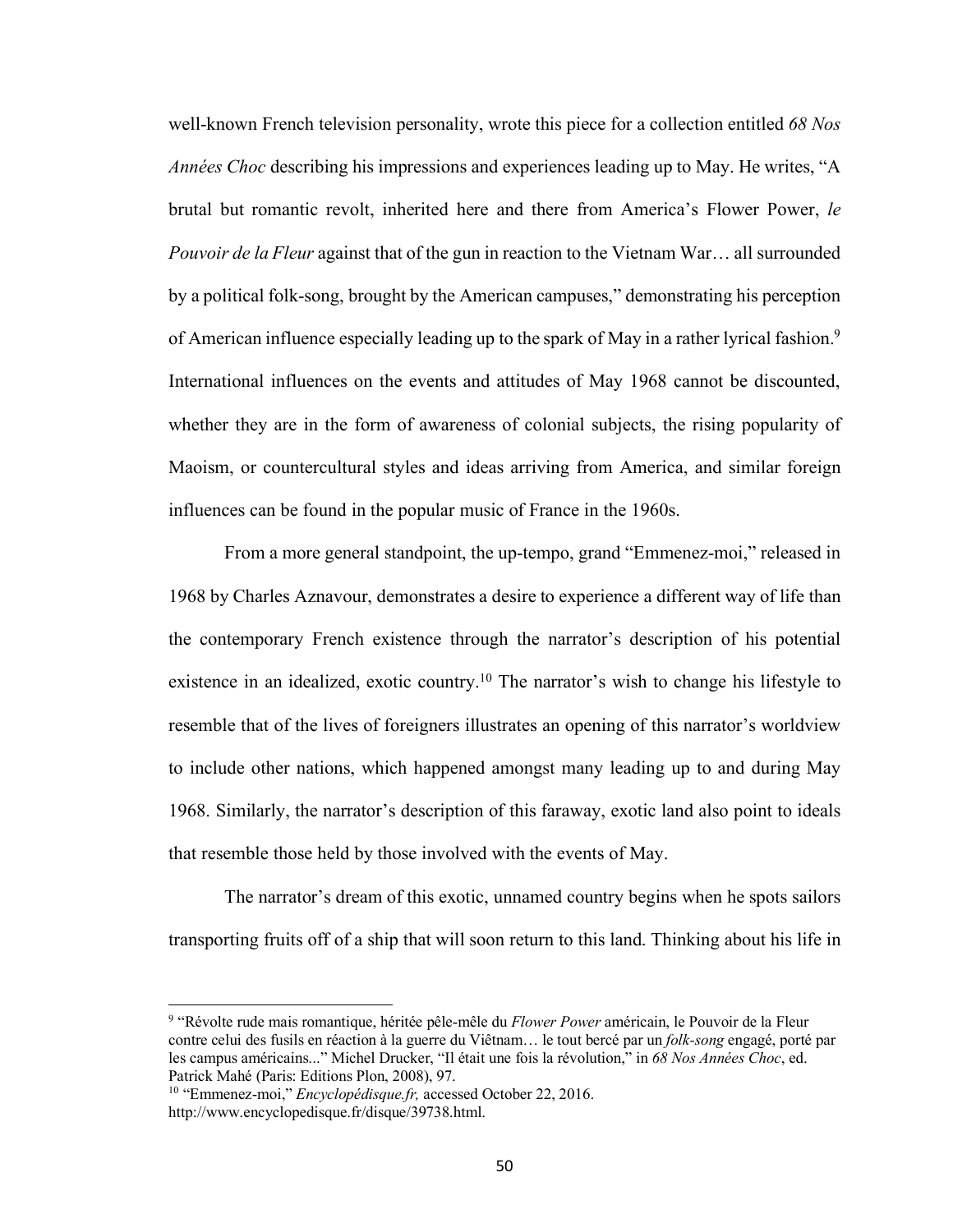comparison to his potential existence in this country, the narrator states, "Moi qui n'ai connu toute ma vie / Que le ciel du Nord / J'aimerais débarbouiller ce gris / En virant de bord."11 Describing his life as "gray," the narrator evokes the idea that he lives a depressing, dreary existence in France. Because of this life, he desires a change, and entirely changing geographic location and lifestyle by stowing away on the coming ship is how he would like to cause it. The narrator, thus, equates leaving France with escaping all his worries, which is also demonstrated in the lines, "Je fuirai laissant là mon passé / Sans aucun remords."12 These lines, in the most basic sense, show how the narrator is attached to his desire to leave France, revealing his openness to the outside world. At the same time, the narrator also reveals his idealized notion of new life in this exotic country by deciding it would erase his past and troubles, even before describing the nation concretely.

When he does describe this faraway land, he mentions the most exotic, fantastic elements of it. Picturing a tropical paradise in contrast to his current, drab life, the narrator imagines "Unknown lands / And eternal summers / Where we live almost naked / On beaches."13 Of course, this is not a realistic vision of life in this country, but this does show a different, desired way of life. It is this change in life that the narrator desires, and the inspiration of these changes is life in a foreign country, regardless of whether or not these are realistic ideas. This demonstrates the narrator's openness to life in and lifestyles originating from foreign countries, which, in turn, is related to the more general concept of internationalism as it was manifested in May 1968.

<sup>&</sup>lt;sup>11</sup> "Me, having known my whole life / Only the Northern skies / I'd like to wash away this grayness / By stowing away [on this ship]." "Paroles Emmenez-moi." *Paroles.net.* Accessed October 22, 2016. http://www.paroles.net/charles-aznavour/paroles-emmenez-moi

<sup>&</sup>lt;sup>12</sup> "I'll flee, leaving here my past / Without any remorse." Ibid.

<sup>&</sup>lt;sup>13</sup> "De pays inconnus / Et d'éternels étés / Où l'on vit presque nu / Sur les plages" Ibid.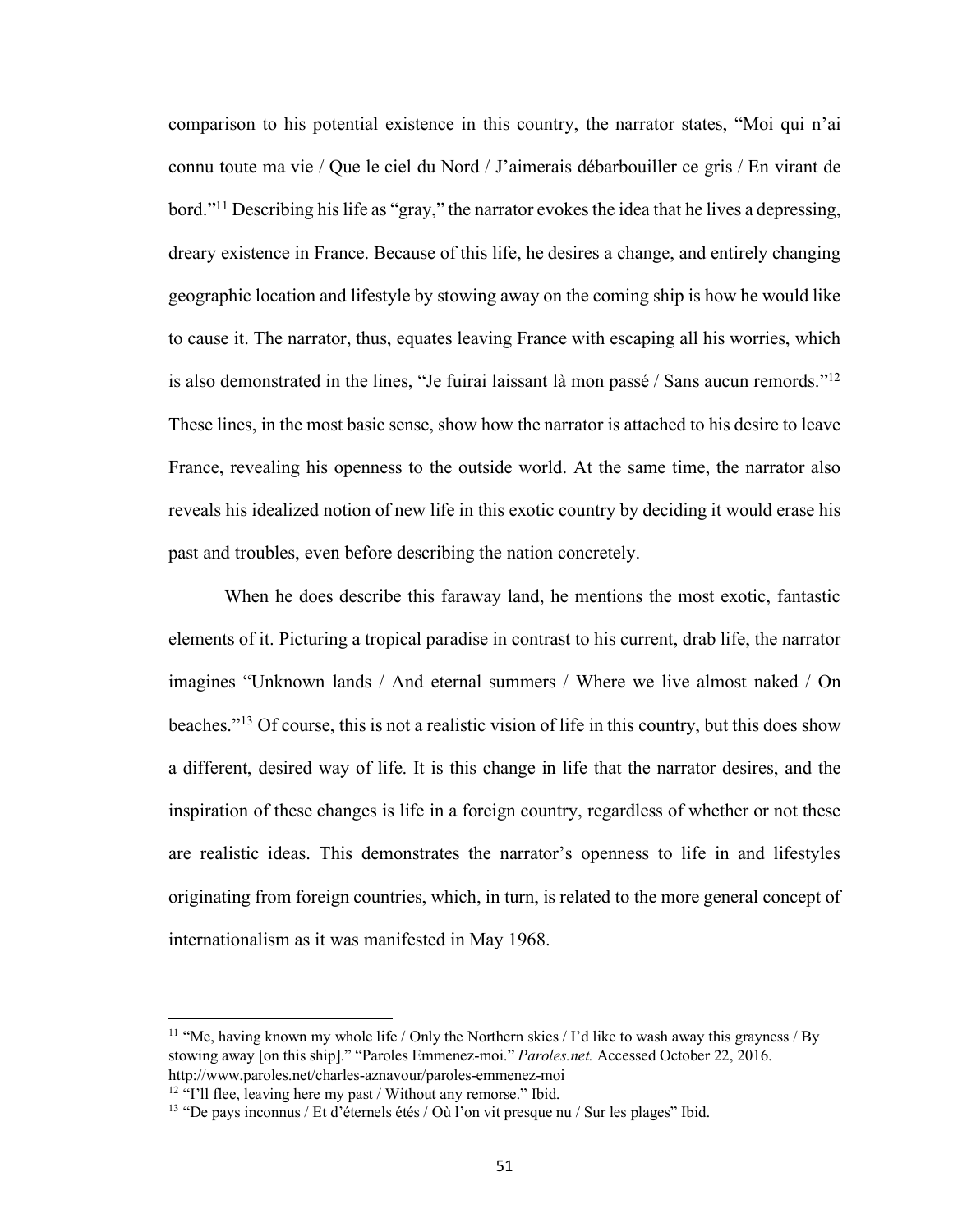In addition, several the descriptions that the narrator provides of this fantasy country fall in line with ideals of May 1968. Julian Bourg suggests that some of "the 'values' of the movement included: imagination… enjoyment, freedom… non-utility, utopia, dreams, fantasies… and romance."14 In imagining that he lives a peaceful life in eternal summer, nearly naked and on a beach, the narrator is demonstrating "imagination, enjoyment, freedom, non-utility, dreams, and fantasies," at the very least. In another story of what his life in this imagined country would look like, the narrator describes, "Prenant la route qui mène / A mes rêves d'enfance / Sur des îles lointaines / Où rien n'est important / Que de vivre / Où les filles alanguies / Vous ravissent le cœur," which, again, covers "freedom, non-utility, dreams, and romance" directly.15 In sharing similar 'values' with those who acted in May 1968, the narrator of "Emmenez-moi" resembles these later individuals.

Charles Aznavour's "Emmenez-moi" demonstrates ideas similar to those present in May 1968 due to the narrator's willingness to accept life and lifestyles coming from different parts of the world, with the characterization of these parts of the world containing similar ideas to the values of May, as described by Julian Bourg. While the resemblance between "Emmenez-moi" and May 1968 is relatively general, there are other popular French songs from the 1960s that are more specifically similar to the opening of minds to the outside world that happened before and during May 1968. The songs "San Francisco" by Johnny Hallyday and "Mao et moa" by Nino Ferrer, for example, both demonstrate vague consciousness of highly politicized events occurring in other countries, therefore

<sup>14</sup> Bourg, *From Revolution to Ethics*, 7.

<sup>&</sup>lt;sup>15</sup> "Taking the road that leads / to my childhood dreams / on faraway isles / where nothing is important / except living where languid girls / steal your heart." "Paroles Emmenez-moi." *Paroles.net.*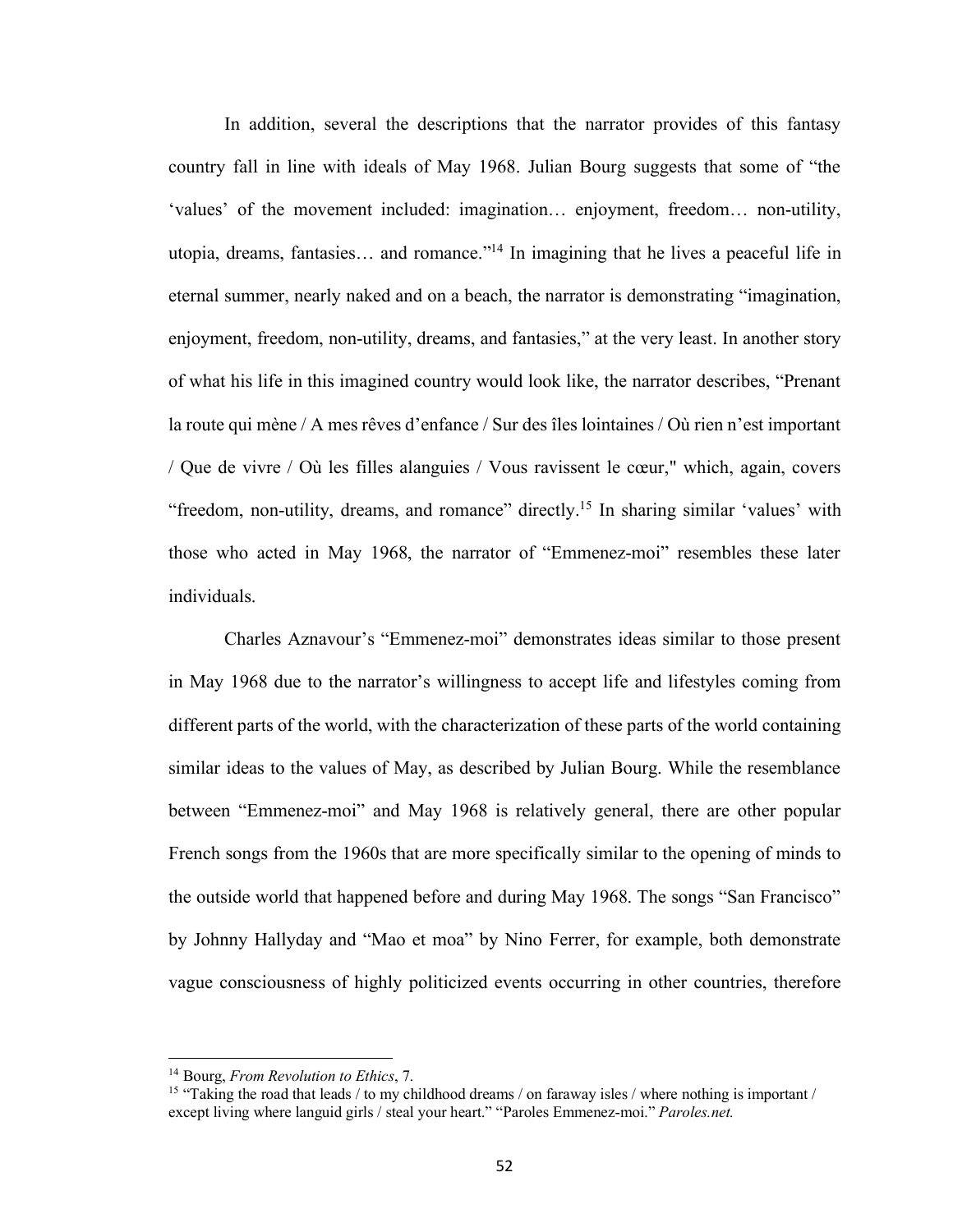showing a growing awareness of the larger world but reduce these events to merely their most kitsch or exotic elements. "San Francisco" addresses the counterculture movement in the United States, while "Mao et moa" arose from the context of the current of Maoism in France. As stated in the introduction, these two seemingly-paradoxical resemblances are, in fact, testament to the kaleidoscopic nature of May 1968.

In order to understand Johnny Hallyday's "San Francisco" and its resemblance to attitudes present in May 1968, it is important to understand its context. While American influence pervaded popular music in France during the early 1960s, it changed leading up to May 1968. Anglo-Saxon influence, as Sirinelli calls it, was manifested in French music in mainly two forms during the early and mid-1960s, through the similar genres of *yé-yé* and rock 'n' roll.16 Johnny Hallyday, also known just as Johnny, is one of the most visible figures of these two genres and remains, even today, an incredibly famous and beloved celebrity and, still, one of France's biggest rock stars.17

Well-known, at first, for his bad-boy persona, wearing a leather jacket and doing his best Elvis impression, Johnny Hallyday mostly recorded and performed Frenchlanguage covers of American hits, like nearly any *yé-yé* or early French rock artist. As the 1960s went on, the Anglo-Saxon influence in popular music began to change, bringing in a more countercultural current and popularizing more folk-song or protest-song hits.<sup>18</sup> Antoine, showing a more American countercultural persona than the *blouson noir* style of Johnny at the time, is a good example of this change. Antoine, in particular, wrote a lyric

<sup>16</sup> Sirinelli, *Mai '68*, 125-126.

<sup>17</sup> Actually, Johnny Hallyday's is so well-known that a 2006 movie, entitled *Jean-Philippe,* depicts a comedic tale about one of Johnny's fans waking up in a bizarre, alternate reality where Johnny Hallyday is not famous. Chris Tinker, "Rock 'n' Roll Stardom: Johnny Hallyday" in *Stardom in postwar France*, ed. John Gaffney and Diana Holmes, (Oxford, NY: Berghahn Books, 2007), 67. <sup>18</sup> Ibid, 37.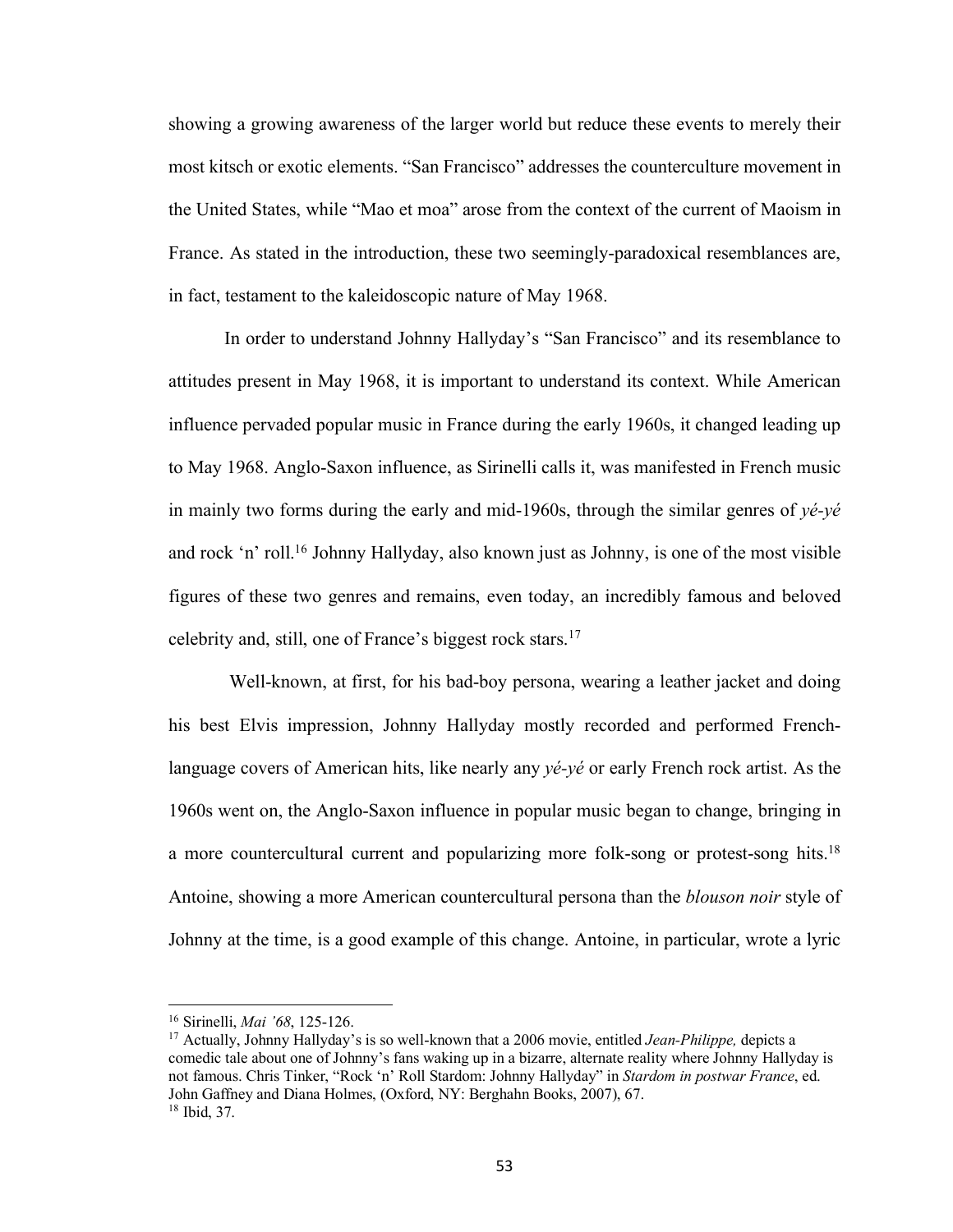about Johnny in his song "Les élucubrations," starting a feud between the two artists.<sup>19</sup> Johnny, rising to the challenge as his bad-boy image dictated, went after Antoine with a response song, "Cheveux longs, idées courtes," that criticized both Antoine's hippie-like appearance and the protest-songs he performed that were, according to him, ineffective in actually changing the world.<sup>20</sup> This clash of the more traditional rock 'n' roll star, popular notably among the lower classes of France, with the American-influenced, rebellious Antoine demonstrates these two currents of influence interacting.<sup>21</sup> Barely even a year after this conflict began, Johnny Hallyday reinvented himself for the song "San Francisco," a French-language adaptation of Scott Mckenzie's hit of the same name.<sup>22</sup> Clad in an Antoine-esque flowery shirt, Johnny's new song sings the praises of the countercultural movement in San Francisco.<sup>23</sup> Touching on several typical countercultural ideas, "San Francisco," while not being as blatantly anti-establishment or political as, say, Antoine's music, Johnny's version is more political than the American original.

Considering that the original "San Francisco" was written by John Phillips of the Mamas and the Papas as the "ultimate advertisement for the [1967] Monterey Pop Festival," it is relatively unsurprising that this version merely touches on the most inoffensive, generic aspects of the countercultural movement.<sup>24</sup> Mckenzie's version

<sup>&</sup>lt;sup>19</sup> The lines in question are "Tout devrait changer tout le temps / Le monde serait bien plus amusant / On verrait des avions dans les couloirs du métro / Et Johnny Hallyday en cage à Médrano," or "Everything should change all the time / The world would be a lot more entertaining / We'd see airplanes in metro stations / and Johnny Hallyday in a cage at Médrano," with Médrano being a circus. "Paroles Les élucubrations," *Paroles.net*, accessed October 23, 2016. http://www.paroles.net/antoine/paroles-leselucubrations-d-antoine.

<sup>20</sup> "Paroles Cheveux longs, idées courtes," *Paroles.net*, accessed October 22, 2016.

http://www.paroles.net/johnny-hallyday/paroles-cheveux-longs-et-idees-courtes

<sup>21</sup> Tinker, "Rock 'n' Roll Stardom," 73.

<sup>22</sup> Sirinelli, Mai 68, 232.

<sup>23</sup> Ibid, 81.

<sup>24</sup> "San Francisco," *Scottmckenzie.info*, accessed October 24, 2016. http://www.scottmckenzie.info/sanfrancisco.html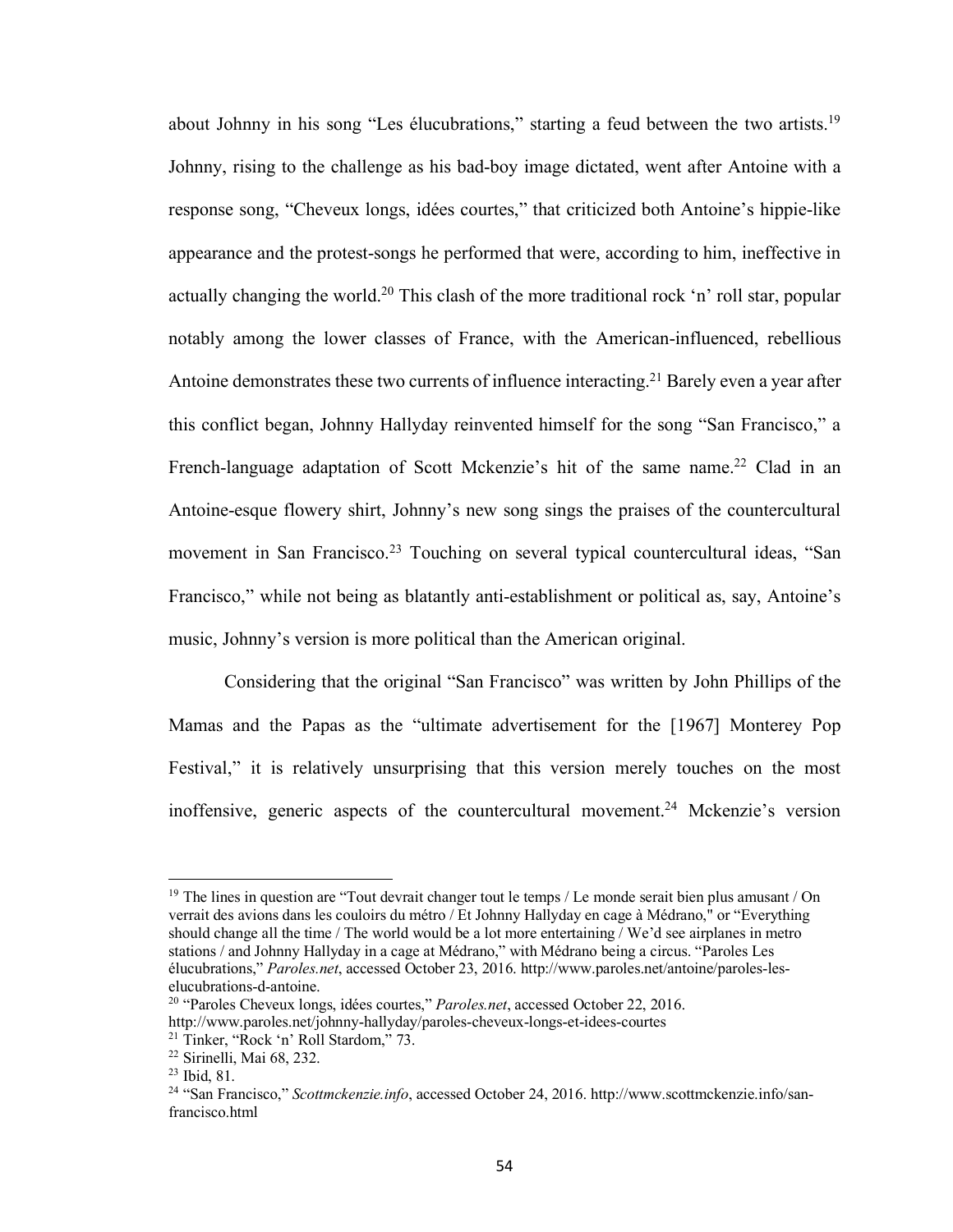repeatedly mentions "flowers," "gentle people," and a summertime "love-in." This may be due to the countercultural movement in the United States being less radical than its European counterparts, but the nebulous American countercultural movement *was* tied to political positions, such as opposition to mass media, rejection of rapid industrialization and technocracy, opposition to the war in Vietnam, and support of movements for minority rights.25 The closest that the original version of "San Francisco" gets to mentioning the political edge to the countercultural movement is in the lines "All across the nation such a strange vibration / People in motion / There's a whole generation with a new explanation."<sup>26</sup> A "new explanation" for what, exactly, is not explained, and these remarks are vague enough to be referring to nearly any sort of mass-cultural phenomenon, political or not.

In contrast, Johnny's version is slightly more political and was slightly more popular than Mckenzie's version, with the former peaking at #2 and the latter peaking at #4 on their respective countries' best-selling charts.<sup>27</sup> Johnny's take on this hit still softens the political aspects of the counterculture.<sup>28</sup> For example, the narrator of the French version of the song touches on 'hateful' attitudes found around the world, "Tout comme eux vous direz non / A la haine aux passions / On est tous frères / sur cette Terre," which is a fairly stereotypical, 'brotherly-love' depiction of hippies but apparently too political for

<sup>25</sup> The lack of mention of politics in San Francisco is particularly ironic considering San Francisco's geographic proximity to Berkeley, California, a hot-bed for student activism and protest. Frédéric Rondeau, "Contre-Culture" *Socius*, accessed April 24, 2016. http://ressources-

socius.info/index.php/lexique/21-lexique/60-contre-culture.

<sup>26</sup> "San Francisco," *Scottmckenzie.info.*

 $27$  Ibid.

<sup>28</sup> Rondeau, "Contre-Culture."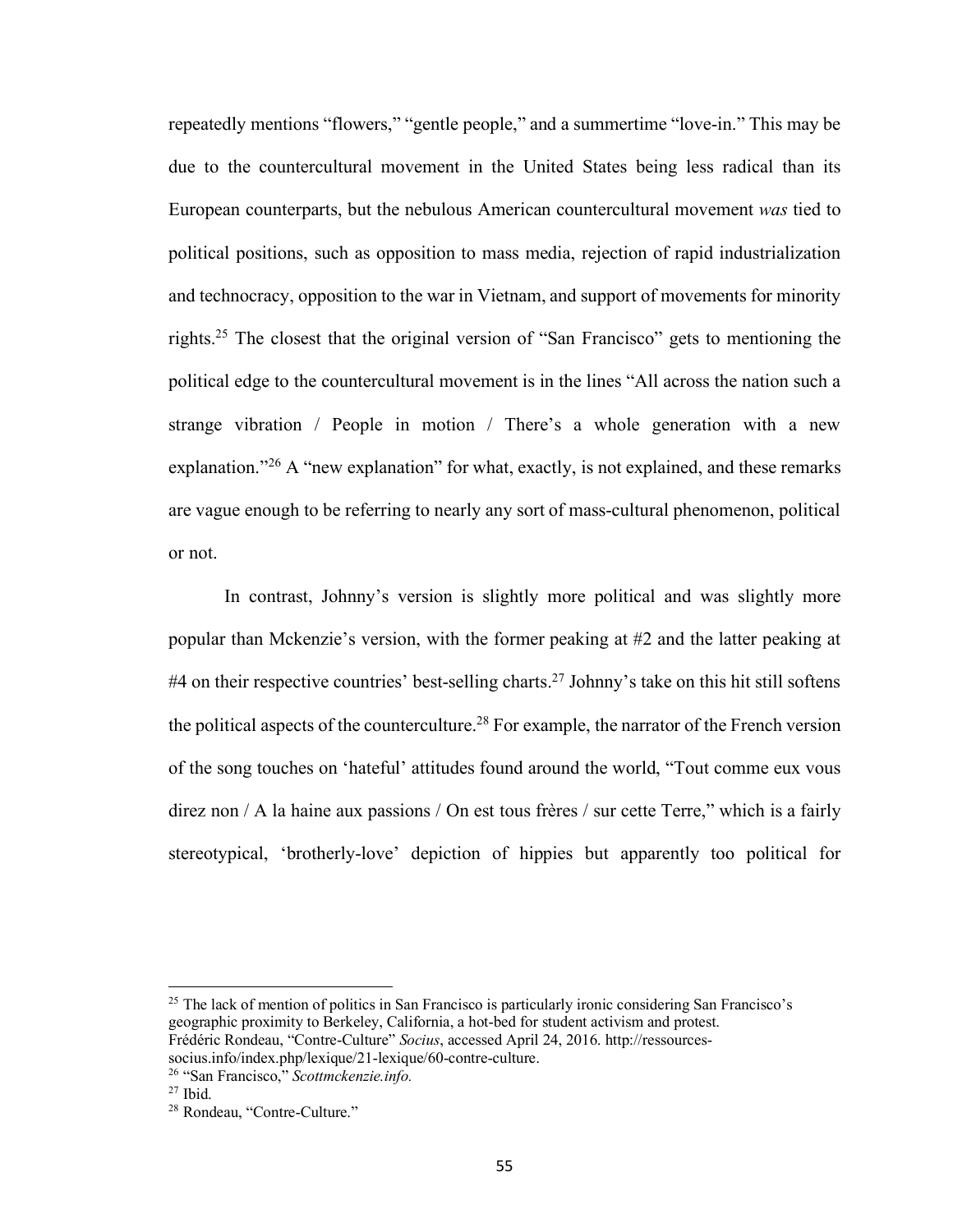Mckenzie's version.<sup>29</sup> While the narrator recognizes that individuals involved in the counterculture tended to display opposition to hate, presumably in the form of discrimination or war, this statement lacks the political edge of clarifying which hate, in particular, this movement was opposed to. On the other hand, this characterization of the hippie movement as "saying no / ...to passions" divorces the countercultural movement from its political context. Specifically because strong, open opposition to the Vietnam War was a hall-mark of this movement and an example of a position that required, at the very least, enough political passion to be informed about the war and form an opinion on the subject, to characterize the countercultural movement as devoid from passion is to soften and downplay its political aspects. Because of this vague description of the views of hippies, describing them as apathetic, the narrator of Johnny Hallyday's "San Francisco" is slightly more political than that of Scott Mckenzie's, though not nearly as pointed or political as the subject of the countercultural movement should be, considering it is an inherently political movement.<sup>30</sup>

Vague, apolitical depictions of the countercultural movement can be found throughout the song, "San Francisco" by Johnny Hallyday and Scott Mckenzie. In lines not present or even remotely close to resembling those in Mckenzie's version, for example, the narrator of Johnny's version remarks, "Dans ce monde en fusion / Il y a trop d'explosions."31 He is abstractly referring to the contemporary, changing world, and the violence that occurs inside of it. In mentioning "explosions" in a song about the American

<sup>&</sup>lt;sup>29</sup> "Like them, you'll say no / To hate, to passions / We are all brothers / On this Earth." "Paroles San Francisco," *Paroles.net*, accessed October 24, 2016. http://www.paroles.net/johnny-hallyday/paroles-sanfrancisco

<sup>30</sup> Rondeau, "Contre-Culture."

<sup>31</sup> "In this molten [changing] world / there are too many explosions." "Paroles San Francisco," *Paroles.net*.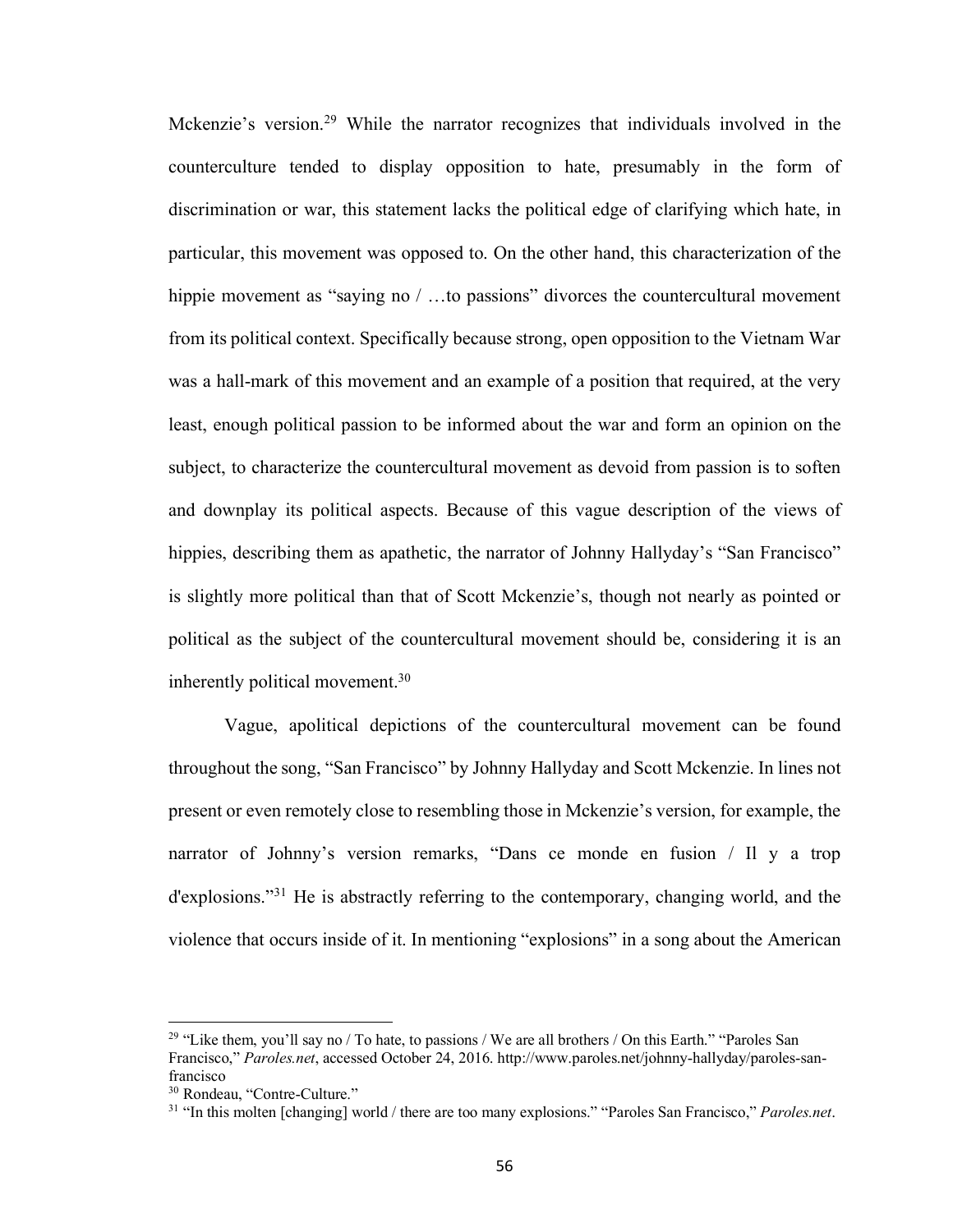countercultural movement, the narrator is probably making a reference to the Vietnam War but avoids naming it. As a result, Johnny's "San Francisco" flirts with the topic of anti-war attitudes in the countercultural movement in the United States without mentioning any specific, political positions that are inextricably linked to it, instead repeating statements the presence of "fleurs" and the "gentils" people in the movement.<sup>32</sup>

At the same time, the narrator does note, though, a similar, rising movement in France: "A Paris comme San Francisco / On verra beaucoup de gens comme eux."<sup>33</sup> This statement is an observation of the international nature of growing countercultural movements, which is one of the most important aspects of this hit. "San Francisco," in itself, demonstrates this internationalism, considering how the entire song is about a movement happening in another country, showing a consciousness of the outside world. In fact, by vaguely mentioning a war that hippies would criticize, the narrator also demonstrates a roundabout consciousness of the Vietnam War and opposition to it. Because of the presence of international elements and a consciousness of the outside world in Johnny Hallyday's "San Francisco," this song contains ideassimilar to those present during the events of May 1968. As previously noted, the influence of both the Vietnam War and the American counterculture is integral to the protests of May 1968, linking this song to those events, though this hit tends to show the most exotic, apolitical parts of the American counterculture that it portrays.

Similar to "San Francisco" due to this focus on the kitsch more than on the political, the song "Mao et moa" by Nino Ferrer is a particularly quirky and nonsensical tune. Popular around the same time as "San Francisco," Ferrer's 1967 song, consisting of fairly

 $\overline{\phantom{a}}$ 

<sup>32</sup> "Flowers" and "gentle or nice" people. Ibid.

<sup>&</sup>lt;sup>33</sup> "In Paris, like San Francisco / We'll see lots of people like them." Ibid.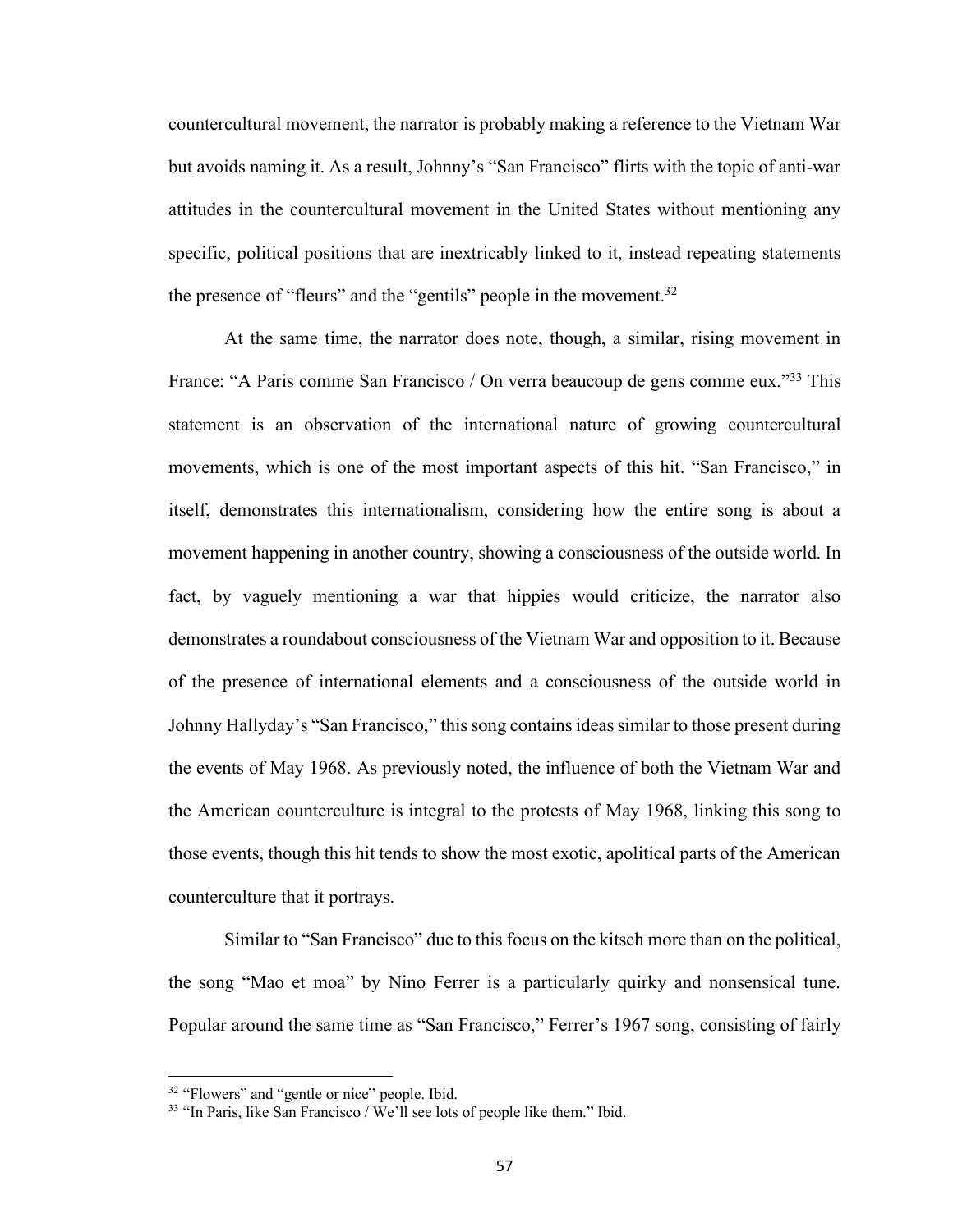unrelated statements with references to Chairman Mao in each one, reflects the growing popularity of Maoism in France.<sup>34</sup> Maoism was a foreign ideology that played an important part in May 1968, though in "Mao et moa" it is depoliticized and appears to be, to the narrator, a wacky accessory rather than a serious school of political thought.

Instead of treating the concept of Maoism seriously, the narrator of "Mao et moa" seems to discuss this topic because of its foreign and exotic nature, as well as its popularity during the time when this song was written. Perhaps the first clue of the lack of serious consideration given to the subject matter at hand is what appears to be racist, pseudo-Chinese babble included as the introduction and bridge to this organ-infused, jazzy rock song, leaving little room for doubt that the reason for choosing this topic was its exoticism. The narrator begins the lines in French with, "Si je suis rapide et rusé / Quand je fais mes Mao croisés / Me disait un esquiMao / C'est grâce à la pensée de Mao."35 Changing "Mots croisés" into "Mao croisés," "esquimo" into "esquiMao," and the "pensée de Mao" into a joke, the narrator appears to show little respect for the political philosophies behind other world powers. The narrator turns these very influential ideas for millions of people into merchandise, a consumable novelty. However, he demonstrates enough knowledge about the outside world to name-drop Mao and reference his ideology, which acts as testament to its popularity in contemporary French society. Similarly, without being at least acquainted with the existence of Maoism and its exotic nature, it would be difficult for this song to have been created. Because of this, the beginning verse of "Mao et moa," at the

<sup>34</sup> "Mao et moa," *Encyclopédisque.fr*, accessed October 24, 2016.

http://www.encyclopedisque.fr/disque/6475.html

<sup>35</sup> "If I'm fast and clever / When I do my *Mao croisés* / an EskiMao said to me / It's thanks to Mao's way of thinking." Note: "*Mao croisés*" is a play on "mots croisés," a crossword puzzle. "Nino Ferrer: Mao et moa," *Lyrics.wikia.com*, accessed October 24, 2016.

http://lyrics.wikia.com/wiki/Nino\_Ferrer:Mao\_Et\_Moa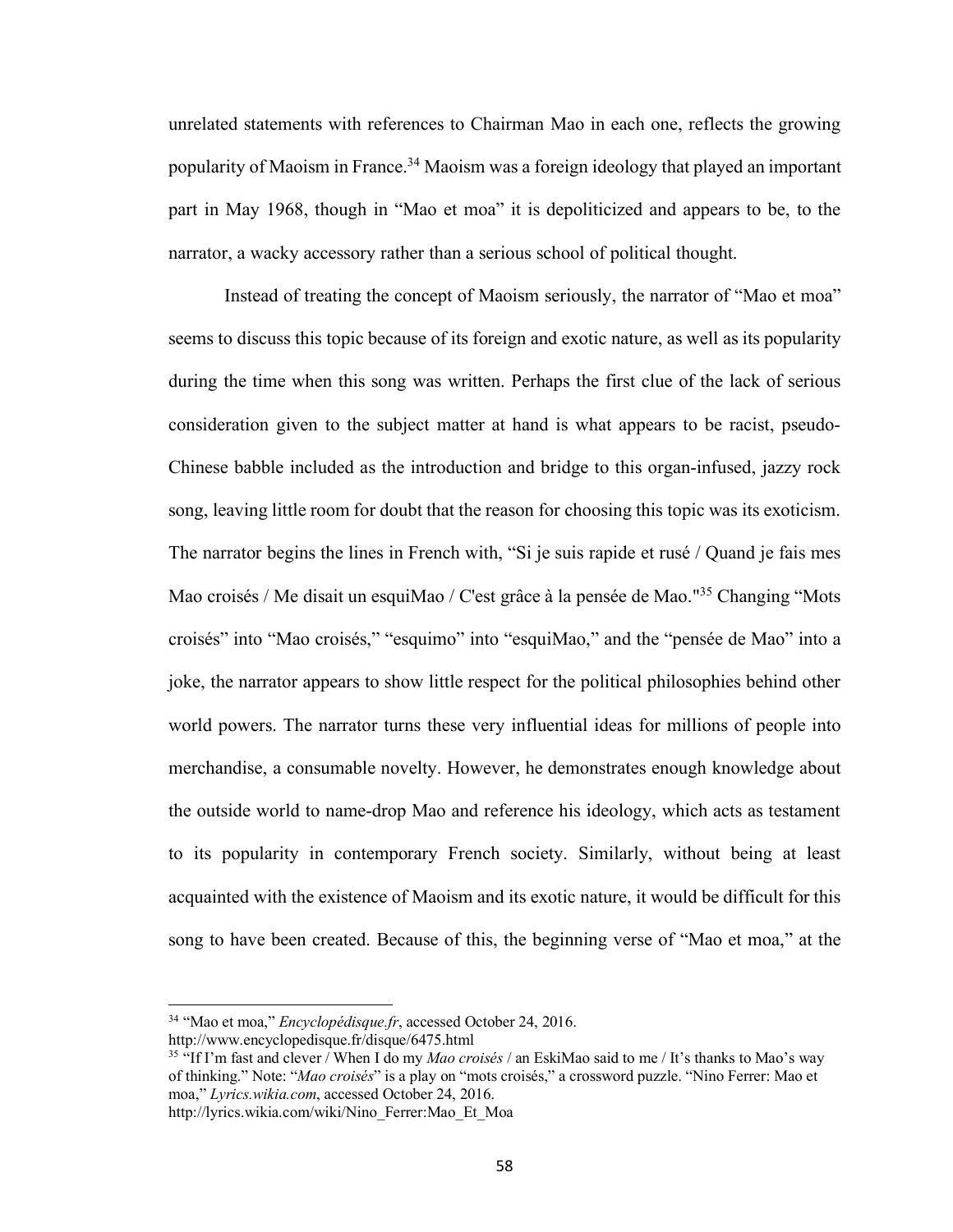very least, demonstrates the rising consciousness of French society as a whole to Maoism and, more largely, the outside world, both of which, in turn, played a large part in May 1968.

Although, this vague knowledge of the affairs of other nations and of foreign ideologies on the part of the narrator develops once the song reaches the chorus. In perhaps the most lucid moment of this tune, the narrator demonstrates a passing knowledge of contemporary Chinese affairs, if just for a moment, singing, "C'est moa que je suis pour Mao contre Liu Chao-Chi / J'ai mon bréviaire de révolutionnaire / Dans tous les bouges moa je bois des quarts de rouge / Le quart de rouge c'est la boisson du garde rouge."36 Not only does the narrator, in these lines, show knowledge of the existence of the Red Guard and the Little Red Book, he appears to reference the power struggle between the individual also known as Liu Shaoqi and Chairman Mao.37 Because of this, the narrator appears to be fairly conscious of the happenings of China during this time, while the Cultural Revolution was occurring, though he does not mention the political ideology or the events occurring in this period, only the actors.<sup>38</sup> By divorcing the players of the Cultural Revolution, such as the Red Guard, Mao, and Liu Shaoqi, from the highly political events that occurred during this period, the narrator, again, emphasizes the wackiness or exoticism of these events instead of their gravity. Rather than take Maoism and turmoil in China seriously, he

<sup>36</sup> "It's *moa* [me] that I am for Mao against Liu Shaoqi / I have my revolutionary handbook / In dive-bars, *moa* [me], I drink quarters of red [wine] / quarter of red is the drink of the Red Guard." Ibid. <sup>37</sup> Encyclopedia Britannica, online ed., s. v. "Liu Shaoqi." https://www.britannica.com/biography/Liu-

Shaoqi

<sup>&</sup>lt;sup>38</sup> Actually, since the "je" in this song agrees that Mao should win the struggle between the Chairman and Liu Shaoqi and professes to drinking "quarts de rouge," just like the Red Guard, the idea that the narrator is a member of the Red Guard could make sense of this strange song. In a way, the narrator could be mocking the fervor of the Red Guard, due to the fact that the narrator turning every possible word into Mao. This, however, would still make Ferrer's song focus on the most kitsch or wacky elements of these events since it would target the fervor and devotion of the Red Guards.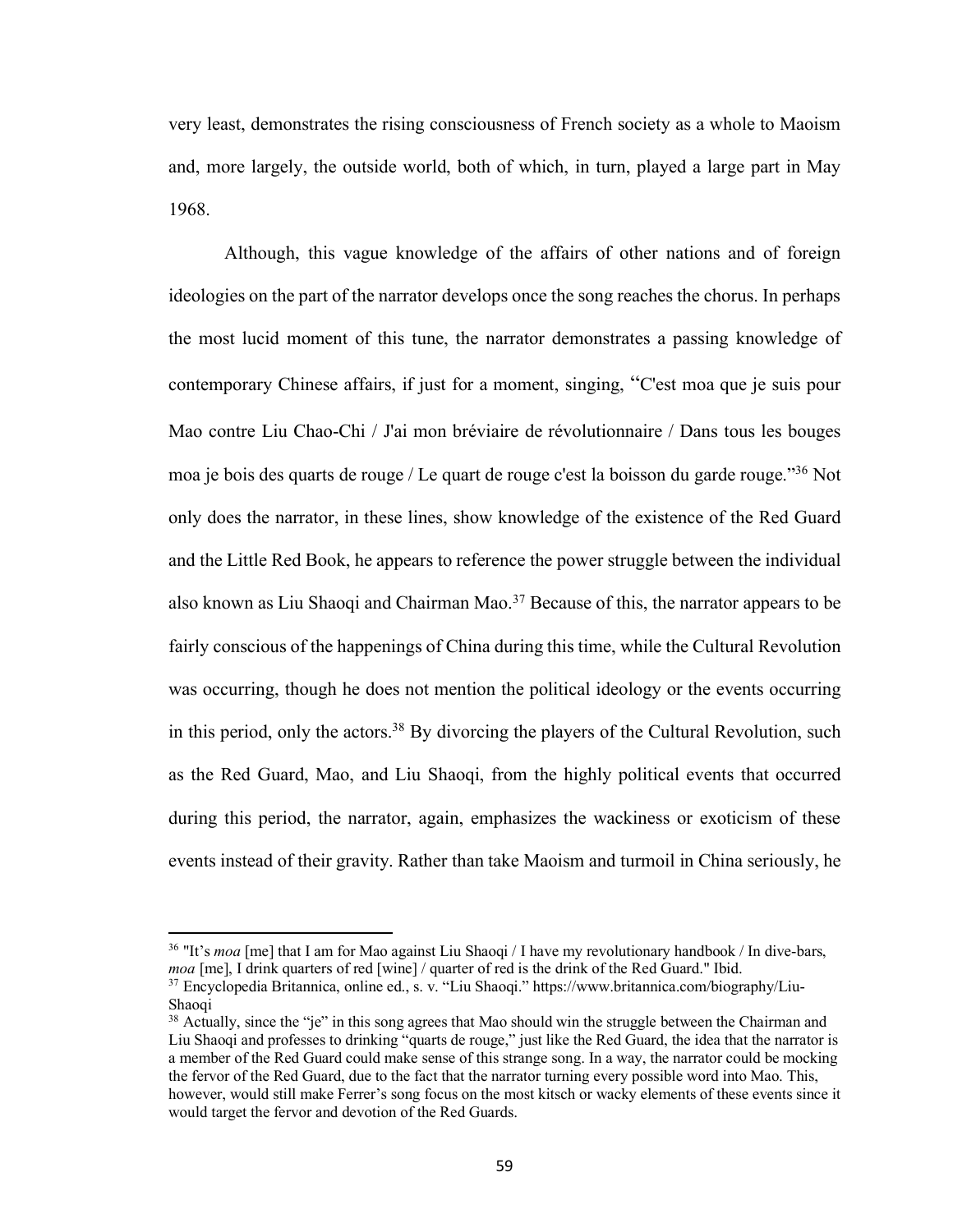just names some famous people or groups related to it and plays word games with Mao's name.

Due to this superficial knowledge of the political situation concerning the groups mentioned in "Mao et moa," the narrator demonstrates a growing understanding of the outside world, though still limited to kitsch or shallow elements, similar to the countercultural movement's portrayal in Johnny Hallyday's "San Francisco." Maoism in France was an important contributing factor and important facet of May 1968, and Nino Ferrer's "Mao et moa" helps show its rising popularity in France, even if its subject matter limited to the least political or hard-hitting parts of this ideology, as well as the rising consciousness of the outside world preceding and during May 1968.

Rising consciousness of the outside world in France, admittedly, had been happening for a while prior to May 1968, though it is difficult to state exactly how far back the particular consciousness that would affect and influence the actors of May 1968 went. Sirninelli, though, mentions the impact of the televised War in Vietnam upon the French adolescents and young adults leading up to May, as they had never really lived through a war like the previous French generations had.<sup>39</sup> These individuals were too young to really understand or feel the deepest impacts of the Algerian War when it occurred earlier in the decade, let alone mobilize against it, which would increase the importance of the Vietnam War for the *piétons de Mai*, the younger individuals who made up most of the student protestors.40 In 1963, after the Algerian War, *pied-noir* musician Enrico Macias released "Enfants de tous pays," topping the French best-selling charts for months with this guitarand-lyrics-focused hit. "Enfants de tous pays" demonstrates internationalism, and its

 $\overline{\phantom{a}}$ 

<sup>39</sup> Sirinelli, 170.

<sup>40</sup> Ibid, 88.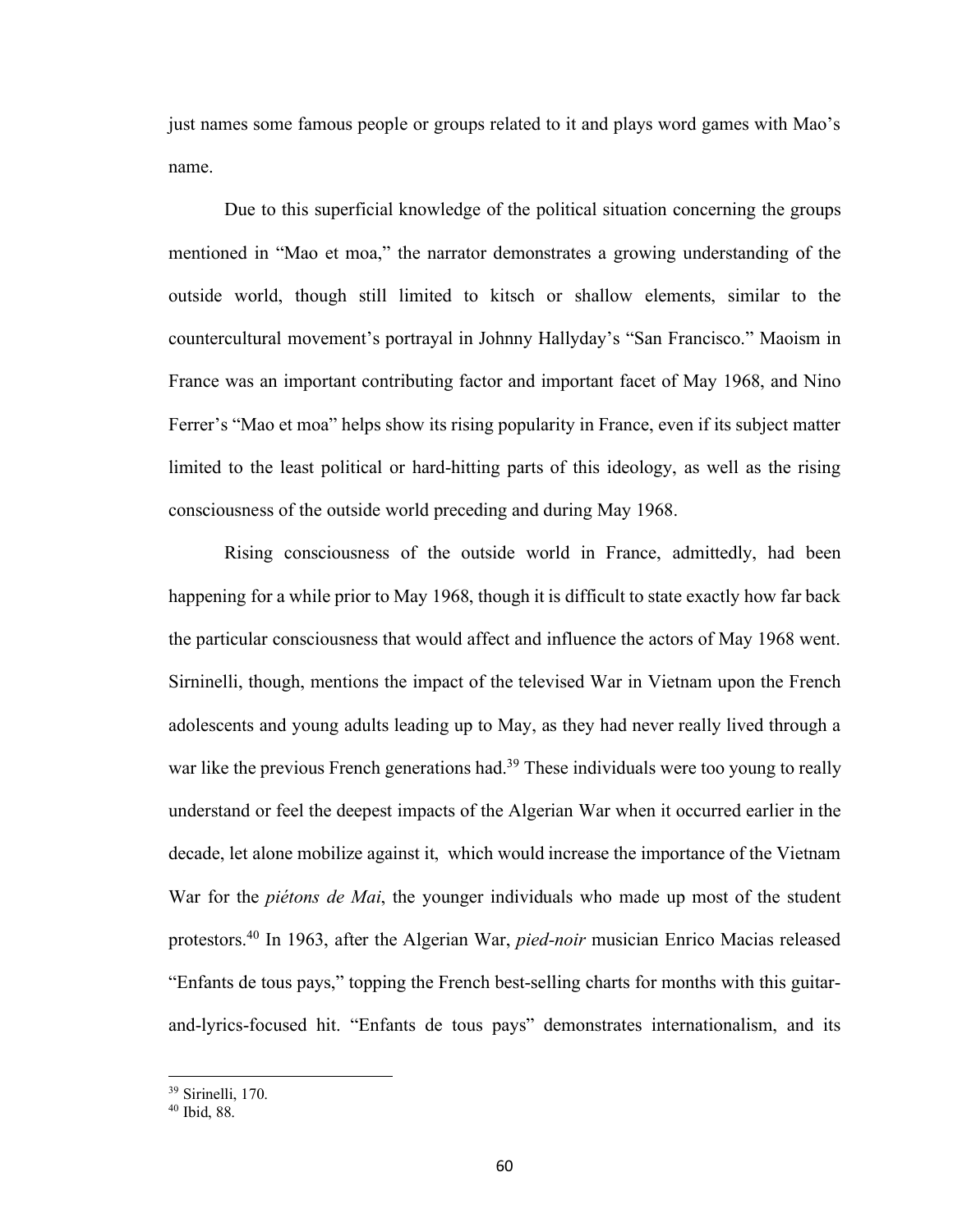popularity a rising consciousness of the outside world in that the lyrics show a desire to end borders and divisions and advocate for peace and love.<sup>41</sup> These ideas seem fairly relatable to the desires of many French students protesting the Vietnam War before and during May 1968, as they, similarly, wanted peace, equality, and joy, especially for those embroiled in the Vietnam Conflict.

One of the elements of "Enfants de tous pays" that demonstrates its internationalism is how the narrator speaks in broad, inclusive terms to create a sense of unity in the world. An example of this is in the lines "Enfants de tous pays… / C'est dans vos mains / Que demain / Notre terre / Sera confiée.<sup>"42</sup> By addressing the "children of all countries" as a collective group, using "vous," the narrator overlooks differences that would normally divide them. He does this throughout the song in order to emphasize the potential unity between all countries, in hopes of avoiding a conflict like the Algerian War that led to Macias's expulsion from his native country. The narrator continues to develop this desire, stating, "Enfants de tous pays / Et de toutes couleurs / Vous avez dans le cœur / Notre bonheur.<sup>243</sup> Similarly to the last set of lines, the narrator carefully mentions the importance of overlooking race in order to forge this unity and create happiness, presumably in the form of peace, for the whole world. One of the key causes for May 1968 was the protests and agitations against the Vietnam War. These protests developed due the identification of the French students with the "colonial subject" that Ross mentions. Specifically, French protestors and strikers saw also themselves as victims of American imperialism regardless

 $\overline{\phantom{a}}$ 

<sup>41</sup> "Top – Août 1963," *Top.france.free.fr*, from *Fabrice Ferment, 40 ans de tubes 1960-2000 : Les meilleurs ventes de 45 tours & CD Singles*, (Clichy : Larivière, 2001), accessed October 25, 2016. http://top.france.free.fr/html/1963/0863.htm.

<sup>&</sup>lt;sup>42</sup> "Children of all countries / It's in your hands / That tomorrow / Our land will be entrusted." "Paroles Enfants de tous pays," *Paroles.net,* accessed October 25, 2016. http://www.paroles.net/enricomacias/paroles-enfants-de-tous-pays.

<sup>&</sup>lt;sup>43</sup> "Children of all countries / And of all colors / You have in your heart / Our happiness." Ibid.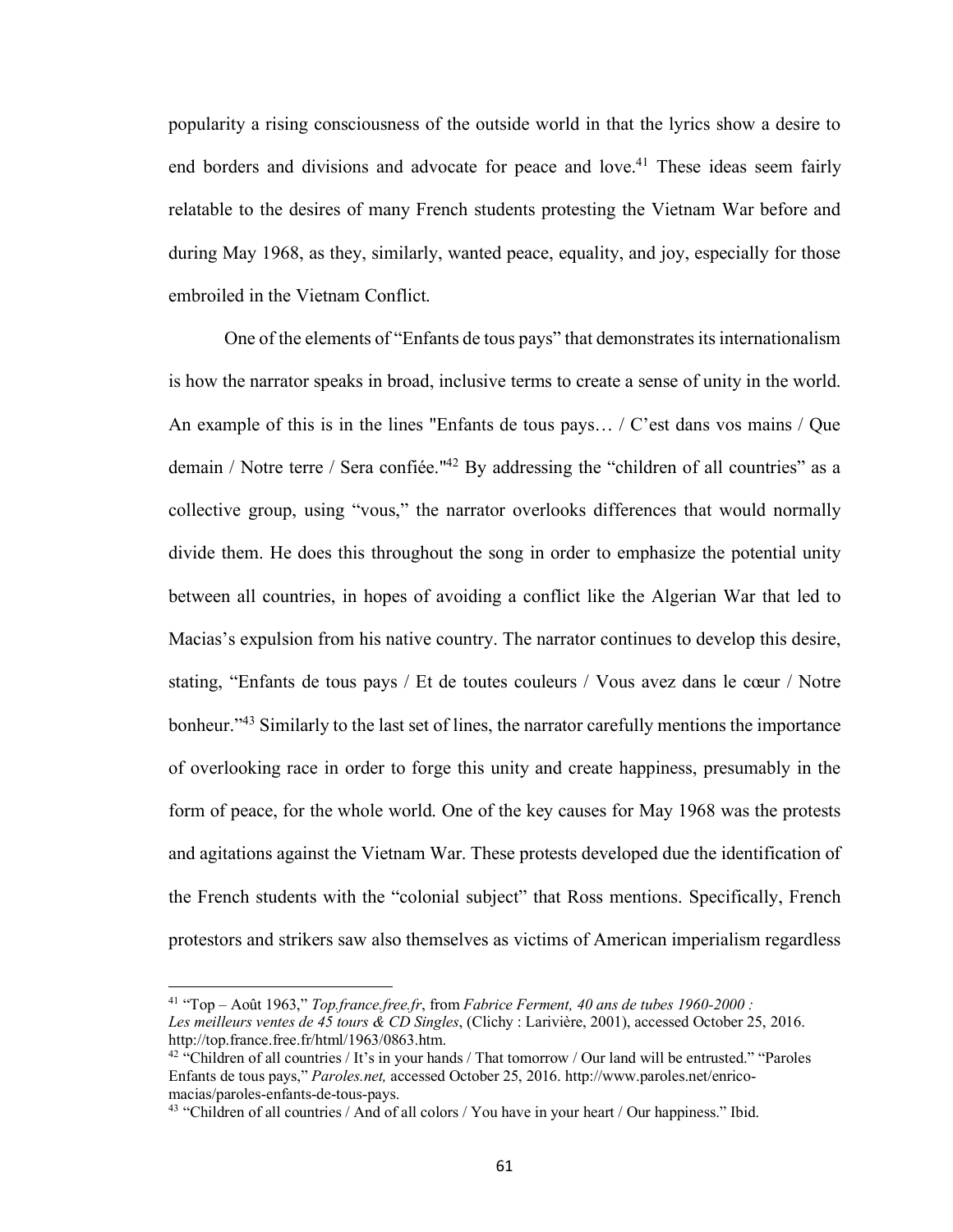of nationality or race.<sup>44</sup> Due to the fact that the narrator of "Enfants de tous pays" demonstrates a desire to overlook race and create peace in the world, this song displays international sentiments that were also important facets of May 1968.

In several other instances in "Enfants de tous pays," the narrator continues to call for peace and love around the world, again resembling sentiments involved in May 1968. Demonstrating his support for the creation of a world without guns or sadness, he says, "Séchez vos larmes / Jetez vos armes / Faites du monde / Un paradis."45 After recovering from the tragedy of war, the narrator suggests taking measures to ensure peace and making earth a joyous, stable place, "a paradise," similarly to the set of lines, "Et puis le jour / Où l'amour / Sur la terre / Deviendra roi / Vous pourrez vous reposer."46 These remarks, in particular, demonstrate the narrator's belief in the importance of love in creating a better, more peaceful world. In addition to the idealism, the dialogue, and the equality that this utopic vision would require, which are all stated by Julian Bourg to be 'values' of the May movement, these lines call for the end of violence and the proliferation of love, also resembling the anti-war sentiments of May 1968.<sup>47</sup> Because this peace would arise through collective action in "all countries" against war, the narrator of this song also demonstrates internationalist attitudes that resemble the general opening of France to the outside world that occurred during May. Due to this calling for love, peace, and joy rather than violence, sadness, and division, "Enfants de tous pays" illustrates international sentiments similar to those during May 1968, which were also important during May.

<sup>44</sup> Ross, *May '68,* 89.

<sup>&</sup>lt;sup>45</sup> "Dry your tears / Toss [out] your weapons / Make the world / A paradise." "Paroles Enfants de tous pays," *Paroles.net*.

<sup>&</sup>lt;sup>46</sup> "And then the day / Where love / On Earth / Will be king / You will be able to rest." Ibid.

<sup>47</sup> Bourg, *From Revolution to Ethics*, 7.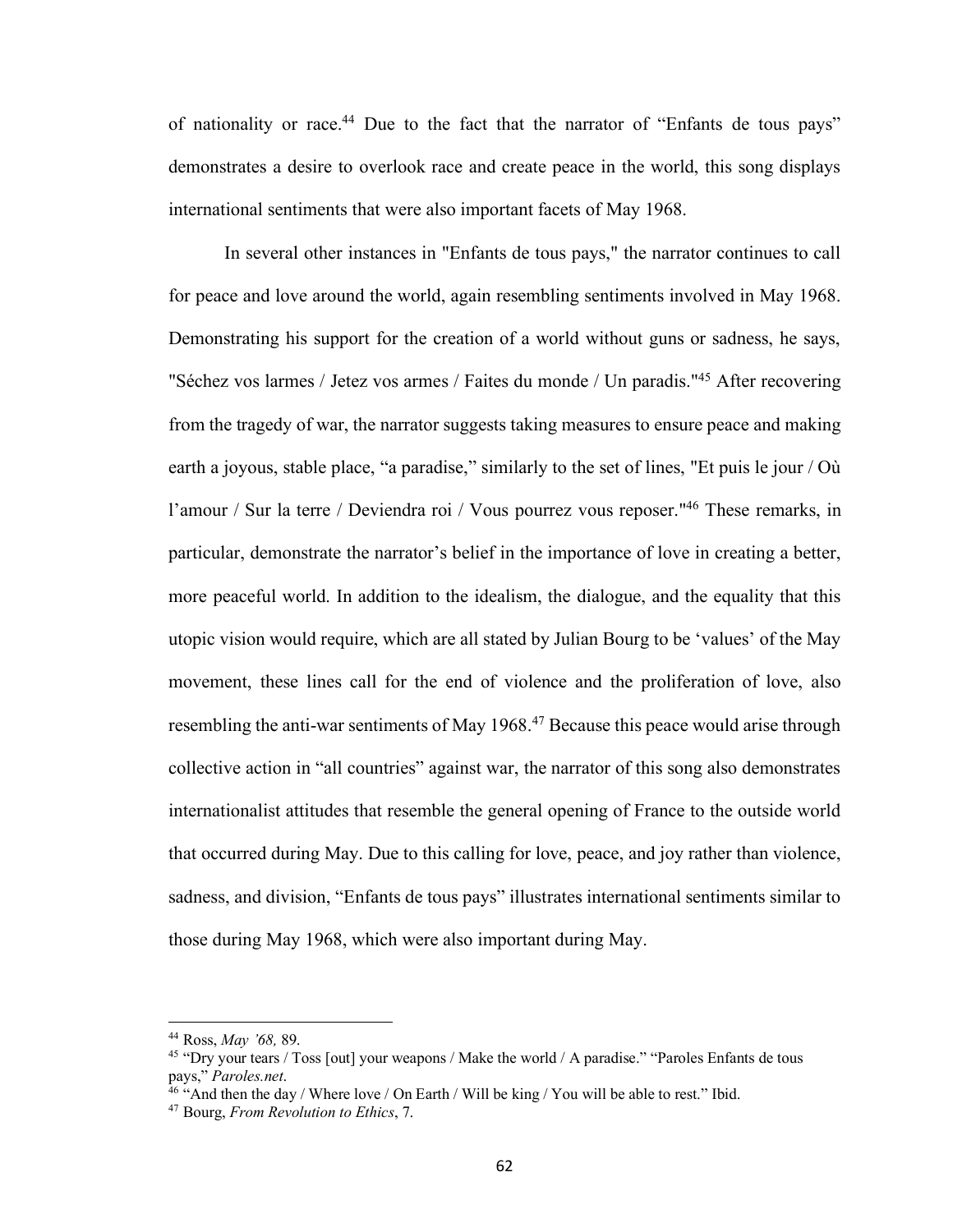"Enfants de tous pays" shows the desire for unity across nations, as well as for peace and love, which, in turn, displays international sentiments. These ideas, as well as its popularity, demonstrate rising consciousness of the outside world in France, an important aspect of May 1968. In particular, the narrator calls for "all children," regardless of color, to join together and create happiness and stability, and this sense of identification with individuals of other races and nationalities is what helped give rise to the importance of the "colonial subject" during May 1968.48 Similarly, the specific calls by the narrator to people across the world to "toss [out] your weapons" in order to create peace and joy demonstrates several key 'values' of May, including anti-war sentiments, the desire for equality, and idealism. As a result, the hit "Enfants de tous pays" by Enrico Macias appears to demonstrate sentiments, particularly pertaining to internationalism, that would go on to be important during the May 1968 protests.

In conclusion, the songs "Emmenez-moi," "San Francisco," "Mao et moa," and "Enfants de tous pays" all demonstrate rising consciousness of an international nature, resembling the opening of France "aux vents venus d'ailleurs" that occurred leading up to and during May 1968.49 Because "Emmenez-moi" by Charles Aznavour deals with a narrator who desires to leave France for an idealized, exotic, tropical country, it reveals a willingness to adopt elements of foreign lifestyles and other values that cause it to resemble aspects of May 1968. "San Francisco" by Johnny Hallyday and "Mao et moa" by Nino Ferrer show an understanding of the countercultural movement and Maoism, respectively, which both had a great influence upon those involved with May 1968; though, similar to Aznavour's song, this understanding appears to be somewhat stunted, especially in relation

 $\overline{\phantom{a}}$ 

<sup>48</sup> Ross, *May '68*, 89.

<sup>49</sup> "The winds come from elsewhere." Sirinelli, *Mai 68*, 39.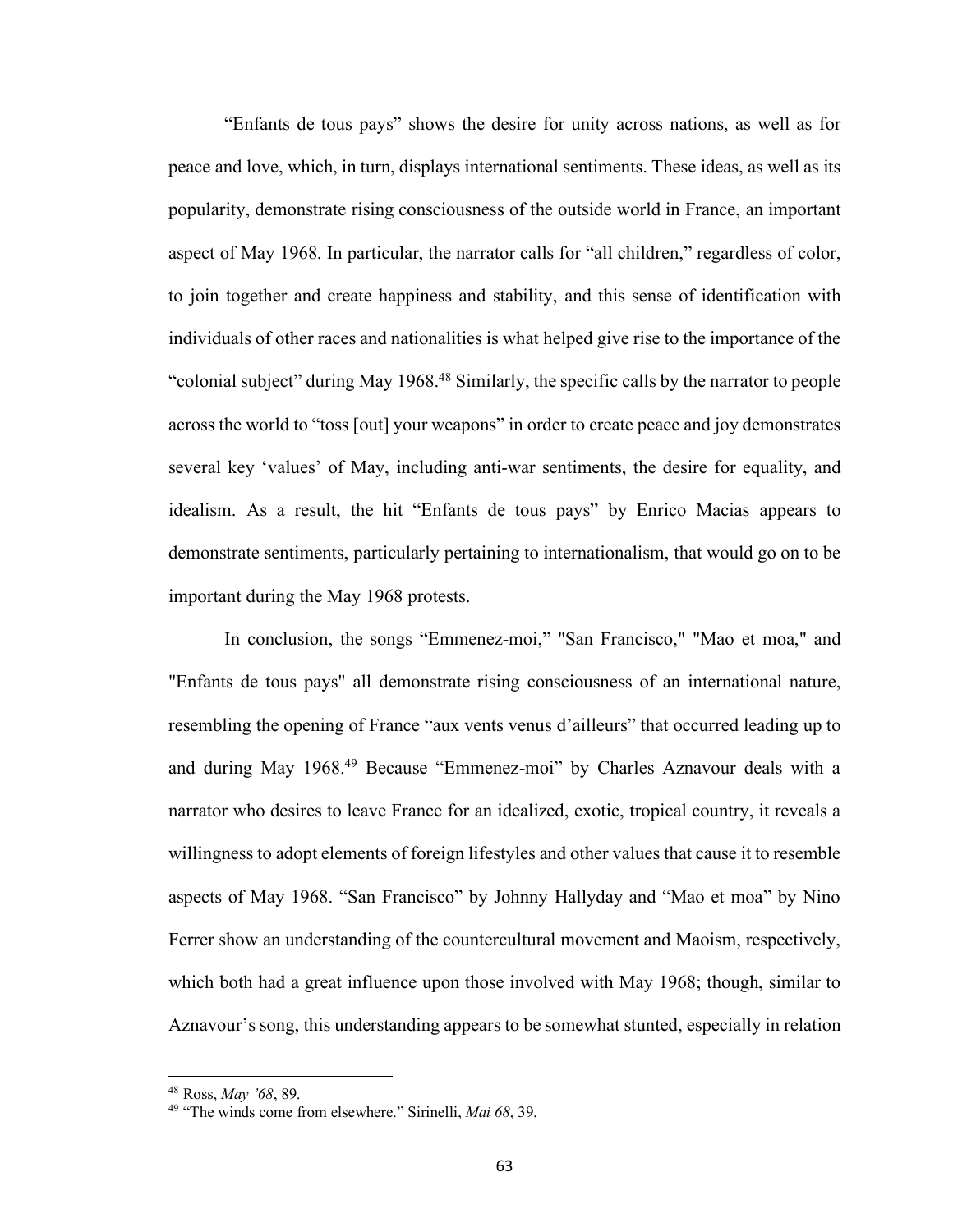to the concrete political aspects of these currents. Finally, "Enfants de tous pays" by Enrico Macias discusses the importance of peace, love, and internationalism in the wake of the Algerian War, but these ideas would later become important in the events of May 1968, as, once again, the spark of these events was student protest and agitation against the American War in Vietnam. All four of these popular French songs of the 1960s demonstrate attitudes, ideas, influences, and sentiments that would become important during the protests and strikes of May 1968 before this movement erupted.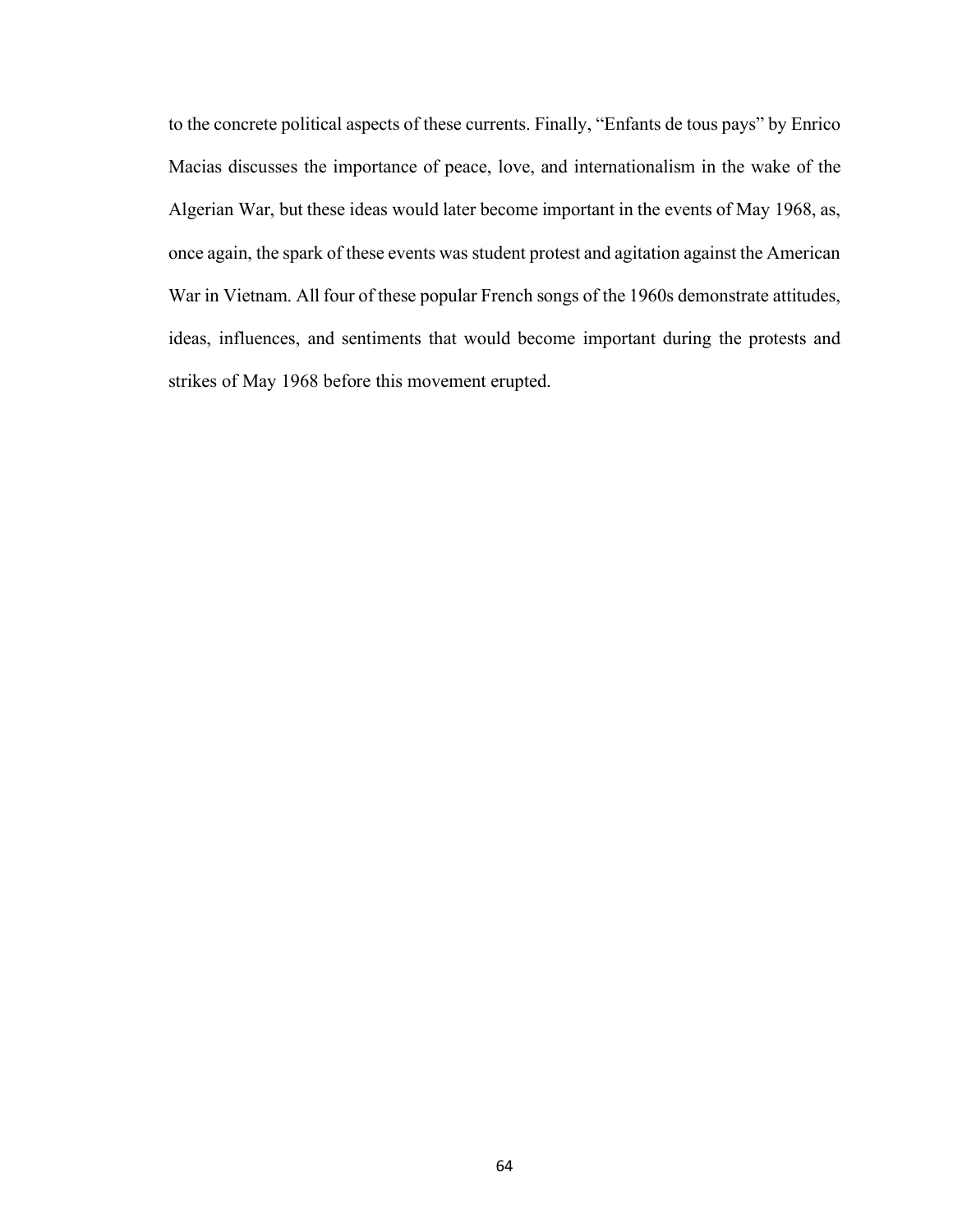## CHAPTER IV

## OPPOSITION TO WAR

A further demonstration of the rising consciousness of the outside world that accompanied the events of May is its aforementioned spark, the Vietnam War protests that took place on March 20,  $1968<sup>1</sup>$  When "a student [broke] a window of the American Express building in Paris," police began arresting student demonstrators assembled in protest after the Tet Offensive.<sup>2</sup> Because of these arrests and ensuing disciplinary actions taken by the administration of Nanterre, more protests erupted, calling for the freedom of the arrested and punished students.<sup>3</sup> These events exacerbated tensions already existing at Nanterre between left and right-wing student groups and between students and university administration, ending with administrators closing Nanterre indefinitely on May 2<sup>nd</sup> and La Sorbonne on May 3<sup>rd</sup>, after the unrest spilled over to what was, at the time, Paris's largest university.<sup>4</sup>

Most simply, the eruption of the May protests and, later its strikes, were a part of a series of events that had been happening and tensions that had been growing throughout 1967 and 1968 at Nanterre, but these tensions were enflamed and protest action heated up after the events of March  $20<sup>th</sup>$ . This protest against the Vietnam War was integral to the development of the later events in May, as it is one of the most tangible and direct causes,

 $\overline{\phantom{a}}$ 

<sup>1</sup> Ross, *May '68 and Its Afterlives*, 90.

<sup>&</sup>lt;sup>2</sup> Most basically, the Tet Offensive was an attack by the National Liberation Front (backed by the North Vietnamese) upon several cities held by American and South Vietnamese forces. It resulted in enormous retaliation from the Americans, mostly in the form of airstrikes in North Vietnam and search-and-destroy tactics in South Vietnamese villages. Ibid.

 $3$  Ibid.

<sup>4</sup> Bourg, *From Revolution to Ethics*, 20-21.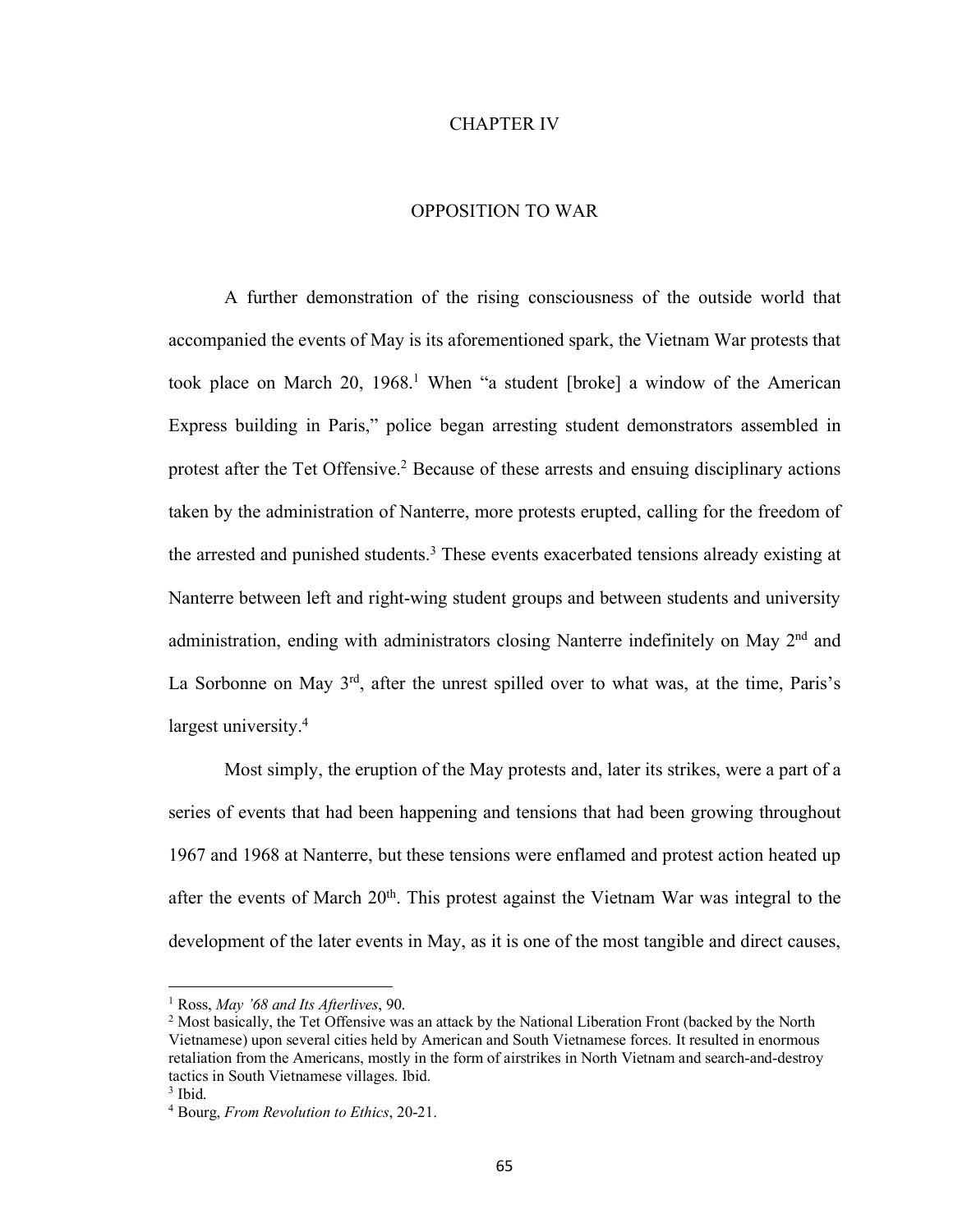in the beginning, for student protest, which then spiraled into a larger movement with even more complex and varied demands, values, and ideas.<sup>5</sup> As Jean-François Sirinelli states about the March  $20<sup>th</sup>$  protest, "[this] incident is to be placed within the context of the American War in Vietnam, and it takes a nonnegligible place in the rising agitation" that caused May.<sup>6</sup>

Leading up to May 1968, however, there were anti-Vietnam War sentiments already present amongst French Leftists. In fact, the Vietnam War appeared to galvanize the extreme-left, the French Communist Party, as well as students in universities and high schools.7 Though their numbers were small, anti-Vietnam War committees were present in France for at least three years prior to the protests that sparked May.<sup>8</sup> Student agitation was "endemic" in both universities and high schools, with sporadic protests occurring in the spring of 1967 and 1968 where demonstrators burned American flags and effigies of Lyndon Johnson.<sup>9</sup> With the number of American troops in Vietnam rising to hundreds of thousands around the middle of the 1960s, French opposition to the War increased but not just with students.<sup>10</sup>

Sirinelli makes a point to mention the 'cultural opposition' to the War, making it known that it was not just students that were opposed to American involvement. This larger opposition, he mentions, was rooted nearly daily on the nightly news in France and could be heard in *la chanson française* but also in popular music.11 In his article, "Des 'copains'

**.** 

<sup>5</sup> Ross, *May '68 and Its Afterlives,* 90.

<sup>6</sup> "L'incident est à replacer dans le contexte de la guerre américaine du Vietnam, et celle-ci prend alors une place non négligeable dans l'agitation qui monte". Sirinelli, *Mai 68*, 55. 7 Ibid, 56-58.

<sup>8</sup> Ross, *May '68 and Its Afterlives*, 93.

<sup>9</sup> Sirinelli, *Mai 68*, 60, 64.

<sup>10</sup> Ibid, 60-61.

<sup>11</sup> Jean-François Sirinelli, "Des 'copains' aux 'camarades' ?" *Revue Historique* 2, no. 626

<sup>(2003): 28,</sup> accessed October 30, 2016. https://www.cairn.info/revue-historique-2003-2-page-327.htm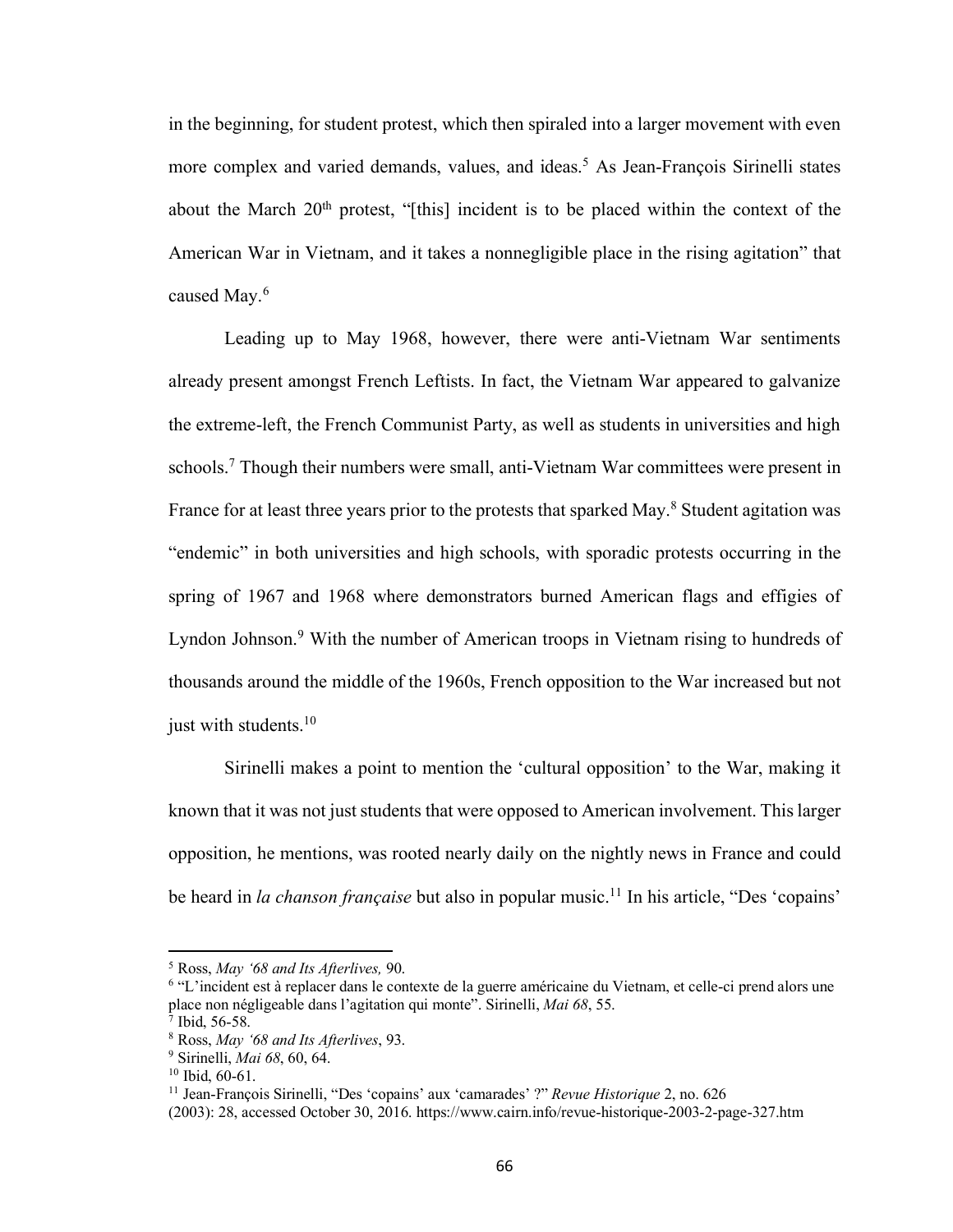aux 'camarades,'" he touches on the "One-hundred artists for Vietnam" petition, where popular singers like Hugues Aufray, Serge Reggiani, and Georges Moustaki, confirm their opposition to the War.12 He even goes as far as mentioning particular songs by Aufray, Reggiani, Moustaki, and Antoine that all contained anti-war or anti-Vietnam messages, demonstrating the widespread nature of the opposition and the changing *air du temps* prior to May 1968.13 However, he does not directly connect these specific sentiments with the later events of May 1968, showing how popular culture of the time period foreshadowed the sentiments of unrest to come.<sup>14</sup>

Building on the ideas of Sirinelli, this section will address these anti-war sentiments in several popular songs of the 1960s, which are similar, specifically, to the anti-war attitudes demonstrated at the spark of and during May 1968. The first of these songs is Charles Aznavour's 1966 hit, "Les enfants de la guerre," which describes the effects of war upon the innocent and provides negative characterization of those who are responsible for wars.15 Also displaying anti-war sentiments is Les Sunlights' 1966 cover of Boris Vian's "Le déserteur," in which the narrator refuses conscription, thus demonstrating anti-war actions, and also shows values that resemble those that characterize May 1968 in general.<sup>16</sup> The follow-up to this song, which was released in 1967, "Ne joue pas au soldat" illustrates anti-war sentiments though criticizing children's games and costumes pertaining to war, as the narrator immediately associates war with death and tragedy.<sup>17</sup> In Jean Ferrat's "Maria,"

 $\overline{\phantom{a}}$ 

 $12$  Ibid.

<sup>13</sup> *Spirit of the times*. Ibid.

 $14$  Ibid.

<sup>15</sup> "Les enfants de la guerre," *Encyclopédisque.fr,* accessed November 2, 2016. http://www.encyclopedisque.fr/disque/787.html

<sup>&</sup>lt;sup>16</sup> "Le déserteur," *Encyclopédisque.fr*, accessed November 2, 2016.

http://www.encyclopedisque.fr/disque/17570.html

<sup>17</sup> "Top – Mars 1967," *Top.france.free.fr*, from Fabrice Ferment, *40 ans de tubes 1960-2000 :*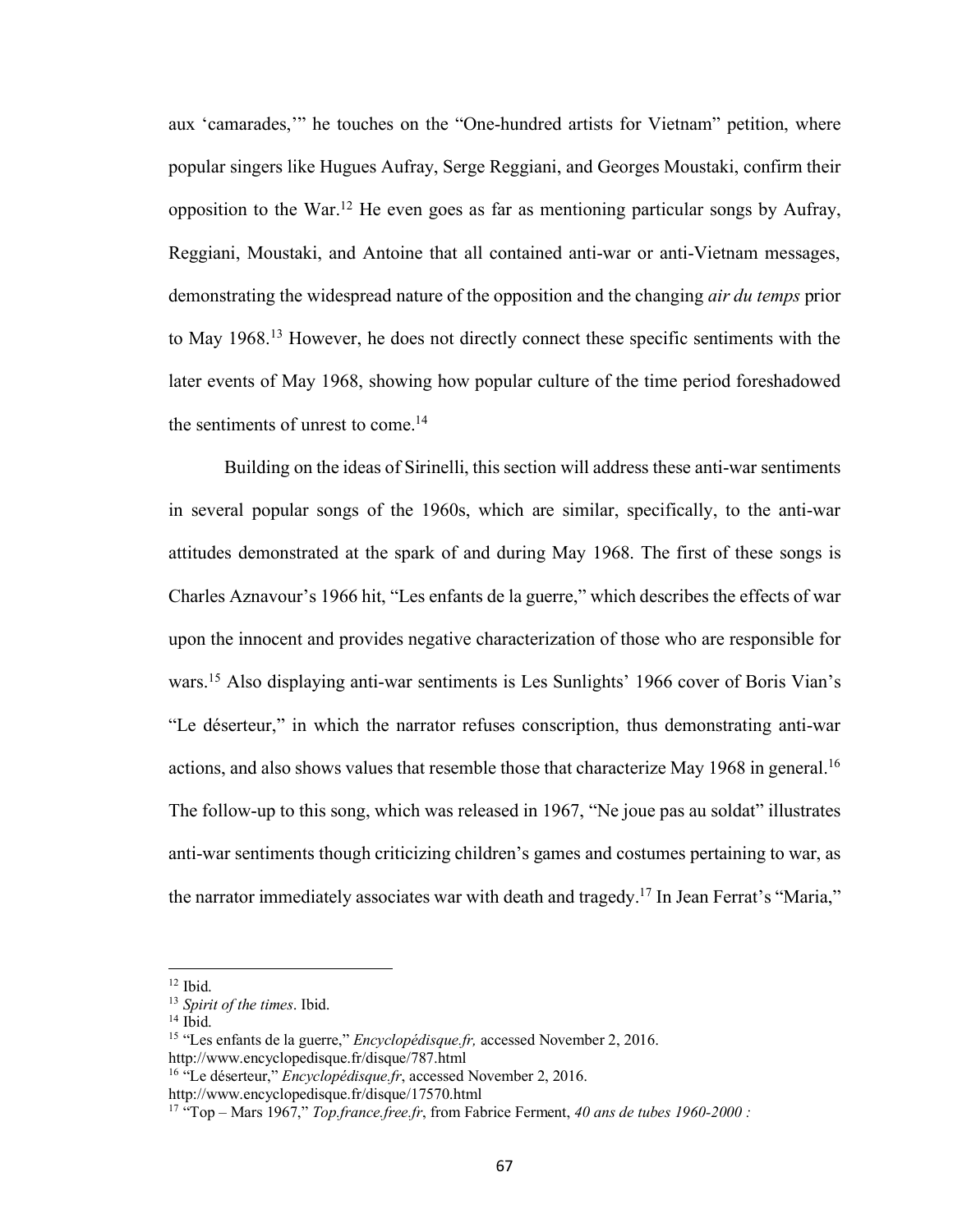he tells a story of a mother's loss during the Spanish Civil War in order to demonstrate the tragedy of war, which shows similar anti-war sentiments. Because anti-war sentiments were a key element of the May 1968 protests, these popular French songs of the 1960s demonstrate ideas that resemble those important during May.

Charles Aznavour, one of the most internationally renowned French singers, wrote and released "Les enfants de la guerre" in November of 1966.18 Aznavour himself lived through the Second World War, and his father was part of the Resistance. Aznavour became quite close with several of the members of this group, including Missak and Mélinée Manouchian, two very prominent Communist *résistants*. <sup>19</sup> Spending his early adulthood in this environment, the idea that Aznavour created a song that paints war in a negative light should not be terribly shocking. However, the fact that Aznavour wrote it in 1966, when the American War in Vietnam was ramping up quite considerably, is more notable. This haunting, building song demonstrates opposition to war through describing its impacts on children and portraying those responsible for them in a negative light.

While the casualties and destruction of war are often discussed in terms of statistics and battlefield losses, "Les enfants de la guerre" describes the psychological, human toll that war takes on the youngest members of society, though they are not directly involved in its causes. He sings, "Ces enfants de l'orage / Et des jours incertains / Qui avaient le visage / Creusé par la faim / Ont vieilli avant l'âge… / Sans toucher l'héritage / Que doit

*Les meilleurs ventes de 45 tours & CD Singles.* Clichy : Larivière, 2001, accessed November 2, 2016. http://top.france.free.fr/html/1967/0367.htm

<sup>18</sup> "Les enfants de la guerre," *Encyclopédisque.fr.*

<sup>19</sup> Victor Hache, "Charles Aznvour: 'Missak et Mélinée Manouchian étaient des amis intimes,'" *L'humanité.fr,* published February 19, 2014, accessed August 7, 2016.

http://www.humanite.fr/charles-aznavour-missak-et-melinee-manouchian-etaient-des-amis-intimes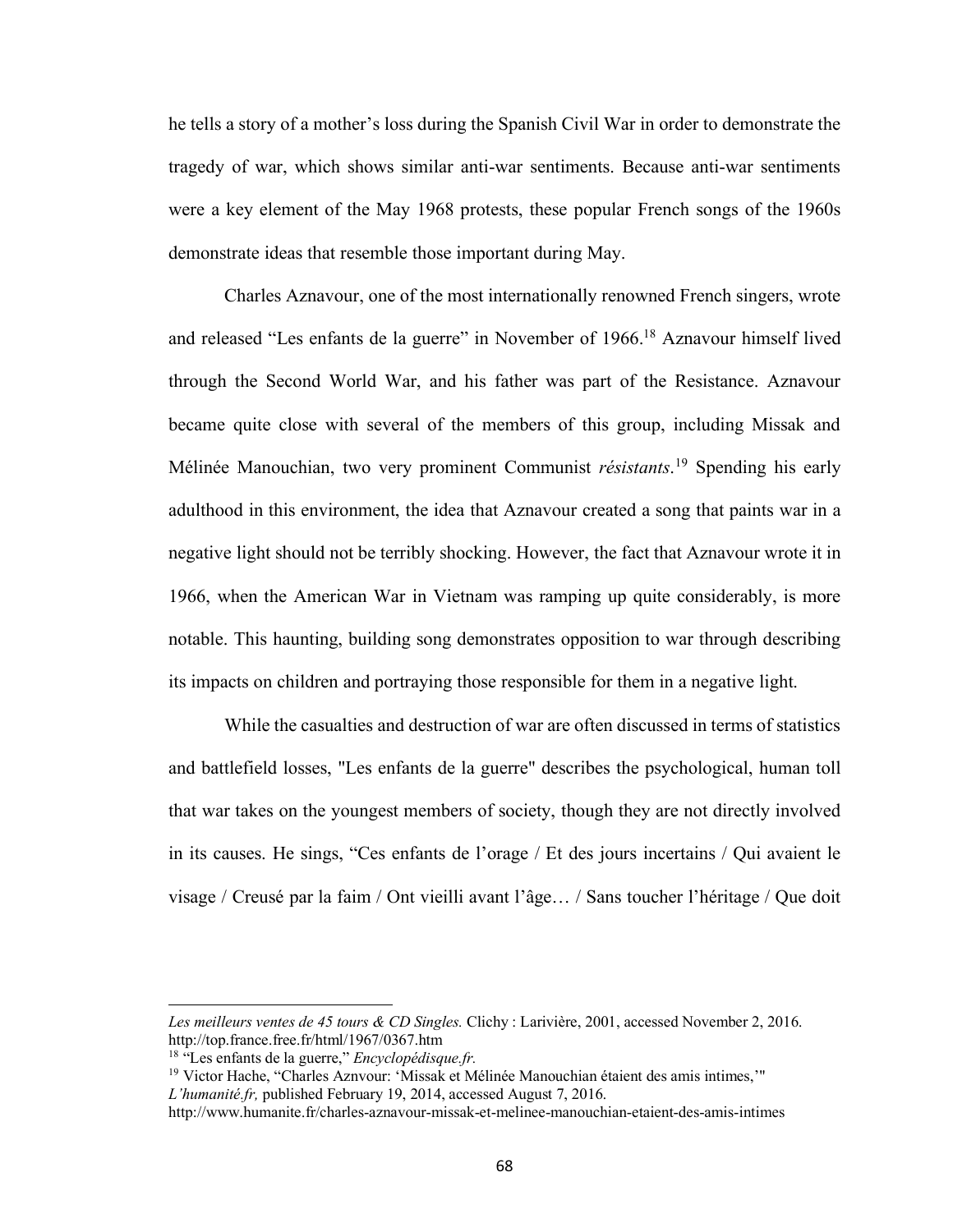léguer l'amour."20 Aznavour mentions the hunger and instability that comes with wartime, but he also mentions less-considered parts of a child's wartime experiences. In saying that "ces enfants… ont vieilli avant l'age," he is describing that these children were forced to grow up too quickly and forced to worry about aspects of life no child should have to worry about rather than getting to experience their childhoods. Even more heartbreaking is his remark that these children grew up with less of a chance to experience love and tenderness, presumably because of the brutality around them. He describes the effects of the war, but he also discusses how the war will most affect those least responsible for it, as these children were forced to experience these difficult experiences during their formative years without having done anything to cause the war. By describing war in such a way, Aznavour stresses its most negative and destructive aspects, which, in turn, reveals the anti-war message of this song.

He continues to illustrate the negative aspects of war later in the lyrics, as well as further demonstrating the human cost of war. Aznavour sings about the suffering of these 'children of war': "Ces enfants sans enfance / Sans jeunesse et sans joie / Qui tremblaient sans défense / De peine et de froid…/ Mais vivaient d'espérance / Sont comme toi et moi."21 Describing the direct losses that these children experienced because of the actions of others, he pinpoints pain, cold, lack of joy, and wasted youth as casualties of war. At the same time, he does mention that these children, despite everything that they have lost in their troubled, short lives, still cling to hope, which demonstrates their tenacity in light of all of

<sup>&</sup>lt;sup>20</sup> "The children of the storm / And of uncertain days / Who have faces / Sunken by hunger / Aged too quickly / Without receiving the inheritance / That love should leave." "Paroles Les enfants de la guerre." *Paroles.net,* accessed November 2, 2016. http://www.paroles.net/charles-aznavour/paroles-les-enfants-dela guerre#fC8co4BzwskMeqjt.99

<sup>&</sup>lt;sup>21</sup> "These children without childhoods / Without youthfulness and joy / Who tremble, defenseless / Against the pain and the cold… / But lived with hope / Are like you and I." Ibid.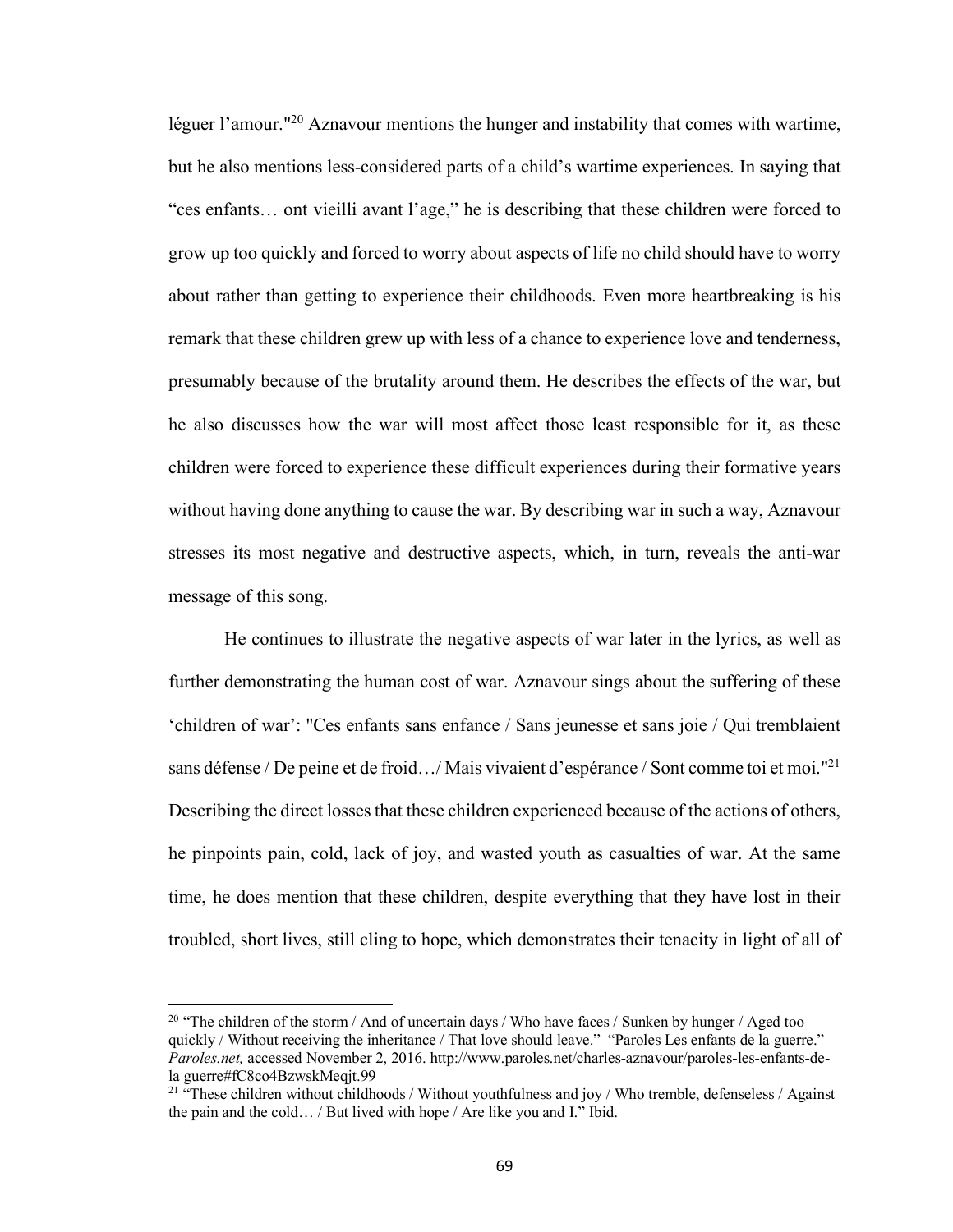these painful experiences. Due to this tenacity, he draws a connection between himself, the listener, and the children about whom he sings. Not only does he see himself in the pain and hope of these kids, he implores the listener to realize that war-stricken children could have been and could be any of us; it is precisely because of their innocence that their tumultuous upbringing is tragic. Through seeking to connect himself and the listener to victims of war, highlighting its negative impacts, Aznavour creates an anti-war message in "Les enfants de la guerre."

This identification with the innocent victims of war is, as Kristin Ross notes, an important idea involved in the anti-Vietnam War attitudes leading up to May 1968. As stated in Chapter III, militant French leftists saw connections between the colonized Vietnamese, who were under attack by Americans at the time, and themselves. Militant journals like *Partisans* and *Tricontinental* helped "make French militants aware of the global struggle of people of color."22 "United against "the common enemy [of] American imperialism," it is precisely because the French militants saw themselves in solidarity with the Vietnamese that the American War became intolerable.<sup>23</sup> The French struggle against the American War in Vietnam relies on this identification, especially because France and the people of France were not directly invested in the war, unlike the War in Algeria, which was also protested.<sup>24</sup> On a larger scale, too, Jean-François Sirinelli mentions how the dissemination of news footage from Vietnam purely from the American point of view on French television helped foster the general climate of opposition to the war specifically because of its unilateral nature.<sup>25</sup> Anti-Vietnam protests were the direct catalyst for the

**.** 

<sup>22</sup> Ross, *May '68 and Its Afterlives*, 89.

<sup>23</sup> Ibid, 58.

<sup>24</sup> Ibid, 25.

<sup>25</sup> Sirinelli, *Mai 68*, 128.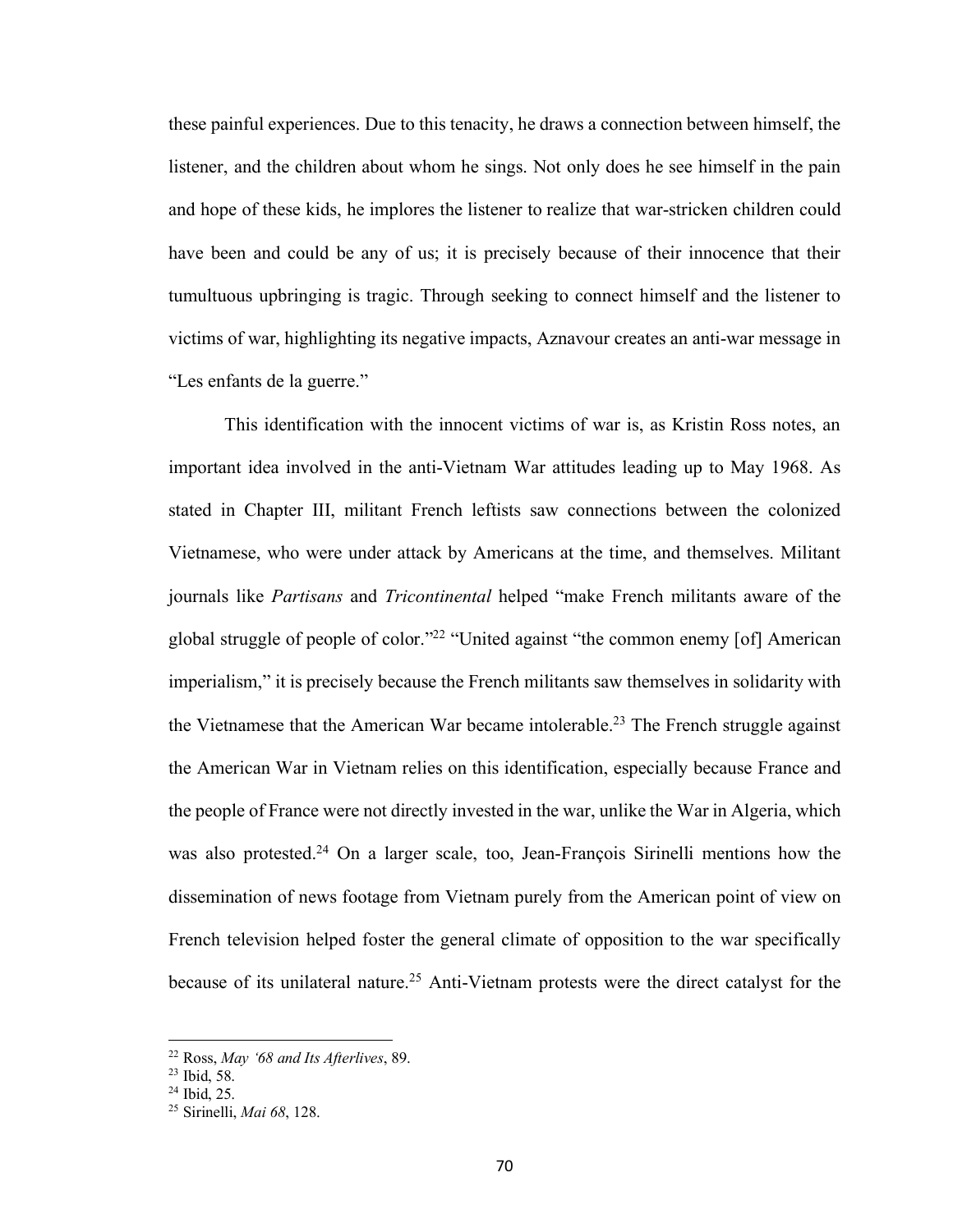chain of events that led to the later protests and strikes during May.26 Because it demonstrates a parallel sense of identification with the victims of war in order to get others to understand its tragedy, "Les enfants de la guerre" contains sentiments and ideas relating to those behind May 1968.

Furthermore, this song is critical of those whom Aznavour views as responsible for the situation of these children. Illustrating their misery, he also begins to assign blame: "Ils ont vu la misère / Recouvrir leurs élans / Et des mains étrangères / Égorger leur printemps."<sup>27</sup> By stating that "foreign hands" were responsible for the pain and sadness that these children experience, he starts to characterize the actors of war. Using violent imagery, Aznavour describes how these foreign entities killed the children's "spring," as spring is often associated with vitality and new life but also repeats the idea that these children are in no way responsible for the conflict that surrounds them. Placing blame on foreign actors for the struggle of innocent people, he describes a power dynamic that could be seen as similar to the American encroachment in Vietnam, with War imposed on the Vietnamese from the outside, without their ability to choose their own destiny. Because French Leftist groups, including those of students, were critical of American Imperialism and the Vietnam War in which it resulted, these lines by Aznavour resemble attitudes present in the anti-war struggle leading up to and during May 1968.

In the same sort of way, both of these hits by Les Sunlights demonstrate anti-war sentiments that were later connected to the spark of the events of May 1968. "Le déserteur" is a song about a narrator who refuses to be conscripted into the army, showing direct

<sup>26</sup> Ross, *May '68 and Its Afterlives,* 90.

<sup>&</sup>lt;sup>27</sup> "They have seen poverty / Cover-up their energy [or vitality] / And foreign hands / Slit the throat of their spring." "Paroles Les enfants de la guerre." *Paroles.net,*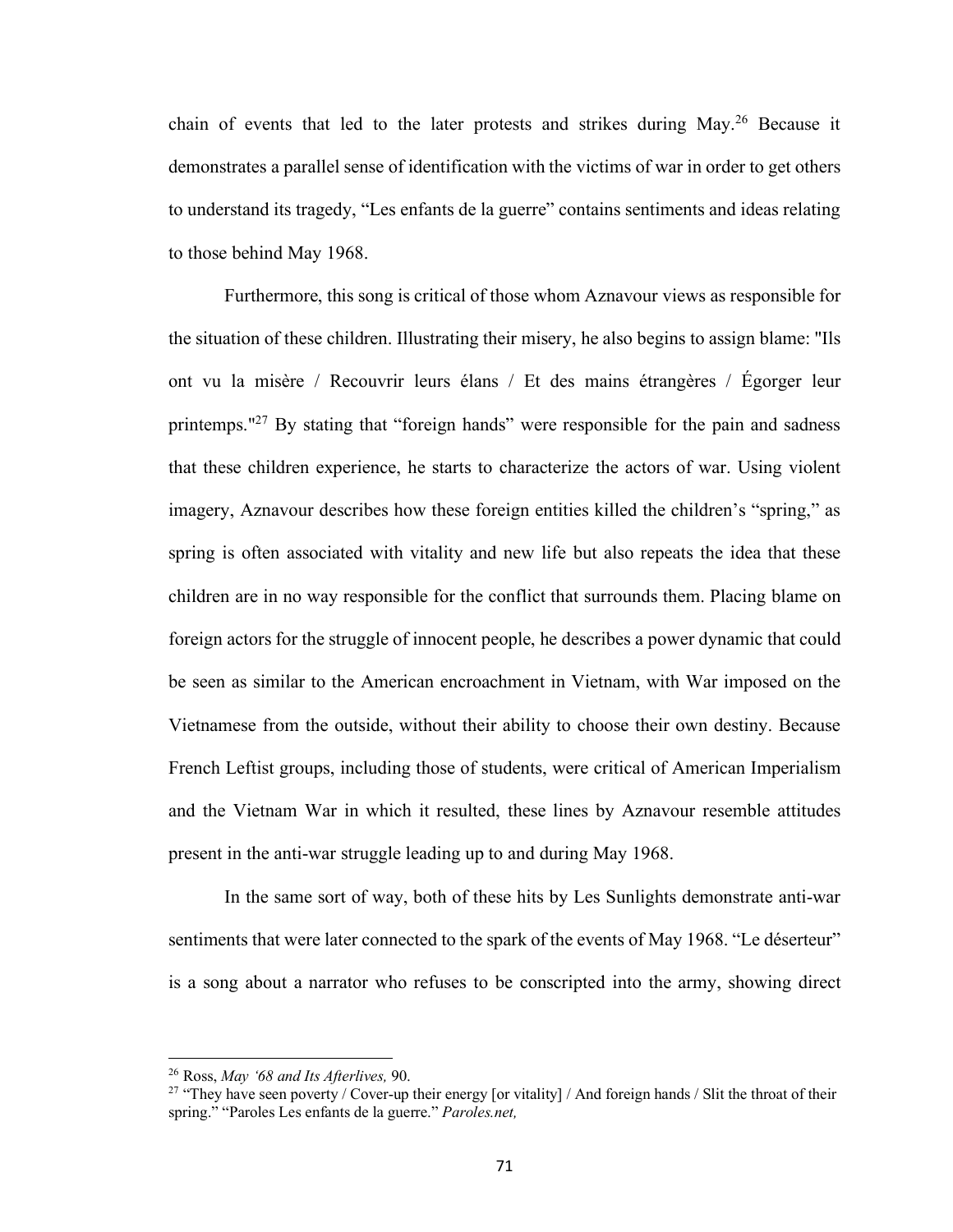resistance to war. It also appears to demonstrate values that would come to characterize the actors of May. Its follow-up, "Ne joue pas au soldat" also shows anti-war sentiments, as its narrator focuses on the tragic, painful experience of war. In order to do this, he criticizes children's war-related games and costumes because of his association of war with death. As a result, both of these songs by Les Sunlights show opposition to war that would later be integral to the events of May 1968.

Originally written by Boris Vian on the eve of the battle of Dien Bien Phu in 1954, "Le déserteur" proved to be an anti-war statement and symbol leading up to and during the Algerian War.28 However, Vian was actually not the first to record this song. Mouloudji, another French singer, recorded an edited version of Vian's original text and released it even before Vian's version came out.29 It is worth noting that "Le déserteur" was banned in France during the Algerian War because it was feared to be capable of provoking even more demonstrations than the ones already occurring, and Mouloudji was actually blacklisted on both television and radio for his version of the song.<sup>30</sup> During the early 1960s, while "Le déserteur" was still banned in France, Peter, Paul, and Mary recorded a cover of Mouloudji's version at the start of the Vietnam War, adding an introduction in English to accompany the untranslated song. $31$ 

It was in 1966 that Les Sunlights "brought the song back… with the firm intention of making it a hit," since the Peter, Paul, and Mary version made little impact in France.<sup>32</sup> Les Sunlights, a band of talented sibling musicians, were unaware of the furor that this

<sup>28</sup> Marc Dufaud, *Monsieur Boris Vian, je vous fais une lettre… La chanson du Déserteur*, (Scali, Paris 2008), 11, 46.

<sup>29</sup> The differences between the two versions are discussed extensively in *Monsieur Boris Vian, je vous écris une lettre.* Ibid, 74-85.

<sup>30</sup> Ibid, 82.

<sup>31</sup> Ibid, 155-156, 171

<sup>32</sup> Ibid, 169.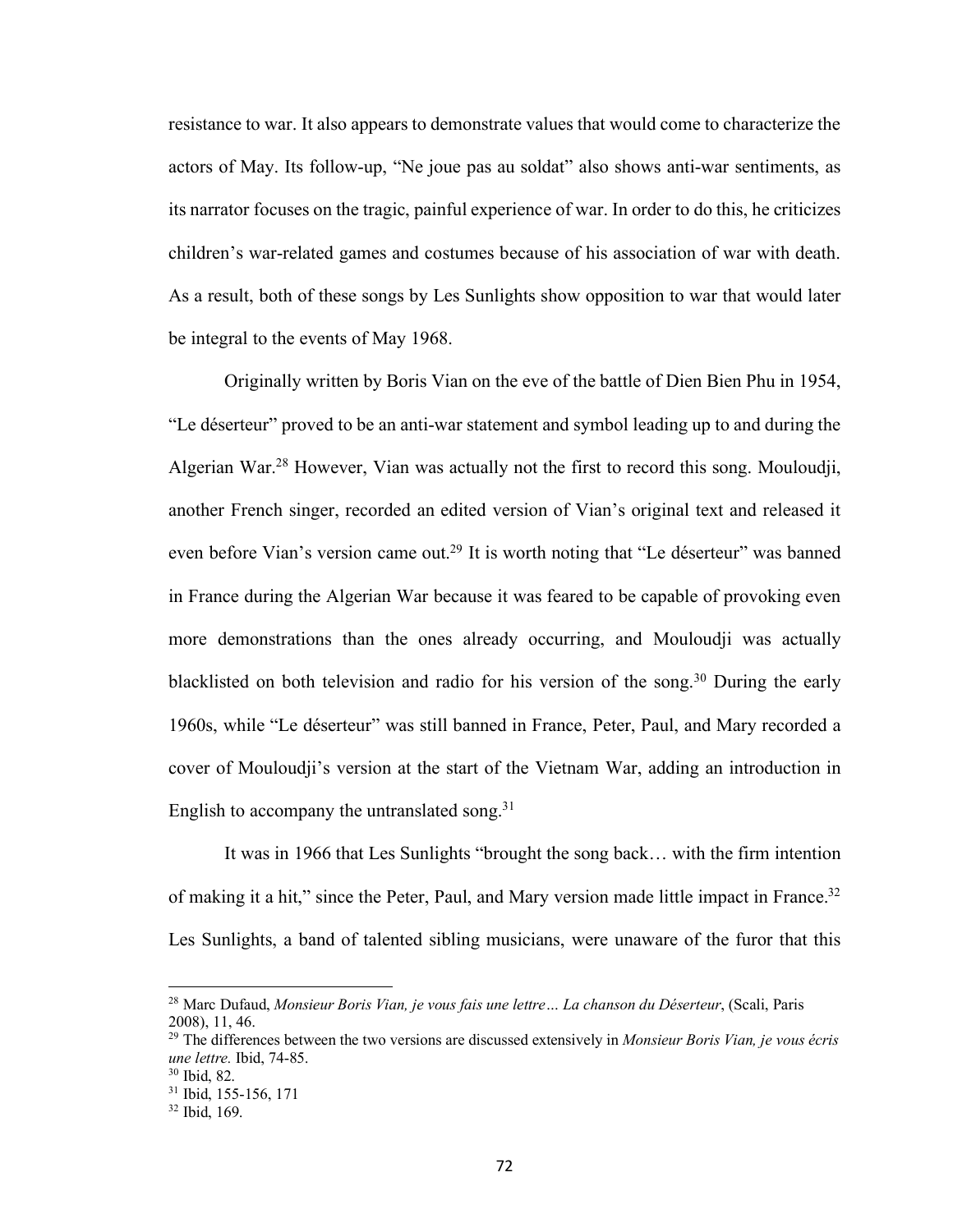song generated before it had been banned over a decade prior to the recording of their cover, a slow pop ballad that turned out to be a hit in France and Belgium.<sup>33</sup> Keeping the English introduction that made the song relevant to anti-Vietnam American listeners, Les Sunlights' version has the same text as the Mouloudji version but comes out of a different context.

Because of its popularity as an anti-war song in general, the lyrics to "Le déserteur" will be covered quite rapidly in this section. Unsurprisingly, "Le déserteur" demonstrates anti-war sentiments, as the entire song tells of how the narrator rejects his conscription into the army. For example, the narrator sings in the first verse, "Je viens de recevoir / Mes papiers militaires / Pour aller à la guerre…/ Je ne suis pas sur terre / Pour tuer les pauvres gens."34 Stating that he has been conscripted, he refuses to join the armed forces, as he objects to the idea of killing innocent people, especially because he has been told to by someone else. He demonstrates to what point he is opposed to this idea by telling those who are responsible for his conscription, "S'il faut verser le sang / Allez versez le vôtre."<sup>35</sup> He implores those responsible for his situation to stop involving innocent people in the war and that, if they wanted to send people to war, they should go by their own accord. The narrator, because of his refusal to carry out the orders from above to participate in war, demonstrates direct anti-war sentiments.

Perhaps the strongest anti-war sentiments in this song are in the last lines. They show how the narrator realizes the consequences of his refusal to follow orders and join

<sup>33</sup> Ibid, 171.

 $34$  "I just received / My military papers / To go to the war / I'm not on earth / To kill those poor people." "Paroles Le Déserteur," *Paroles.net*, accessed October 11, 2016. http://www.paroles.net/boris-vian/parolesle-deserteur.

<sup>35</sup> "If blood must be spilled / Go spill your own" Ibid.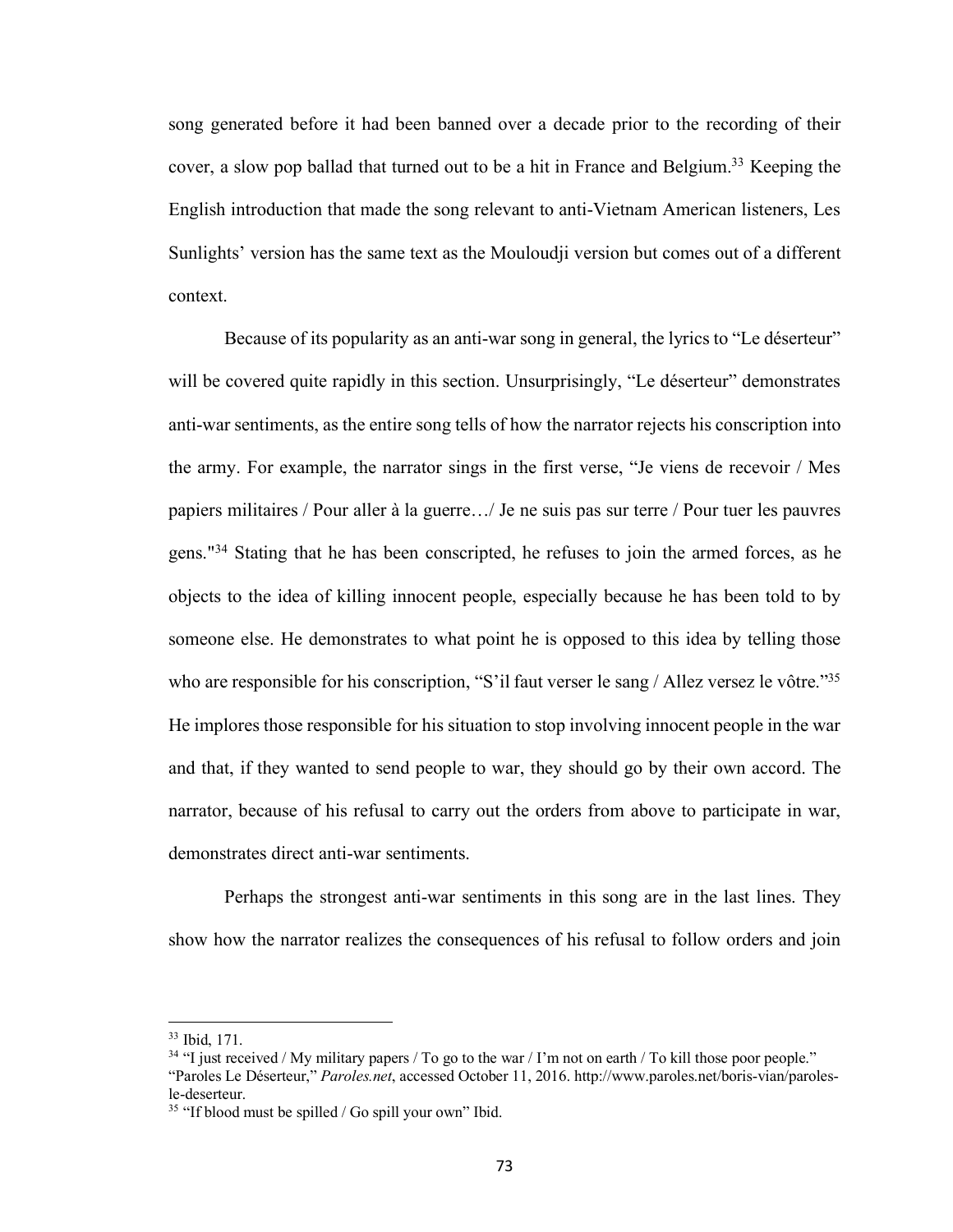the war: "Si vous me poursuivez / Prévenez vos gendarmes / Que je serai sans armes / Et qu'ils pourront tirer."36 These lines only highlight the pacifism of the narrator, as he will not defend himself against the potential consequences of his actions. At the same time, the fact that he, basically, dares the police to shoot him for refusing to participate in legallysanctioned killing is a demonstration of the absurd situation in which conscription places all parties involved. Refusing to personally place other people's lives in danger may, ultimately, place his own life in danger. In any case, the narrator's willingness to put his life and his safety on the line in order to stay out of the war shows to what point he is committed to his ideals of pacifism. It is because of this that the narrator of "Le déserteur" demonstrates attitudes pertaining to opposition to war.

"Le déserteur" and its anti-war sentiments are directly linked to May 1968. Just as it was previously stated, opposition to the Vietnam War, which is linked to this song both through its content, its context, and the fact that Peter, Paul, and Mary's introduction in English remained in Les Sunlights' version, is what sparked the events of May 1968. More precisely, though, "Le déserteur" is tangibly linked to May 1968, as mentioned by Kristin Ross. In footage taken during May, "one can hear *lycéens* demanding… to be able to freely organize in the schools in support of fellow students expelled for circulating a text of 'Le déserteur' in the high schools."37 This illustrates the idea that the position taken in this song directly resonated with participants of May 1968. Not only was this text specifically present during May 1968, the youth of the students involved with circulating it is quite important, as they were merely high school students. Considering Peter, Paul, and Mary's lack of success in France during the early 1960s, the banning of the two French versions in the

<sup>&</sup>lt;sup>36</sup> "If you pursue me / Warn your policemen / That I will be unarmed / And that they can shoot." Ibid. <sup>37</sup> Ross, *May '68 and Its Afterlives*, 189.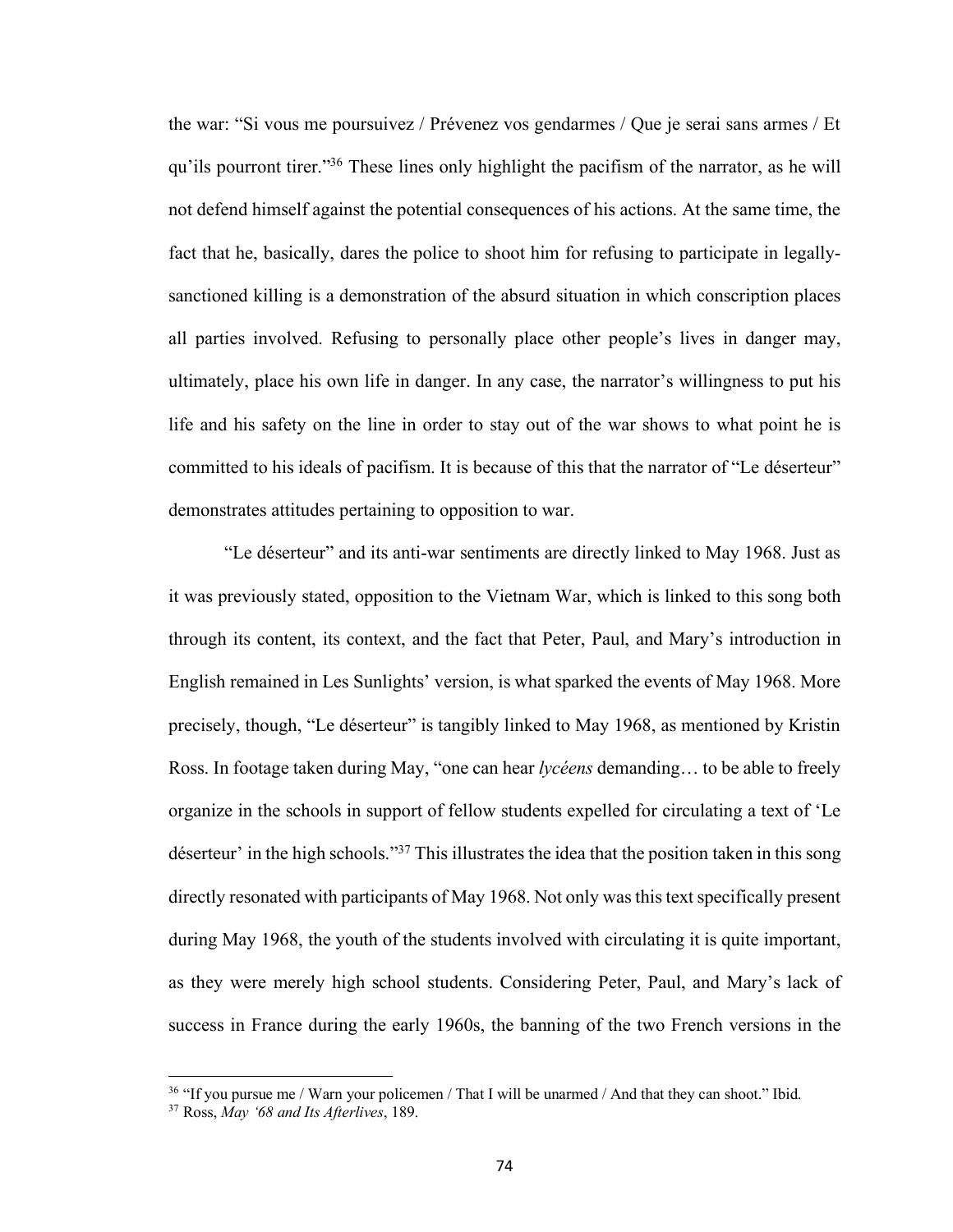1950s, and the fact that Les Sunlights themselves had not known the song prior to recording it, it is entirely feasible that perhaps these students would not have known this song prior to the Les Sunlights' version becoming popular.<sup>38</sup> The lyrics of "Le déserteur" demonstrate ideas that connected with those involved with May 1968, and it is quite possible that Les Sunlights' particular version was the one to which these students were originally drawn.

On top of all of this, the text of this version also shows values that can be linked to the typical values of May, as stated by Julian Bourg. The narrator says that he will spend his time "Sur la terre et sur l'onde / Du Vieux au Nouveau Monde" saying to people "Profitez de la vie / Éloignez la misère."<sup>39</sup> Out of the list of attributes of the May movement listed in *From Revolution to Ethics: May 1968 and Contemporary French Thought*, these lines demonstrate enjoyment, speaking out, antiauthoritarianism, and self-management, at the very least.40 By choosing to spend the rest of his life promoting peace and love of life, all while evading capture for disobeying laws in which he does not believe, the narrator is living up to several of the ideals of the movement. Actually, in saying that he will travel "on land and on waves," the narrator also demonstrates the idea of internationalism as well, just as the next set of lines do: "Vous êtes tous des frères / Gens de tous les pays."41 He calls for dialogue, community, association, and fraternity, to name a few more values of May but also appears to demonstrate similar sentiments to those present in Enrico Macias's "Enfants de tous pays." Between this internationalism and the other values of May

**.** 

<sup>38</sup> Dufaud, *Monsieur Boris Vian*, 155, 171.

<sup>39</sup> "On land and on waves / From the Old to New World…/ Enjoy life / Banish destitution." "Paroles Le Déserteur," *Paroles.net.*

<sup>&</sup>lt;sup>40</sup> "The 'values' of the movement included: imagination, human interest, communication, conviviality, expression, enjoyment, freedom, spontaneity, solidarity, de-alienation, speaking out, dialogue, non-utility, utopia, dreams, fantasies, community, association, antiauthoritarianism, self-management, direct democracy, equality, self-representation, fraternity, self-defense—and romance." Bourg, *From Revolution to Ethics,* 7.

<sup>41</sup> "You are all brothers / People of all countries." "Paroles Le Déserteur," *Paroles.net.*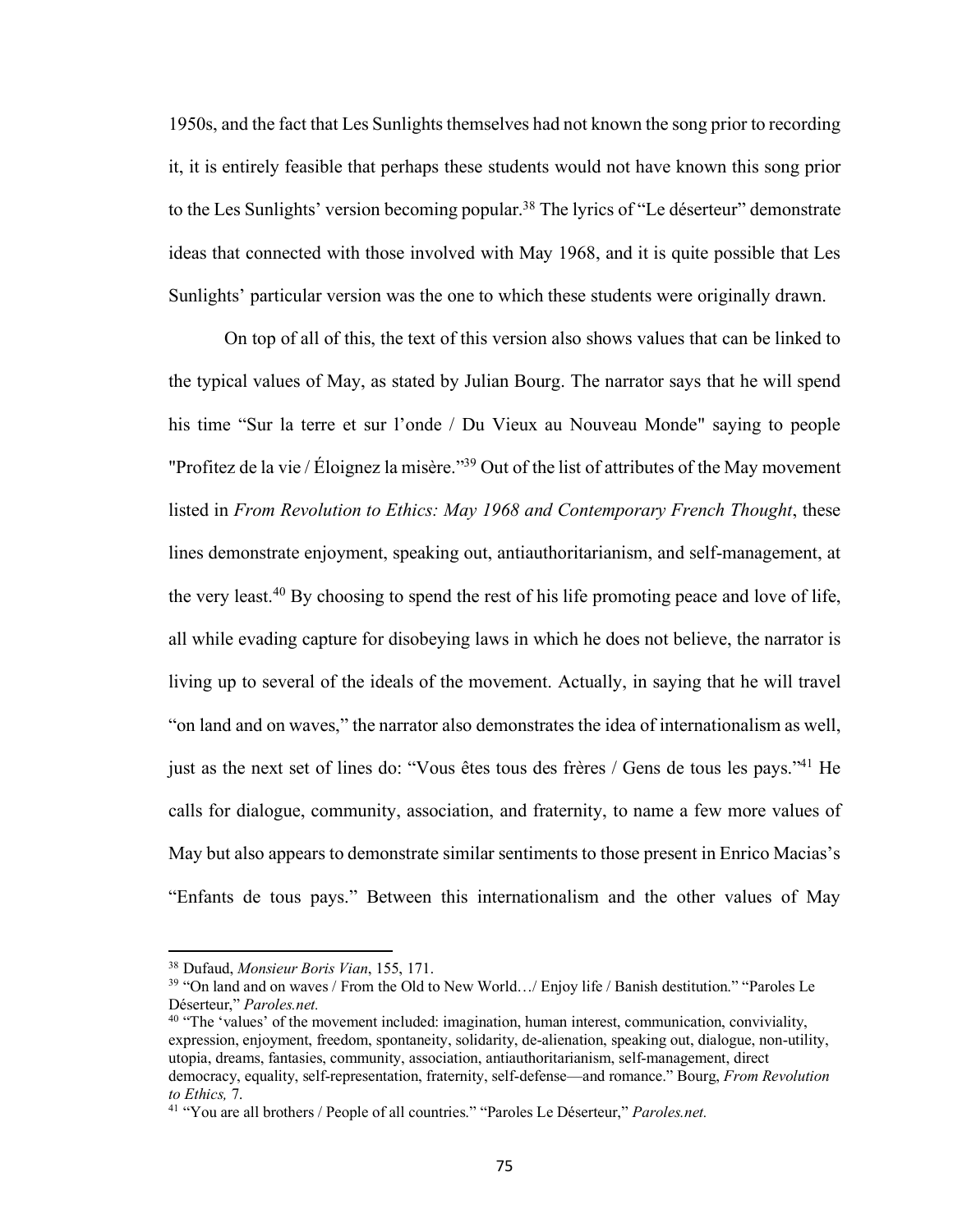contained in the version of "Le déserteur" recorded by Les Sunlights, this hit demonstrates similar ideas to those later present in May 1968.

Because of its anti-war sentiment and direct relevance to the participants of May 1968, as well as containing values homologous to the movement, "Le déserteur" by Les Sunlights appears to resemble and reflect the attitudes found in May 1968. These corresponding values are also visible in Les Sunlights' follow-up hit to "Le déserteur," entitled "Ne joue pas au soldat," another ballad. Almost as popular as "Le déserteur" on the French popular music charts, this song is actually another cover of an older song, this time from 1925. "Ne joue pas au soldat" was originally written by Léo Lelièvre and Paul Dalbret, and it contains anti-war sentiments due to its criticism of children's games and costumes related to war.<sup>42</sup> Because the narrator automatically associates these activities and articles with death and loss, it provides a negative portrayal of armed conflict.

Beginning his characterization of the toys he sees at *Carnaval*, the narrator immediately draws a negative association from seeing children dressed as warriors to the destruction of war. He states, "Les sabres et les fusils / Ne sont pas des jouets / Plus tard tu en auras… / Je ne veux pas voir ces choses / Entre tes doigts fluets."43 Because of the narrator's belief that this child will grow up to have to fight in a war, the use of toy swords and guns just appear tragic to him rather than cute or make-believe like children's costumes tend to be. This belief colors the narrator's ability to accept these costumes, as he later castigates parents as "brainless" for allowing their children to dress up as "infantrymen"

<sup>42</sup> Dufaud, *Monsieur Boris Vian*, 172.

<sup>&</sup>lt;sup>43</sup> "Sabers and guns / Are not toys / Later on you'll have them... / I don't want to see these things / Between your tiny fingers." "Paroles Les Sunlights- Ne joue pas au soldat," *Paroles-Musique.fr,* accessed November 2, 2016. http://www.paroles-musique.com/paroles-Les\_Sunlights-Ne\_joue\_pas\_au\_soldatlyrics,p05625990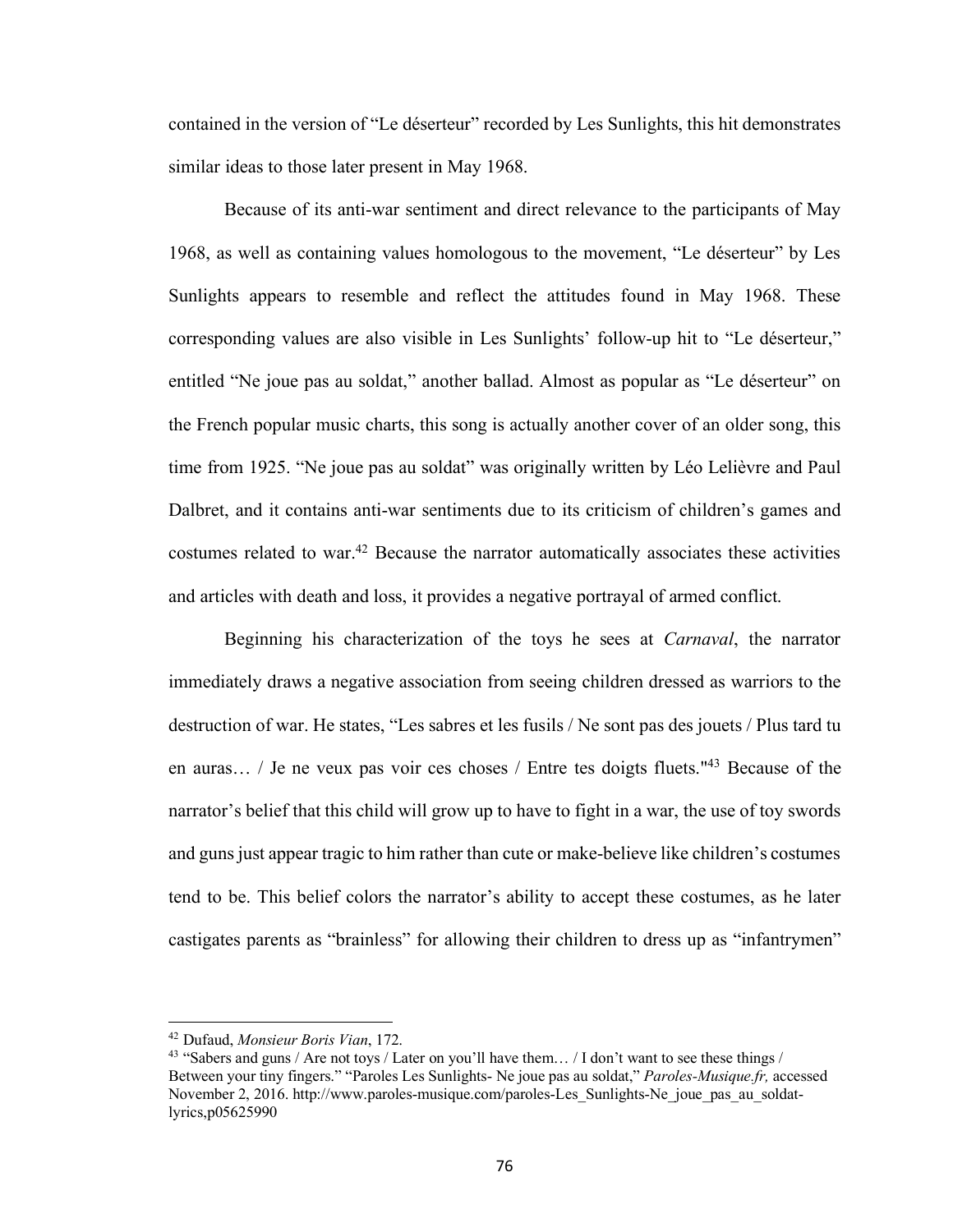during *Carnaval*. <sup>44</sup> He accentuates the human toll of violent conflict using children, as Aznavour does, in order to demonstrate the destructiveness and tragedy of war.

Furthermore, he continues, explicitly describing the reasons why he is opposed to children wearing war-related apparel and wielding toy weapons: "[Ces jouets] ont fait trop pleurer / Le cœur des pauvres mères / Quand leurs enfants sont morts / En jouant aux soldats."<sup>45</sup> He refuses to treat these objects as toys, instead immediately turning his thoughts to actual weapons and the reality of war. By describing the pain that mothers go through when these items function as they are intended, the narrator merely continues to plead for the idea of war to be treated seriously and with reserve instead of playfulness. He takes this somber tone even further in the lines, "La cape militaire / Est le dernier emblème / Le linceul dans lequel / Vos fils dorment..."46 He speaks directly to a child's parents in order to describe a pretend war cape as a "shroud" in which this child could very well die. The narrator refuses to even treat costumes depicting war as elements of play or pretend due to the losses and tragedies resulting from the activities for which they are really used. As a result of these lines, the narrator appears to constantly associate war with death, as he cannot help but mention the casualties of war when talking about it.

Because the narrator of "Ne joue pas au soldat" is critical of children's costumes and toys pertaining to war and immediately associates them with death and tragedy rather than make believe, he accentuates the human toll and negative consequences of war. In doing this, he paints war in a negative light, showing anti-war sentiments that would go on

<sup>44</sup> "Do parents have to / Have nothing in their heads / On Carnival nights / To dress their children as infantrymen." Ibid.

<sup>&</sup>lt;sup>45</sup> "[These toys] have caused too many tears / From the hearts of mothers / When their children died / Playing solider." Ibid.

<sup>&</sup>lt;sup>46</sup> "The military cape / Is the last symbol / The shroud in which / Your son will sleep." Ibid.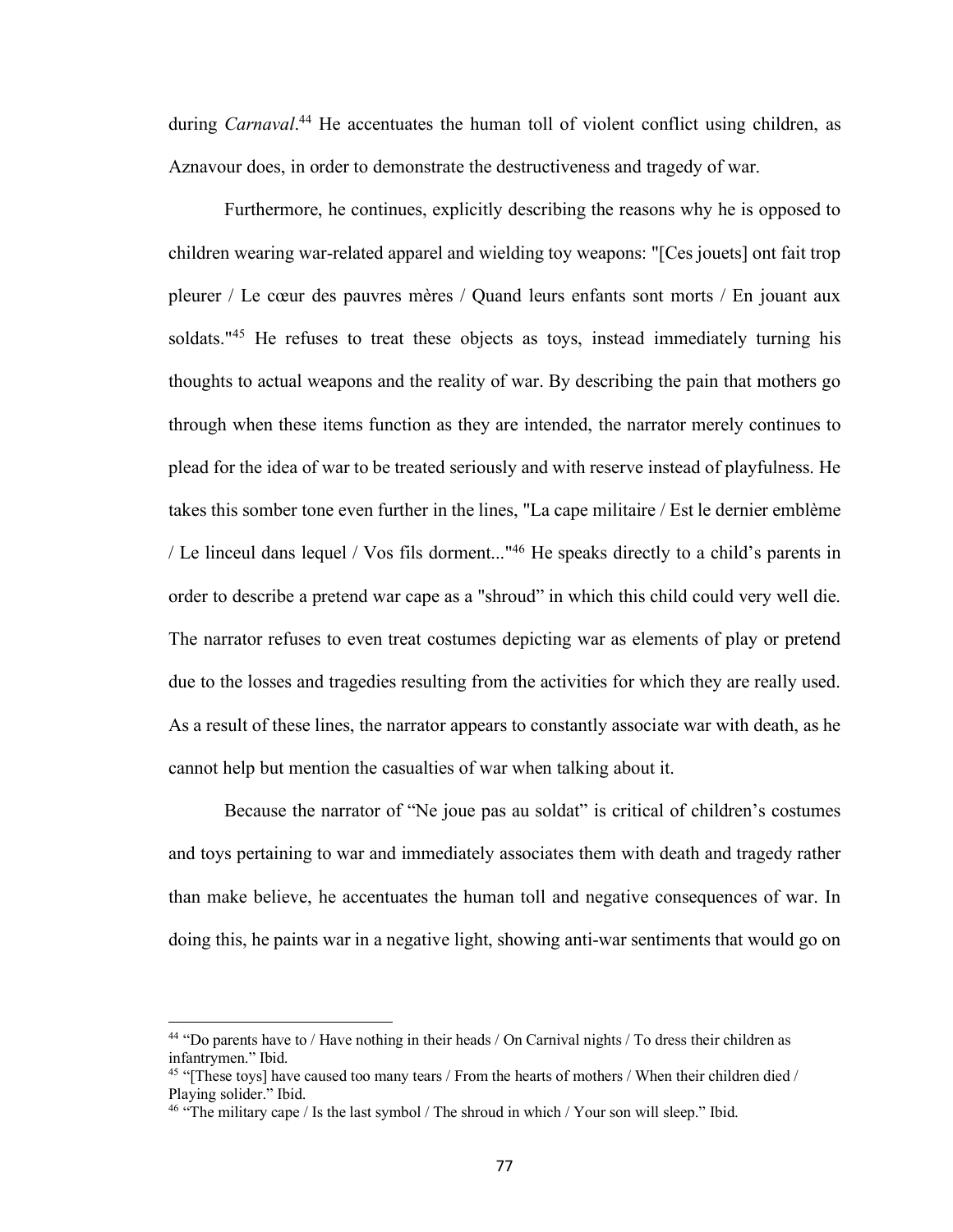to be important during May 1968 in a more general sense. These attitudes mirror those on the rise leading up to and during May 1968, especially amongst the French Left and students. Even more directly, though, this song, like "Les enfants de la guerre," focuses of the effects of war on the most innocent in order to demonstrate the most damage and loss. In terms of media coverage of the Vietnam War in France during this time period, Sirinelli mentions that the Vietnam War was often viewed as one-sided, with the Vietnamese victimized.47 Focusing on victims of war rather than more traditional or positive elements such as sacrifice and bravery, this song aligns with typical portrayals of war in the media leading up to May 1968. The booming 1967 song "Maria" by Jean Ferrat is very much in the same vein as the previous songs, as it also seeks to demonstrate the tragedy of all war. Rather than picking a political position, the narrator of this song discusses the more human side of the conflict, which focuses on the loss of life and humanity during war through a particular anecdote on the Spanish Civil War in which all sides lose.

Setting up this story, the narrator begins by detailing the shared background of the men involved. He says, "Maria avait deux enfants / Deux garçons dont elle était fière / Et c'était bien la même chair / Et c'était bien le même sang."48 By stating that they shared the same flesh and blood, as they are brothers, it highlights their similarities above all, regardless of the politics and tragedy to come. Moving along in the anecdote, he begins to develop the tragedy of Maria's loss: "L'un était rouge, et l'autre blanc / Qui des deux tira le premier / Le jour où les fusils parlèrent / Et lequel des deux s'est tué / Sur le corps tout

**.** 

<sup>47</sup> Sirnelli, *Mai 68*, 128.

<sup>&</sup>lt;sup>48</sup> "Maria had two children / Two boys of whom she was proud / And it was the same flesh / And it was the same blood." "Paroles Maria," *Parolesmania.com*, accessed November 2, 2016.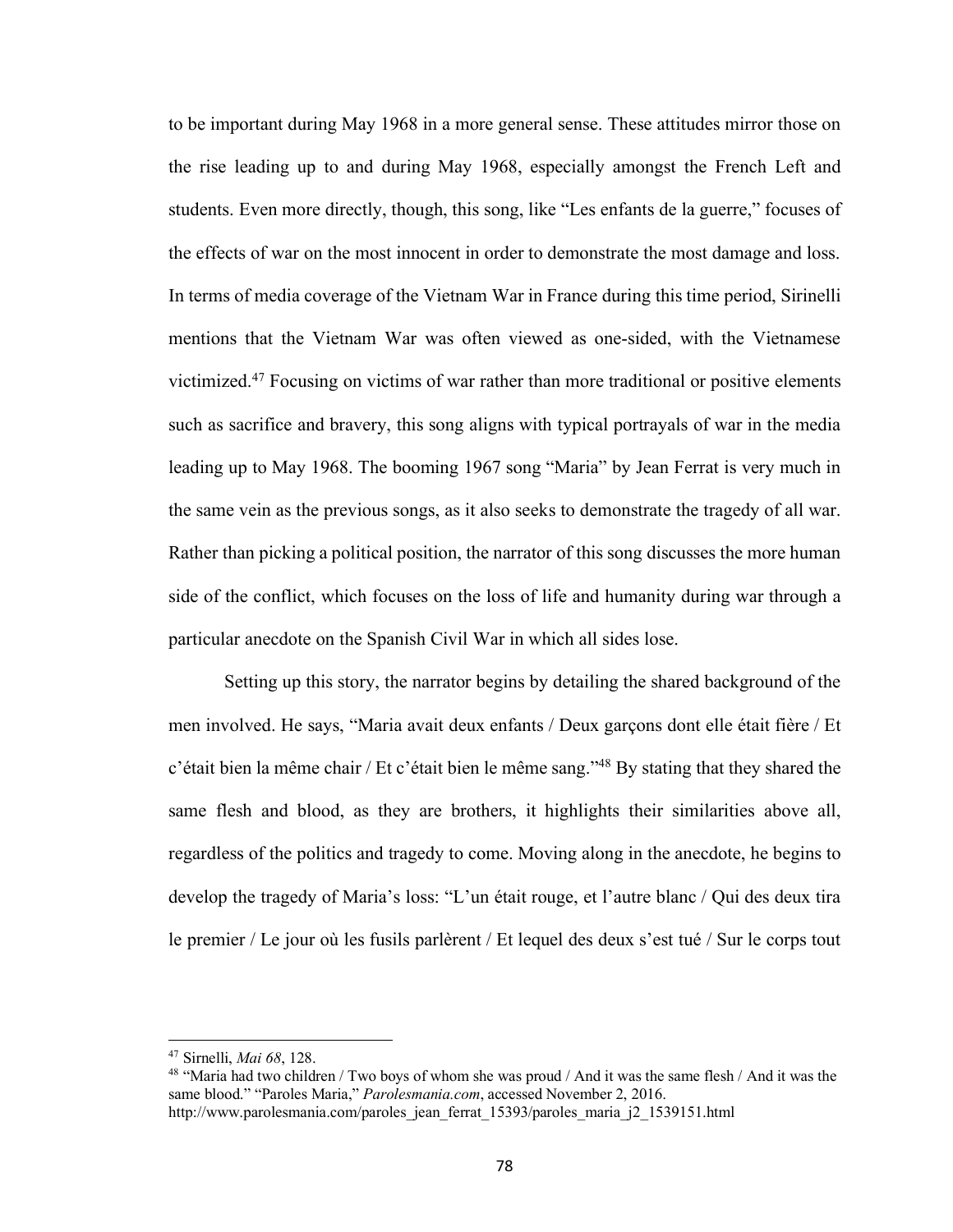chaud de son frère ?"49 One of the brothers took the side of the Communists, the reds, and the other joined the Nationalist side. This divisiveness only leads to tragedy, since one brother is a casualty of war and the other, shocked with his own actions, is driven to suicide by the inhumanity of killing another human being. While it is impossible to know, in this story, who was 'responsible' for the deaths, the point is that, in war, everyone is harmed. It results in nothing but loss and tragedy in this tale.

The narrator of "Maria" similarly shows how the divisiveness that leads to war only fades away in its wake precisely because of the losses that it causes. The next set of lines, "Tout ce qu'on sait /  $C$ 'est qu'on les retrouva ensemble / Le blanc et le rouge mêlés / A même les pierres et la cendre," demonstrate how little politics mattered after the deaths of both brothers.<sup>50</sup> Although they identified with different parties, the reds and the whites, these distinctions disappear in death, as they both end up together with their bodies lying on dirt and ash. The narrator reiterates the inutility of politics, ultimately, in the aftermath of such tragedies by returning to the mother of these men: "Si vous lui parlez de la guerre / Si vous lui dites la liberté / Elle vous montrera la pierre / Où ses enfants sont enterrés."51 Faced with the tragic loss of both of her sons, it appears that Maria cares very little about the motivations for war, as nothing good, according to her point of view, can come from these kinds of losses. While war may appear to be the answer and worth the sacrifice as it breaks out, the narrator suggests stepping back to look at the actual, human cost of war before resulting to violence, as, then, no one wins.

<sup>&</sup>lt;sup>49</sup> "One was red, the other was white / Which of the two shot first / The day where guns spoke / And which of the two killed himself / On the warm body of his brother?" Ibid.

<sup>&</sup>lt;sup>50</sup> "All that we know / It's that they were found together / The red and the white mixed together / On rocks and ashes." Ibid.

<sup>51</sup> "If you talk to her of war / If you say to her liberty / She'll show you the stone / Where her children are buried." Ibid.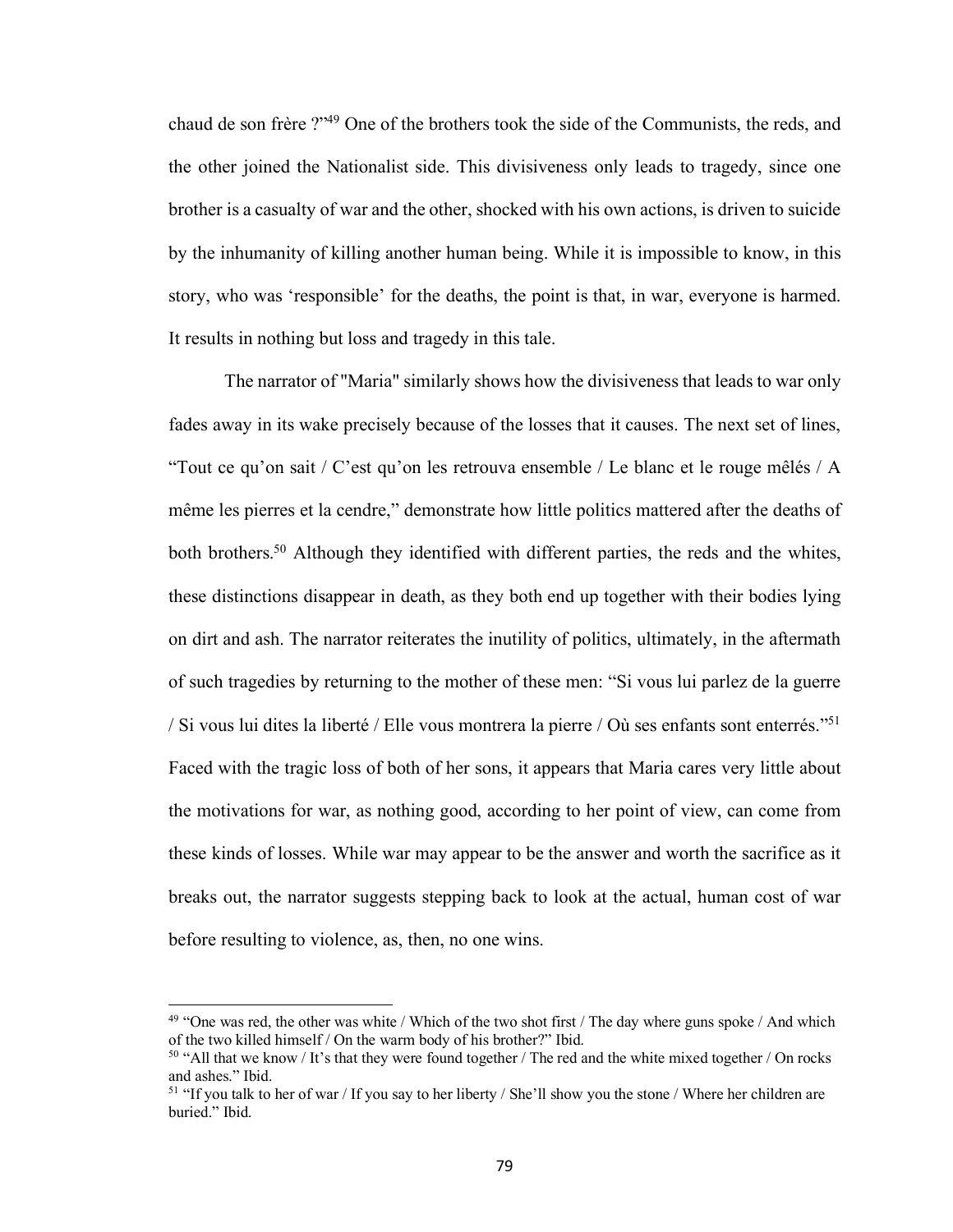"Maria" by Jean Ferrat contains anti-war sentiments due to the use of a narrative about the human cost of war, the uselessness of divisiveness, and the tragic results of violence, and these anti-war attitudes are later demonstrated in the May 1968 protests. Although to many people "liberty" may seem to be a good reason for war, for Maria, this would only result in more losses and more tragedy for other families. Sirinelli summarizes the public opposition to the Vietnam War in France by stating that "American wings, seen as bringing liberty during the Second World War and even during the Cold War, found themselves all of a sudden corrupt, seen from then on as a tool of oppression and of death."52 While the Americans were supposed to bring "liberty" and freedom to Vietnam, they only brought death, therefore mirroring the criticism of war as needlessly divisive and tragic in Jean Ferrat's "Maria." Because of this and the fact that May 1968 was sparked initially by student protests against American involvement in Vietnam, this hit reflects the anti-war sentiments that would be present during the events of May.

Popular French music of the 1960s reflects the same anti-war attitudes that would later help drive the May 1968 protests. Charles Aznavour's "Les enfants de la guerre" focuses on the effects of war upon society's most innocent beings, which is similar to the ideas of May 1968 through the specific identification with innocent victims of war, in this case, the colonized Vietnamese. Next, the narrator of Les Sunlights' version of Boris Vian's "Le déserteur" shows an opposition to war through a refusal to participate in armed conflict upon being conscripted. Not only does this show anti-war ideas, but this song, and, perhaps this version of it, was also distributed in schools during May 1968, leading to

<sup>&</sup>lt;sup>52</sup> "Les ailes américaines, perçus comme porteuses de liberté durant le second conflit mondial et encore à l'époque de la guerre froide, se trouvèrent brusquement diabolisées, perçues désormais comme une arme d'oppression et de mort." Sirinelli, *Mai 68*, 128.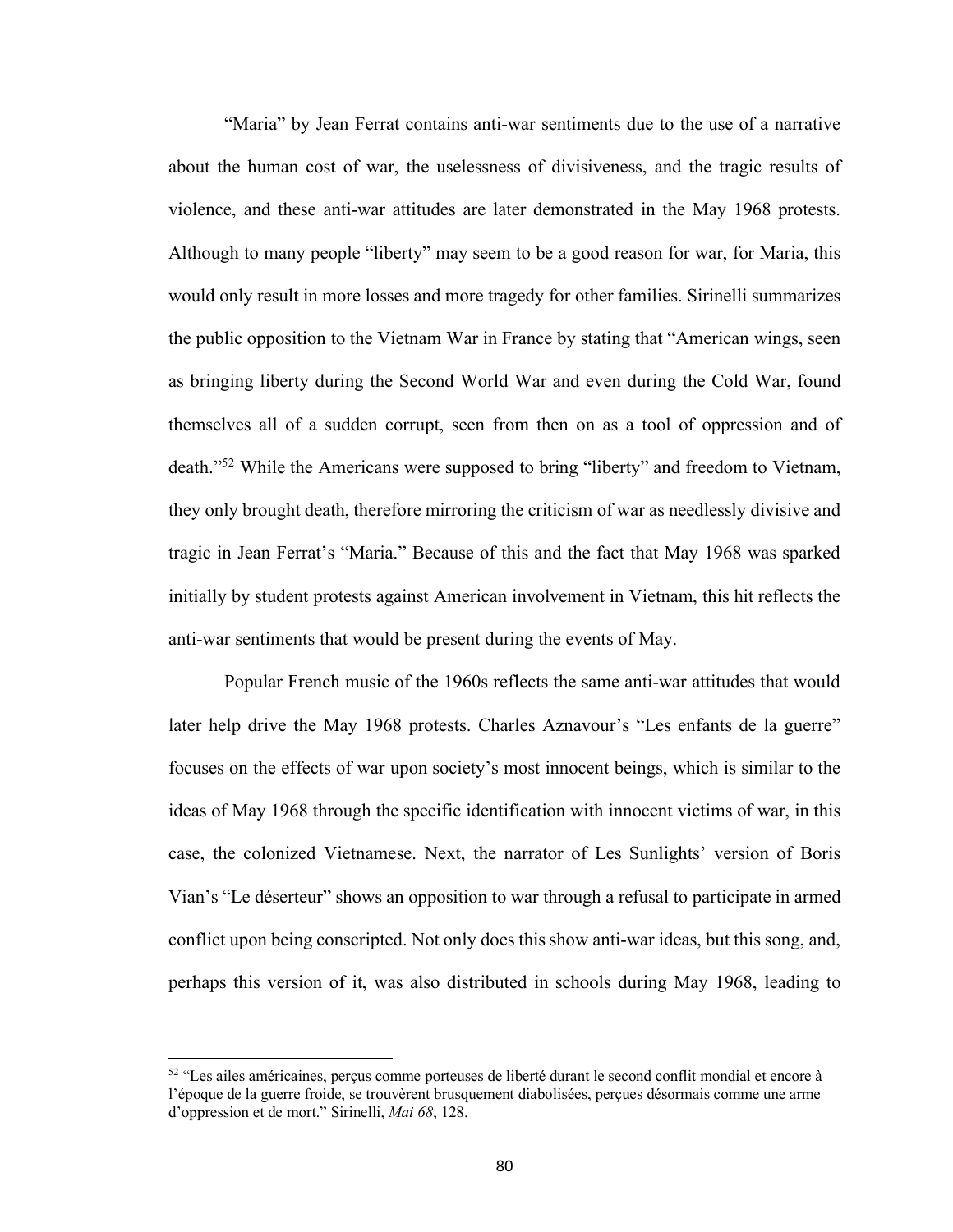expulsions, which only caused more demonstrations during May.<sup>53</sup> "Ne joue pas au soldat," another song by Les Sunlights, also illustrates an opposition to war, focusing on the narrator's association of children's costumes and toys with the most tragic aspects of war. Again, this connects with the specific opposition to the Vietnam War present in May due to its focus on the effects of armed conflict upon innocents, which is how the French perceived the Vietnam War during this time period. Finally, Jean Ferrat's "Maria" tells a story of a mother of two soldiers that shows the human cost, the uselessness, and the tragic results of war, which parallels the anti-war attitudes leading up to May 1968 in France through the perception of that America's attempts at transmitting freedom was overshadowed by the death it brought. Principally, because the fervor of anti-imperialist and anti-war sentiments grew leading up to May 1968 and because the events of May began specifically due to anti-Vietnam War protests, all of these songs with anti-war messages and ideas reflect attitudes present during May 1968.

<sup>53</sup> Ross, *May '68 and Its Afterlives*, 189.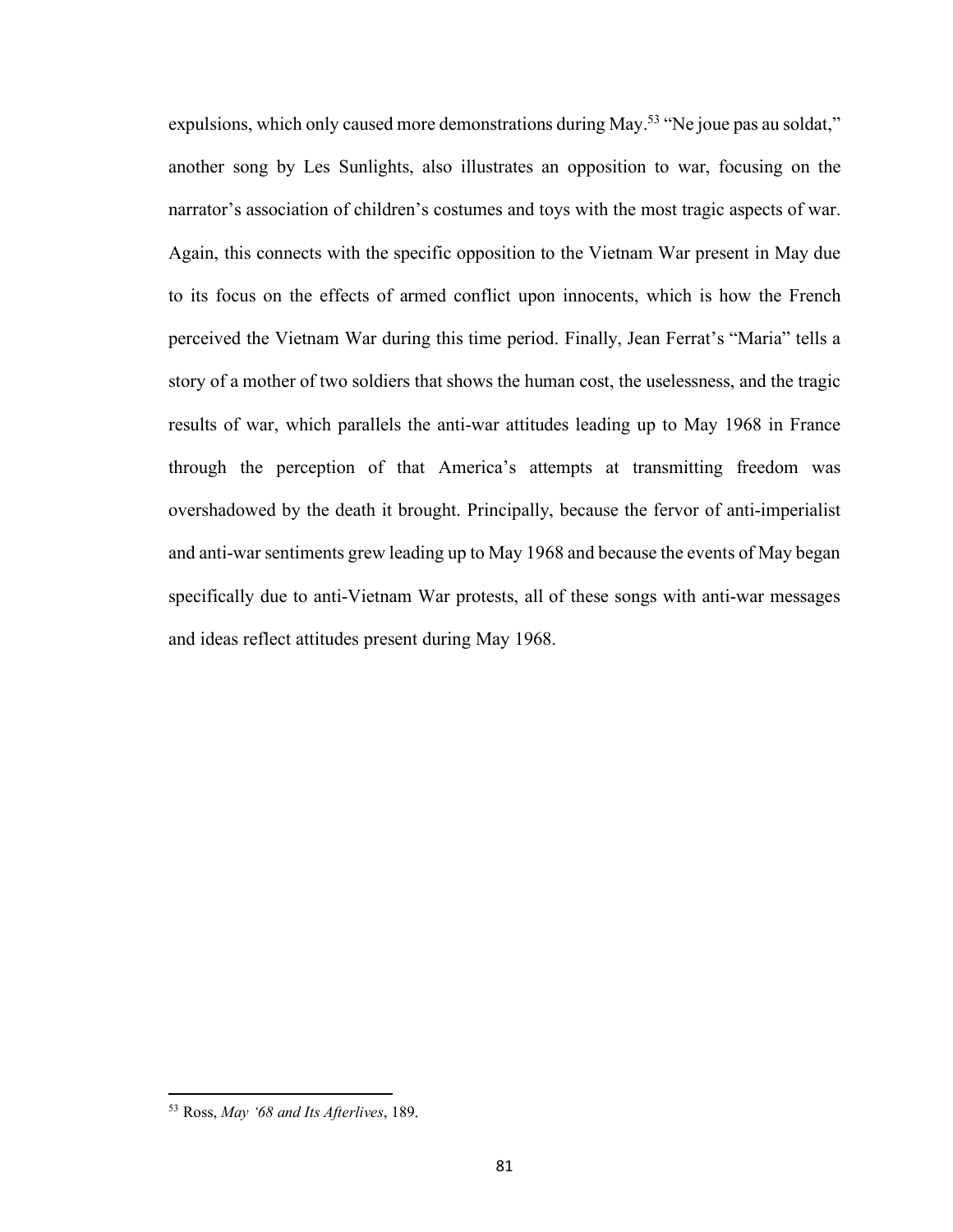# **CONCLUSION**

# CONTEMPORARY VISIONS OF MAY 1968

French popular music of the 1960s demonstrates similar sentiments to those which would later become integral to the May 1968 protests, especially pertaining to opposition to authority and hierarchy, anti-capitalist attitudes, a rising sense of internationalism, and pro-pacifist or anti-war ideas. Opposition to authority and hierarchy were shown during May by students and workers in general though the actions of striking and protesting but also by demonstrating their opposition to specific institutions, such as the educational system or the military. Corresponding attitudes can be found towards authority and hierarchy in general in Antoine's "Je dis ce que je pense, je vis comme je veux," towards the educational system in Christophe's "Excusez-moi monsieur le professeur," and towards the military in Pierret Perret's "Le service militaire." Opposition to capitalism was similarly palpable in May 1968 precisely because of the strikes associated with the events, as well as the anti-capitalist, pro-worker positions that were endorsed by the students, unifying these groups. "Sacré dollar" by Les Sunlights is anti-capitalist through its criticism of contemporary greed and materialism, "Le Travail c'est la santé" by Henri Salvador demonstrates similar sentiments through denouncing the hold work had on contemporary life, and Jacques Dutronc's "Et moi et moi et moi" is critical of the inequalities of the world caused by capitalism, all showing ideas in popular French songs from the 1960s that mirror the sentiments of May 1968.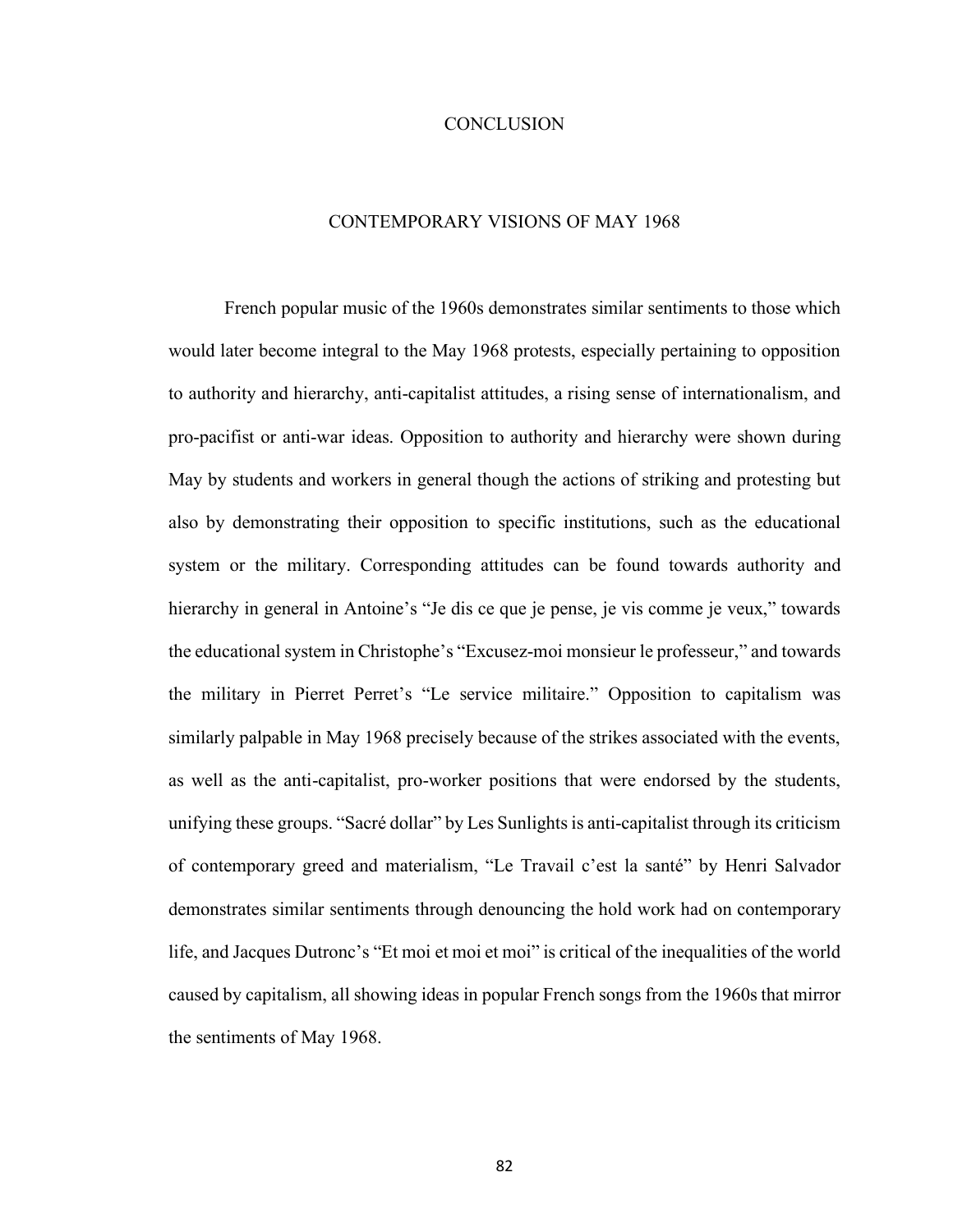Internationalism, which is also shown in "Et moi et moi et moi," was an element of May 1968 that is "often overlooked," according to Kristen Ross, but was integral to the movement, especially considering the influence of ideas and styles of other nations upon the actors of May.<sup>1</sup> A rising consciousness of the outside world is also visible in popular French songs of the 1960s, such as "Emmenez -moi" by Charles Aznavour, discussing the narrator's desire for a different life based on the existence of individuals in other nations. "San Francisco" by Johnny Hallyday and "Mao et moa" by Nino Ferrer also demonstrate the rising consciousness of foreign ideas and styles, though their portrayals of them are often limited to their most basic and least political elements, and Enrico Macias's "Enfants de tous pays" also shows internationalist ideas through its calls for peace and love regardless of borders. An extension of this idea is the similarity between French popular songs of the 1960s and the anti-war facets of May 1968, most demonstrated by the anti-Vietnam War protests that sparked May. Charles Aznavour's "Les enfants de la guerre" reflects anti-war attitudes through its focus on the most innocent members of society affected by war, and Les Sunlights' cover of Boris Vian's "Le déserteur" demonstrates pacifist ideas, as well as having a very strong chance of directly influencing the *soixantehuitards'* knowledge of this previously-banned anti-war anthem. Les Sunlights' follow-up, "Ne joue pas au soldat" also takes an anti-war position just as "Maria" by Jean Ferrat does, as they both consider the human cost of war in lieu of any possible political gains that could result from it. Because of all of these songs' resemblance to particular key parts of May 1968, opposition to authority or hierarchy, anti-capitalist attitudes, a rising consciousness

<sup>1</sup> Kristin Ross*, May '68 and Its Afterlives* (Chicago: University of Chicago Press, 2002), 10.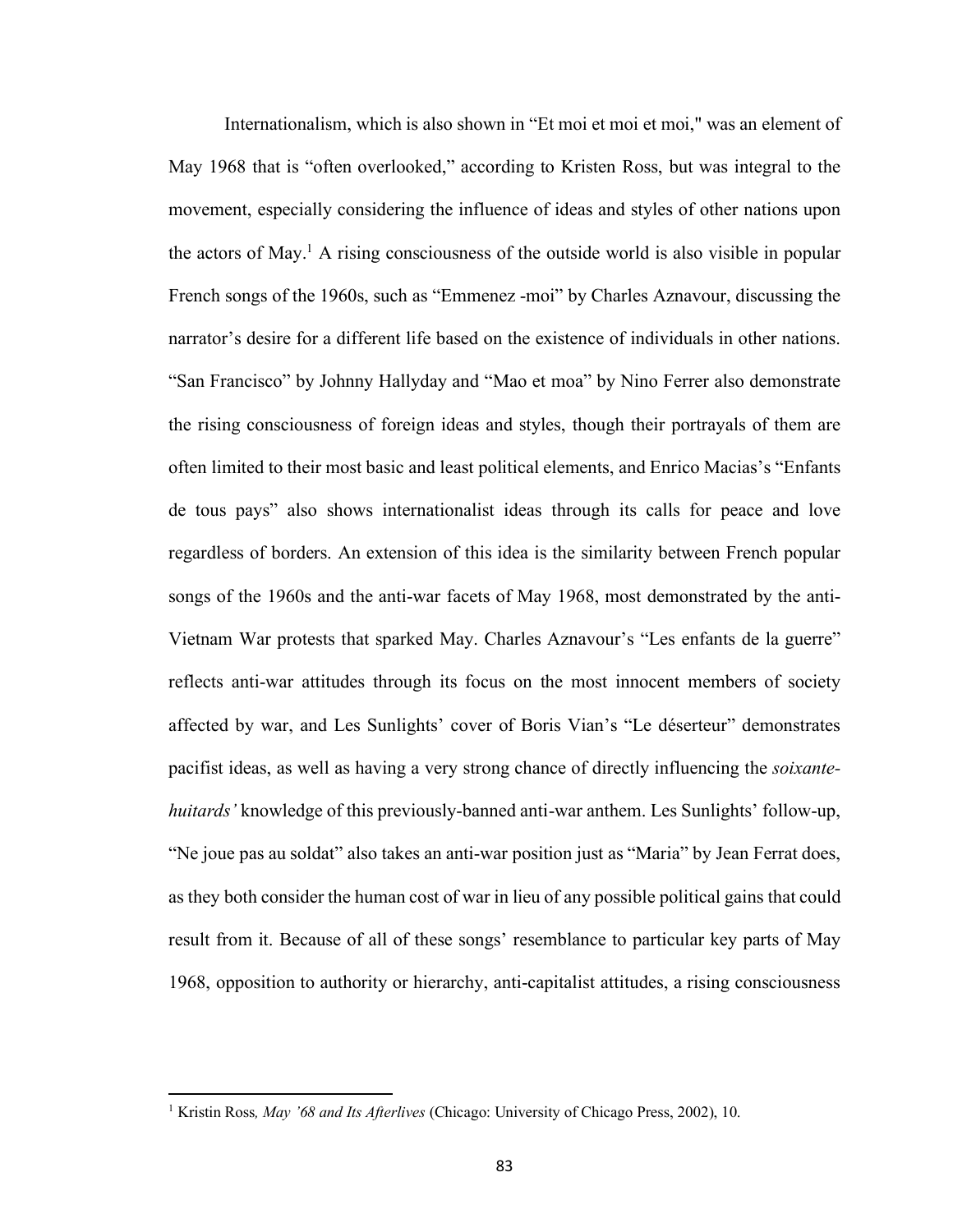of the outside world, and anti-war sentiments, popular French songs of the 1960s seem to foreshadow the positions and ideas that would later erupt into May.

This thesis, having directly made a correlation between important aspects of May 1968 and concepts present in popular French songs of the 1960s, differs from much of the scholarship on both French popular music of the 1960s and May 1968. Because of the general lack of attention paid to these songs as a primary source within the French cultural studies discipline, the act of using them in order to better understand the build-up of May 1968 has not been previously executed by other academics. While there is now just beginning to be a willingness to analyze French popular music of the 1960s, May had not been directly addressed by those at the helm of these changes, Jonathyne Briggs and Chris Tinker. The role of music within May 1968 and after May 1968 has been similarly addressed by Eric Drott, though he does not comment on music leading up to May. In this sense, this thesis approaches both a fairly new topic and a more traditional topic of academic study in a unique way.

If the lead-up to May 1968 was complex and dynamic, its aftermath was perhaps even more so. The end of May 1968 is often considered to be the  $30<sup>th</sup>$  of May, as  $300,000$ Gaullists took to the streets in Paris, the "silent majority" expressing themselves after a month of mayhem, joining individuals who Ross characterizes as "parallel police, hit men, strike breakers, *anciens combattants* [referring to the veterans of the colonial wars], and hired thugs."<sup>2</sup> This protest action, though grossly outnumbered by the mobilizations of May, as well as the Left's loss of the following election, have caused some academics, such as Drott, and members of the general public to dismiss the significance of the events of

<sup>2</sup> Although, the student occupation of the Sorbonne and some strikes lasted into June. Ibid, 59.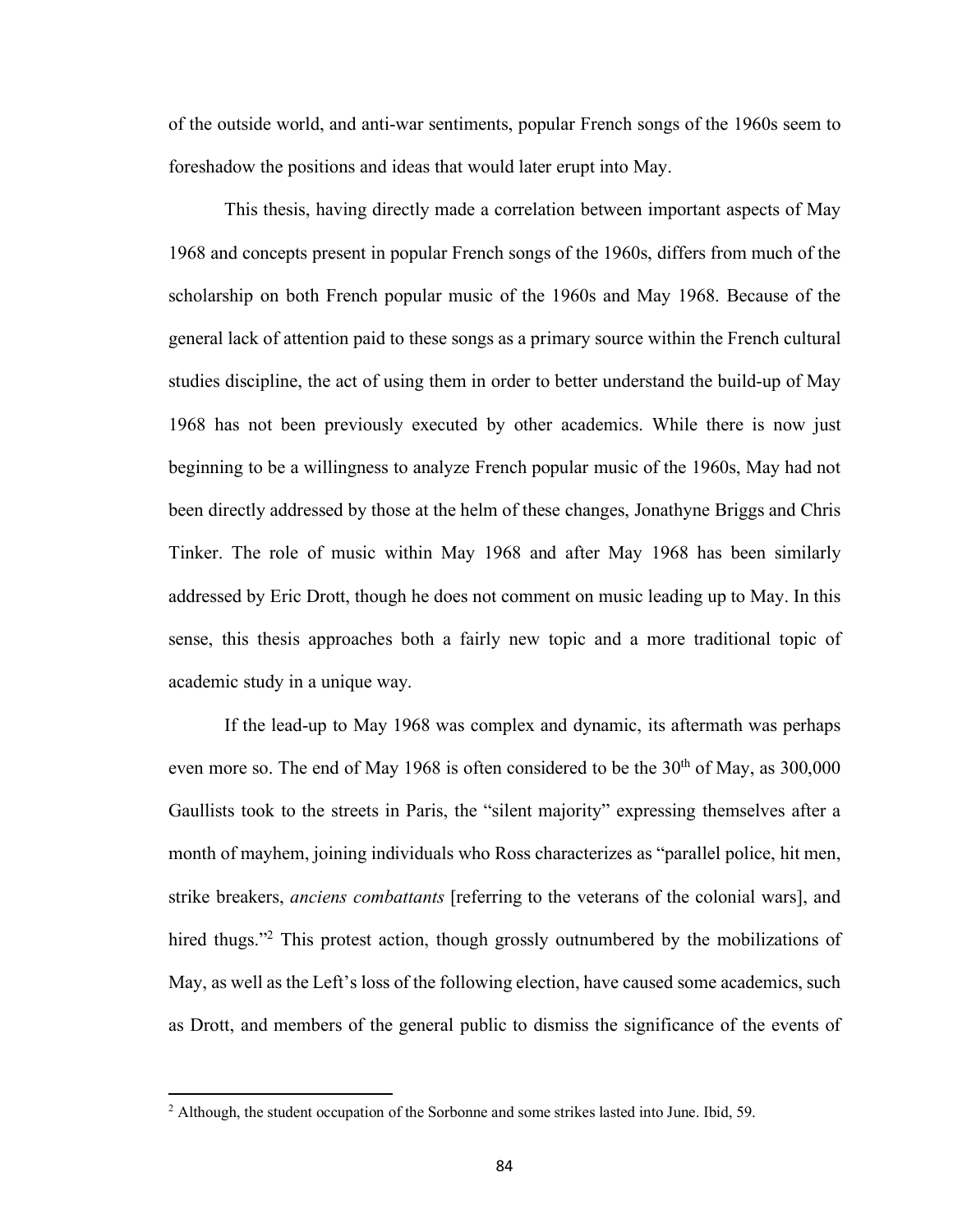May, viewing it as just a talked-up fluke with only perceived repercussions instead of actual ones. However, this understanding of May as a merely a moment in time instead of a larger movement or 'turning point' in French society is clouded by the French government's strong reactions to May, which have only been downplayed.

While it is rarely discussed or acknowledged, it is entirely possible that the general perception of May 1968 is, at least, in part due to the policies that muted the visibility of subsequent French protest actions. For example, Ross notes that, after May, protests were banned for eighteen months, foreigners engaged in politics were deported, and footage of the May protests was repressed.3 Journals and cartoons demonstrating opposition to the United States were also seized.<sup>4</sup> Furthermore, she states that "the least political slogan hostile to the government (or deemed as such) led to prison."<sup>5</sup> Leftist groups were outlawed, and even 'insulting the police' was a chargeable offense in post-May France.<sup>6</sup> When a protest against Vietnam was called for November of 1969, after the eighteenmonth ban ran out, 11,000 demonstrators showed up to the demonstration, which had been forbidden by the government in any case, and were met by 12,000 police officers.7 May was reimagined, with the help of the government, notably Raymond Marcellin, the minister of the Interior, as "a flash of lightning," perhaps electrifying but ultimately insignificant.8 Nonetheless, Julian Bourg cites the impacts of May upon the movement for the rights of French women, the movement for prison reform, the French sexual revolution, and the development of modern French ethics as a whole. Finally, he comments that "May's festive

<sup>3</sup> Ibid, 62.

<sup>4</sup> Ibid.

 $<sup>5</sup>$  Ibid, 61-62.</sup>

 $6$  Ibid.

 $7$  Ibid, 63.

<sup>8</sup> Julian Bourg, *From Revolution to Ethics: May 1968 and Contemporary French Thought* (Montréal: McGill-Queen's University Press, 2007), 41, 61-62.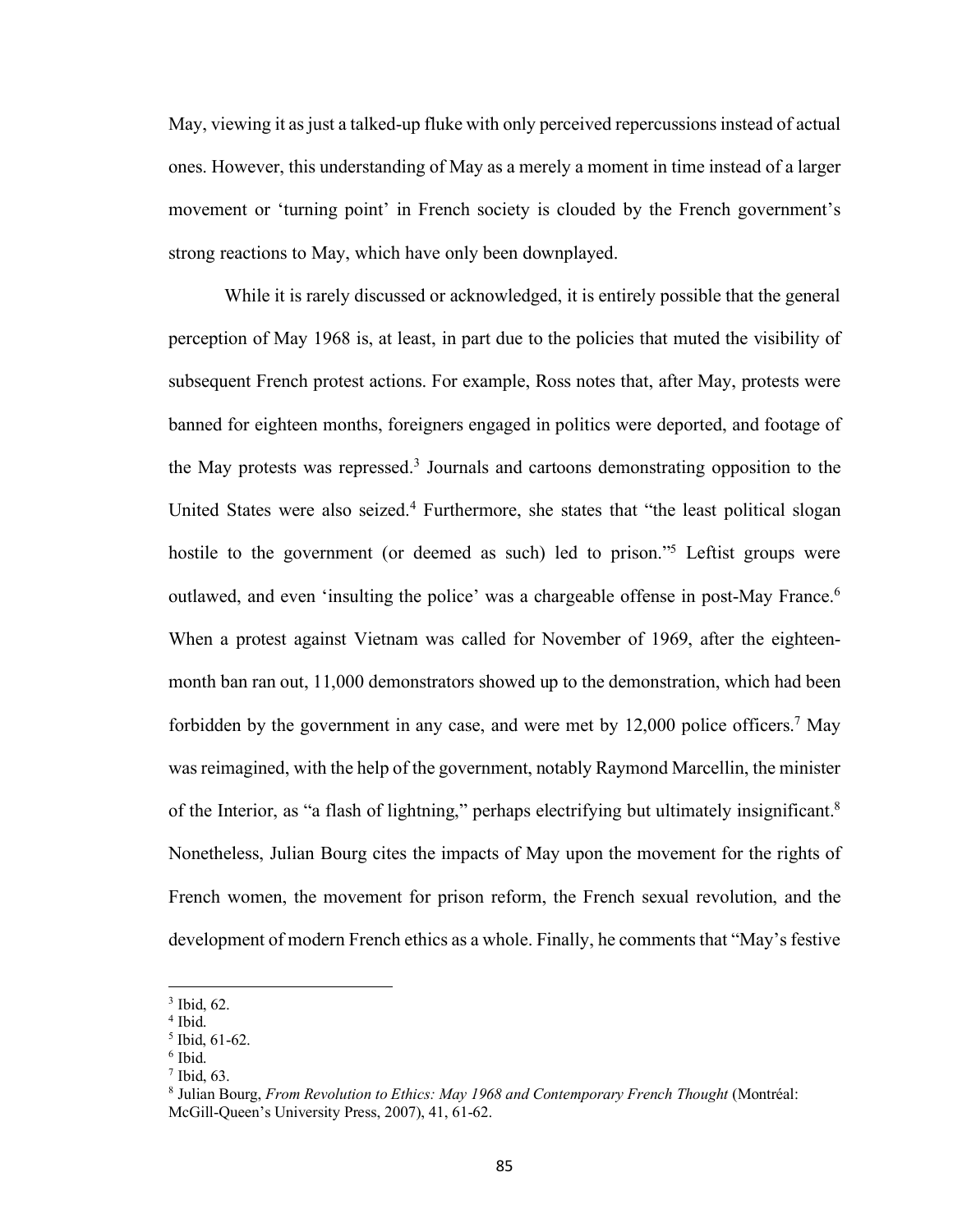revolt significantly addressed the transformation of everyday life, the here-and-now relationships of people" rather than institutions, which would have been a more tangible change and harder to deny.<sup>9</sup>

Even today, there are those who try to downplay May's significance. Drott, in the article "Music and May 1968 in France: Practices, Roles, Representations," treats May as over-hyped, apparently unaware of its impacts though the main focuses of his article were music during and after May. He states, "A strange, circular logic is at work [in the logic of pointing to May as having changed the French music scene]: the protest movement is deemed to have altered musical preferences, even as this change in preferences is itself taken as a symptom of the movement's far-reaching impact on social and cultural life" without putting in the effort to find out that May did, in fact have far-reaching impacts on the above-stated movements.<sup>10</sup> While he may have been attempting to just understate the power of May rather than overstating it, his statements contradict those of Sirinelli, who mentions the changes in French music after May as part of a longer process of a changing France. Although Antoine shockingly sang in "Les élucubrations" about putting the birth control pill on sale in supermarkets in 1966, this content was not even nearly so shocking the year afterwards. And, if this statement was enough to cause controversy in 1966, it seems almost unheard of that, just three years later, Serge Gainsbourg would release a much more suggestive "Je t'aime... moi non plus" with Jane Birkin to great success.<sup>11</sup> Because of this, Sirinelli shows that the trend towards changing values in French society, visible in popular music, is part of a much longer trajectory than that of just May and its

**.** 

<sup>9</sup> Ibid, 340.

<sup>10</sup> Eric Drott, "Music and May 1968 in France: Practices, Roles, Representations," in *Music and Protest in 1968*, Ed. Beate Kutschke and Barley Norton (New York: Cambridge UP, 2013), 271.

<sup>11</sup> Jean-François Sirinelli, *Mai 68*, (Paris: Fayard, 2008), 233.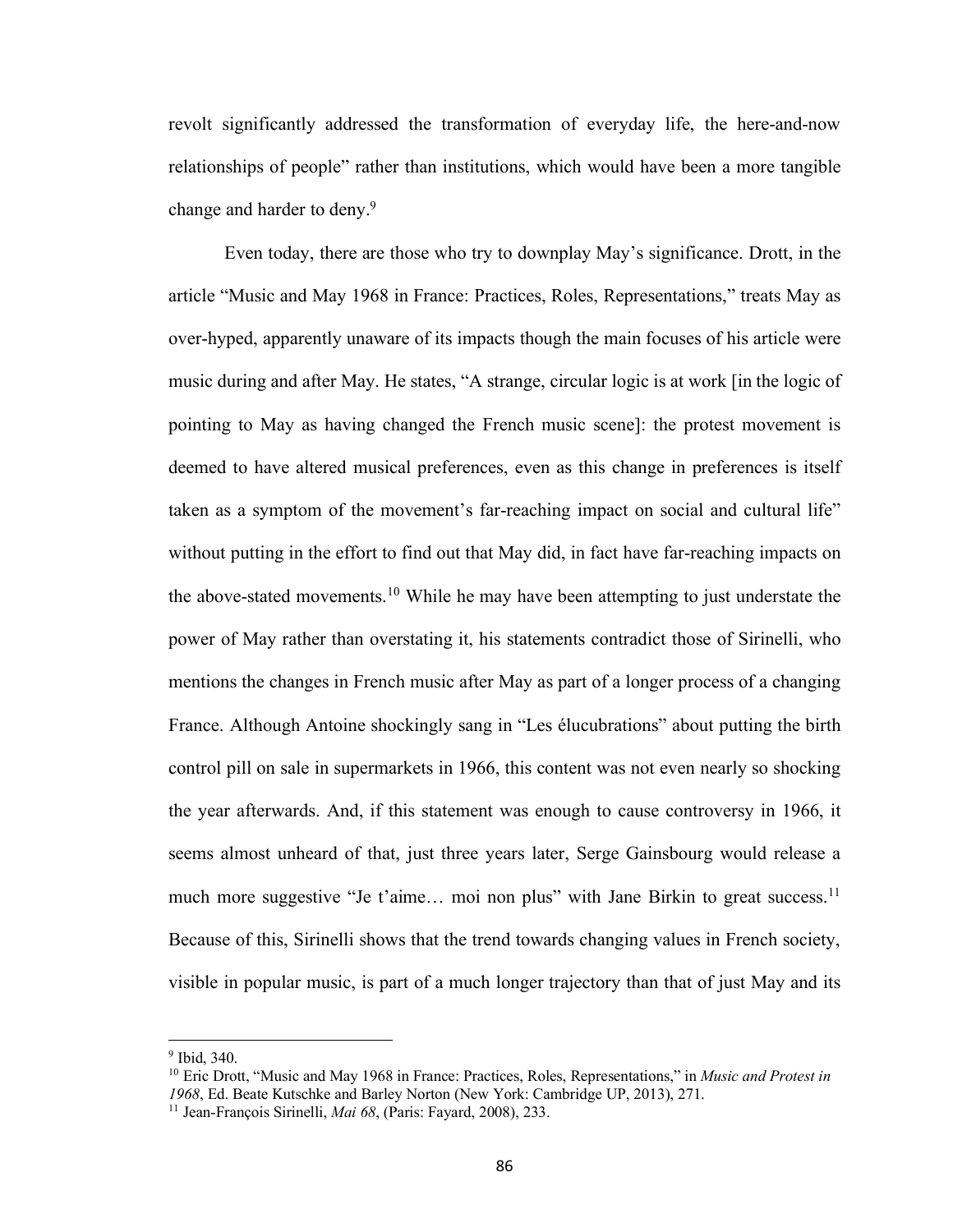aftermath, which is more than Drott will admit though referring to the post-May changes as "circular logic."

Figures such as Nicolas Sarkozy, during his 2007 presidential campaign, have gone even further than dismissing May, desiring to "liquidate" its legacy instead, though he desperately mischaracterizes these events.<sup>12</sup> Stating that "we should not yell police state and provocation every time that the police seeks to uphold the law," he generalizes the *soixante-huitards* as overreacting and damaging to 'traditional French society' throughout a speech given on April 29, 2007 in order to criticize the modern French left.<sup>13</sup> However, responding to this example in particular, he ignores the facts of the past and the political context of France of the 1960s. He does not mention brutality of the CRS both upon the *soixante-huitards*, arrested *en masse* and beaten with billy clubs, and prior to May, essentially characterizing the French police as inherently good and accusing the *soixantehuitards* of refusing to understand this. By creating these caricatures, he only manipulates the realities of May 1968, as these protests erupted for particular reasons, and of the 1960s as a whole, for political gains while being factually incorrect.

In denouncing May 1968 for its "systematic position against the forces of order" and the prevailing order in general, Sarkozy seriously neglects the authoritarian nature of many aspects of French society in this time period, notably found in the educational system, the chipping away of representative institutions under de Gaulle, and the enormous powers of the police, to name a few examples.14 While the authoritarian nature of the French

<sup>12</sup> "Nicolas Sarkozy veut "liquider" l'héritage de Mai 68," *Le Nouvel Observateur*, published April 30, 2007, accessed November 13, 2016. http://tempsreel.nouvelobs.com/politique/elections-

<sup>2007/20070430.</sup>OBS4781/nicolas-sarkozy-veut-liquider-l-heritage-de-mai-68.html

<sup>&</sup>lt;sup>13</sup> "Il ne faut pas crier à l'Etat policier et à la provocation à chaque fois que la police cherche à faire respecter la loi."Ibid.

<sup>14</sup> Chris Reynolds, "May/June 1968 and the French University System," *Memories of May '68*. (Cardiff: University of Wales Press, 2011), JSTOR, 96.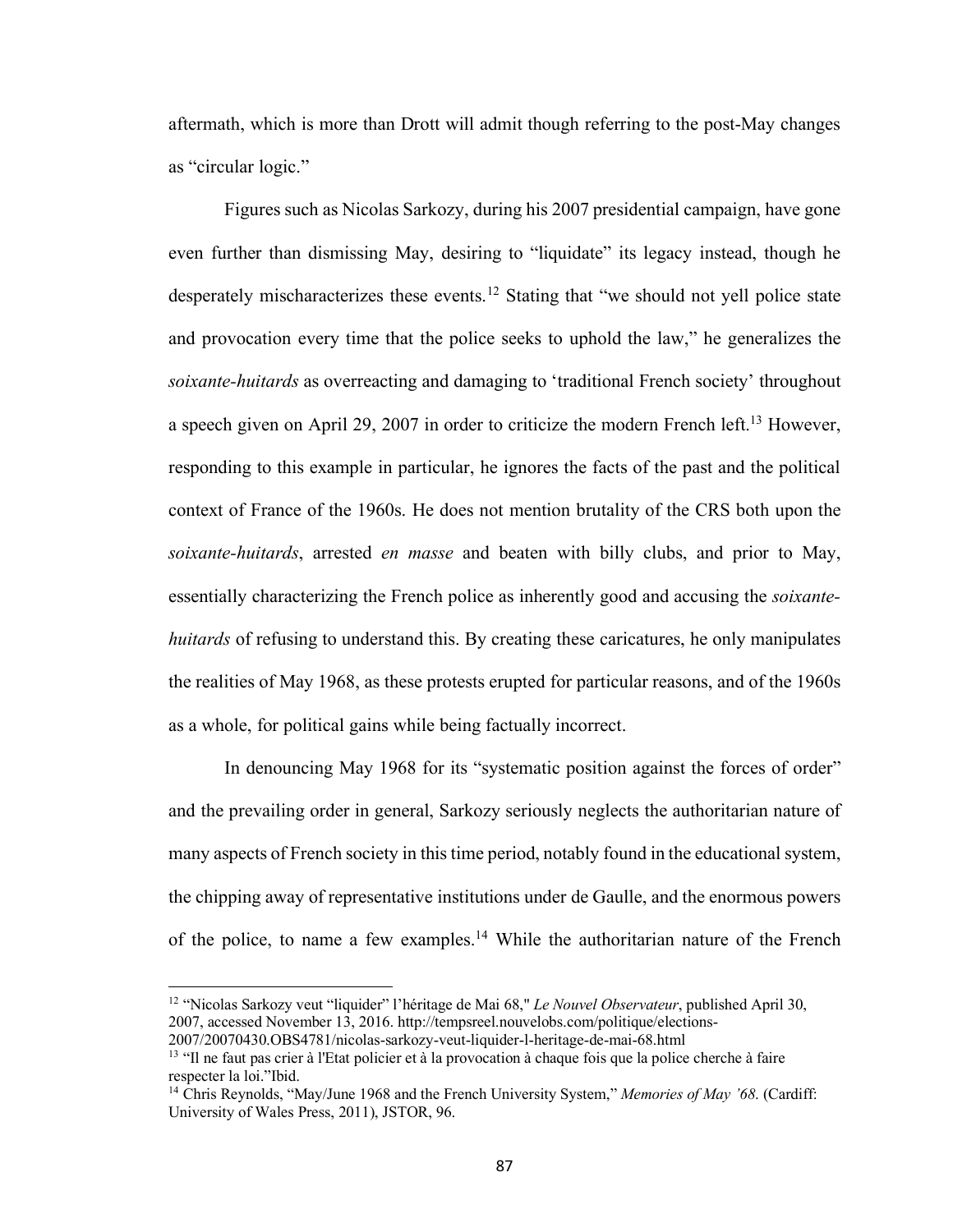schools has been covered in chapter one as a key aspect of May, this thesis has not addressed much of the rest of this authoritarianism because of its little direct influence on the foot soldiers of May, who were too young to understand it, though Sarkozy especially characterizes the French police in the 1960s in a positive light and protestors of May 1968 in a negative light. His misrepresentation of the events of May 1968 and, more largely, the 1960s in France only demonstrate how the facts about this tumultuous period in French history have been obscured over time, often intentionally.

Although Sarkozy paints the days of de Gaulle positively, he conveniently neglects to mention how de Gaulle actually "gained power through a coup, under the guise of carrying out the people's will," and, in response to May, amnestied members of the colonialist, extreme-right wing *Organisation armée secrète*, around fifty of whom were responsible for assassinations, in order to make room in French prisons for newly-outlawed leftist groups in May's aftermath.<sup>15</sup> Though Sarkozy tries to change the perceptions of the context of May and its outcomes upon French society, May's most tangible legacy was a crack-down on protest and a stripping of freedoms from the French people, as discussed earlier in this section. Concerning the police, especially the Parisian forces, that the *soixante-huitards* were supposedly wrongly accusing of heavy-handed tactics, these forces were actually responsible for a number of atrocities during the Algerian War, not even ten years before May, which were the last large-scale mobilizations before 1968.16 For example, these forces were responsible for the deaths of hundreds of Algerian protesters at a time, throwing live and dead bodies into the Seine, as well as racist curfews and mass

<sup>15</sup> Ross, *May 68 and Its Afterlives*, 58-69, 61-62.

<sup>16</sup> Sirinelli, *Mai 68*, 78.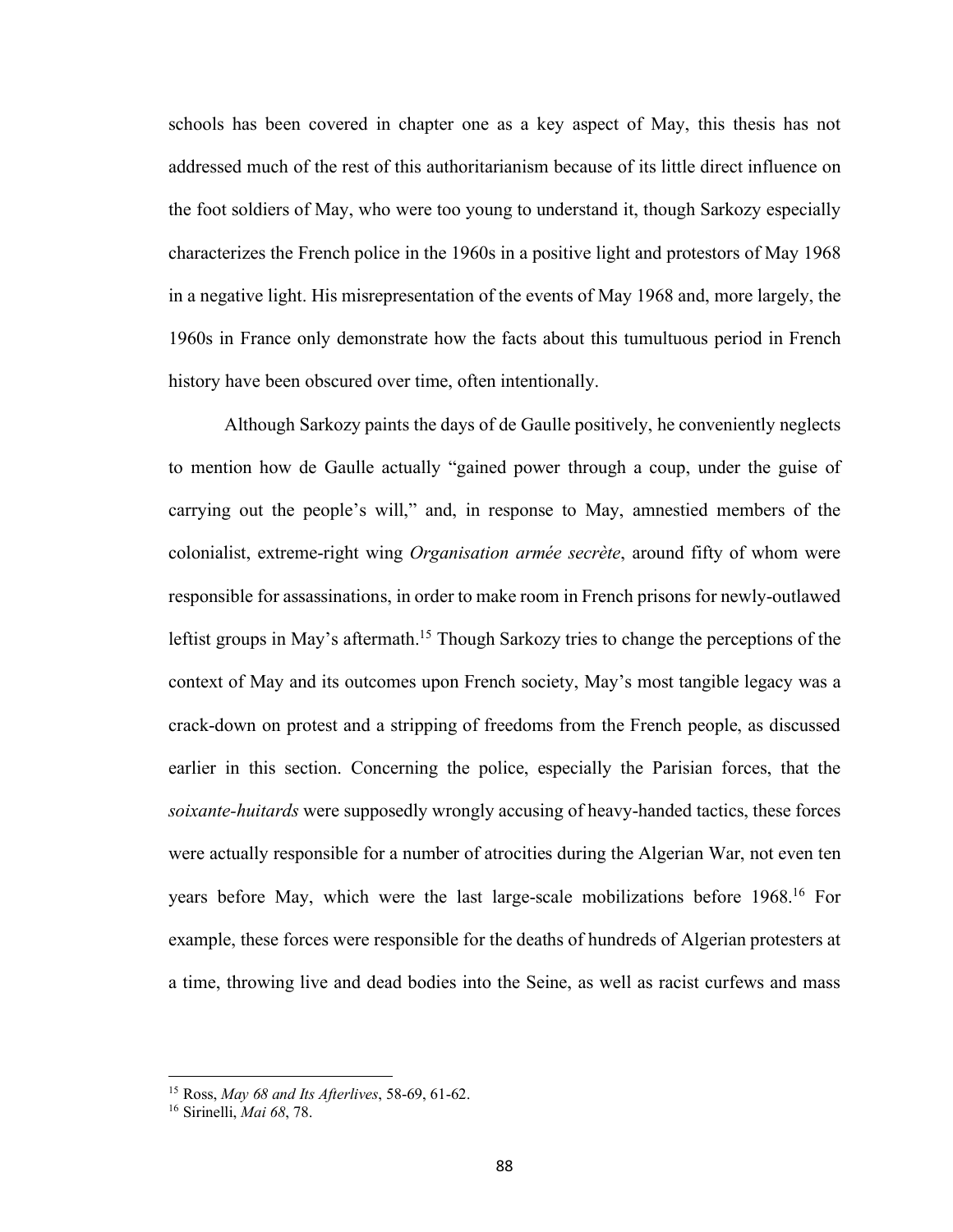questionings of Algerians held in football stadiums.<sup>17</sup> This is not to mention the mass arrests of student protestors that were a main cause for the spiraling of the events of May in the first place.18 While Sarkozy criticizes the "intellectual and moral relativism" imposed on French society by May 1968, he himself proves his argument wrong, as he does not even begin to try to present a non-biased perspective on the political and societal context from which the May protests came before denigrating the *soixante-huitards* and blindly lauding the French forces of order during the 1960s.<sup>19</sup> Because of this, he not only demonstrates his desire to recast France of the 1960s and May 1968 for his own political purposes, criticizing the left that is perceived as the 'heirs' of the May movement.

In this sense, there is much more work to be done concerning the larger understanding of May 1968, both its context and ideas, not to mention the overlaps of these ideas with the popular music of the 1960s. May 1968 remains a misunderstood part of history, both by the general public, academics, and politicians, and deserving of scholarship in order to actually understand the environment from which it came. Concerning the similarly discounted, other main topic of this thesis, while it is merely a starting place, this work will hopefully encourage others to understand the importance of music as a reflection of the society in which it is produced, as well as its time period, regardless of its perceived 'quality.' Often wrongly discounted because its commercialization, *yé-yé* and rock in the 1960s are a valuable source for understanding the shifts in France of the years leading up to and after May 1968. Given the mischaracterizations rampant in the fields of the main topics addressed in this thesis, it is my hope that the ideas, methods, and analyses in this

<sup>17</sup> Ross, *May '68 and Its Afterlives*, 42-44.

<sup>18</sup> Bourg, *From Revolution to Ethics*, 21.

<sup>19</sup> "Nicolas Sarkozy veut "liquider" l'héritage de Mai 68," *Le Nouvel Observateur.*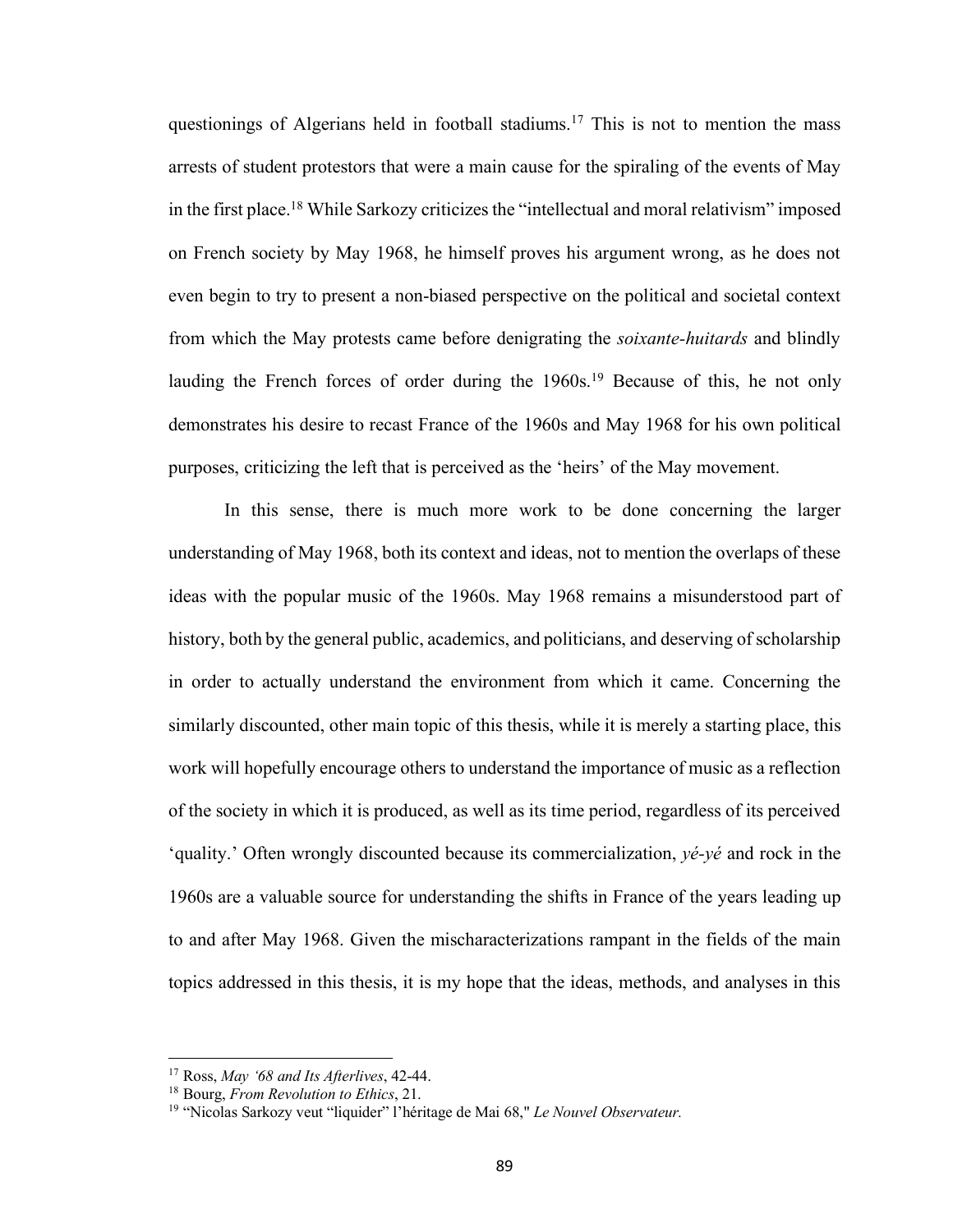work will help start a conversation about these important yet still fresh aspects of French cultural studies and history.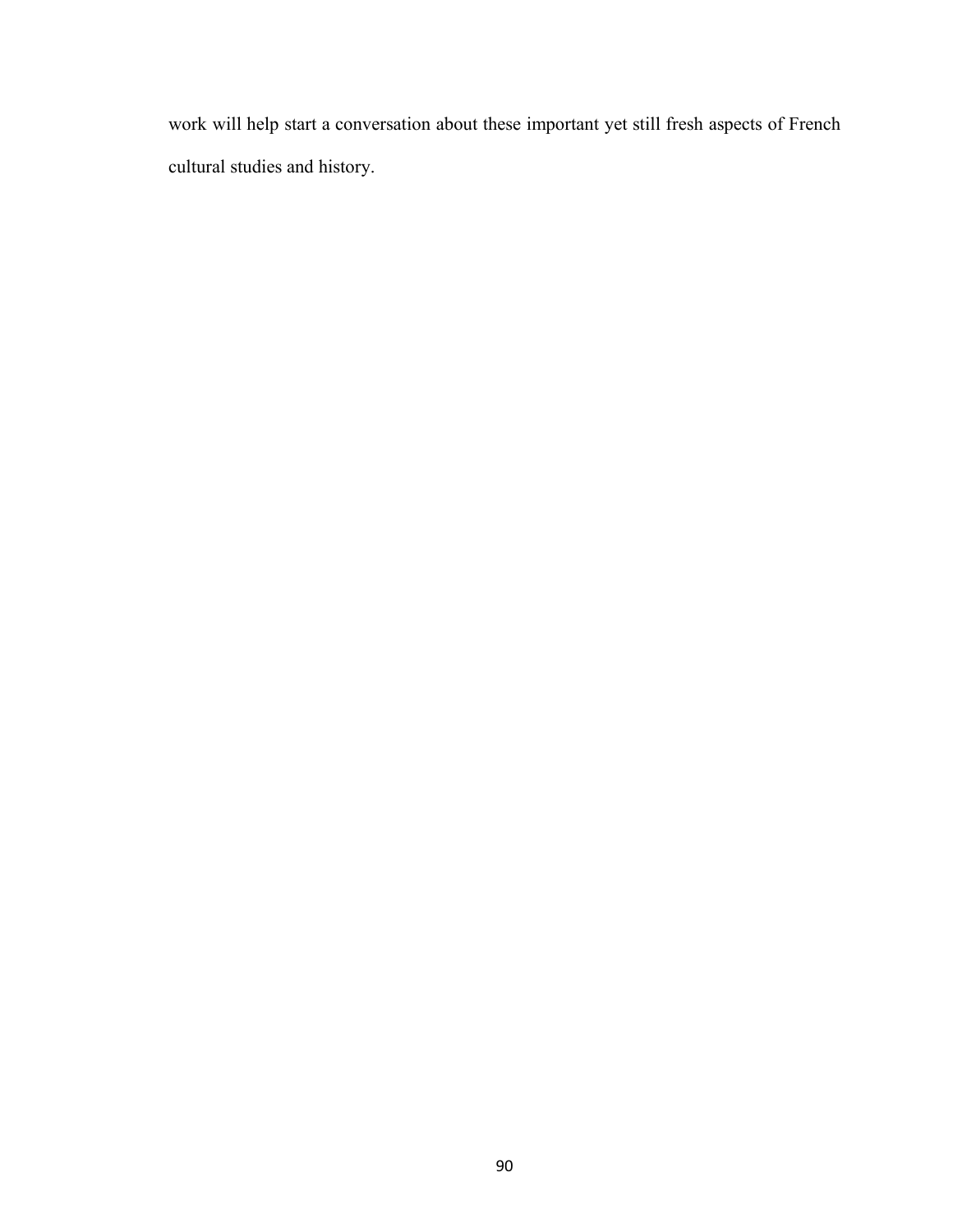# WORKS CITED

- "Antoine Rencontre Les Problèmes." *Encyclopédisque.fr*. Accessed October 7, 2016. http://www.encyclopedisque.fr/disque/65023.html.
- Bastié, Eugénie. "Petite histoire du service militaire en France." *LeFigaro.fr.* Published January 19, 2015. Accessed October 8, 2016. http://www.lefigaro.fr/actualitefrance/2015/01/19/01016-20150119ARTFIG00121-petite-histoire-du-servicemilitaire-en-france.php.
- Bourg, Julian. *From Revolution to Ethics: May 1968 and Contemporary French Thought.*  Montréal: McGill-Queen's University Press, 2007.
- Briggs, Jonathyne. *Sounds French: Globalization, Cultural Communities, and Pop Music, 1958-1980.* New York: Oxford UP. 2015.
- "Charts des Ventes Réeles de 45 Tours en France." *Top.france.free.fr.* From Fabrice Ferment, *40 ans de tubes 1960-2000 : Les meilleurs ventes de 45 tours & CD Singles*. Clichy : Larivière, 2001. Accessed October 25, 2016. http://www.topfrance.fr/mensuel.htm
- "Christophe : Excusez-moi monsieur le professeur." *Lyrics.wikia.com.* Accessed October 7, 2016. http://lyrics.wikia.com/wiki/Christophe:Excusez-Moi, Mr. Le Professeur.
- Cordier, Adeline. *Post-War French Popular Music: Cultural Identity and the Brel-Brassens-Ferré Myth*. Burlington, VT: Ashgate Publishing Limited, 2014.
- "Discography- Henri Salvador" *Encyclopédisque.fr*. Accessed October 17, 2016. http://www.encyclopedisque.fr/artiste/4149.html
- Drott, Eric. "Music and May 1968 in France: Practices, Roles, Representations." From *Music and Protest in 1968*. Edited by Beate Kutschke and Barley Norton. New York: Cambridge UP. 2013. 255-271.
- Drucker, Michel. "Il était une fois la révolution." In *68 Nos Années Choc*, edited by Patrick Mahé, 96-97. Paris: Editions Plon, 2008.
- Dufaud, Marc. *Monsieur Boris Vian, je vous fais une lettre… La chanson du Déserteur*. Paris : Scali, 2008.
- "Emmenez-moi." *Encyclopédisque.fr.* Accessed October 22, 2016. http://www.encyclopedisque.fr/disque/39738.html.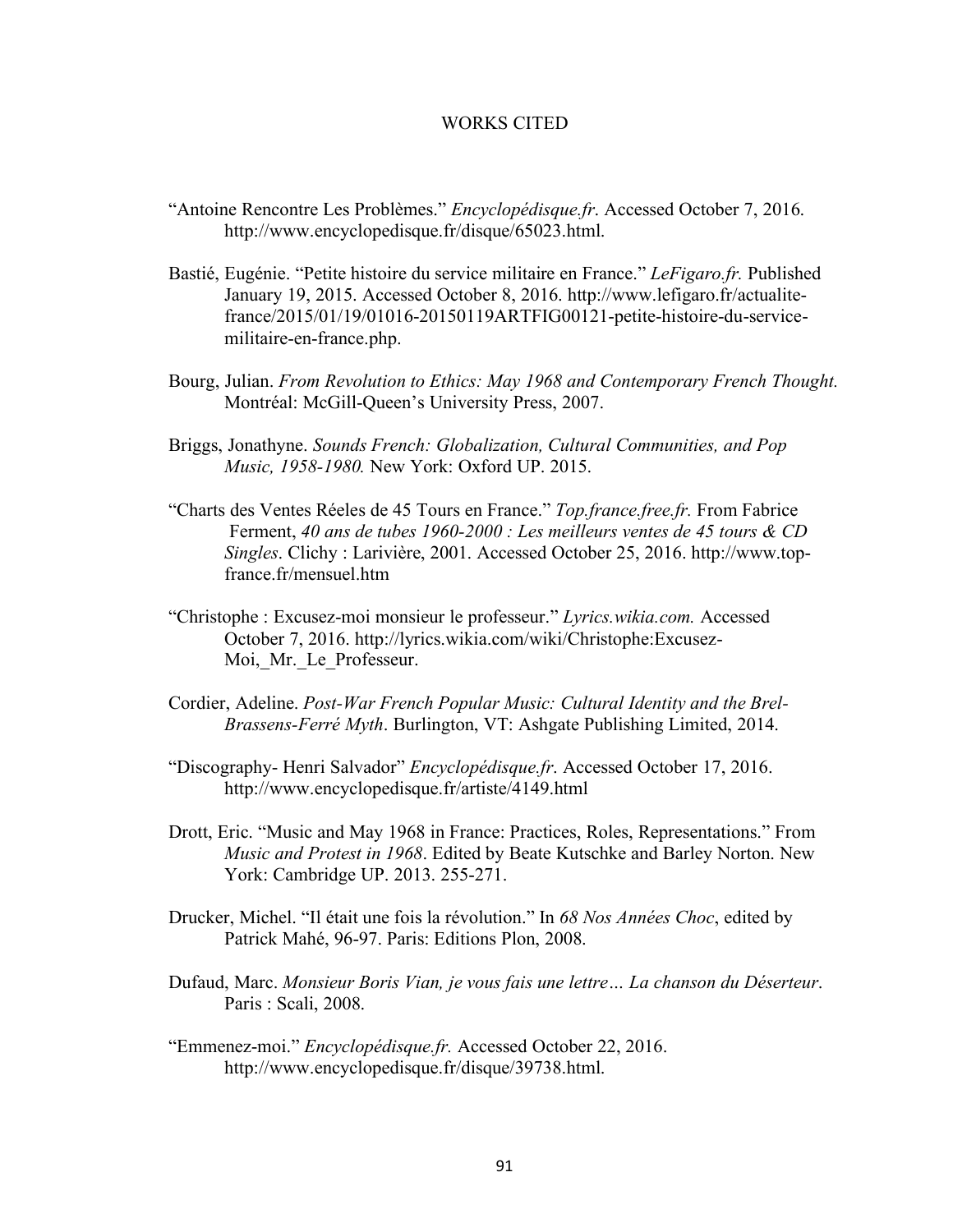- "Excusez-moi Monsieur Le Professeur." *Encyclopédisque.fr.* Accessed October 7, 2016. http://www.encyclopedisque.fr/disque/4179.html.
- Tor Egil Førland. "Cutting the Sixties Down to Size: Conceptualizing, Historicizing, Explaining." *Journal for the Study of Radicalism* 9, no. 2. (Fall 2015): 125-148. http://muse.jhu.edu/article/586969
- Hache, Victor. "Charles Aznavour: 'Missak et Mélinée Manouchian étaient des amis intimes.'" *L'Humanité.fr*. Published February 19, 2014. Accessed August 7, 2016. http://www.humanite.fr/charles-aznavour-missak-et-melinee-manouchian-etaientdes-amis-intimes
- Hill, Sarah. "'This Is My Country': American Popular Music and Political Engagement in 1968." From *Music and Protest in 1968*. Edited by Beate Kutschke and Barley Norton. New York: Cambridge UP. 2013. 46-63.
- Hirschi, Stéphane. *Chanson: L'art de fixer l'air du temps*. Paris : Presses universitaires de Valenciennes. 2008.
- "Le travail c'est la santé.'' *Encyclopédisque.fr*. Accessed October 17, 2016. http://www.encyclopedisque.fr/disque/12665.html
- "Le déserteur." *Encyclopédisque.fr*. Accessed November 2, 2016. http://www.encyclopedisque.fr/disque/17570.html
- Leydier, Michel. *Jacques Dutronc, La Bio*. Paris : Éditions du Seuil, 2010.
- "Les Missiles/Sacré Dollar." *Fr.lyrics.wikia.com.* Accessed October 15, 2016. http://fr.lyrics.wikia.com/wiki/Les\_Missiles/Sacr%C3%A9\_dollar
- "Les enfants de la guerre." *Encyclopédisque.fr*. Accessed November 2, 2016. http://www.encyclopedisque.fr/disque/787.html
- "Mao et moa." *Encyclopédisque.fr*. Accessed October 24, 2016. http://www.encyclopedisque.fr/disque/6475.html
- "Nicolas Sarkozy veut "liquider" l'héritage de Mai 68." *Le Nouvel Observateur.* Published April 30, 2007. Accessed November 13, 2016. http://tempsreel.nouvelobs.com/politique/elections-2007/20070430.OBS4781/nicolas-sarkozy-veut-liquider-l-heritage-de-mai-68.html
- "Nino Ferrer : Mao et moa." *Lyrics.wikia.com.* Accessed October 24, 2016. http://lyrics.wikia.com/wiki/Nino\_Ferrer:Mao\_Et\_Moa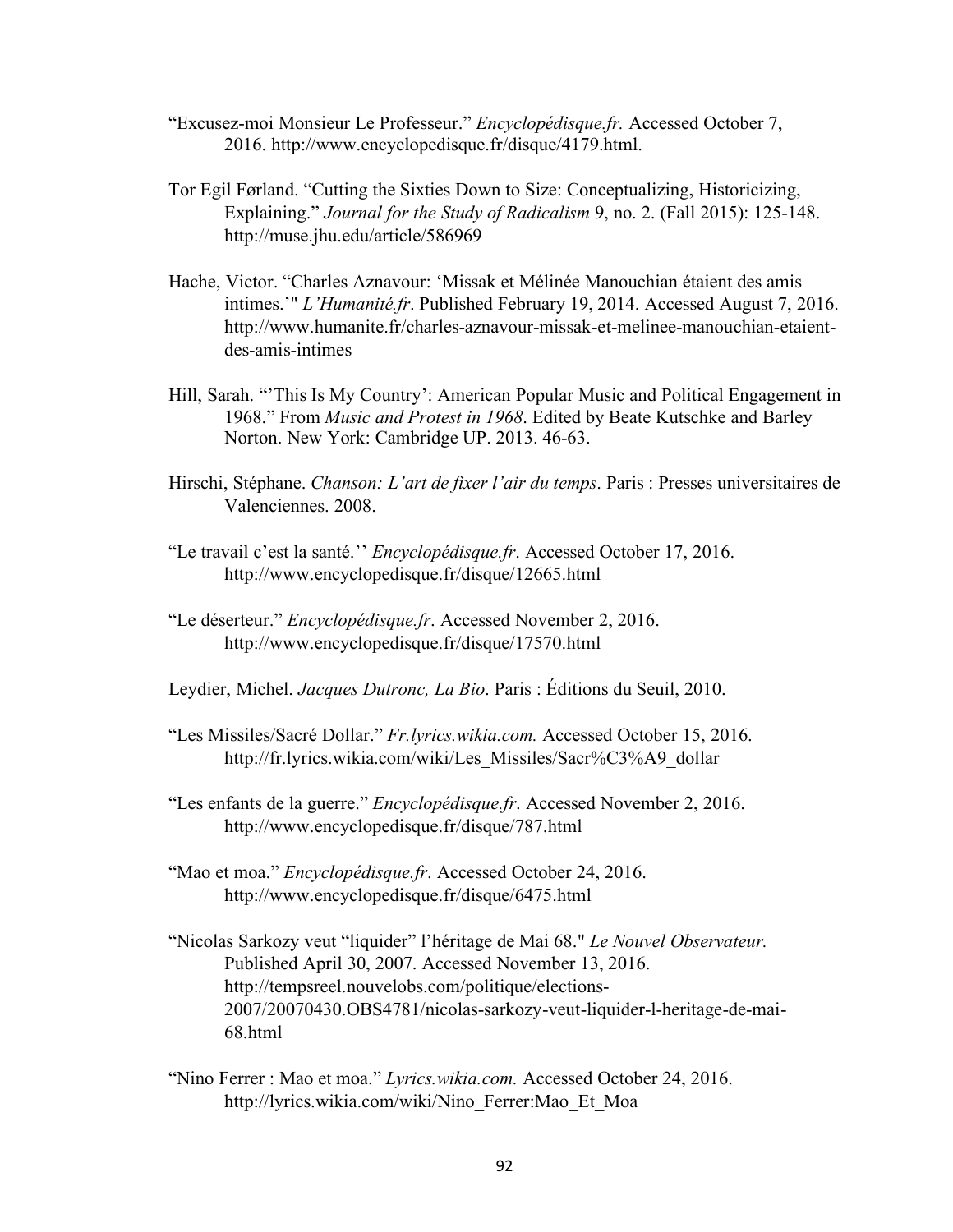Oliver, Myrna. "Hoyt Axton, Singer, Character Actor and Hit Songwriter Dies." *Los Angeles Times*. Published October 27, 1999. Accessed on October 16, 2016. http://articles.latimes.com/1999/oct/27/news/mn-26812

"Paroles de Je dis ce que je pense, je vis comme je veux." *Parolesmania.com*. Accessed October 7, 2016. http://www.parolesmania.com/paroles\_antoine\_&\_les\_problemes\_16381/paroles \_je\_dis\_ce\_que\_je\_pense,\_je\_vis\_comme\_je\_veux\_1508018.html.

"Paroles Chaque jour c'est la même chose." *Paroles.net*. Accessed October 17, 2016. http://www.paroles.net/claude-francois/paroles-chaque-jour-c-est-la-meme-chose.

"Paroles Cheveux longs, idées courtes." *Paroles.net.* Accessed October 22, 2016. http://www.paroles.net/johnny-hallyday/paroles-cheveux-longs-et-idees-courtes.

"Paroles Emmenez-moi." *Paroles.net.* Accessed October 22, 2016. http://www.paroles.net/charles-aznavour/paroles-emmenez-moi

"Paroles Et moi et moi et moi." *Paroles.net.* Accessed October 17, 2016. http://www.paroles.net/jacques-dutronc/paroles-et-moi-et-moi-et-moi

- "Paroles La Montagne Jean Ferrat." *Parolesmania.com.* Accessed October 17, 2016. http://www.parolesmania.com/paroles\_jean\_ferrat\_15393/paroles\_la\_montagne\_4 87230.Html.
- "Paroles Le Déserteur." *Paroles.net.* Accessed October 11, 2016. http://www.paroles.net/boris-vian/paroles-le-deserteur.

"Paroles Le Service Militaire." *Paroles.net.* Accessed October 9, 2016. http://www.paroles.net/pierre-perret/paroles-le-service-militaire

"Paroles Le travail c'est la santé." *Paroles.net.* Accessed October 17, 2016. http://www.paroles.net/henri-salvador/paroles-le-travail-c-est-la-sante/

- "Paroles Sheila L'heure de la sortie." *Paroles-musique.com*. Accessed October 17, 2016. http://www.paroles-musique.com/paroles-Sheila-LHeure De La Sortielyrics,p36930.
- "Paroles Les élucubrations." *Paroles.net.* Accessed October 23, 2016. http://www.paroles.net/antoine/paroles-les-elucubrations-d-antoine.

"Paroles Les enfants de la guerre." *Paroles.net.* Accessed November 2, 2016.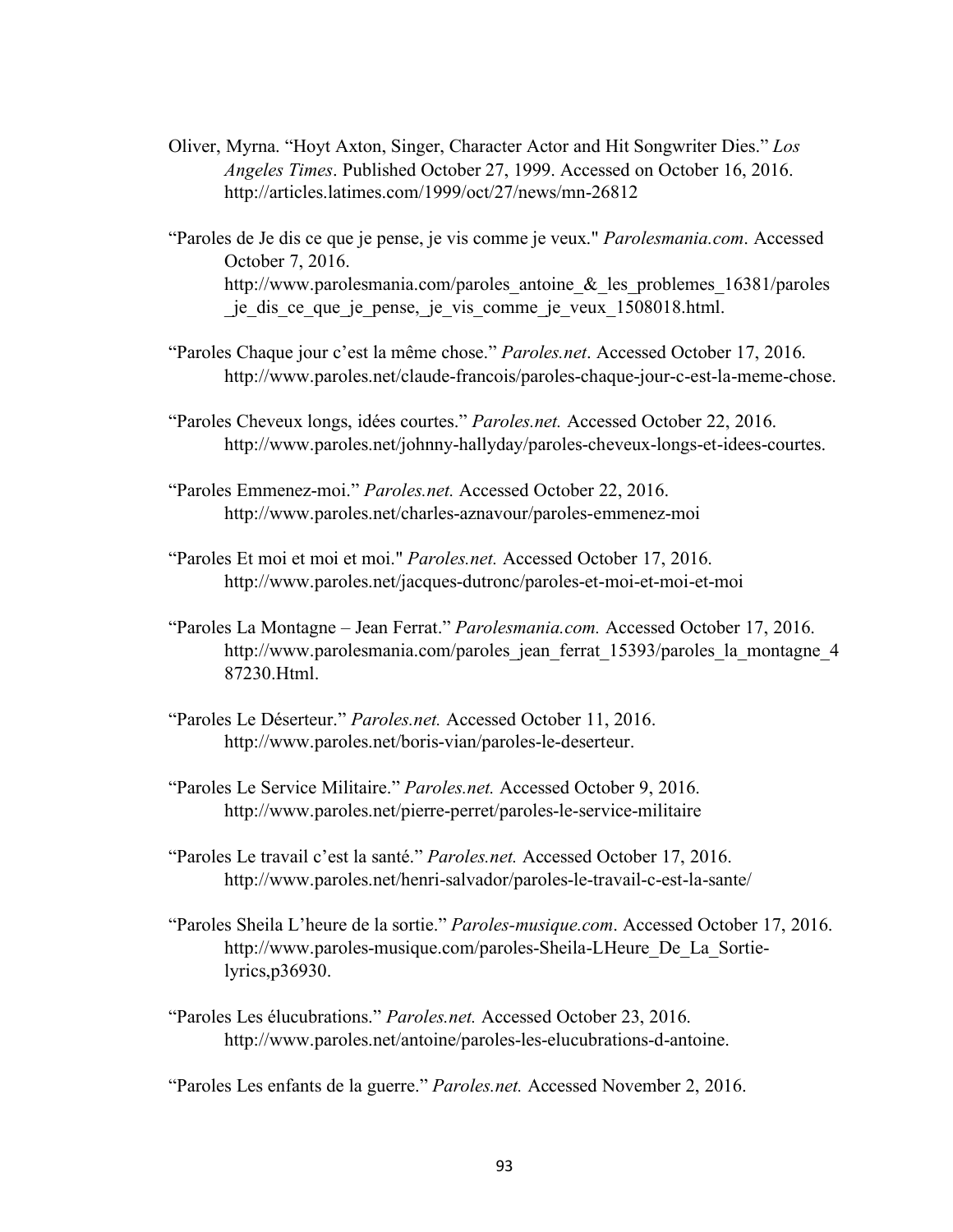http://www.paroles.net/charles-aznavour/paroles-les-enfants-de-la guerre#fC8co4BzwskMeqjt.99

- "Paroles Les Sunlights- Le déserteur." *Paroles-Musique.fr*. Accessed November 2, 2016. http://www.paroles-musique.com/paroles-Les\_Sunlights-Le\_Deserteurlyrics,p89194
- "Paroles Les Sunlights- Ne joue pas au soldat." *Paroles-Musique.fr.* Accessed November 2, 2016. http://www.paroles-musique.com/paroles-Les\_Sunlights-Ne joue pas au soldat-lyrics, p05625990
- "Paroles Maria." *Parolesmania.com*. Accessed November 2, 2016. http://www.parolesmania.com/paroles\_jean\_ferrat\_15393/paroles\_maria\_j2\_1539 151.html
- "Paroles San Francisco." *Paroles.net*. Accessed October 24, 2016. http://www.paroles.net/ johnny-hallyday/paroles-san-francisco
- Reynolds, Chris. "May/June 1968 and the French University System." *Memories of May '68*. Cardiff: University of Wales Press, 2011. JSTOR.
- Rondeau, Frédéric. "Contre-Culture." *Socius*. Accessed April 24, 2016. http://ressourcessocius.info/index.php/lexique/21-lexique/60-contre-culture.
- Ross, Kristin. *May '68 and Its Afterlives*. Chicago: University of Chicago Press, 2002.
- "Sacré dollar." *Encyclopédisque.fr*. Accessed October 17, 2016. http://www.encyclopedisque.fr/disque/33352.html.
- "San Francisco," Scottmckenzie.info, accessed October 24, 2016. http://www.scottmckenzie.info /san-francisco.html
- Sirinelli, Jean-François. "Des 'copains' aux 'camarades' ?" *Revue Historique* 2, no. 626 (2003): 327-343. Accessed October 30, 2016. https://www.cairn.info/revuehistorique-2003-2-page-327.htm
- Sirinelli, Jean-François. *Mai 68*. Fayard: Paris, 2008.
- "The Kingston Lyrics- Greenback Dollar." *Oldielyrics.com.* Accessed October 17, 2016. http://www.oldielyrics.com/lyrics/the\_kingston\_trio/greenback\_dollar.html
- Tinker, Chris. "Rock 'n' Roll Stardom: Johnny Hallyday." In *Stardom in postwar France*, edited by John Gaffney and Diana Holmes, 67-93. Oxford, NY: Berghahn Books, 2007.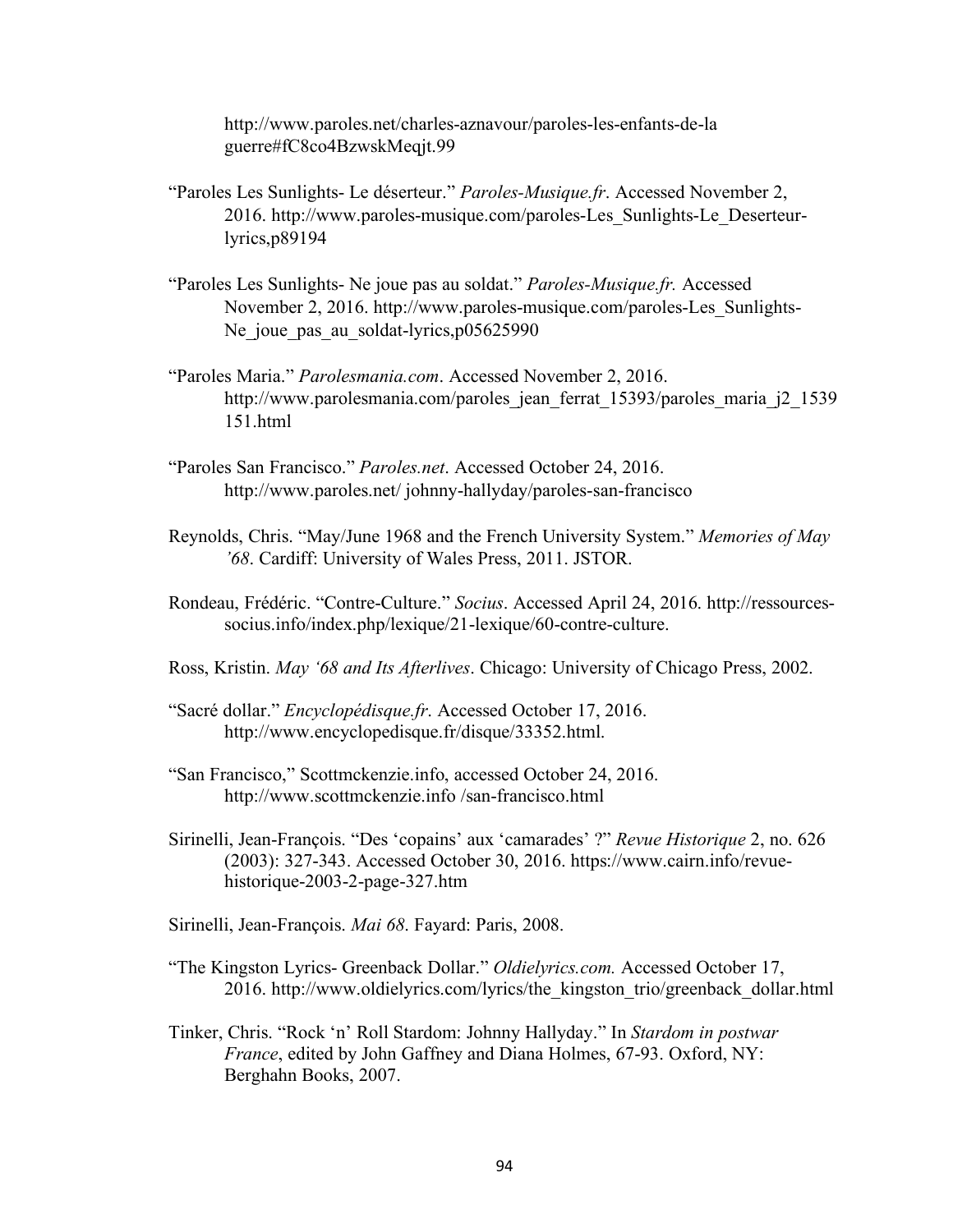- "Top Août 1963." *Top.france.free.fr*. From Fabrice Ferment, *40 ans de tubes 1960- 2000 : Les meilleurs ventes de 45 tours & CD Singles*. Clichy : Larivière, 2001. Accessed October 25, 2016. http://top.france.free.fr/html/1963/0863.htm
- "Top Décembre 1966." *Top.france.free.fr*. From Fabrice Ferment, *40 ans de tubes 1960-2000 : Les meilleurs ventes de 45 tours & CD Singles*. Clichy : Larivière, 2001. Accessed October 8, 2016. http://top.france.free.fr/html/1966/1266.htm.
- "Top Janvier 1964." *Top.france.free.fr*. From Fabrice Ferment, *40 ans de tubes 1960- 2000 : Les meilleurs ventes de 45 tours & CD Singles*. Clichy : Larivière, 2001. Accessed October 17, 2016. http://top.france.free.fr/html/1964/0164.htm.
- "Top Janvier 1964." *Top.france.free.fr*. From Fabrice Ferment, *40 ans de tubes 1960- 2000 : Les meilleurs ventes de 45 tours & CD Singles*. Clichy : Larivière, 2001. Accessed October 17, 2016. http://top.france.free.fr/html/1964/0164.htm.
- "Top Mars 1967." *Top.france.free.fr*. From Fabrice Ferment, *40 ans de tubes 1960- 2000 : Les meilleurs ventes de 45 tours & CD Singles*. Clichy : Larivière, 2001. Accessed November 2, 2016. http://top.france.free.fr/html/1967/0367.htm
- "Top Septembre 1965." *Top.france.free.fr*. From Fabrice Ferment, *40 ans de tubes 1960-2000 : Les meilleurs ventes de 45 tours & CD Singles*. Clichy : Larivière, 2001. Accessed October 7, 2016. http://top.france.free.fr/html/1965/0965.htm.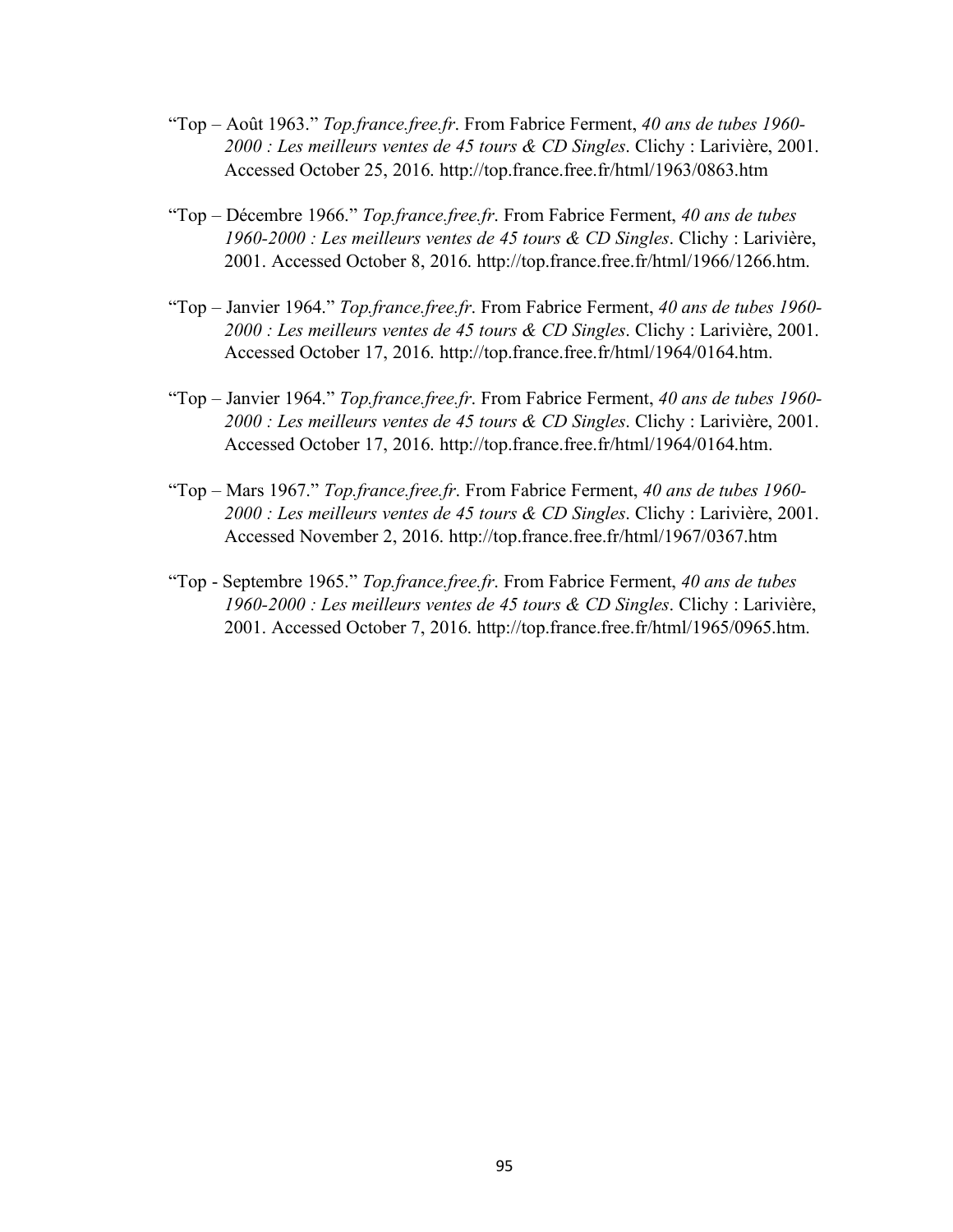APPENDICES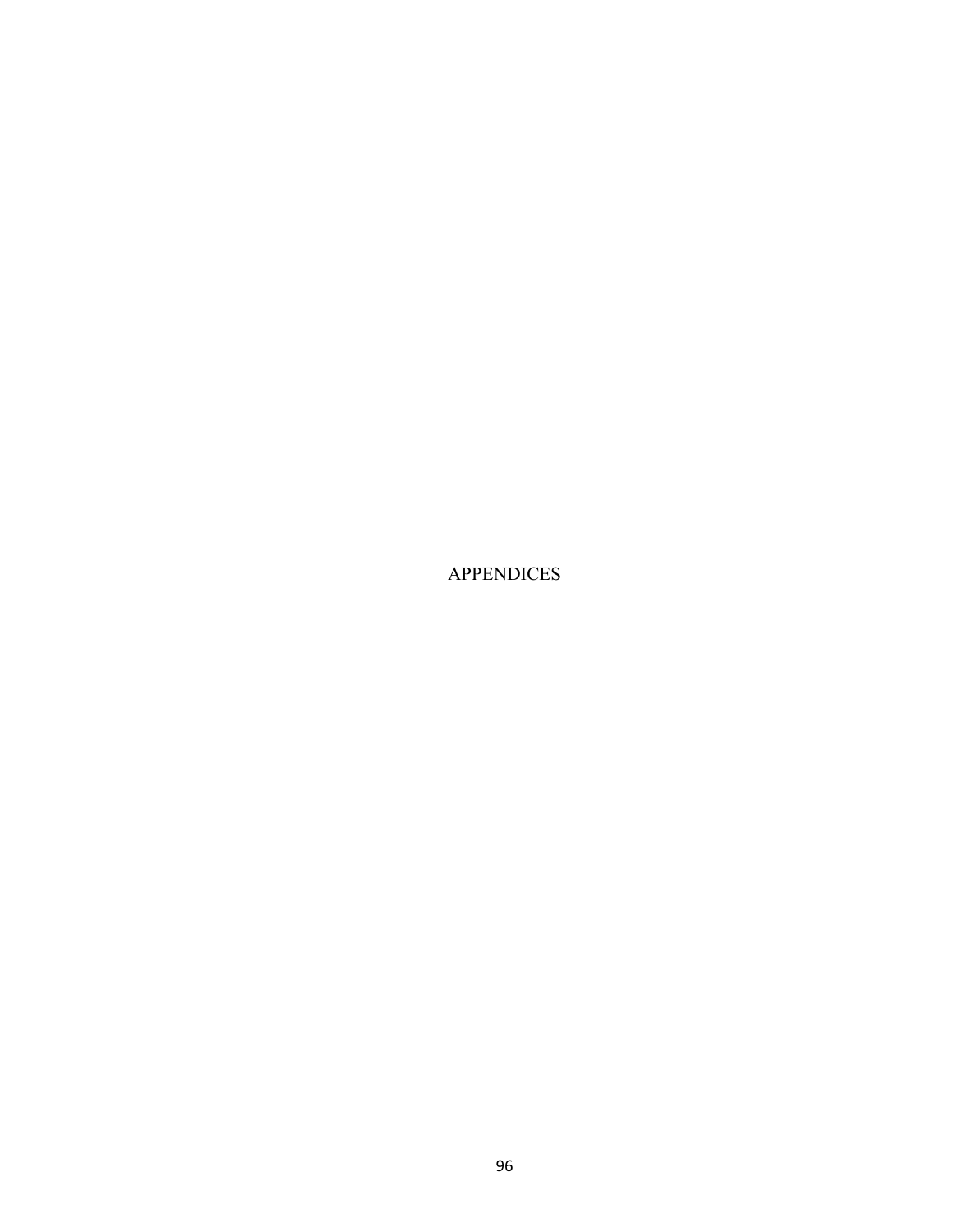# APPENDIX A: INITIAL LIST OF SONGS

This is a list of songs that I flagged as having content that could potentially be linked to ideas important to May 1968. These songs were set aside after the initial listening stage of my research, after which I began my research using secondary sources. Using the works of specialists on May, I created what would become the four-categories approach used in this thesis. Because I read the lyrics and listened to these songs before my secondary research stage, these songs were initially marked based on my knowledge of May 1968 from my courses and extracurricular interest. Some of these songs were not used in the body of my thesis because they did not demonstrate as strong ties to the four categories discussed in this thesis as the songs I did use. Others were not chosen because they related to aspects of May 1968 that were not discussed in this thesis for reasons of length, such as the planned section on technocracy, which was reduced to a paragraph for specifically this reason. They are organized by year and alphabetically by artist name within each year's section.

#### 1963

"Dimanche à Orly" by Gilbert Bécaud "Les tantes jeannes" by Gilbert Bécaud "Les amours d'antan" by Georges Brassens "Trompettes de la renommée" by Georges Brassens "Pauvre petite fille riche" by Claude François "Si j'avais un marteau" by Claude François "Enfants de tous pays" by Enrico Macias "Le martien" by Henri Salvador

# 1964

"Hum hum hum" by Frank Alamo "Je me bats pour gagner" by Frank Alamo "Les sabots" by Alain Barrière "L'orange" by Gilbert Bécaud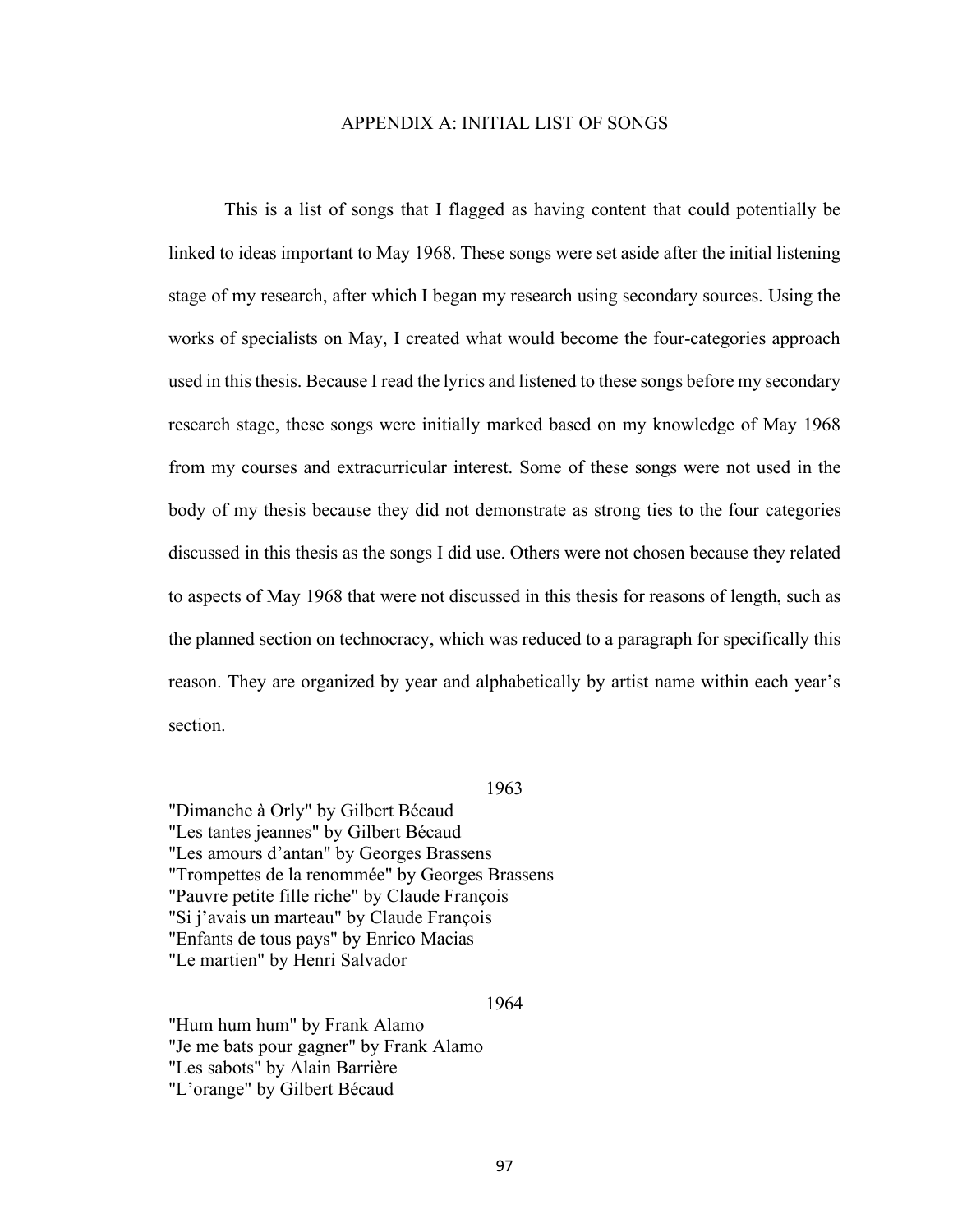"Nathalie" by Gilbert Bécaud "Un air de banjo" by Sacha Distel "La montagne" by Jean Ferrat "Nuit et Brouillard" by Jean Ferrat "Chaque jour c'est la même chose" by Claude François "Sacré dollar" by Les Missiles "Sentimentale" by Eddy Mitchell

### 1965

"Je me suis souvent demandé" by Richard Anthony/Bobbejaan Schoepen "Viva la pappa" by Dalida "Poupée de cire, poupée de son" by France Gall "La tendresse" by Marie Laforêt "Le travail c'est la santé" by Henri Salvador

### 1966

"Les élucubrations d'Antoine" by Antoine "Je dis ce que je pense" by Antoine "Un éléphant me regarde" by Antoine "Les crayons de couleur" by Hugues Aufray "Les enfants de la guerre" by Charles Aznavour "Excusez-moi monsieur le professeur" by Christophe "Et moi et moi et moi" by Jacques Dutronc "Les Playboys" by Jacques Dutronc "Potemkine" by Jean Ferrat "Baby Pop" by France Gall "Le service militaire" by Pierre Pierret "Le déserteur" by Les Sunlights

# 1967

"Fille Sauvage" by Richard Anthony "Je l'appelle Cannelle" by Antoine "Les cactus" by Jacques Dutronc "Maria" by Jean Ferrat "Mao et Moa" by Nino Ferrer "San Francisco" by Johnny Hallyday "Tonton Cristobal" by Pierre Perret "Ne joue pas au soldat" by Les Sunlights "L'heure de la sortie" by Sheila

#### 1968

"Emmenez-moi" by Charles Aznavour "Il est cinq heures, Paris s'éveille" by Jacques Dutronc "Jacques a dit" by Claude François "Le temps des cerises" by Nana Mouskouri "Comme un garçon" by Sylvie Vartan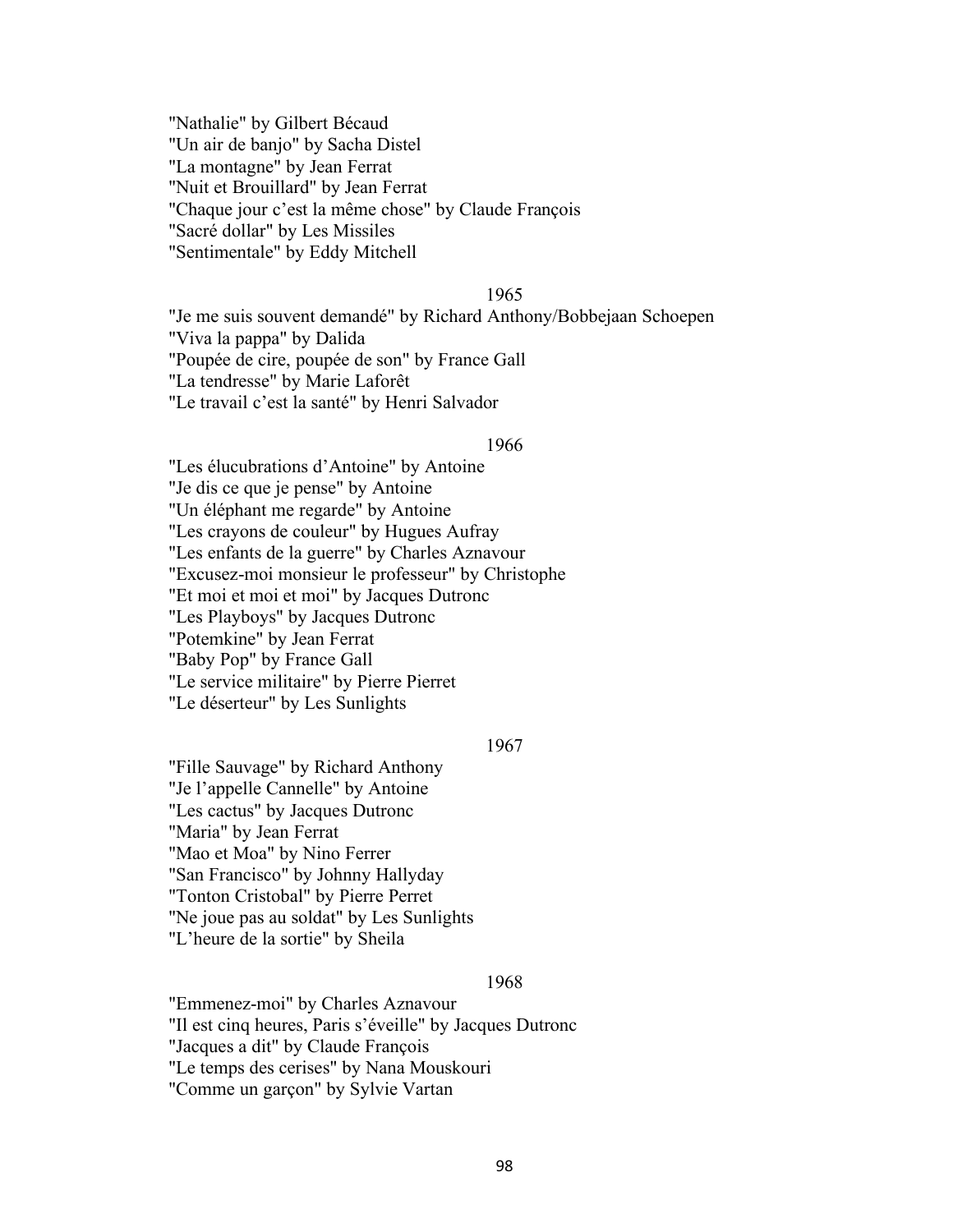# APPENDIX B: FULL LYRICS AND TRANSLATIONS OF EACH ANALYZED SONG

"Je dis ce que je pense, je vis comme je veux " (1966) Par Antoine Je dis ce que je pense, je vis comme je veux Je gagne beaucoup d'argent, mais quand j'en avais peu Je n'étais pas plus malheureux, oui mais Je n'étais pas plus heureux Je suis comme ça pour moi, pas pour vous Comprenez-le Je dis ce que je pense, je vis comme je veux Je mets Johnny en cage, je n'aime pas Edith Mathieu Que vous importe mes cheveux J'ai les chemises que je veux Je fais tout ça pour moi pas pour vous Comprenez-le Je dis ce que je pense, je vis comme je veux La fidélité et moi, croyez-moi, ça fait deux Chaque soir m'amène une fille Chaque matin nous voit repartir Je suis comme ça pour moi, pas pour vous Comprenez-le Je dis ce que je pense, je vis comme je veux Je dis ce que je pense, je vis comme je veux Je dis ce que je... veux Je dis ce que je pense, ce que je veux Je dis ce que je pense, je vis comme je veux Ce que je veux, ce que je pense Et merde !

want" (1966) By Antoine I say what I think, I live how I want I earn lots of money, but when I didn't have much of it I wasn't unhappier, yeah, but I wasn't unhappier I'm like this for me, not for you Understand it I say what I think, I live how I want I put Johnny in a cage, I don't like Edith Mathieu Whatever you think of my hair I have the shirts that I want I do all of this for me, not for you Understand it I say what I think, I live how I want Fidelity and I, believe me, makes two Every night brings me a girl Every morning sees us leave I'm like this for me, not for you Understand it I say what I think, I live how I want I say what I think, I live how I want I say what I… want I say what I think, how I want I say what I think, I live how I want What I want, what I think And shit!

"I say what I want, I live how I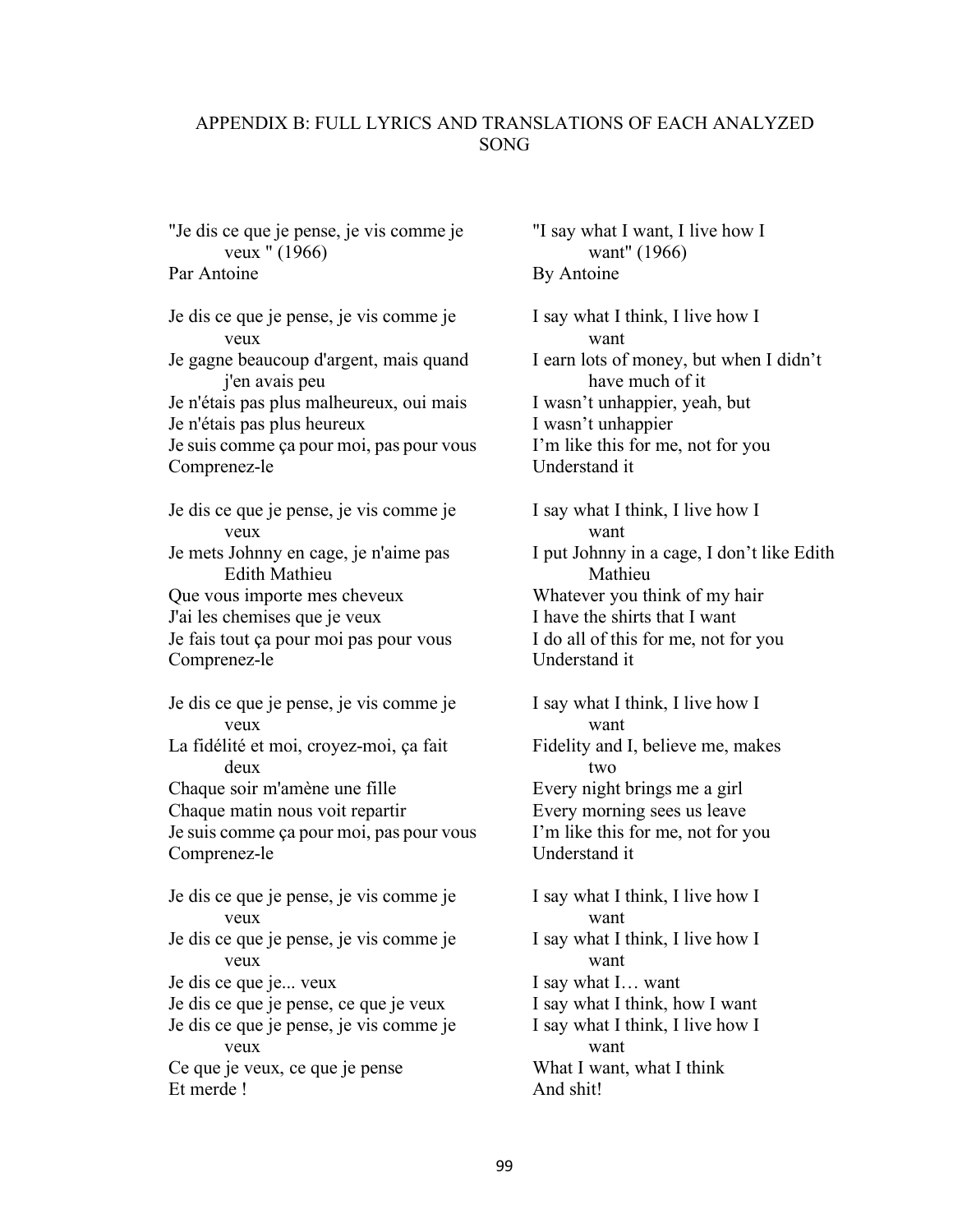"Excusez-moi monsieur le professeur" (1966) Par Christophe

Si mes oreilles sont longues C'est parce qu'un imbécile Un jour s'est amusé à leur tirer dessus Si mes doigts n'ont plus d'ongles C'est parce qu'un imbécile Un jour s'est amusé à leur taper dessus

Excusez-moi monsieur le professeur Si je ne connais pas mes leçons par cœur

Si je me tiens debout Tout au fond de la classe C'est parce que je n'aime pas Faire les choses à moitié Si je me tiens debout Tout au fond de la classe C'est qu'un autre à ma place Est toujours le premier

Excusez-moi monsieur le professeur Si j'ai toujours les idées ailleurs

Si les pages sont blanches De mes pauvres cahiers C'est qu'il y a trop de branches Aux arbres des forêts Et si j'aime les branches Si j'aime la forêt C'est parce que vous m'avez Défendu d'y grimper

Excusez-moi monsieur le professeur Si je connais les oiseaux par cœur

Si quand vous faites l'appel Je vous réponds "absent" C'est parce que j'ai perdu Votre école et pourtant Je la cherche partout A travers mille champs J'ai perdu mon chemin Je reviendrai demain

"Forgive Me, Mister the Teacher" (1966) By Christophe

If my ears are long It's because an imbecile Went ahead and pulled on them one day If my fingers no longer have nails It's because an imbecile Went ahead and rapped on them one day

Forgive me, mister the teacher If I don't know my lessons by heart

If I stand up At the back of the class It's because I don't like To half-do things If I stand up At the back of the class It's because another student in my place Is always the best

Forgive me, mister the teacher If my thoughts are always elsewhere

If the pages are blank In my poor journals It's because there are too many branches On the forest's trees And if I like the branches And If I like the forest It's because you have Banned me from climbing them

Forgive me, mister the teacher If I know birds by heart

If when you take attendance I reply to you "absent" It's because I lost Your school and even though I look for it everywhere Across a thousand fields I lost my way I'll come back tomorrow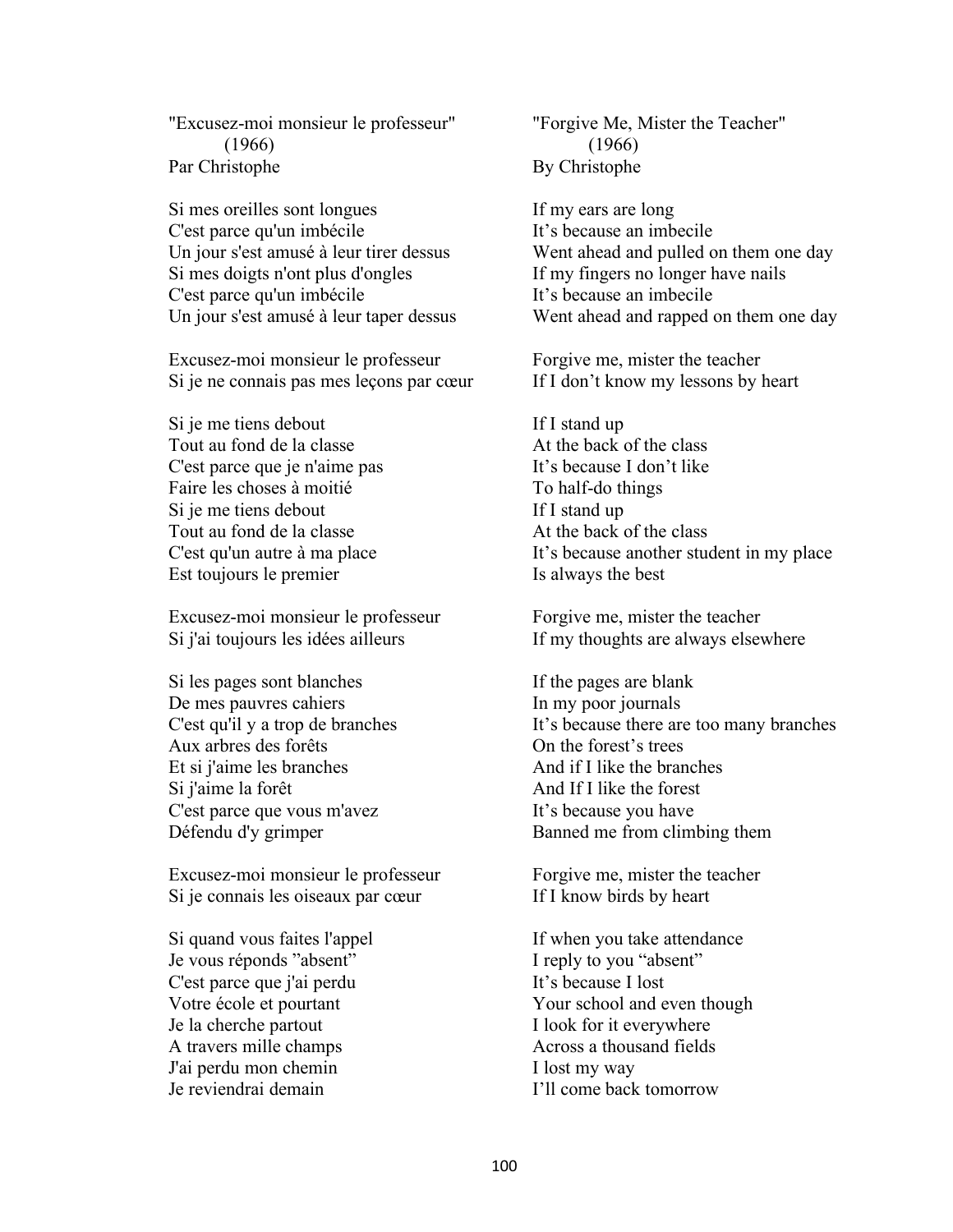Excusez-moi monsieur le professeur Si je ne sais jamais rien par cœur

Si mes oreilles sont longues C'est parce qu'un imbécile Un jour c'est amusé à leur tirer dessus Si mes doigts n'ont plus d'ongles C'est parce qu'un imbécile Un jour s'est amusé à leur taper dessus Forgive me, mister the teacher If I never know anything by heart

If my ears are long It's because an imbecile Went ahead and pulled on them one day If my fingers no longer have nails It's because an imbecile Went ahead and rapped on them one day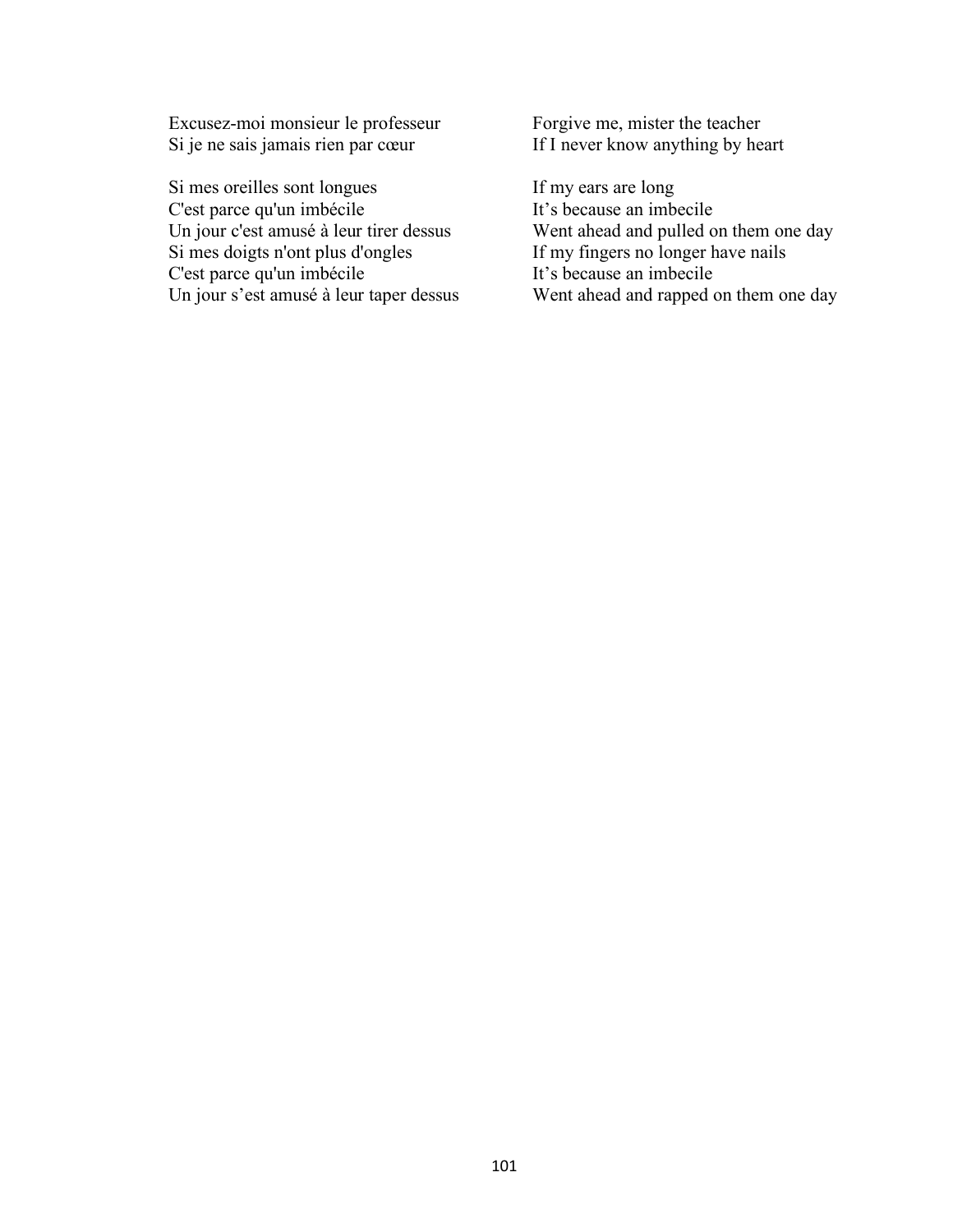"Le service militaire" (1966) Par Pierre Perret

C'est bien parce que j'aime autant l'armée que les flics Que mes couplets d'un mauvais goût systématique Vous racontent en trois coups de gamelle Trois petits tours dans une poubelle Comment on se retrouve à vingt ans Crétin hilare et décadent

Qu'est-ce qu'on rit Au service militaire C'est merveilleux, mes amis J'aime ma mère la patrie Je la servirai toute la vie

Sa langue épaisse était chargée comme un mulet La voix cassée par les ballons de muscadet Le chef qui sentait la choucroute Gueulait des j'en ai rien à foutre Quand quelqu'un lui disait bonsoir Il répondait j'veux rien savoir

Qu'est-ce qu'on rit Au service militaire C'est merveilleux mes amis J'aime ma mère la patrie Je la servirai toute la vie

Quand le major nous parle d'hygiène on voit ses crocs Plus noirs que la conscience de mon imprésario On devine à son haleine discrète Qu'y se les brique avec une chaussette Il peut voir Chicago content C'est pas lui qu'on traitera de sale blanc

Qu'est-ce qu'on rit

"Military Service" (1966) By Pierre Perret

It's clearly because I love the army as much as the cops That my systematically distasteful verses Tell you in three strokes Three tours in a dump How we end up at twenty A decadent and high-spirited moron

Oh what a laugh Military service It's marvelous, my friends I love my mother country I'll serve her for my whole life

His course tongue was loaded like a pack-mule Voice broken by glasses of Muscadet The chief that smelled of sauerkraut Bawled out the slackers When someone told him goodnight He responded I don't want to know

Oh what a laugh Military service It's marvelous, my friends I love my mother country I'll serve her for my whole life

When the major talks to us about hygiene we see his teeth Darker than the conscience of my impresario We guess from the subtle smell of his breath That he scrubbed them with a sock And he could see Chicago happily It's not him that would be called a honkey

Oh what a laugh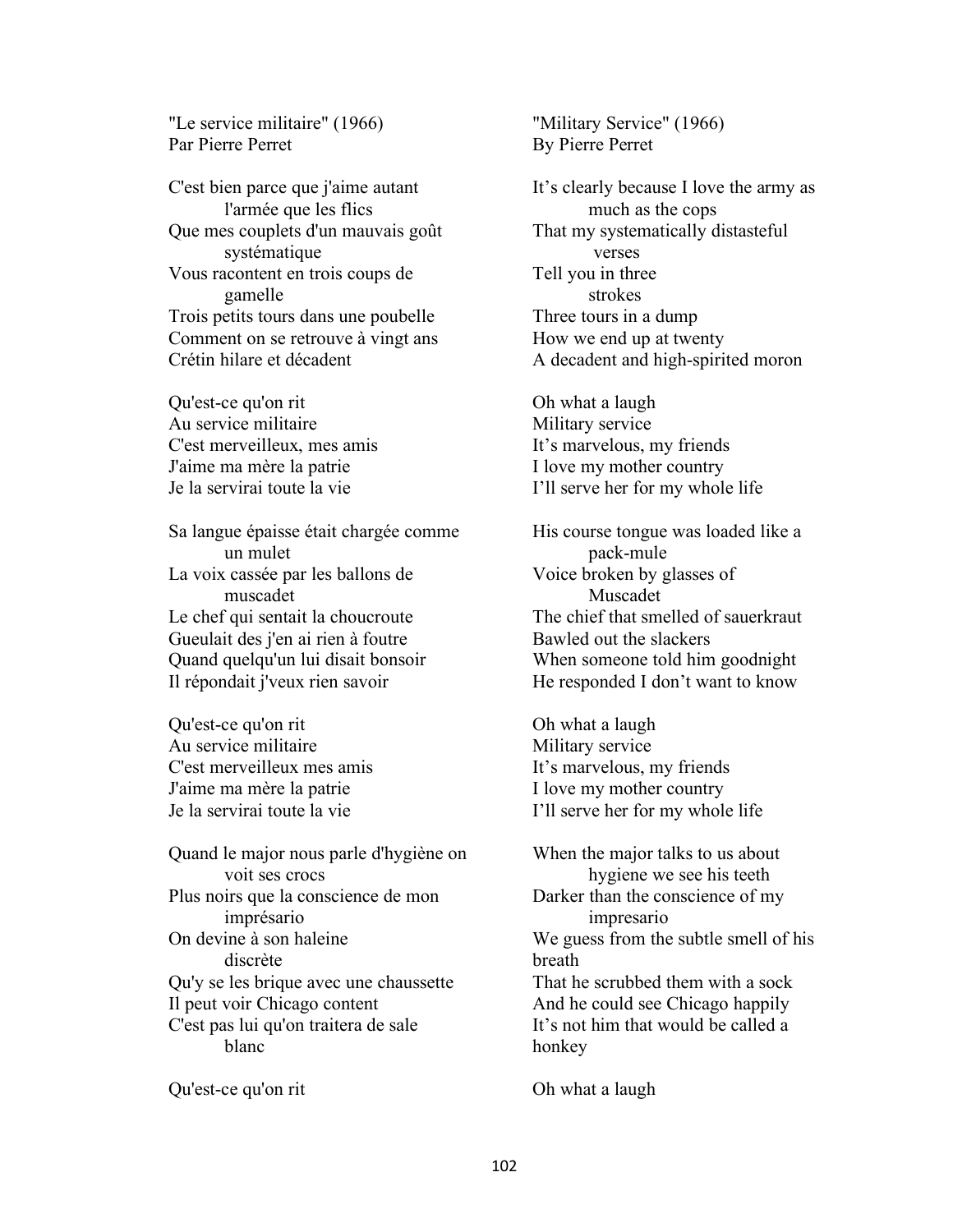Au service militaire C'est merveilleux mes amis J'aime ma mère la patrie Je la servirai toute la vie

Y a un musclé, il a demandé à rempiler Il est si ouvert que dans le civil tout lui est fermé Quand il nage dans la vinasse Il nous sort des plaisanteries grasses Et la photo de sa Marion A poil comme un morceau de savon

Qu'est-ce qu'on rit Au service militaire C'est merveilleux mes amis J'aime ma mère la patrie Je la servirai toute la vie

Je rencontre parfois des vieux poteaux d'antan Qui se tapent sur les cuisses en parlant du vieux temps Si je réprime ma tristesse Mon envie de leur botter les fesses C'est qu'au prochain casse-pipe joyeux Y faudra bien des mecs comme eux

Qu'est-ce qu'on rit Au service militaire C'est merveilleux mes amis J'aime ma mère la patrie Je la servirai toute la vie

Aujourd'hui on nous prétend que tout va changer Que pour être intelligent suffisait d'y penser Les casernes feront peau neuve On va placarder ce chef-d'œuvre Ordre aux gradés bêtes et méchants D'être un peu moins cons qu'avant

Qu'est-ce qu'on rit

Military service It's marvelous, my friends I love my mother country I'll serve her for my whole life

There's a muscle-head, he asked to reenlist He's so open that civilian life is closed to him When he swims in jug-wine He comes out with crude jokes And the photo of his Marion Stark naked like a piece of soap

Oh what a laugh Military service It's marvelous, my friends I love my mother country I'll serve her for my whole life

I sometimes meet buddies from the old days Who slap their knees, taking about old times If I suppress my sadness, My desire to kick them in the pants It's that at the next cheerful deployment to the front We'll definitely need guys like them

Oh what a laugh Military service It's marvelous, my friends I love my mother country I'll serve her for my whole life

Today, they tell us that everything will change That thinking one is intelligent is enough to become it The barracks will shed their skin This masterpiece will be displayed Order the stupid and mean NCOs To be a bit less stupid than before

Oh what a laugh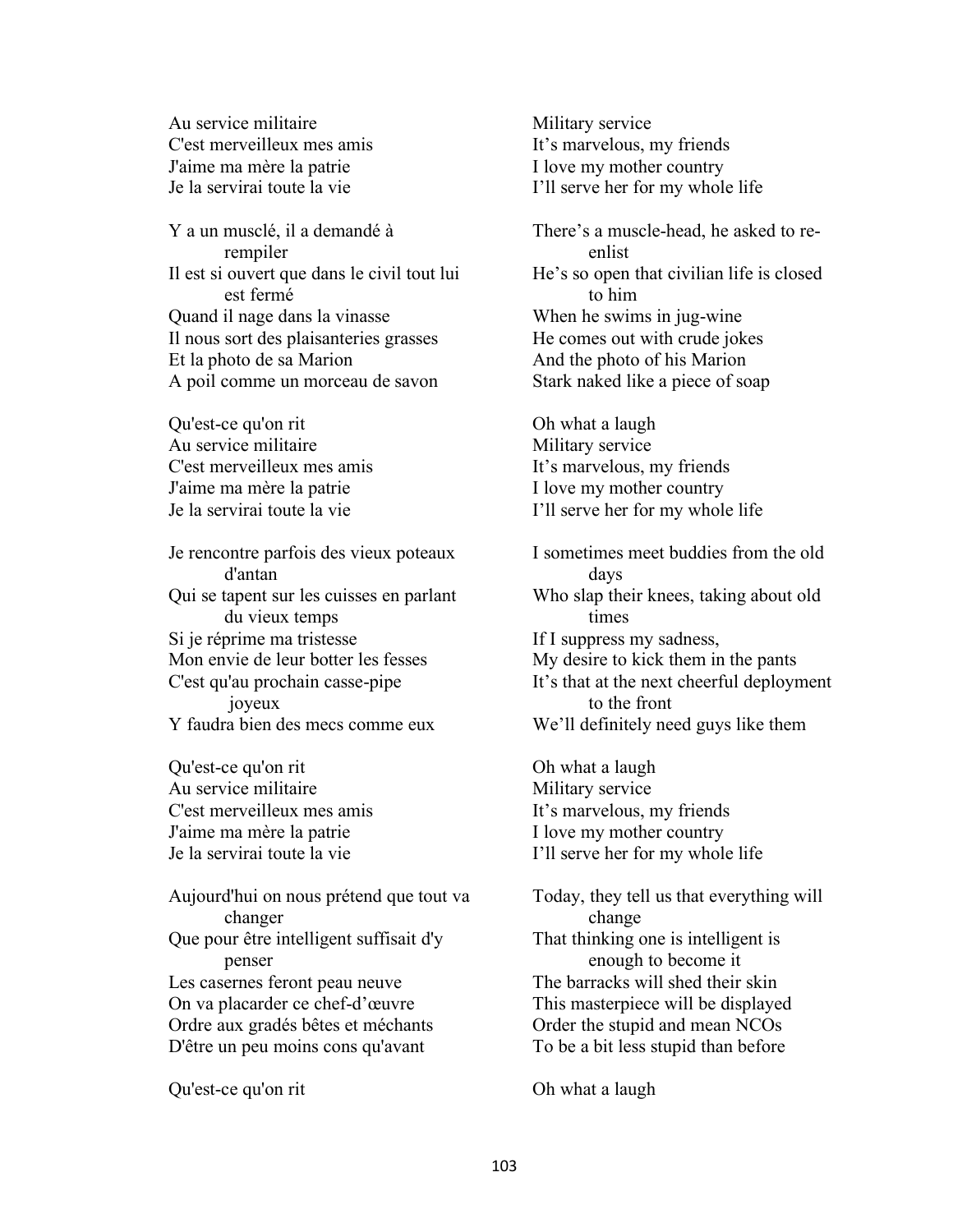Au service militaire C'est merveilleux mes amis J'aime ma mère la patrie Je la servirai toute la vie

Military service It's marvelous, my friends I love my mother country I'll serve her for my whole life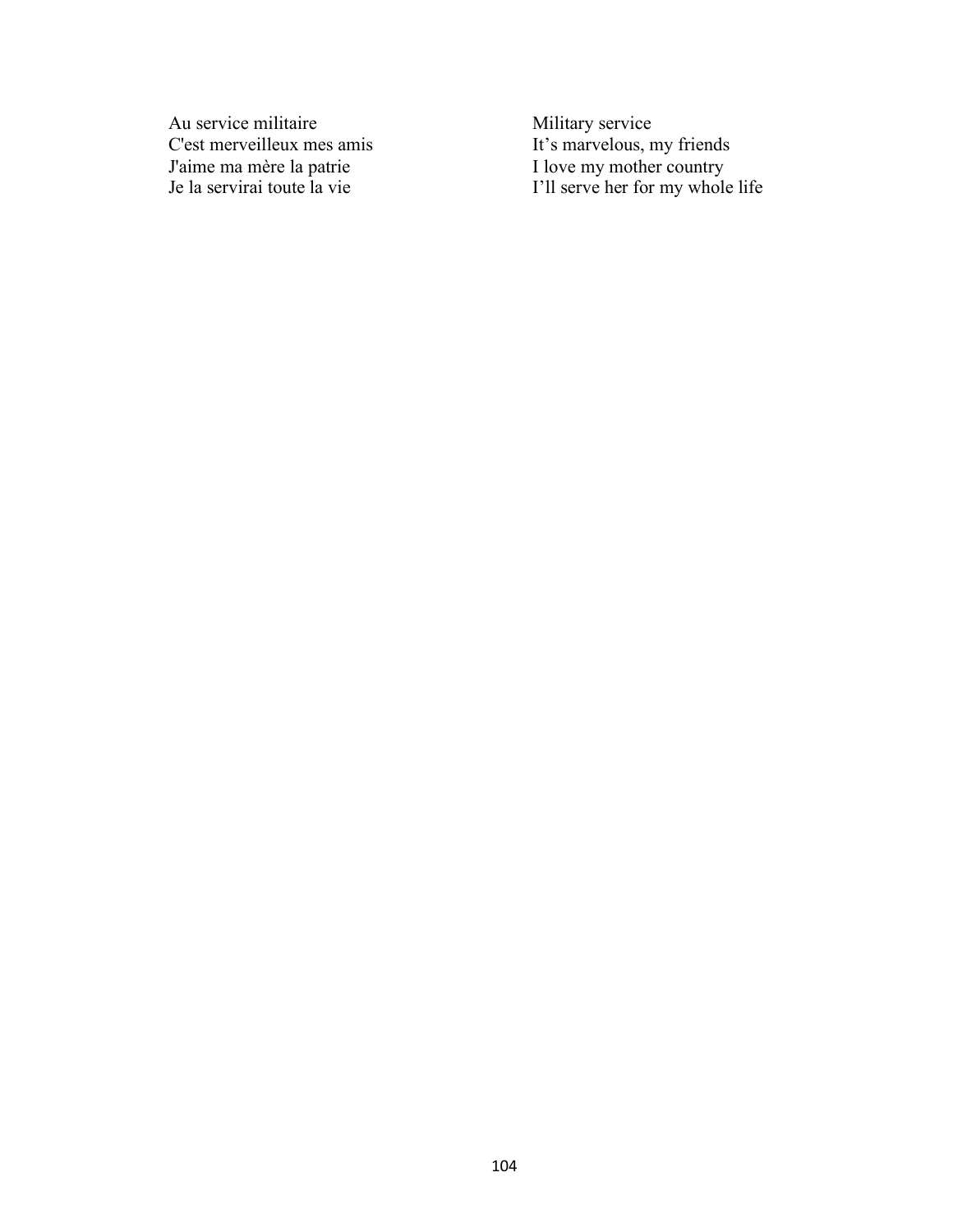"Sacré dollar" (1965) Par Les Missiles

Pour ce petit bout de papier Qui peut tout acheter Je vois faire autour de moi N'importe quoi Pour toucher quelques billets... c'est vrai Tout le monde se battrait

Oui, c'est fou ce qu'on fait pour t'avoir Sacré dollar Ça me fait rigoler J'aime mieux chanter Avec ma guitare Tant pis pour ce sacré dollar, eh oui Tant pis pour ce sacré dollar.

Elle m'avait promis de m'aimer Même à moitié fauché Mais d'autres avaient ce que moi, moi je n'ai pas Et quand brille la monnaie, c'est vrai L'amour doit faire ses paquets

Oui, c'est fou ce qu'on fait pour t'avoir Sacré dollar Ça me fait rigoler J'aime mieux chanter Avec ma guitare Tant pis pour ce sacré dollar, eh oui Tant pis pour ce sacré dollar.

Pour moi le seul vrai bonheur Est au fond de mon cœur Si l'on croit que je n'ai rien J'ai mes copains Et pour eux je donnerais, c'est vrai Le monde entier sans regret

Malgré tout tu n'as pas pu m'avoir Sacré dollar J'ai gardé ma guitare

"Good, Old Dollar" (1965) By Les Missiles

For this little piece of paper That can buy everything I see people around me do Anything To get their hands on a few dollars… it's true Everyone would fight each other

It's crazy what we'll do to get you Good, old dollar It makes me laugh I prefer to sing With my guitar Too bad for this good, old dollar, oh yeah Too bad for this good, old dollar

She promised to love me Even half-broke But others had what I, what I don't And when the coins shine, it's true Love has to pack its bags

It's crazy what we'll do to get you Good, old dollar It makes me laugh I prefer to sing With my guitar Too bad for this good, old dollar, oh yeah Too bad for this good, old dollar

For me, the only happiness Is in the bottom of my heart If they think I have nothing I have my friends For them I'd give, it's true The whole world without regrets

In spite of everything Good, old dollar, I kept my guitar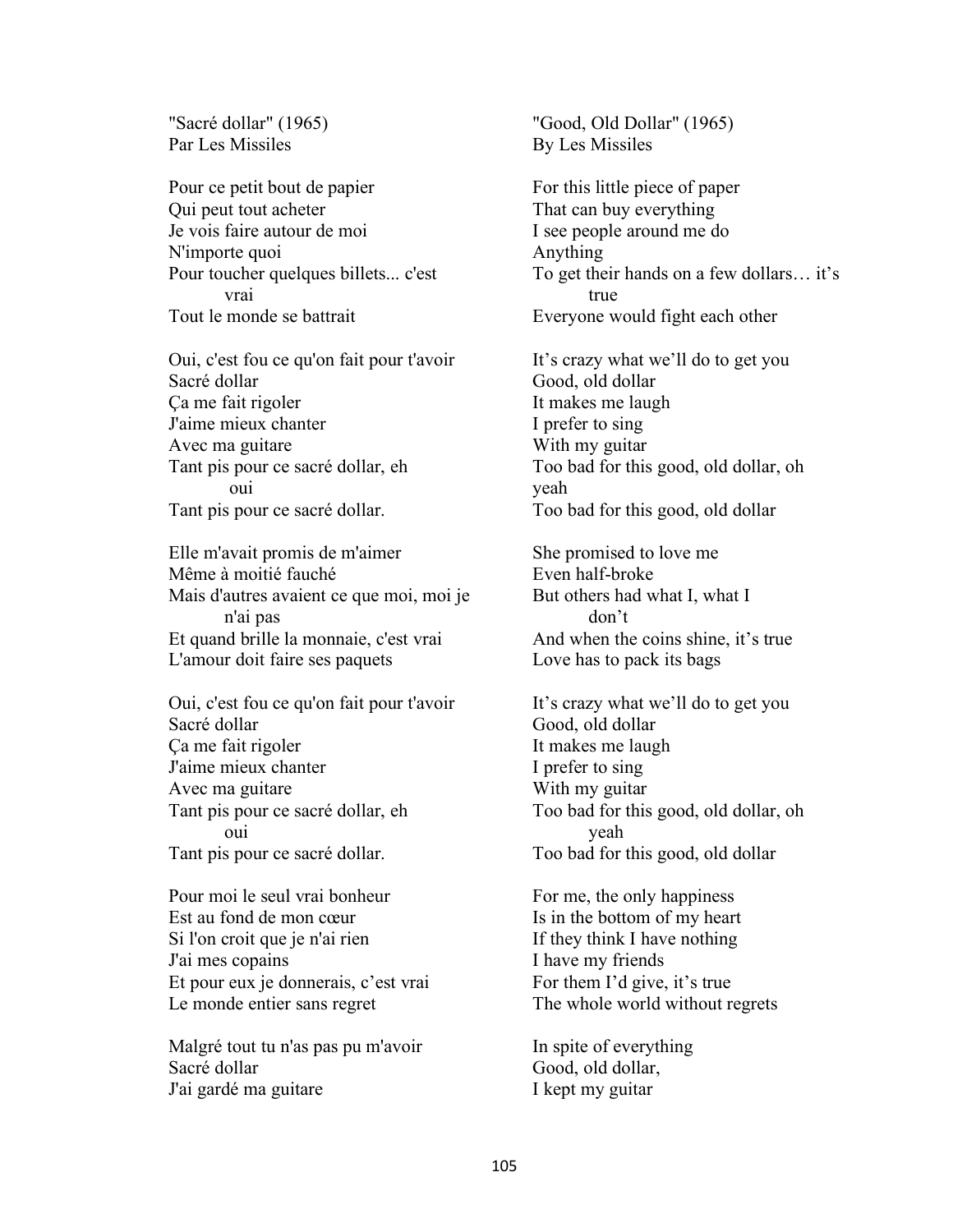Je fais des chansons Avec l'horizon Et si je les chante au hasard, eh oui C'est pas pour toi, sacré dollar.

Pour ce petit bout de papier Qui peut tout acheter Je vois faire autour de moi N'importe quoi Pour toucher quelques billets, c'est vrai Tout le monde se battrait

Oui, c'est fou ce qu'on fait pour t'avoir Sacré dollar Ça me fait rigoler J'aime mieux chanter Avec ma guitare Tant pis pour ce sacré dollar, eh oui Tant pis pour ce sacré dollar

I make music With the horizon And if I sing them haphazardly, oh yeah It's not for you, good, old dollar

For this little piece of paper That can buy everything I see people around me do Anything To get their hands on a few dollars Everyone would fight each other

It's crazy what we'll do to get you Good, old dollar It makes me laugh I prefer to sing With my guitar Too bad for this good, old dollar, oh yeah Too bad for this good, old dollar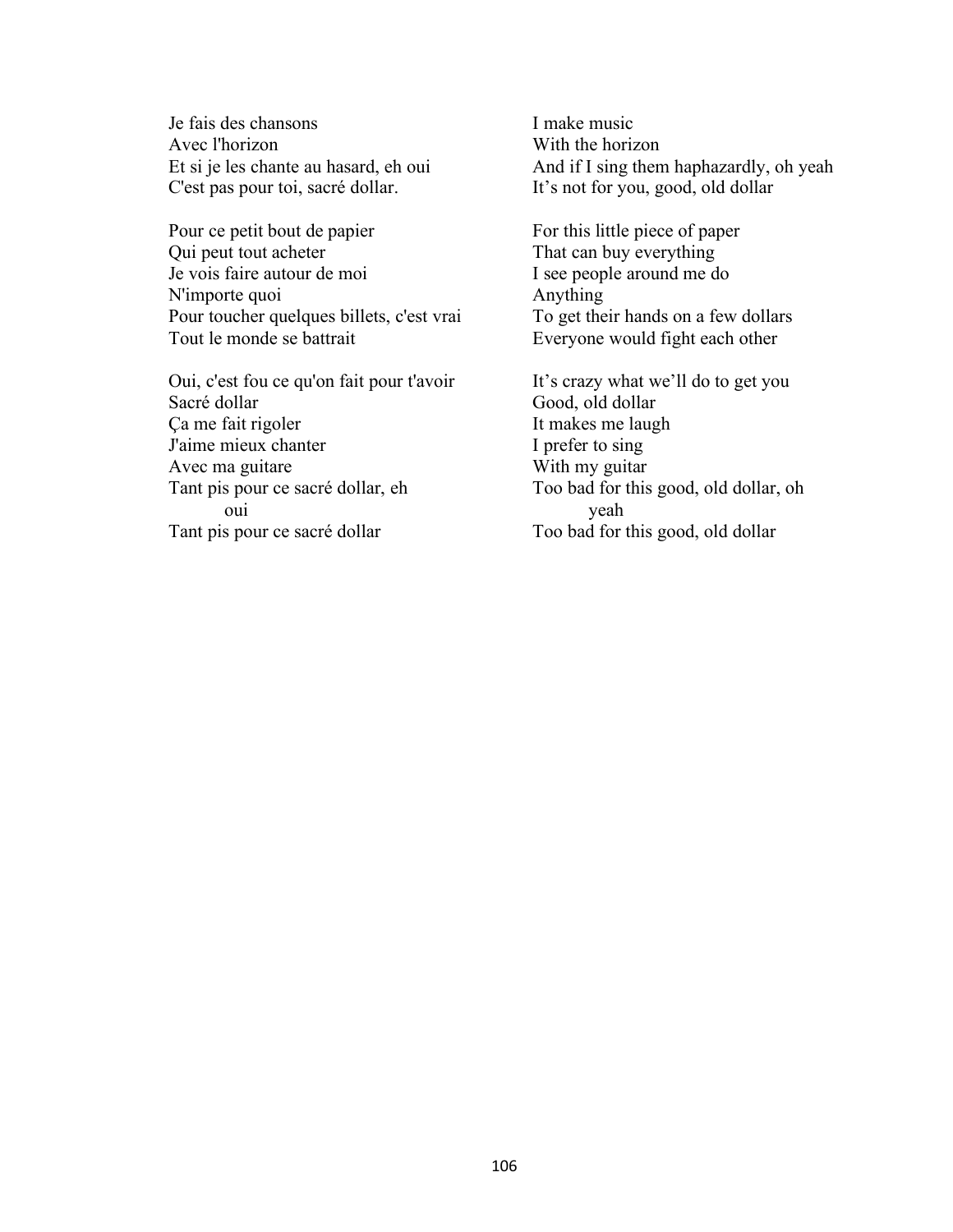"Le travail c'est la santé" (1965) Par Henri Salvador

Le travail c'est la santé Rien faire c'est la conserver Les prisonniers du boulot N'font pas de vieux os.

Ces gens qui courent au grand galop En auto, métro ou vélo Vont-ils voir un film rigolo ? Mais non, ils vont à leur boulot

Le travail c'est la santé Rien faire c'est la conserver Les prisonniers du boulot N'font pas de vieux os.

Ils bossent onze mois pour les vacances Et sont crevés quand elles commencent Un mois plus tard, ils sont costauds Mais faut reprendre le boulot

Dire qu'il y a des gens en pagaille Qui courent sans cesse après le travail Moi le travail me court après Il n'est pas près de m'rattraper.

Maintenant dans le plus p'tit village Les gens travaillent comme des sauvages Pour se payer tout le confort Quand ils l'ont, eh bien, ils sont morts.

Hommes d'affaires et meneurs de foule Travaillent à en perdre la boule Et meurent d'une maladie d'cœur C'est très rare chez les pétanqueurs !

"Work is health" (1965) By Henri Salvador

Work is health To do nothing is to conserve it Prisoners of work Don't live long

These people who run, galloping In cars, on subways, or on bikes Are they going to see a funny movie? But no, they're going to work

Work is health To do nothing is to conserve it Prisoners of work Don't live long

They work eleven months for vacation And they're exhausted when it starts A month later, they're hefty But they have to go back to work

To think, there are loads of people That constantly chase after work Me, work chases after me It's not about to catch me

Now in the smallest village People work like beasts To pay for all their comforts When they get them, well, they're dead

Businessmen and leaders of crowds Work like crazy And die of a heart condition Very rare in *pétanqueurs*!<sup>1</sup>

 <sup>1</sup> Players of the game *pétanque*, usually retired men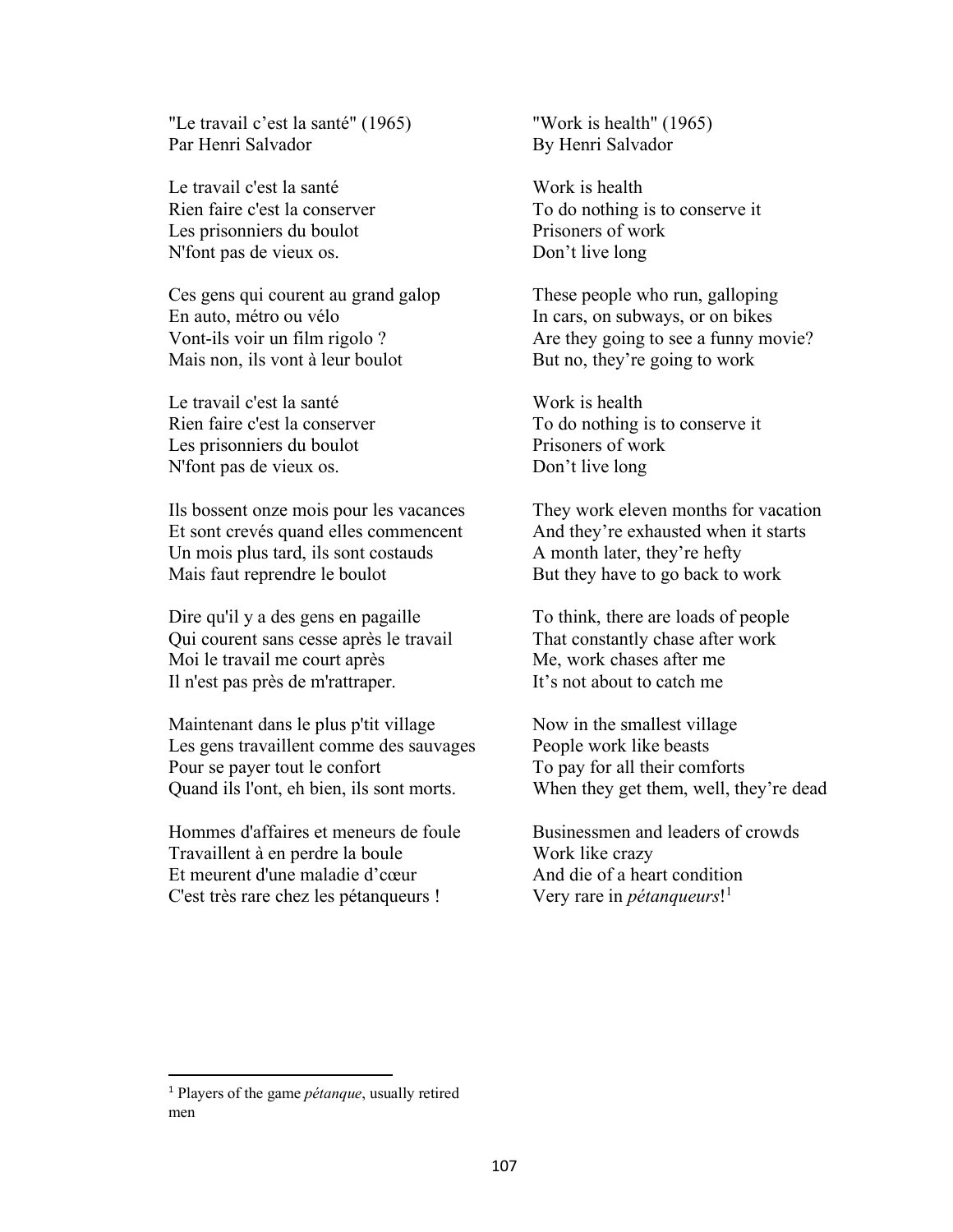"Et moi et moi et moi" (1966) Par Jacques Dutronc

Sept cent millions de chinois Et moi, et moi, et moi Avec ma vie, mon petit chez-moi Mon mal de tête, mon point au foie J'y pense et puis j'oublie C'est la vie, c'est la vie

Quatre-vingt millions d'indonésiens Et moi, et moi, et moi Avec ma voiture et mon chien Son Canigou quand il aboie J'y pense et puis j'oublie C'est la vie, c'est la vie

Trois ou quatre cent millions de noirs Et moi, et moi, et moi Qui vais au brunissoir Au sauna pour perdre du poids J'y pense et puis j'oublie C'est la vie, c'est la vie

Trois cent millions de soviétiques Et moi, et moi, et moi Avec mes manies et mes tics Dans mon petit lit en plume d'oie J'y pense et puis j'oublie C'est la vie, c'est la vie

Cinquante millions de gens imparfaits Et moi, et moi, et moi Qui regarde Catherine Langeais A la télévision chez moi J'y pense et puis j'oublie C'est la vie, c'est la vie

Neuf cent millions de crève-la-faim Et moi, et moi, et moi Avec mon régime végétarien Et tout le whisky que je m'envoie J'y pense et puis j'oublie C'est la vie, c'est la vie

"And me and me and me" (1966) By Jacques Dutronc

Seven-hundred million Chinese people And me and me and me With my life, my little one at home My headache, my liver pain I think about it then I forget That's life, that's life

Eighty-million Indonesians And me and me and me With my car and my dog His dog food when he barks I think about it then I forget That's life, that's life

Three- or four-hundred million black people And me and me and me Who go to the tanning salon To the sauna to lose weight I think about it then I forget That's life, that's life

Three-hundred million Soviets And me and me and me With my obsessions and my habits In my little goose-feather bed I think about it then I forget That's life, that's life

Fifty million imperfect people And me and me and me Watching Catherine Langeais On television at my house I think about it then I forget That's life, that's life

Nine-hundred million starving people And me and me and me With my vegetarian diet And all the whiskey I can knock back I think about it and then I forget That's life, that's life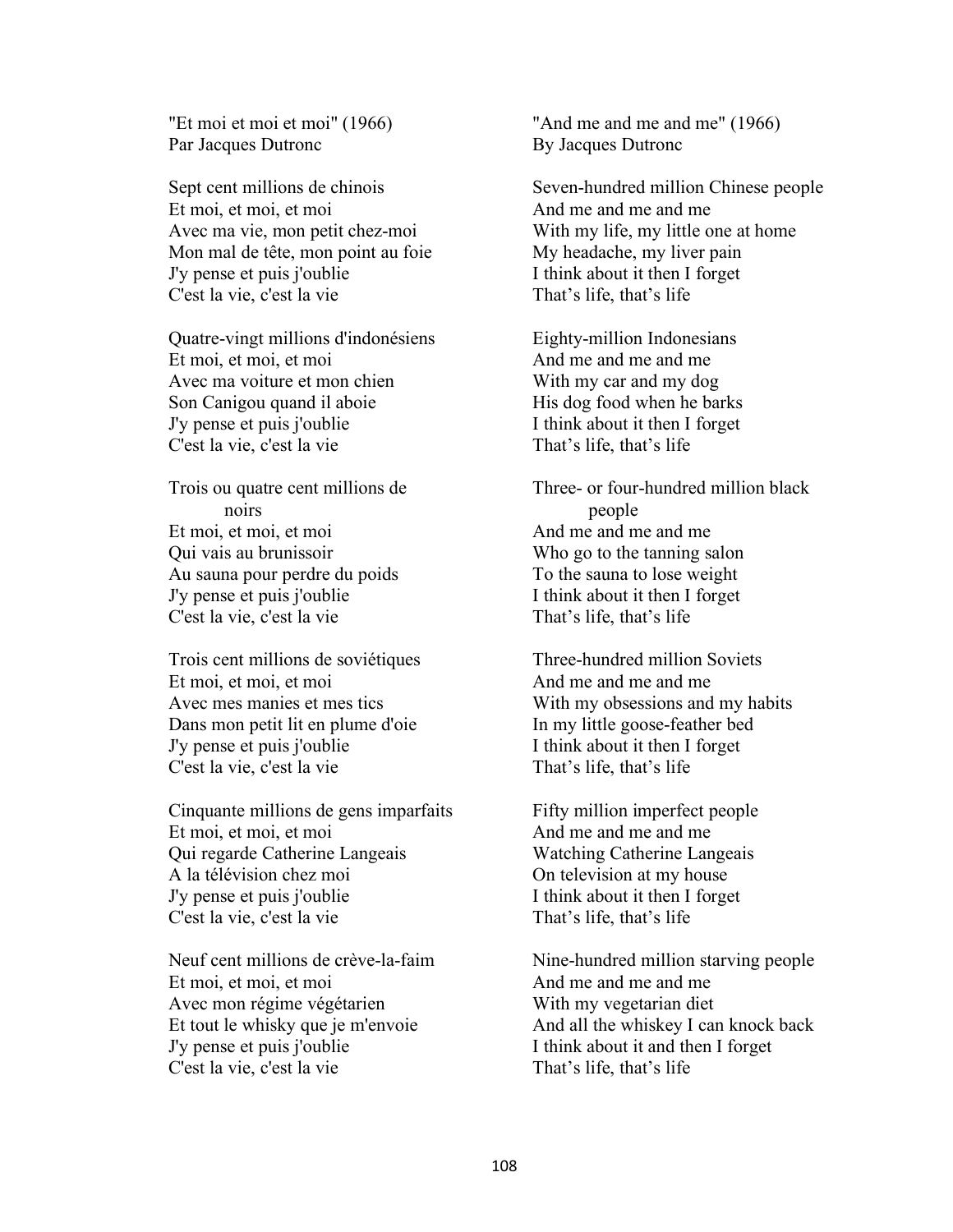Cinq cent millions de sud-américains Et moi, et moi, et moi Je suis tout nu dans mon bain Avec une fille qui me nettoie J'y pense et puis j'oublie C'est la vie, c'est la vie

Cinquante millions de vietnamiens Et moi, et moi, et moi Le dimanche à la chasse au lapin Avec mon fusil, je suis le roi J'y pense et puis j'oublie C'est la vie, c'est la vie

Cinq cent milliards de petits martiens Et moi, et moi, et moi Comme un con de parisien J'attends mon chèque de fin de mois J'y pense et puis j'oublie C'est la vie, c'est la vie

Five-hundred million South Americans And me and me and me I'm completely naked in my bath With a girl who's cleaning me I think about it then I forget That's life, that's life

Fifty million Vietnamese people And me and me and me Sundays, rabbit hunting With my gun, I'm the king I think about it then I forget That's life, that's life

Five-hundred billion little Martians And me and me and me Like an idiot Parisian I wait for my monthly check I think about it then I forget That's life, that's life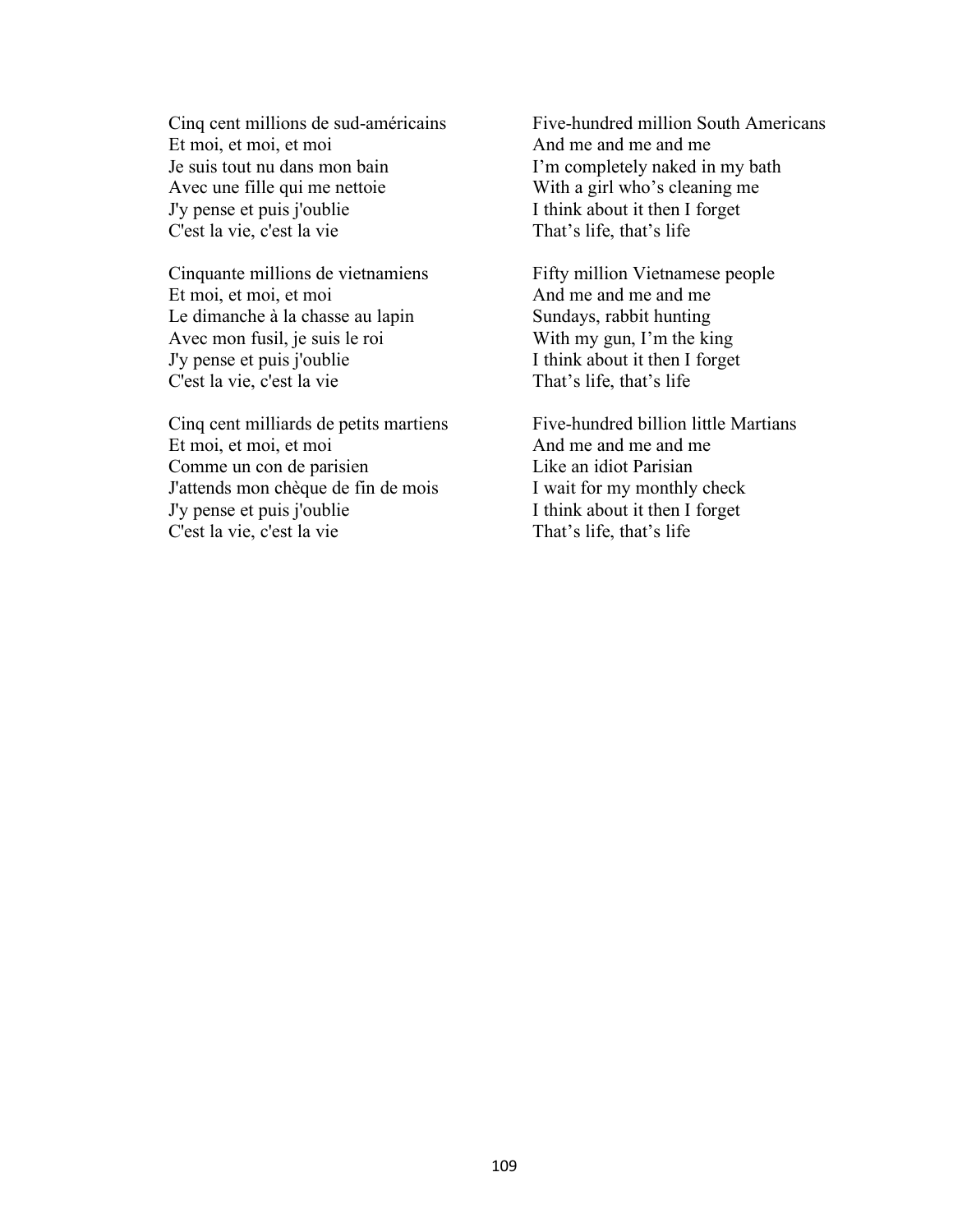"Emmenez-moi" (1967) Par Charles Aznavour

Vers les docks où le poids de l' ennui Me courbe le dos Ils arrivent, le ventre alourdi De fruits des bateaux

Ils viennent du bout du monde Apportant avec eux Des idées vagabondes Aux reflets de ciel bleu De mirage Traînant un parfum poivrées De pays inconnus Et d'éternels étés Où l'on vit presque nu Sur les plages Moi qui n'ai connu toute ma vie Que le ciel du Nord J'aimerais débarbouiller ce gris En virant de bord

Emmenez-moi Au bout de la terre Emmenez-moi Au pays des merveilles II me semble que la misère Serait moins pénible au soleil.

Dans les bars à la tombée du jour Avec les marins Quand on parle de filles et d'amour Un verre à la main Je perds la notion des choses Et soudain ma pensée M'enlève et me dépose Un merveilleux été Sur la grève Où je vois tendant les bras L'amour qui comme un fou Court au-devant de moi Et je me pends au cou De mon rêve Quand les bars ferment, que les marins "Take Me Away" (1967) By Charles Aznavour

By the docks where the weight of *ennui* Bends my back They arrive, stomachs full Of fruit from the boats

They come from half a world away Bringing with them Wandering ideas To reflections of blue sky Of mirages Dragging in a peppery perfume Of unknown lands And eternal summers Where they live nearly naked On beaches Me, having known my whole life Only the Northern skies I'd like to wash away this gray By stowing away

Take me away To the edge of the world Take me away To wonderland It seems to me that misery Would be less tiresome in the sun

In the bars at nightfall With the sailors When we talk about girls and love A glass in hand I lose the notion of things And suddenly my thoughts Take me away and put me A wonderful summer On the shore Where I see, arms outstretched Love that crazily Runs before me And I throw my arms around the neck Of my dream When the bars close, when the sailors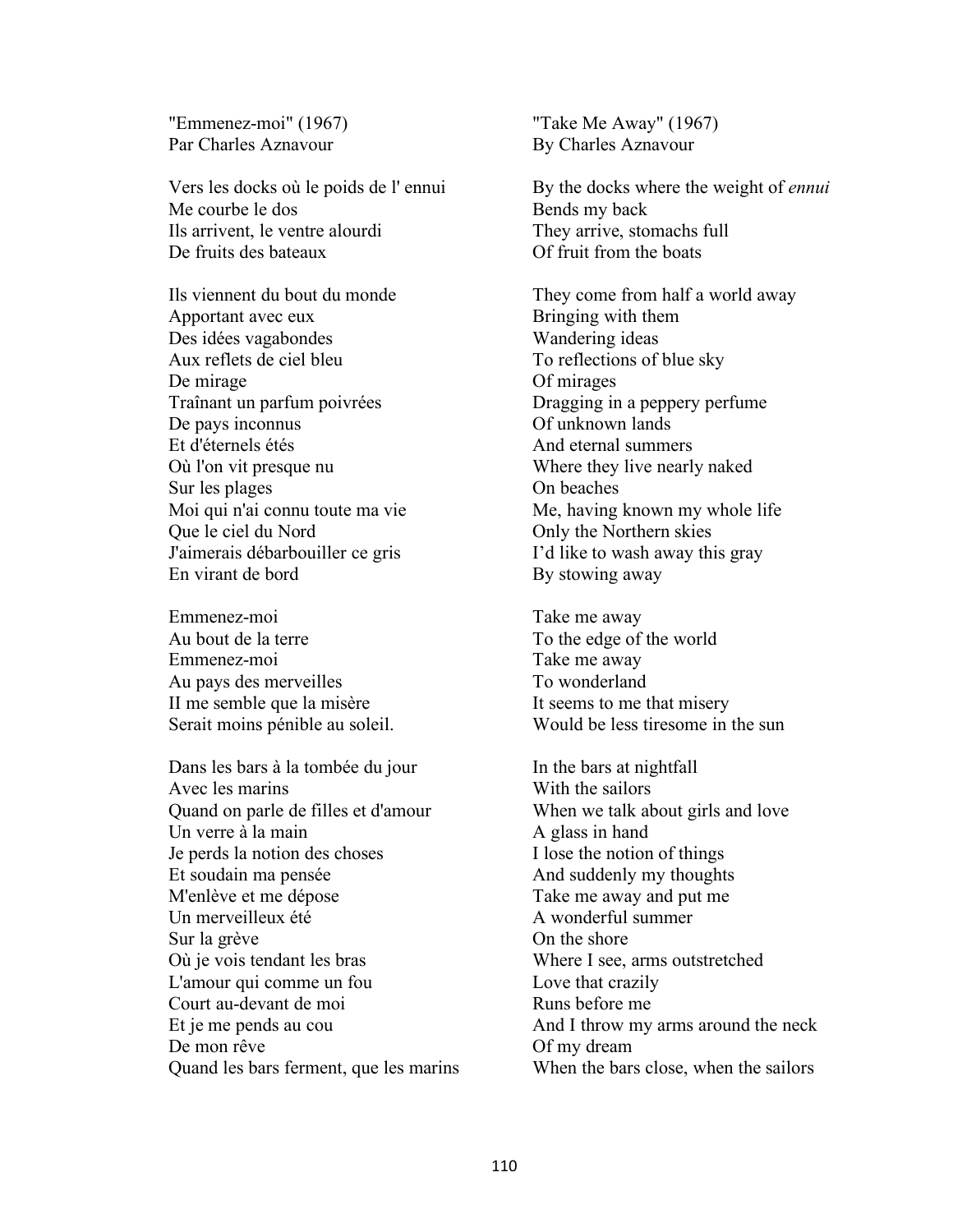Rejoignent leur bord Moi je rêve encore jusqu'au matin Debout sur le port

Emmenez-moi Au bout de la terre Emmenez-moi Au pays des merveilles Il me semble que la misère Serait moins pénible au soleil

Un beau jour sur un rafiot craquant De la coque au pont Pour partir je travaillerai dans La soute à charbon Prenant la route qui mène A mes rêves d'enfants Sur des îles lointaines Où rien n'est important Que de vivre Où les filles alanguies Vous ravissent le coeur En tressant m'a-t-on dit De ces colliers de fleurs Qui enivrent Je fuirai laissant là mon passé Sans aucun remords Sans bagage et le coeur libéré En chantant très fort

Emmenez-moi Au bout de la terre Emmenez-moi Au pays des merveilles Il me semble que la misère Serait moins pénible au soleil Emmenez-moi Au bout de la Terre Emmenez-moi Au pays des merveilles Il me semble que la misère Serait moins pénible au soleil Go back abord Me, I dream until the morning Awake in the port

Take me away To the edge of the world Take me away To wonderland It seems to me that misery Would be less tiresome in the sun

One beautiful day in a tub, cracking From the bilge to the deck To leave I'll work in The coal bunker Taking the route that leads To my childhood dreams On faraway isles Where nothing is important Except living Where languid girls Steal your heart In braiding, I've been told Flower necklaces That intoxicate I'll escape, leaving here my past Without any regrets Without baggage and with a freed heart Singing very loud

Take me away To the edge of the world Take me away To wonderland It seems to me that misery Would be less tiresome in the sun Take me away Half a world away Take me away To wonderland It seems to me that misery Would be less tiresome in the sun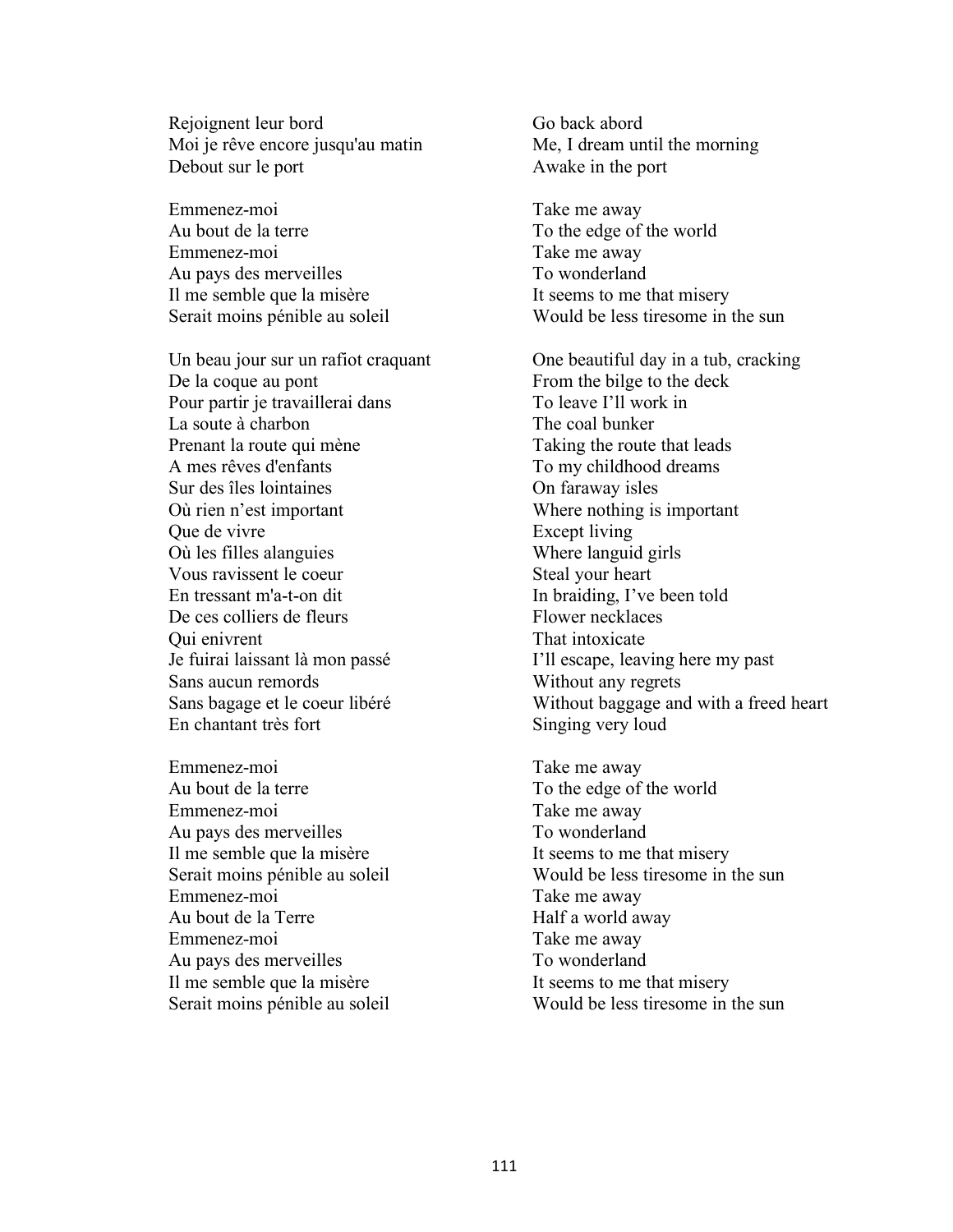"San Francisco" (1967) Par Johnny Hallyday

Si vous allez à San Francisco Vous y verrez des gens que j'aime bien Tous les hippies de San Francisco Vous donneront tout ce qu'ils ont pour rien

Si vous allez à San Francisco Vous verrez des gens doux et gentils Le long des rues de San Francisco Parler de fleurs devenir vos amis

Dans ce monde en fusion Il y a trop d'explosions Pour la destruction

Tout comme eux vous direz non A la haine aux passions On est tous frères Sur cette Terre

Si vous allez à San Francisco Vous les verrez des fleurs dans les cheveux Tous les hippies de San Francisco Plein d'amour brûlant dans leurs yeux

A Paris comme San Francisco On verra beaucoup de gens comme eux "San Francisco" (1967) By Johnny Hallyday

If you go to San Francisco You'll see people I like there All the hippies of San Francisco Will give you everything they have for nothing

If you go to San Francisco You'll see gentle and nice people All along the streets of San Francisco Talking about flowers becoming your friends

In this changing world There are too many explosions To create destructions

Like them, you'll say no To hate, to passions We're all brothers On this Earth

If you go to San Francisco You'll see them, flowers in their hair All the hippies of San Francisco Full of love burning in their eyes

In Paris, like San Francisco We'll see lots of people like them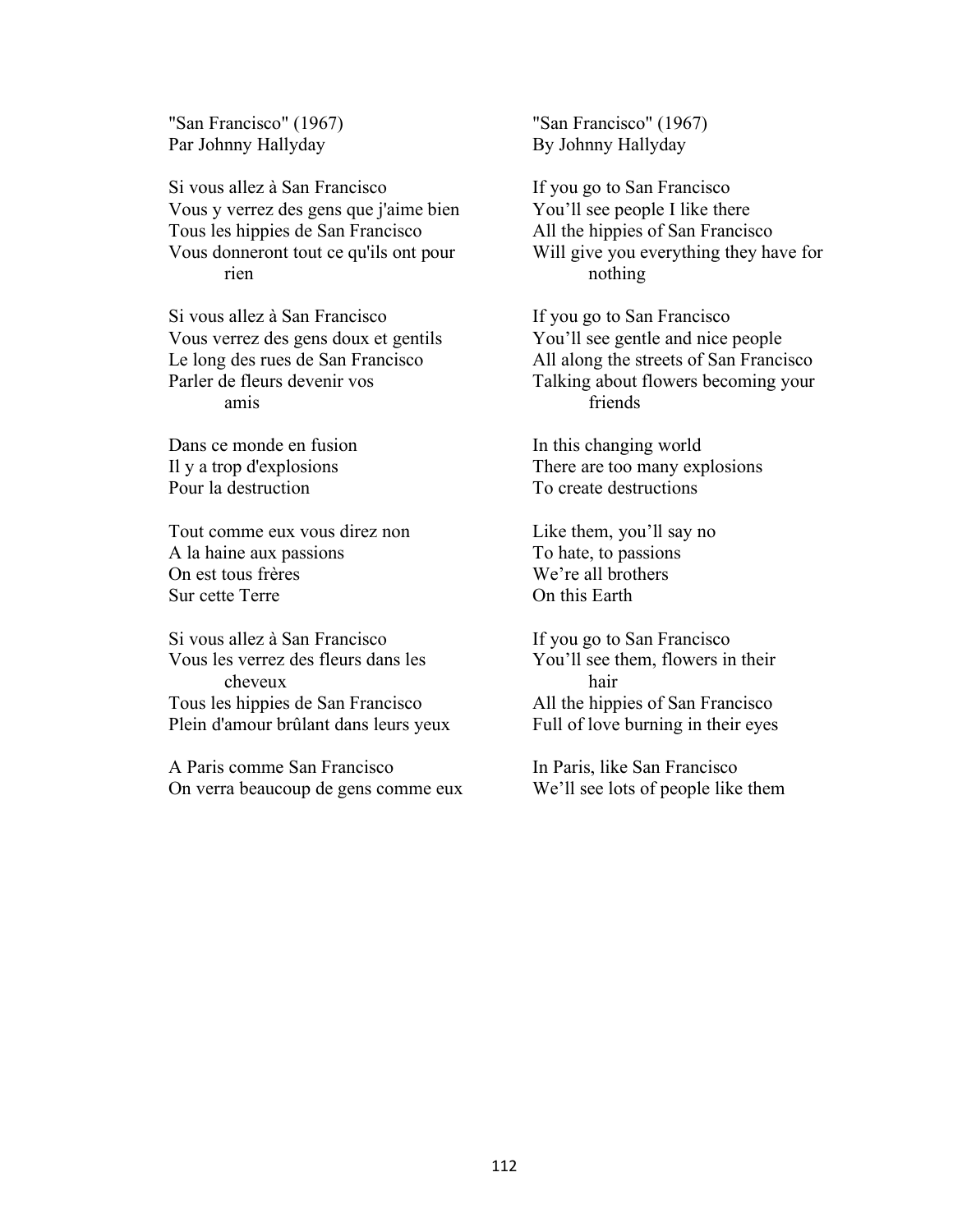"Mao et Moa" (1967) Par Nino Ferrer

Si je suis rapide et rusé Quand je fais mes Maos croisés Me disait un esquiMao C'est grâce à la pensée de Mao S'il est vrai que plaisir d'amour Ne dure qu'un Maoment très court Moa je dis qu'un bon Maoment Vaut bien deux cornes d'éléphants

C'est Moa que je suis pour Mao contre Liou Chao-Chi J'ai mon bréviaire de révolutionnaire Dans tous les bouges moa je bois des quarts de rouge Le quart de rouge c'est la boisson du garde rouge

Lorsque je dîne avec Thérèse Je prends des œufs durs Maonaises Thérèse prend un gelati Maotta Le chat prend du Maou pour les chats Le dimanche en autoMaobile On va visiter la Sicile Ses plages et ses Maonuments Quand on rentre on est bien content

C'est moa que j' suis pour Mao contre Liou Chao-Chi J'ai mon bréviaire de révolutionnaire Dans tous les bouges moa je bois des quarts de rouge Le quart de rouge c'est la boisson du garde rouge

Si j'aime bien la marche à pied C'est à cause de la Société Protectrice des AniMao Qui protège mon ChaMao Si la chromolithographie Engendre la Maonotonie La Maontagne ça a du bon Et c'est normal car c'est NorMaond

<u>.</u>

"Mao and *Moa*"2 (1967) By Nino Ferrer

If I'm fast and clever When I do my *Mao croisés3* An *EskiMao* said to me It's thanks to Mao's way of thinking If it's true that love's happiness Lasts only a brief *Maoment Moa* I say that a good *Maoment* Is worth two elephant's tusks

It's *moa* that I'm for against Liou Chao-Chi I have my revolutionary handbook In all the dive-bars, *moa*, I drink quarters of red Quarters of red is the drink of the Red Guard

When I eat with Theresa I get hard-boiled eggs with *Maonnaise* Theresa gets a *Gelati Maotta* The cat gets *Maou* for cats Sunday in an *automMaobile* We'll visit Sicily Its beaches and its *Maonuments* When we come home, we're quite happy

It's *moa* that I'm for against Liou Chao-Chi I have my revolutionary handbook In all the dive-bars, *moa*, I drink quarters of red Quarter of red is the drink of the Red Guard

If I like to walk on foot It's because of the Society For the Protection of *aniMaols* That protects my *CaMaol* If chromolithography Cause *Maotonie* The *Maontagne* helps And it's normal because it is *NorMaon*

<sup>3</sup> These words are all plays on Mao's name

<sup>2</sup> Moa is a play on "moi" or 'me' in French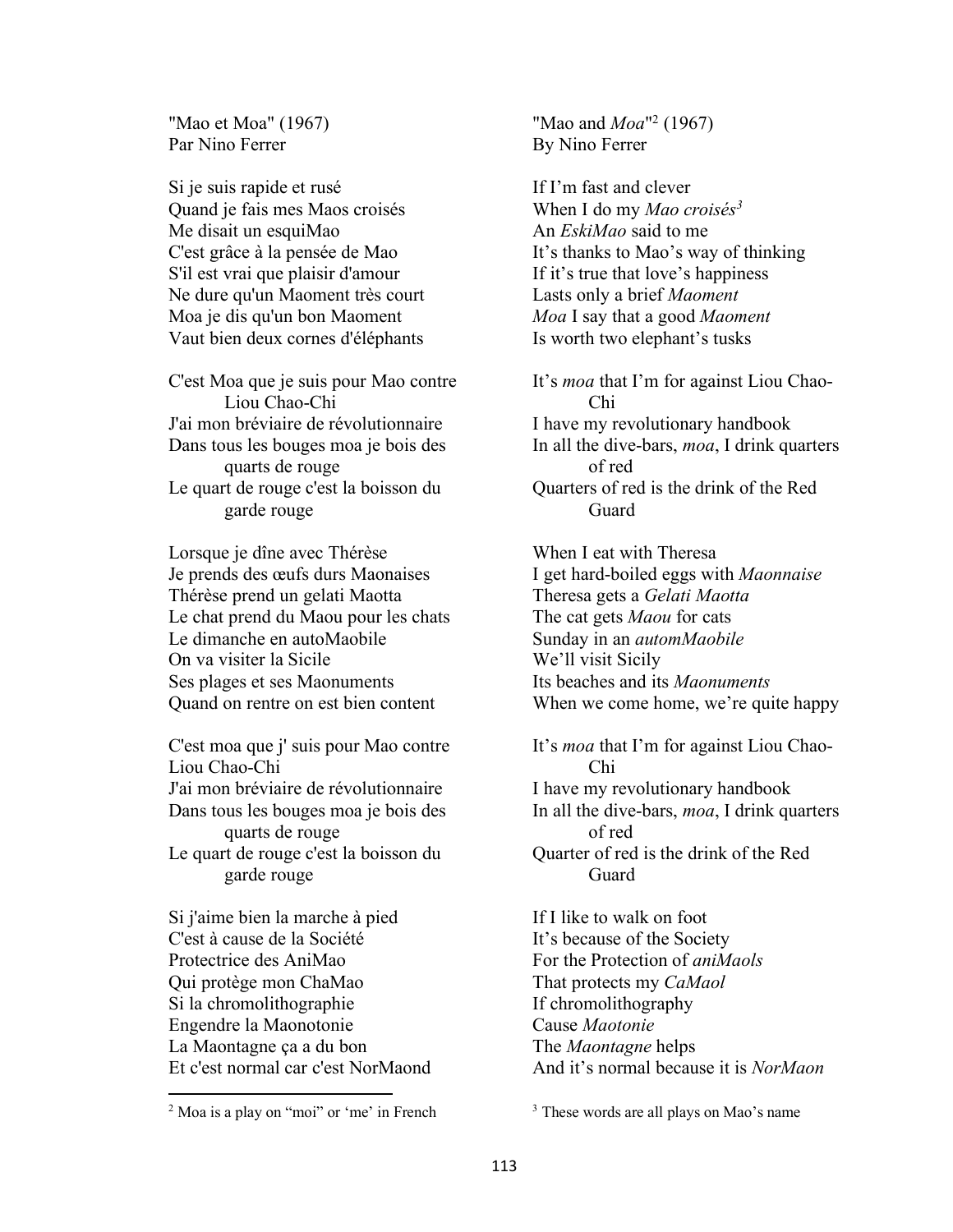Monsieur Maorice a été Maordu Par un guitariste barbu Monsieur Maorice est Maoribond Gai, gai, dansons le rigaudon

Si je suis rapide et rusé Quand je fais mes Mao croisés Mister *Maorice* got *Maordu4* By a bearded guitarist Mister *Maorice* is *Maoribund* Gay, gay, dance the Rigaudon

If I'm fast and clever When I do my *Mao croisés*<sup>5</sup>

<u>.</u>

<sup>4</sup> Bitten

<sup>5</sup> Cross-word puzzles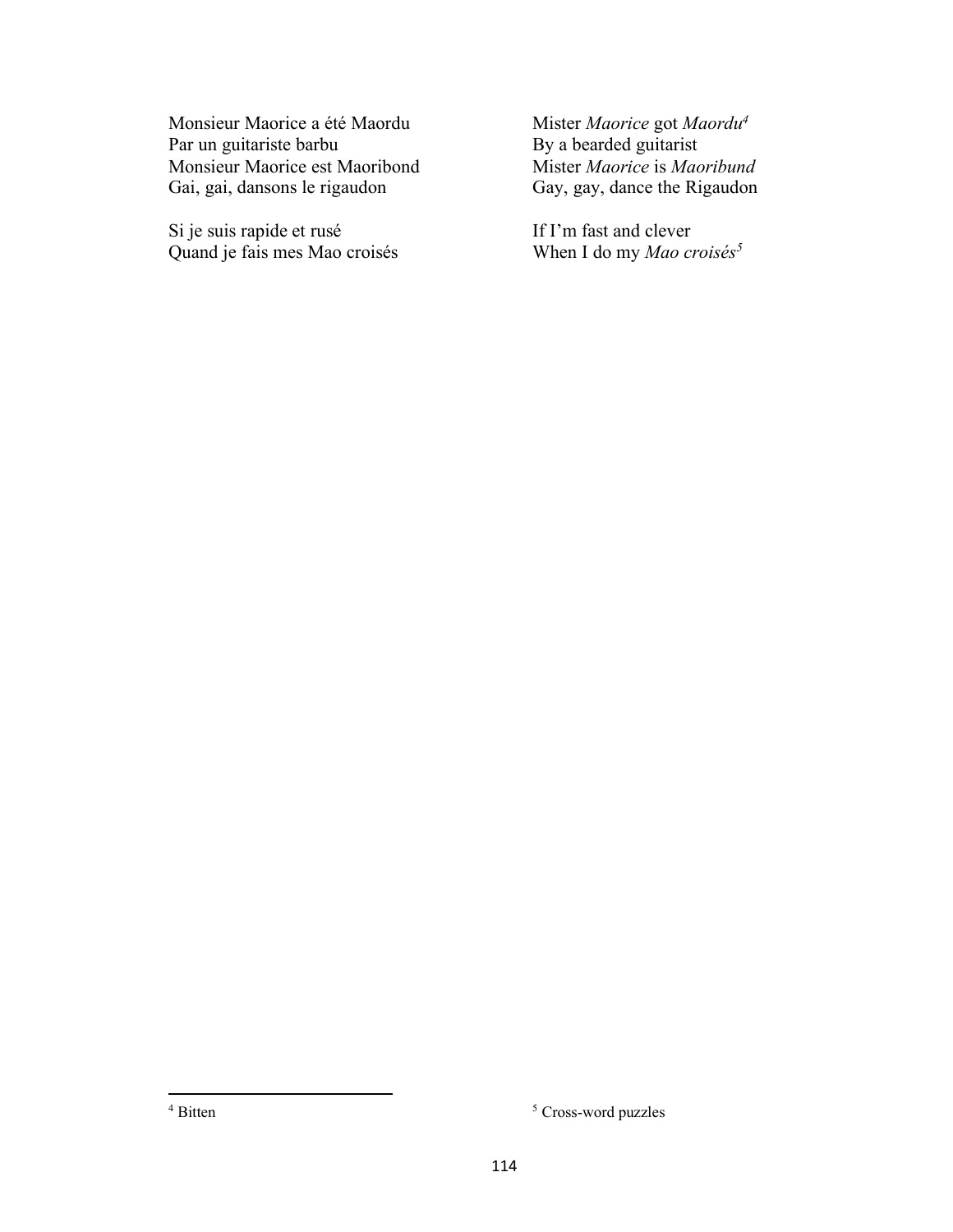"Enfants de tous pays" (1963) Par Enrico Macias

Enfants de tout pays Tendez vos mains meurtries Semez l'amour Et puis donnez la vie Enfants de tout pays Et de toutes couleurs Vous avez dans le cœur Notre bonheur C'est dans vos mains Que demain Notre terre Sera confiée Pour sortir de la nuit Et notre espoir De revoir la lumière Est dans vos yeux Qui s'éveillent à la vie Séchez vos larmes Jetez vos armes Faites du monde Un paradis Enfants de tout pays Tendez vos mains meurtries Semez l'amour Et puis donnez la vie Enfants de tout pays Et de toutes couleurs Vous avez dans le coeur Notre bonheur

Il faut penser Au passé De nos pères Et aux promesses Qu'ils n'ont jamais tenues La vérité C'est d'aimer Sans frontières Et de donner Chaque jour un peu plus Car la sagesse

"Children of All Countries" (1963) By Enrico Macias Children of all countries Hold out your bruised hand Spread love And then give life Children of all countries And of all colors You have in your heart Our happiness It's in your hands That tomorrow Our land Will be entrusted To get out of the night And our hope To see the light again Is in your eyes That discover life Dry your tears Toss out your weapons Make the world A paradise Children of all countries Hold out your bruised hand Spread love And then give life Children of all countries And of all colors You have in your heart Our happiness You must think

Of the past Of our fathers And of the promises That they never kept The truth Is to love Without borders And to give Every day a little more Because wisdom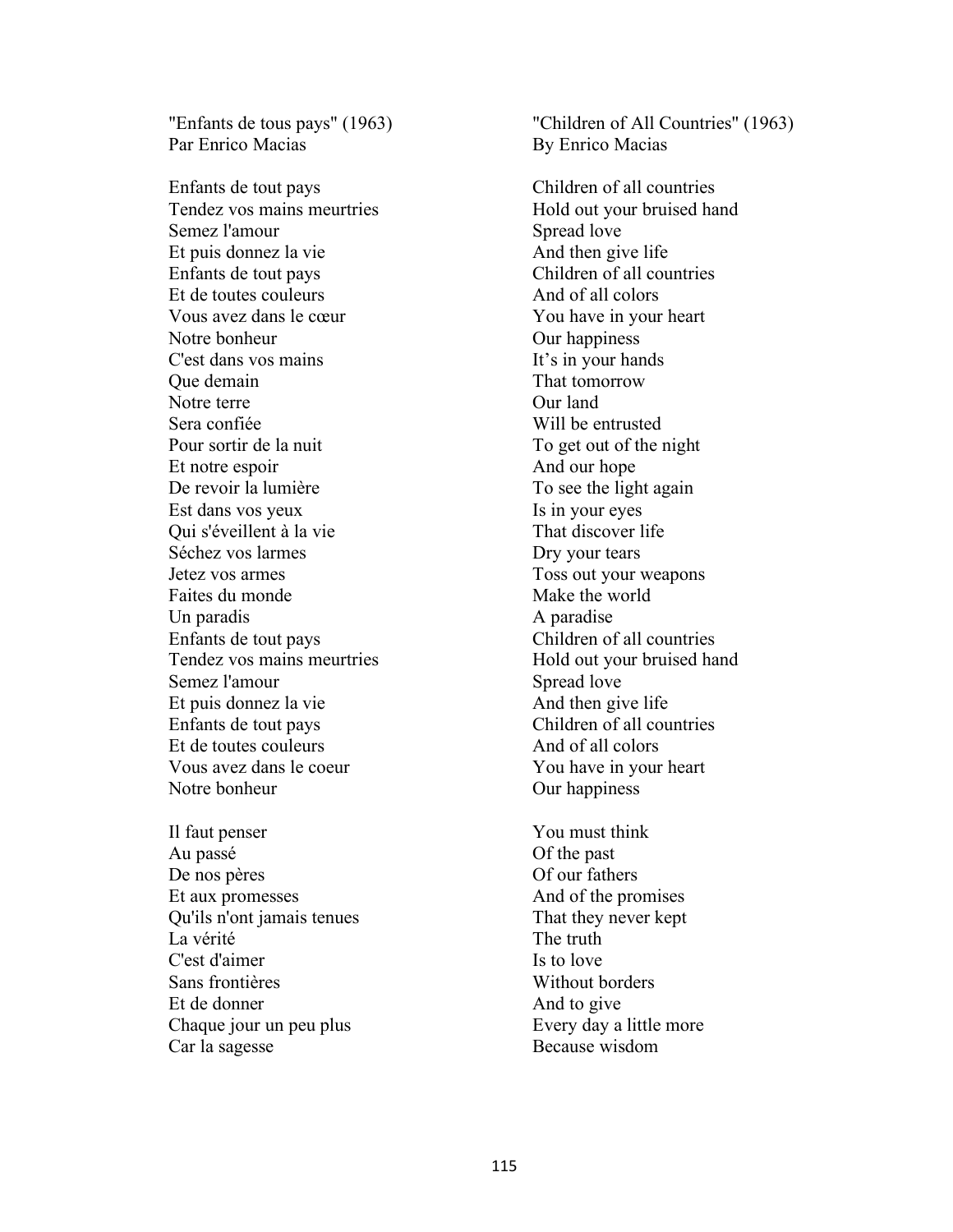Et la richesse N'ont qu'une adresse Le paradis

Enfants de tout pays Tendez vos mains meurtries Semez l'amour Et puis donnez la vie Enfants de tout pays Et de toutes couleurs Vous avez dans le coeur Notre bonheur

Et puis le jour Où l'amour Sur la terre Deviendra roi Vous pourrez vous reposer Lorsque la joie Couvrira Nos prières Vous aurez droit A votre éternité Et tous les rires De votre empire Feront du monde Un paradis

Enfants de tout pays Tendez vos mains meurtries Semez l'amour Et puis donnez la vie Enfants de tout pays Et de toutes couleurs Vous avez dans le cœur Notre bonheur

And wealth Only have one address Paradise

Children of all countries Hold out your bruised hand Spread love And give life Children of all countries And of all colors You have in your heart Our happiness

And then the day When love On earth Becomes king You will be able to rest When joy Will cover Our prayers You'll have Your eternity And all the laughter Of your empire Will make the world A paradise

Children of all countries Hold out your bruised hand Spread love And give life Children of all countries And of all colors You have in your heart Our happiness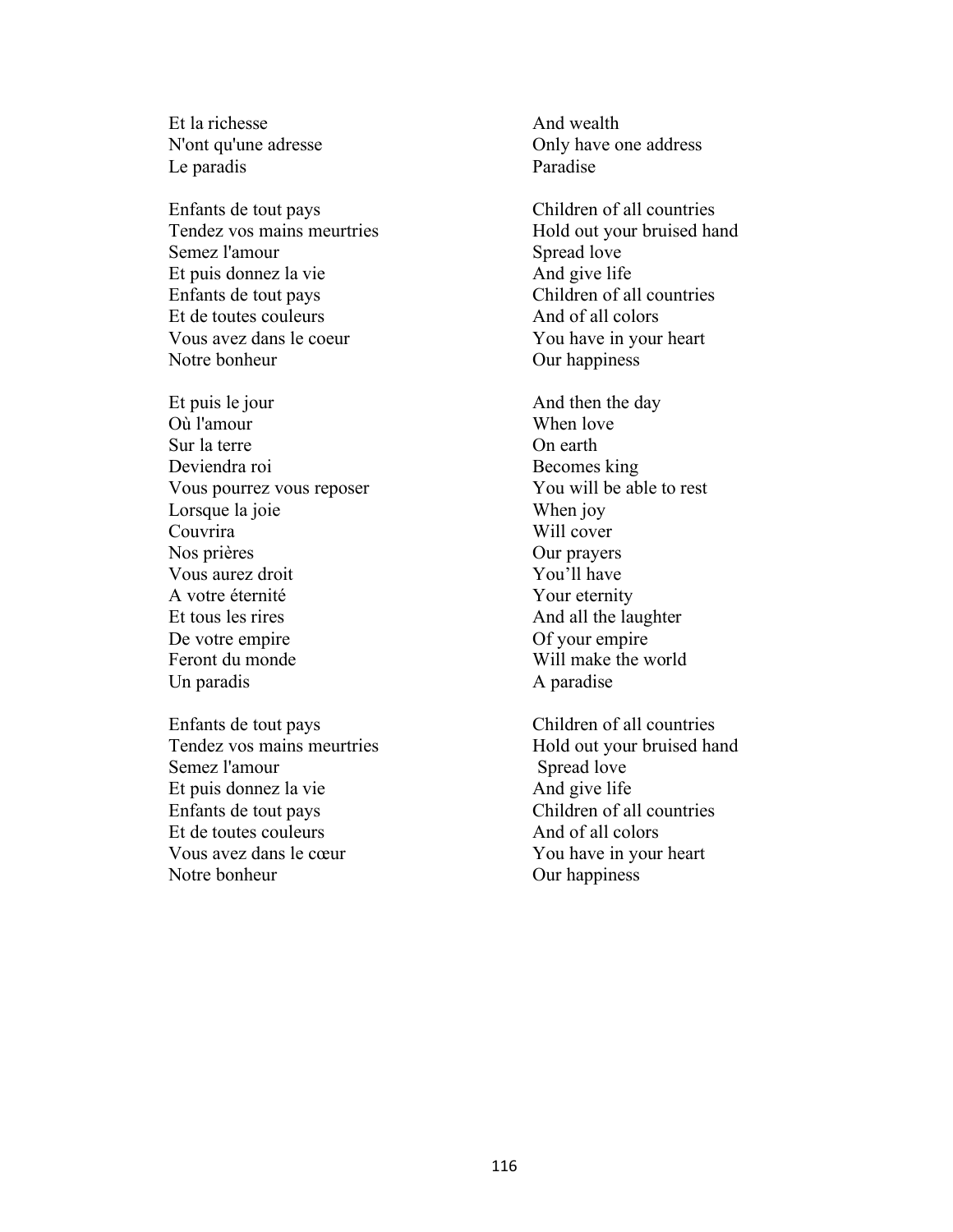"Les enfants de la guerre" (1966) Par Charles Aznavour

Les enfants de la guerre Ne sont pas des enfants Ils ont l'âge de pierre du fer et du sang Sur les larmes de mères Ils ont ouvert les yeux Par des jours sans mystère Et sur un monde en feu

Les enfants de la guerre Ne sont pas des enfants Ils ont connu la terre A feu et à sang Ils ont eu des chimères Pour aiguiser leur dents Et pris des cimetières Pour des jardins d'enfants

Ces enfants de l'orage Et des jours incertains Qui avaient le visage Creusé par la faim Ont vieilli avant l'âge Et grandi sans secours Sans toucher l'héritage Que doit léguer l'amour

Les enfants de la guerre Ne sont pas des enfants Ils ont vu la colère Étouffer leurs chants

Ont appris à se taire Et à serrer les poings Quand les voix mensongères Leur dictaient leur destin

Les enfants de la guerre Ne sont pas des enfants Avec leur mine fière Et leurs yeux trop grand Ils ont vu la misère Recouvrir leurs élans

"The Children of War" (1966) By Charles Aznavour

The children of war Are not children They're as old as stone Iron, and blood In their mothers' tears They opened their eyes Through days without mystery And on a world on fire

The children of war Are not children They knew the world Fiery and bloody They had dreams To help them teethe And took cemeteries For kindergartens

These children of the storm And of uncertain days Who have faces Sunken by hunger Aged too quickly And grew up without help Without receiving the inheritance That love should leave

The children of war Are not children They saw anger Stifle their songs

They learned to become silent And to ball their fists When lying voices Dictated their destiny

The children of war Are not children With their proud appearance And their too-big eyes They have seen poverty Cover up their vitality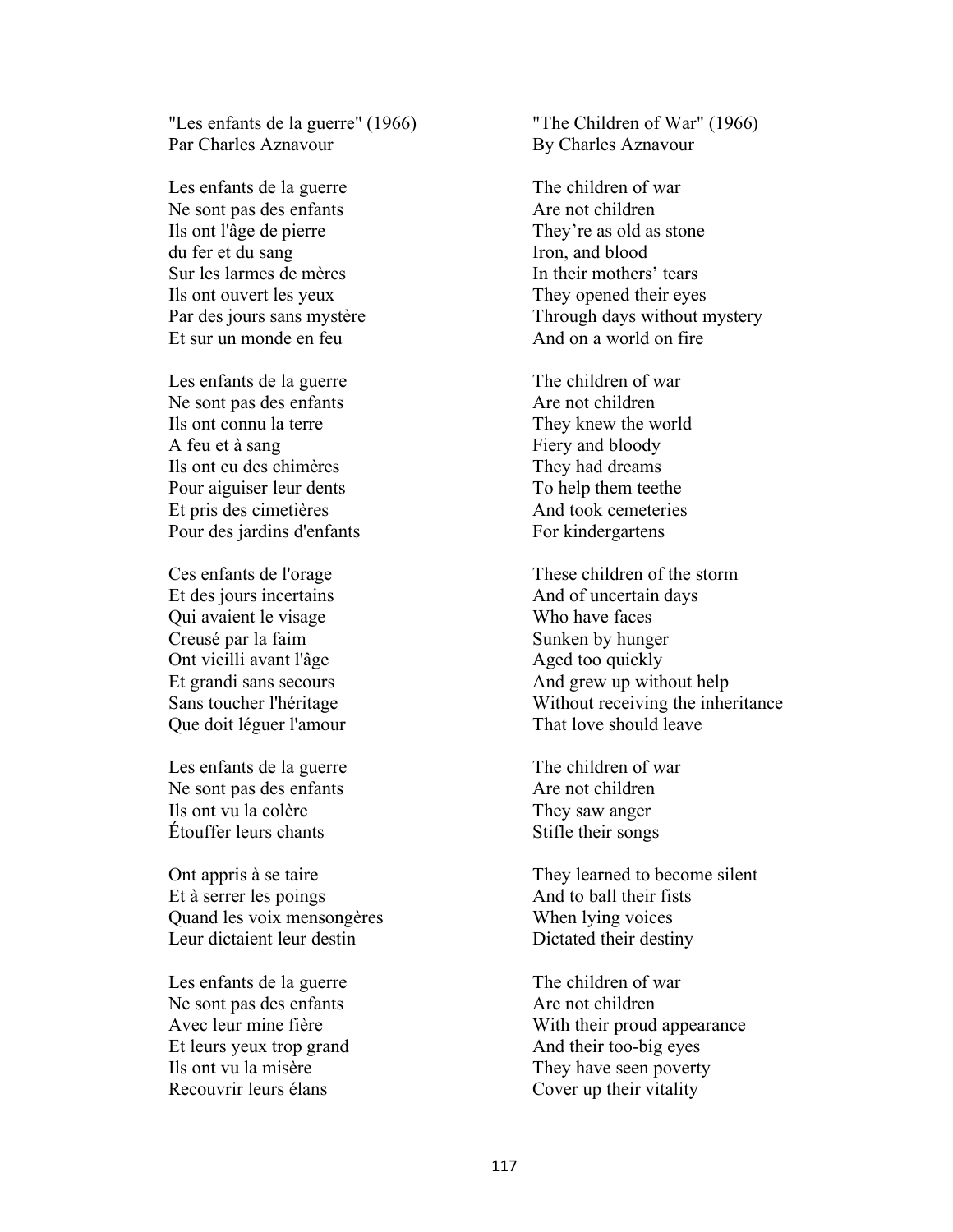Et des mains étrangères Égorger leurs printemps

Ces enfants sans enfance Sans jeunesse et sans joie Qui tremblaient sans défense De peine et de froid Qui défiaient la souffrance Et taisaient leurs émois Mais vivaient d'espérance Sont comme toi et moi

Des amants de misère De malheureux amants Aux amours singulières Aux rêves changeants Qui cherchent la lumière Mais la craignent pourtant Car Les amants de la guerre

Sont restés des enfants

And foreign hands Slit the throat of their spring

These children without childhoods Without youthfulness and joy Who tremble, defenseless Against the pain and the cold Who defied their suffering And hid their agitation But lived with hope Are like you and me

The lovers of misery Of miserable lovers To singular love To changing dreams That look for the light But are afraid of it Because The lovers of war Stayed children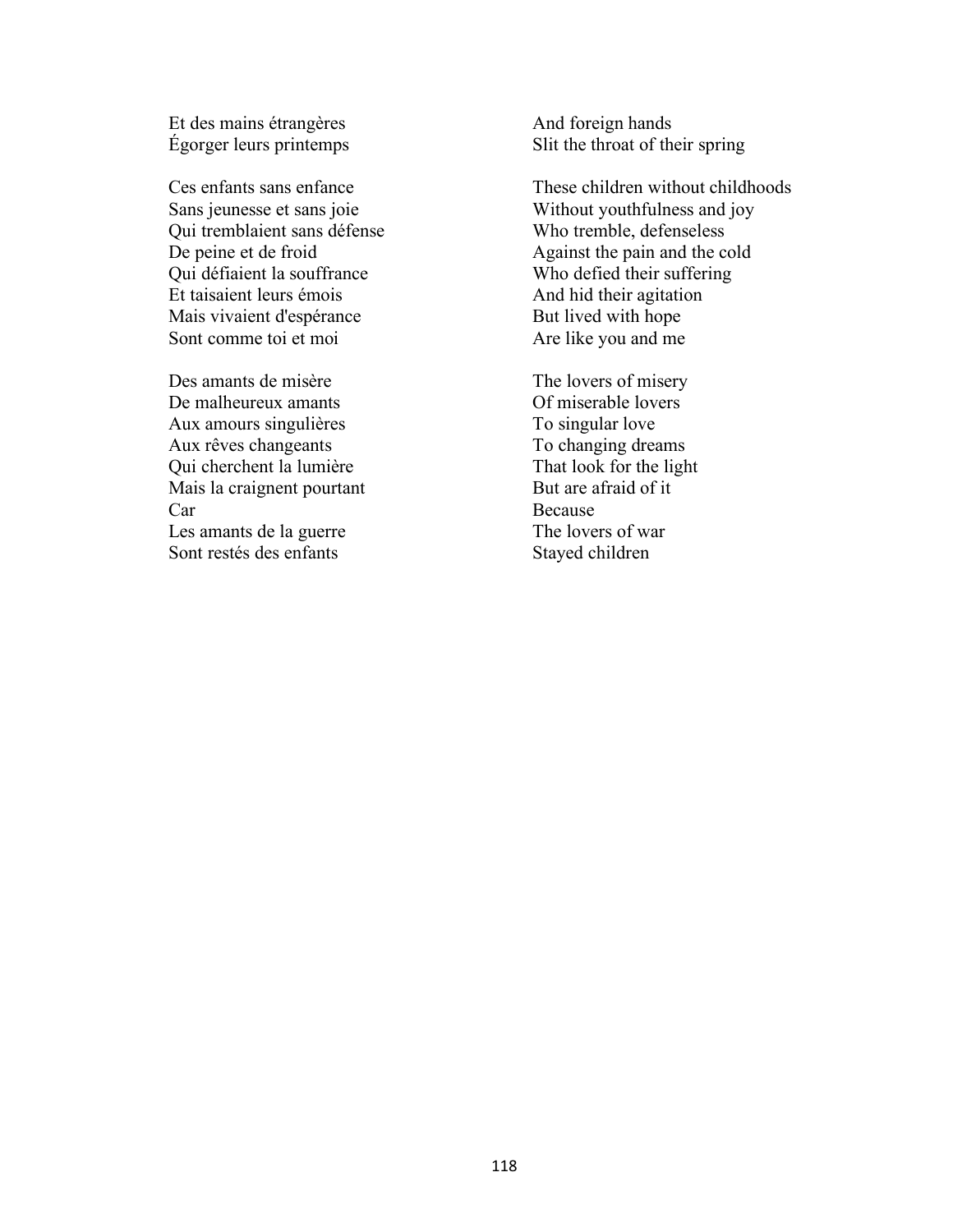"Le déserteur" (1996) La version des Sunlights

Messieurs qu'on nomme Grands, Je vous fais une lettre Que vous lirez peut-être Si vous avez le temps Je viens de recevoir Mes papiers militaires Pour aller à la guerre Avant mercredi soir Messieurs qu'on nomme Grands, Je ne veux pas la faire Je ne suis pas sur terre Pour tuer les pauvres gens il faut pas vous fâcher mais il faut que je vous dise Les guerres sont des bêtises Le monde en a assez

Depuis que je suis né J'ai vu mourir des frères J'ai vu partir des pères Et des enfants pleurer les mères ont trop souffert quand d'autres se gambergent Et vivant à leur aise Malgré le tout disant Il y a des prisonniers On a volé leur âme On a volé leur femme Et tout leur cher passé Demain de bon matin Je fermerai la porte Au nez des années mortes J'irai par les chemins

Je mendierai ma vie Sur la terre et sur l'onde Du Vieux au Nouveau Monde Et je dirai aux gens: Profitez de la vie Eloignez la misère Vous êtes tous des frères gens de tous les pays

"The Deserter" (1966) The Sunlights' version

Sirs considered Great, I'm writing you a letter That you'll read perhaps If you have the time I just received My military papers To go to the war Before Wednesday night Sirs considered Great, I don't want to do it I'm not on earth To kill those poor people You mustn't be mad But I must tell you Wars are a mistake The world has enough of them

Since I was born I've seen brothers die I've seen fathers leave And children cry Mothers have suffered too much When others ponder Living at their ease Regardless of all saying There are prisoners Their souls were stolen Their wives were stolen And all of their past Tomorrow, early in the morning I'll close the door In the face of dead years I'll go on the paths

I'll beg for a living On land and on waves From the Old to the New World And I'll tell people Enjoy life Banish destitution You're all brothers People of all countries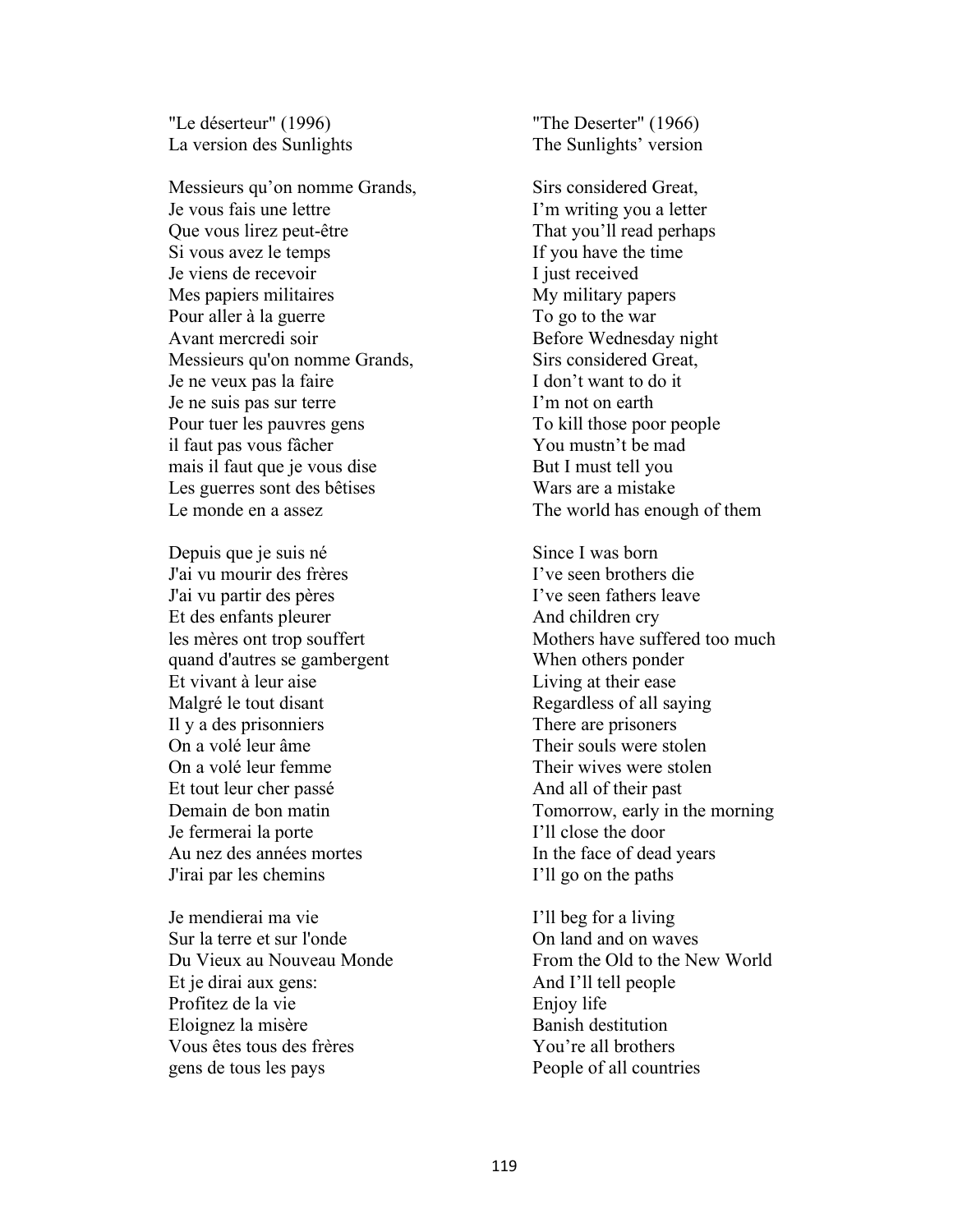S'il faut verser le sang Allez verser le vôtre Messieurs les bon apôtres Messieurs qu'on nomme Grands, Si vous me poursuivez Prévenez vos gendarmes Que je serai sans armes Et qu'ils pourront tirer Et qu'ils pourront tirer...

If blood must be spilled Go spill your own Sirs, since you're such saints Sirs considered Great, If you pursue me Warn your policemen That I won't be armed And that they can shoot And that they can shoot…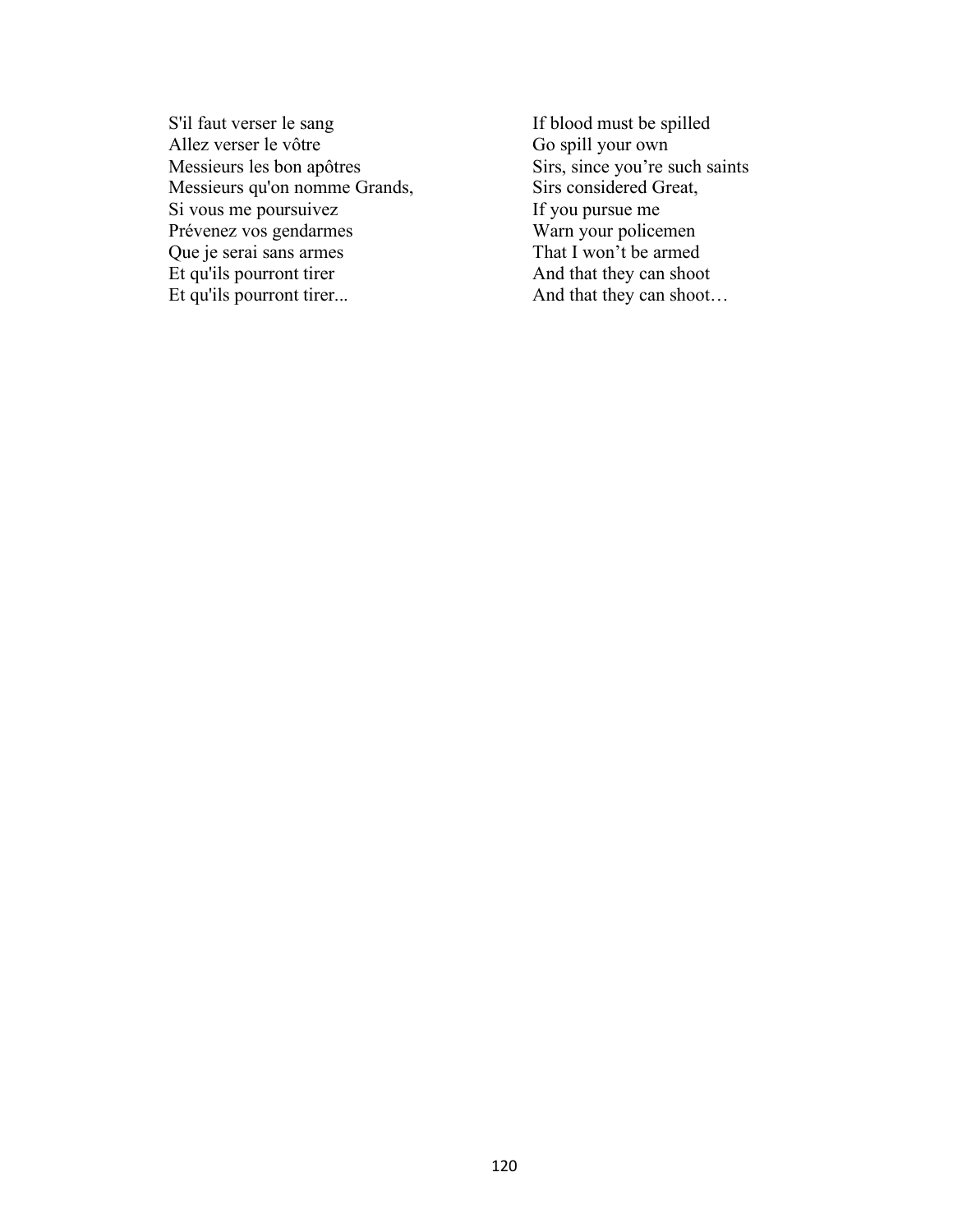"Ne joue pas au soldat" (1967) Par Les Sunlights

Ne joue pas aux soldats Mon cher petit bonhomme Les sabres et les fusils Ne sont pas des jouets Plus tard tu en auras Quand tu seras un homme Je ne veux pas voir ces choses Entre tes doigts fluets

Ces joujous-là, vois-tu, Rappellent trop la guerre Les chagrins et les deuils Que l'on voit ici-bas. Ils ont trop fait pleurer Le cœur des pauvres mères Quand leurs enfants sont morts En jouant aux soldats

Faut-il que les parents N'aient rien dans les méninges Les soirs de carnaval Pour déguiser encore leurs enfants en poilus Comme des petits singes Qui seraient habillés Dans la veste d'un mort. La cape militaire Est le dernier emblème Le linceul dans lequel Vos fils dorment là-bas Au moins respectez-les Les soirs de carnaval Et ne déguisez pas Vos enfants en soldats

Ces joujous-là, vois-tu, Rappellent trop la guerre Les chagrins et les deuils Que l'on voit ici-bas. Ils ont trop fait pleurer Le cœur des pauvres mères Quand leurs enfants sont morts En jouant aux soldats

"Don't Play Soldier" By Les Sunlights

Don't play soldier My dear little boy Sabers and guns Are not toys Later on you'll have them When you'll be a man I don't want to see these things Between your tiny fingers

These playthings, you see Too strongly recall war Sorrow and mourning That we see from here to there They have caused too many tears From the hearts of mothers When their children died Playing soldier

Do parents have to Have nothing in their heads On Carnival nights To dress their children as infantrymen Like little monkeys Who would be dressed In a dead man's jacket The military cape If the last symbol The shroud in which Your son will sleep At least respect them On Carnival nights And don't dress You children like soldiers

These playthings, you see Too strongly recall war Sorrow and mourning That we see from here to there They have caused too many tears From the hearts of mothers When their children died Playing soldier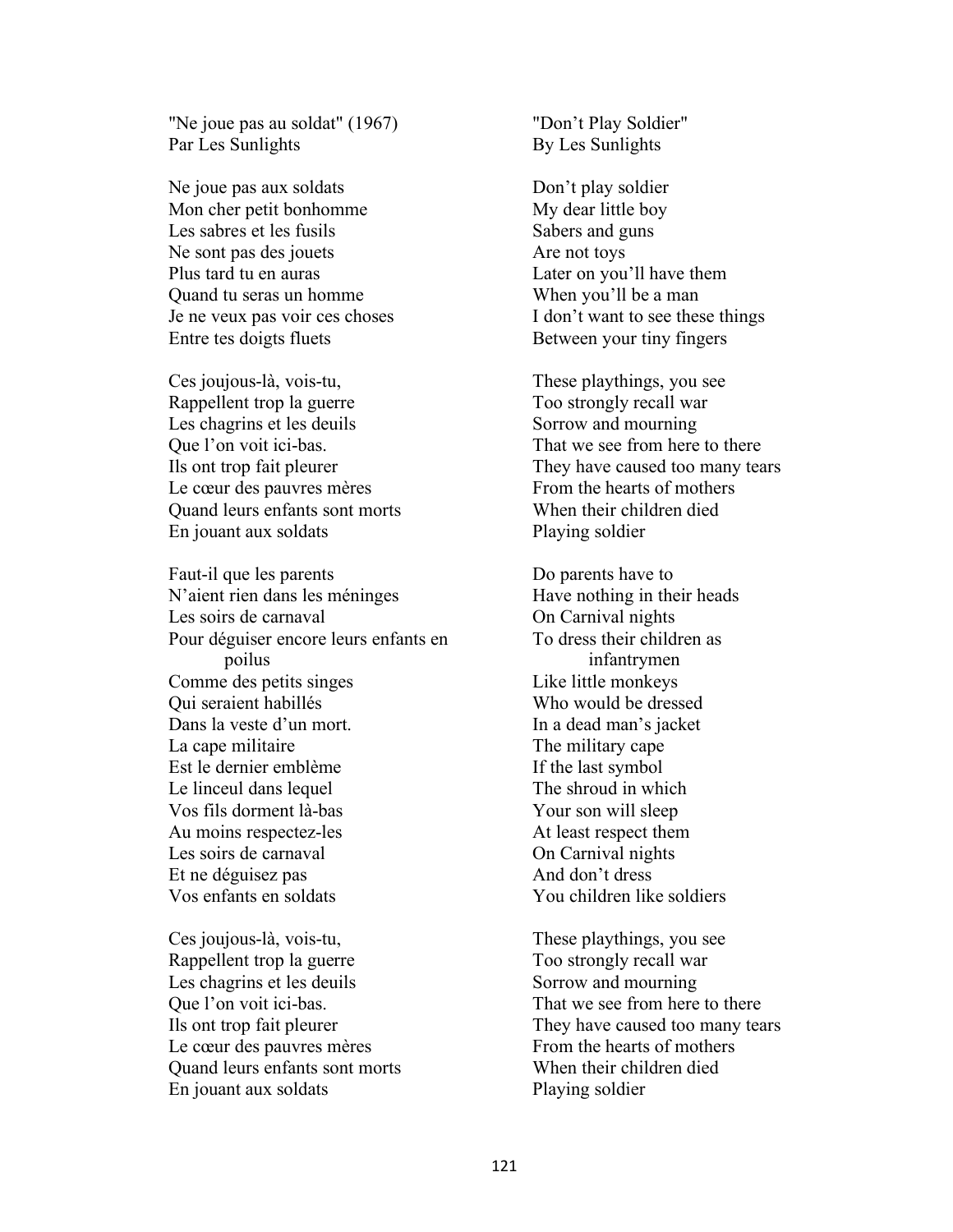"Maria" (1967) Par Jean Ferrat

Maria avait deux enfants Deux garçons dont elle était fière Et c'était bien la même chair Et c'était bien le même sang

Ils grandirent sur cette terre Près de la Méditerranée Ils grandirent dans la lumière Entre l'olive et l'oranger

C'est presque au jour de leurs vingt ans Qu'éclata la guerre civile On vit l'Espagne rouge de sang Crier dans un monde immobile

Les deux garçons de Maria N'étaient pas dans le même camp N'étaient pas du même combat L'un était rouge, et l'autre blanc

Qui des deux tira le premier Le jour où les fusils parlèrent Et lequel des deux s'est tué Sur le corps tout chaud de son frère ?

On ne sait pas. Tout ce qu'on sait C'est qu'on les retrouva ensemble Le blanc et le rouge mêlés A même les pierres et la cendre

Si vous lui parlez de la guerre Si vous lui dites liberté Elle vous montrera la pierre Où ses enfants sont enterrés

Maria avait deux enfants Deux garçons dont elle était fière Et c'était bien la même chair Et c'était bien le même sang

"Maria" (1967) By Jean Ferrat

Maria had two children Two sons of whom she was proud And it was the same flesh And it was the same blood

They grew up on this land Near the Mediterranean They grew up in the light Between the olive and orange tree

It was almost the day of their twentieth year That the civil war broke out Spain was seen red with blood Yelling in a motionless world

Maria's two boys Were not on the same side Were not fighting the same fight One was red and the other white

Which of the two shot first The day when guns spoke And which of the two killed himself On the warm body of his brother?

We don't know. All we know It's that they were found together The red and the white mixed together On rocks and ashes

If you speak of her of war If you say to her liberty She'll show you the stone Where her children are buried

Maria had two children Two sons of whom she was proud And it was the same flesh And it was the same blood